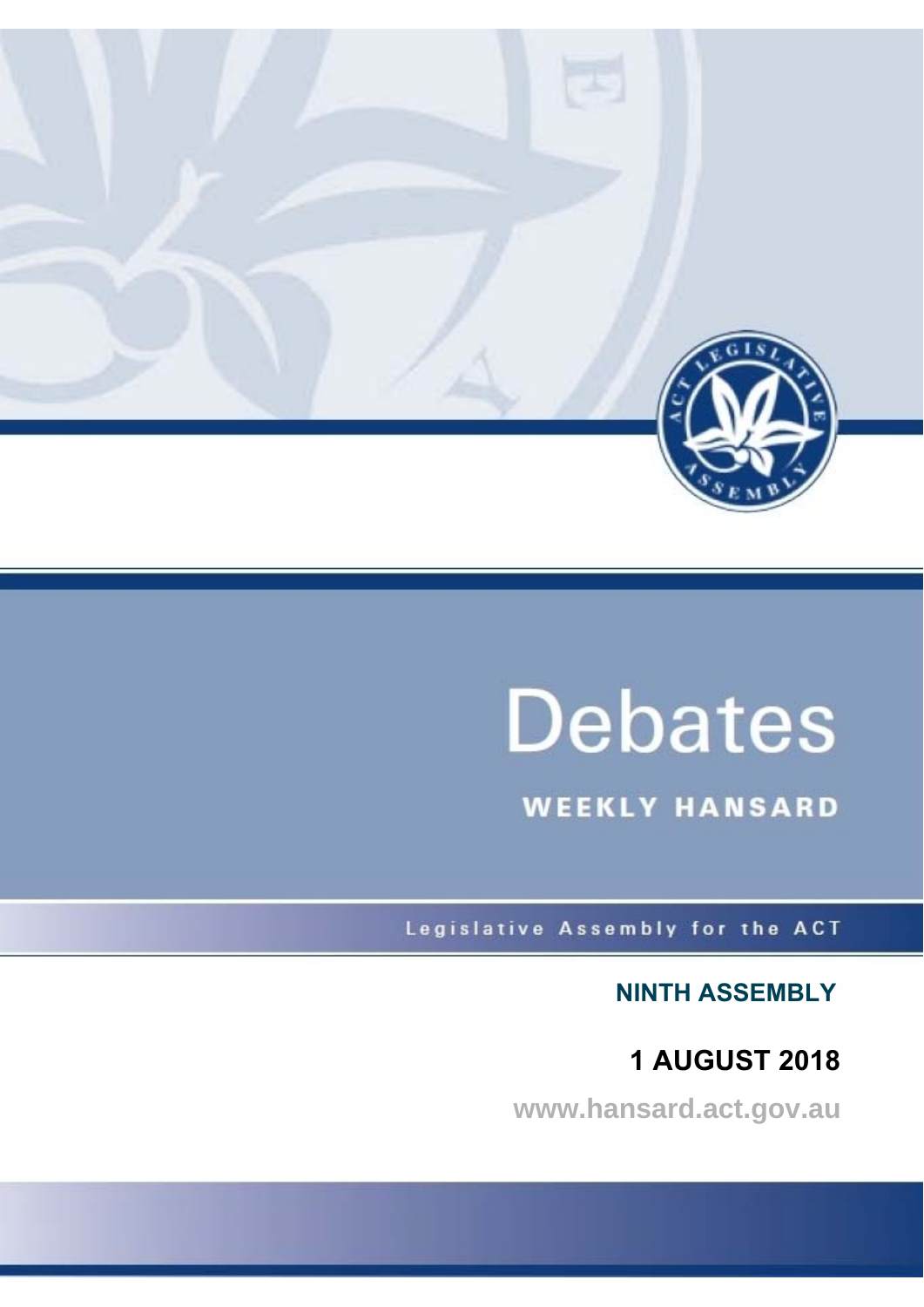# **[Wednesday, 1 August 2018](#page-2-0)**

| Conflict of interest—standing order 156 and continuing resolution 5      |       |
|--------------------------------------------------------------------------|-------|
|                                                                          |       |
| Government Agencies (Land Acquisition Reporting) Bill 2018 2471          |       |
|                                                                          |       |
|                                                                          |       |
|                                                                          |       |
|                                                                          |       |
|                                                                          |       |
|                                                                          |       |
| Questions without notice:                                                |       |
|                                                                          |       |
|                                                                          |       |
|                                                                          |       |
|                                                                          |       |
|                                                                          |       |
| Government—emergency relief and financial support services program  2519 |       |
|                                                                          |       |
|                                                                          |       |
|                                                                          |       |
|                                                                          |       |
|                                                                          |       |
|                                                                          |       |
|                                                                          |       |
|                                                                          |       |
|                                                                          |       |
| Supplementary answers to questions without notice:                       |       |
|                                                                          |       |
|                                                                          |       |
|                                                                          |       |
|                                                                          |       |
|                                                                          |       |
|                                                                          |       |
|                                                                          |       |
| Government Agencies (Land Acquisition Reporting) Bill 2018—in-principle  |       |
|                                                                          | .2578 |
| Adjournment:                                                             |       |
|                                                                          |       |
|                                                                          |       |
|                                                                          |       |
|                                                                          |       |
|                                                                          |       |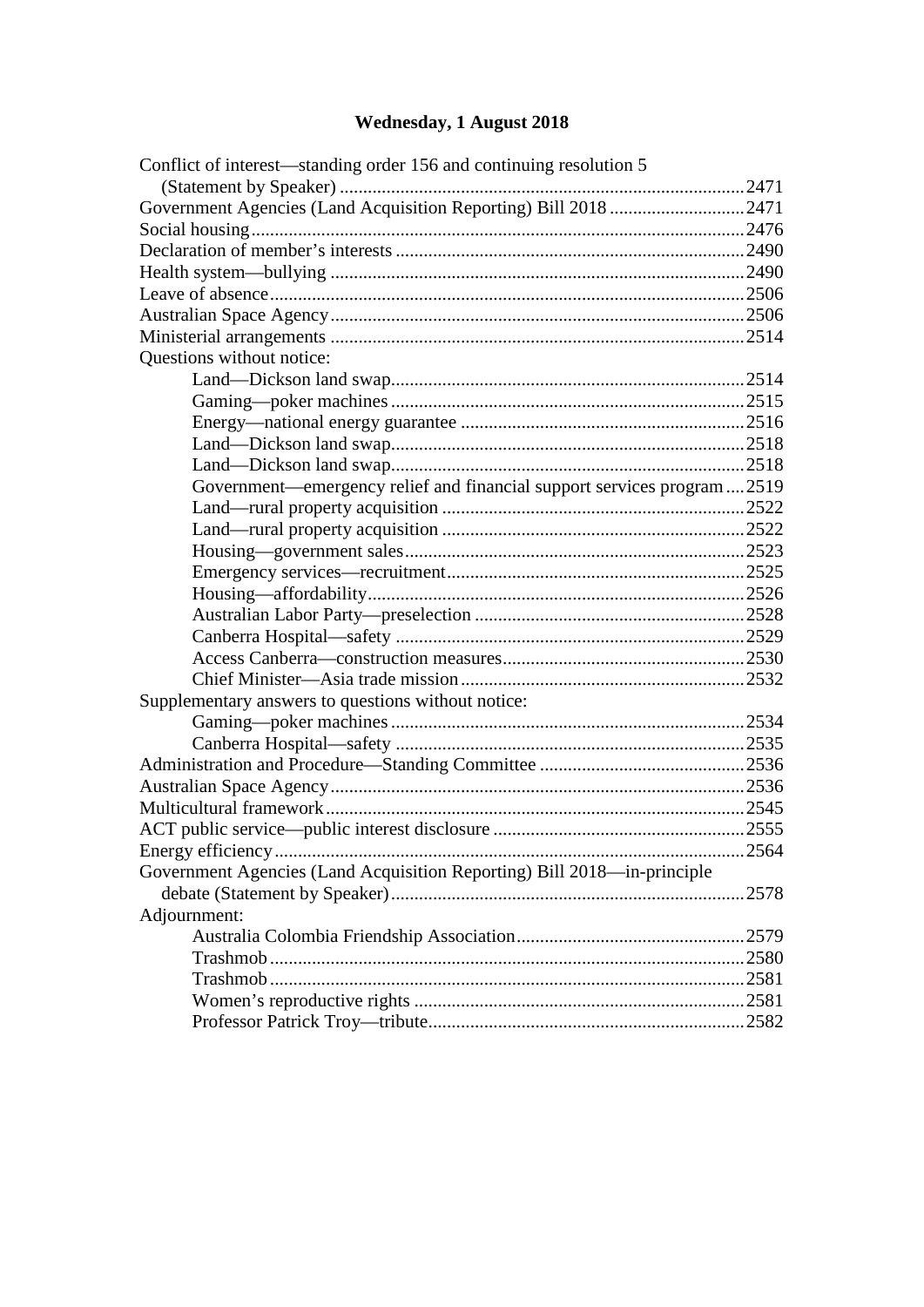## <span id="page-2-0"></span>**Wednesday, 1 August 2018**

**MADAM SPEAKER** (Ms J Burch) took the chair at 10 am, made a formal recognition that the Assembly was meeting on the lands of the traditional custodians, and asked members to stand in silence and pray or reflect on their responsibilities to the people of the Australian Capital Territory.

#### <span id="page-2-1"></span>**Conflict of interest—standing order 156 and continuing resolution 5 Statement by Speaker**

<span id="page-2-2"></span>**MADAM SPEAKER**: I wish to make a statement concerning a point of order that was raised by Mr Wall during consideration of the Work Health and Safety Amendment Bill 2018. Mr Wall's point of order related to the application of continuing resolution 5 of the members' code of conduct, particularly point 12, which states that members should actively seek to avoid or prevent conflict of interest or the perception of such a conflict. Mr Wall also referred to standing order 156 as to whether members of this place may in fact have a conflict of interest, directly or indirectly, that should or could preclude them from voting on legislation.

Can I draw members' attention to a ruling by Speaker Rattenbury on 25 March 2010 where, having been asked for guidance concerning a possible conflict of interest, he advised that it was not in the Speaker's power to make a decision on the matter, that it was up to the Assembly, and that the member raising the point of order would need to move a substantive motion seeking that certain members be precluded from the debate if they believed there were such a conflict.

Can I also remind members that, where members believe there is a breach of the code of conduct, there is a process outlined in continuing resolution 5A for that breach to be investigated by the Commissioner for Standards.

Finally, there was some discussion about whether debate could be adjourned after a member had indeed closed the debate. Standing order 65 does provide that, except for a member who has spoken to a question or has the right of reply, any member can adjourn debate. The problem last night was that there was no debate to adjourn, as standing order 49 stipulates that debate is closed after the mover of the original motion has replied.

Alternative methods to deal with the situation were for a member to seek leave to adjourn debate, or wait until the bill had progressed to the detail stage before moving to adjourn. I hope that clarifies the matters that arose yesterday evening.

## <span id="page-2-3"></span>**Government Agencies (Land Acquisition Reporting) Bill 2018**

**Mr Coe**, pursuant to notice, presented the bill.

Title read by Clerk.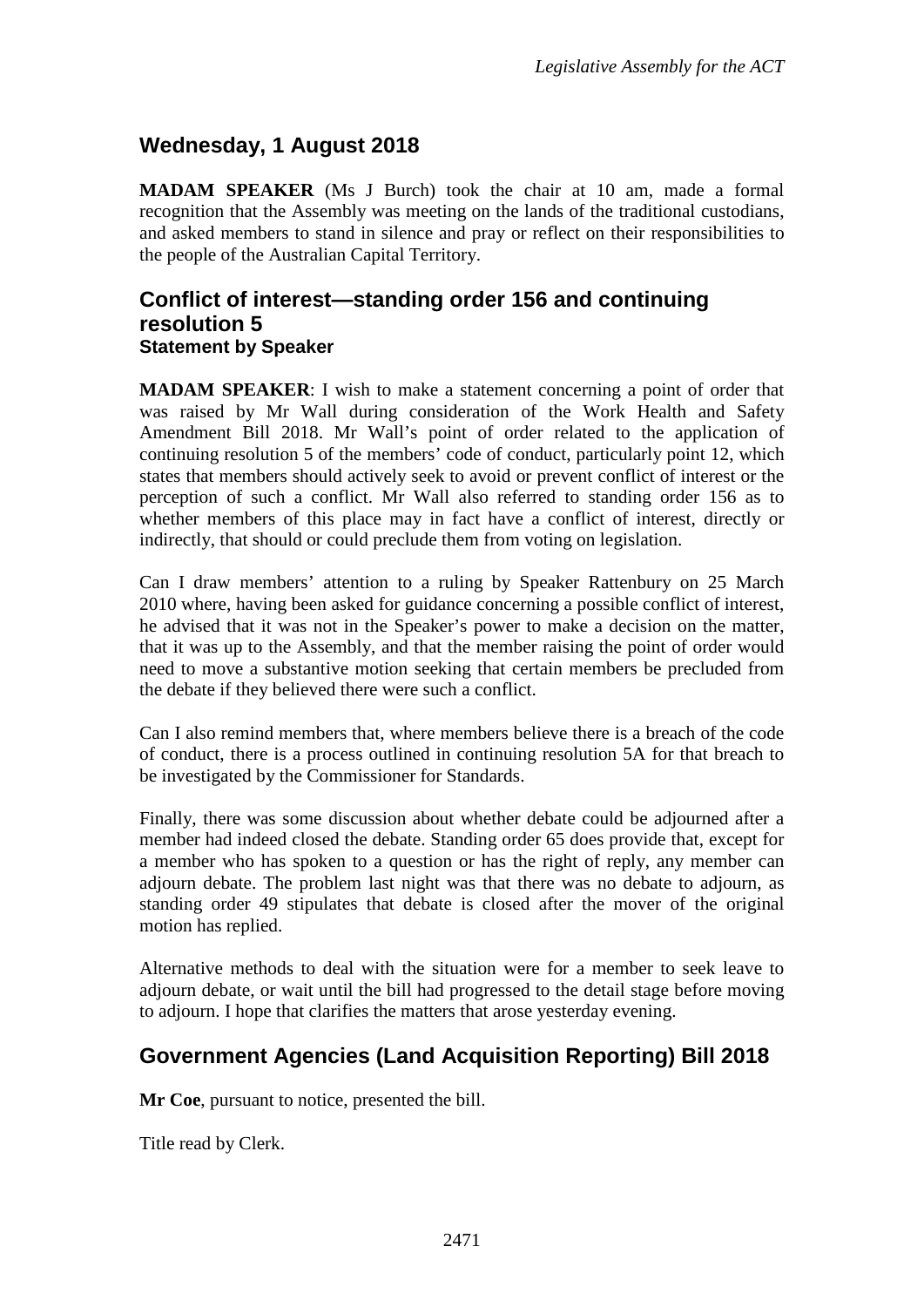**MR COE** (Yerrabi—Leader of the Opposition) (10.05): I move:

That this bill be agreed to in principle.

I am pleased to present reasonable and practical legislation to force the government to publish its property deals. This bill introduces stronger and clearer reporting mechanisms to improve transparency, which I promised as one of my integrity measures in last year's budget reply speech.

The purpose of this bill is to improve integrity in land acquisitions. We previously introduced the Lands Acquisition (Reporting Requirements) Amendment Bill 2018 earlier in the year to address this issue. Since that time the Liberals have consulted with the government, and we are hopeful that they will now support this bill.

There are too many government land deals that have gone under the radar. This integrity measure is necessary because of issues surrounding land acquisitions made by the territory and its entities.

The Auditor-General, in her 2016 report *Certain Land Development Agency acquisitions*, highlighted that acquisitions had been "undertaken without adequate transparency, accountability and rigour". Since the release of this report, the Auditor-General has undertaken investigations into the purchases of rural land leases and land swap deals. Canberrans are familiar with these issues, and it is clear that action is required.

There is substantial public interest in implementing effective mechanisms to ensure that land acquisitions are undertaken with due diligence. It is also reasonable to expect that the information relied upon when making these acquisitions is available for public scrutiny and debate.

This bill aims to provide the requisite transparency, accountability and rigour to all land acquisitions made by territory entities. This is achieved through requiring quarterly reports to be presented to the Assembly as well as the public accounts committee for additional probity. This two-tier level of scrutiny seeks to eliminate the opaqueness surrounding land acquisitions and ensures that the necessary protocols are indeed followed.

The Lands Acquisition Act is the key piece of legislation that governs land acquisitions by the ACT government. The processes for acquisitions by agreement and compulsory acquisitions trigger certain notification procedures. However, a number of acquisitions undertaken by the territory fall within the exceptions, such as acquisitions by negotiation. There are no stringent legislative reporting or oversight conditions for these types of acquisitions. Most acquisitions by the government are not reported on.

It is important to note that this bill does not impede the government's ability to purchase land. This bill is not unreasonable and it is not onerous. The bill simply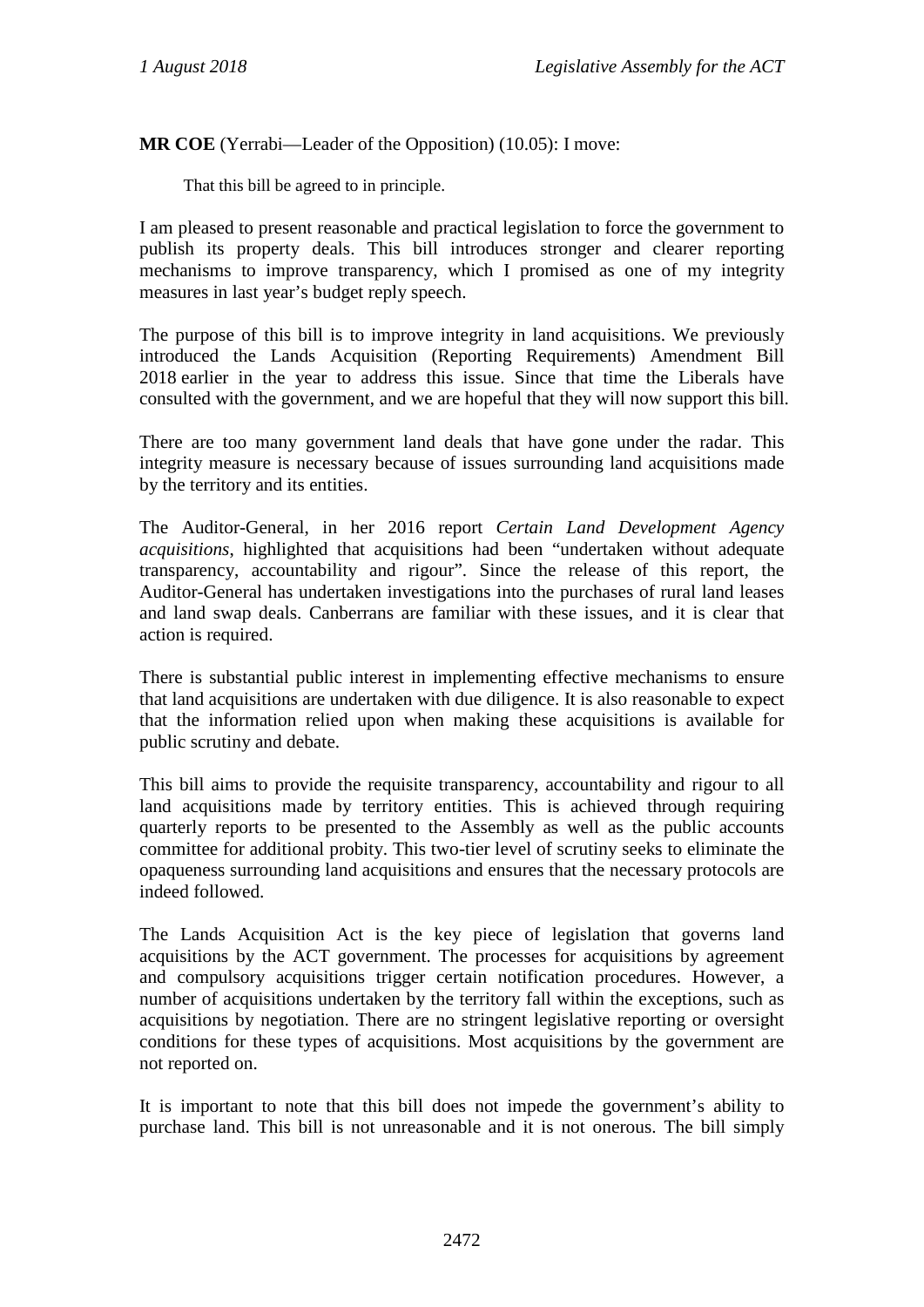requires public reporting of the due diligence that should be undertaken prior to an acquisition being made.

Part 1 of the bill sets out preliminary matters, with the start date being 1 January 2019, to allow time for implementation and to begin reporting in a matter of months. Part 2 of the bill details the important concepts, outlining the meaning of the government agency and responsible minister in the context of the act. Part 3 is the most substantive element of the bill, setting out the requirements for the quarterly reports to be laid before the Assembly and the relevant committee.

Clause 7 outlines that within six sitting days of the end of the quarter, the responsible minister must present a report to the Assembly, if a reportable acquisition has been made. Within 10 working days of presenting the report to the Assembly, the responsible minister must also provide the relevant committee with a copy of the report which includes the withheld information from the public version. The relevant committee is either nominated by the Speaker or the committee of the Assembly responsible for public accounts.

Clause 8 details the contents of the quarterly report the minister must present to the Assembly. The report given to the Assembly must set out the interest in the land that was acquired, including the identification of the land, the government agency that acquired the land, and the seller if it was acquired from a corporation or other body.

The report must also describe the way in which the acquisition was made, and the act provides some examples. The compensation paid for the interest in the land, in addition to any other amount paid in relation to the acquisition, such as consultant fees or commissions, must also be included in the report. Information considered by the acquirer of the land in relation to determining the compensation and other amounts paid must be published, and this includes valuations and variations.

The report must state which minister, if any, considered the acquisition and where the acquisition was considered by cabinet, as well as who approved the acquisition and on what date. This information is not cabinet-in-confidence; it is simply factual information which can be and has been provided under the FOI Act, as well as through Assembly questions and committee processes. Canberrans deserve to know who signs off land acquisitions made with their public money, and they deserve to know when it was done and how much was paid.

The report must explain the reason for the acquisition in addition to how value for money was pursued in accordance with the Government Procurement Act 2001, section 22A. Further information on evaluation and planning for the site, including how the acquisition meets the requirements of the Planning and Development Act 2007, as well as the current and future status of the land under the Territory Plan and crown lease conditions, must be included. The report must also explain how the acquisition, including the intended use of the land, supports development that is in the public interest and is environmentally sustainable.

The report must include the information considered in relation to the acquisition, including any advice received from the Head of Service or any other government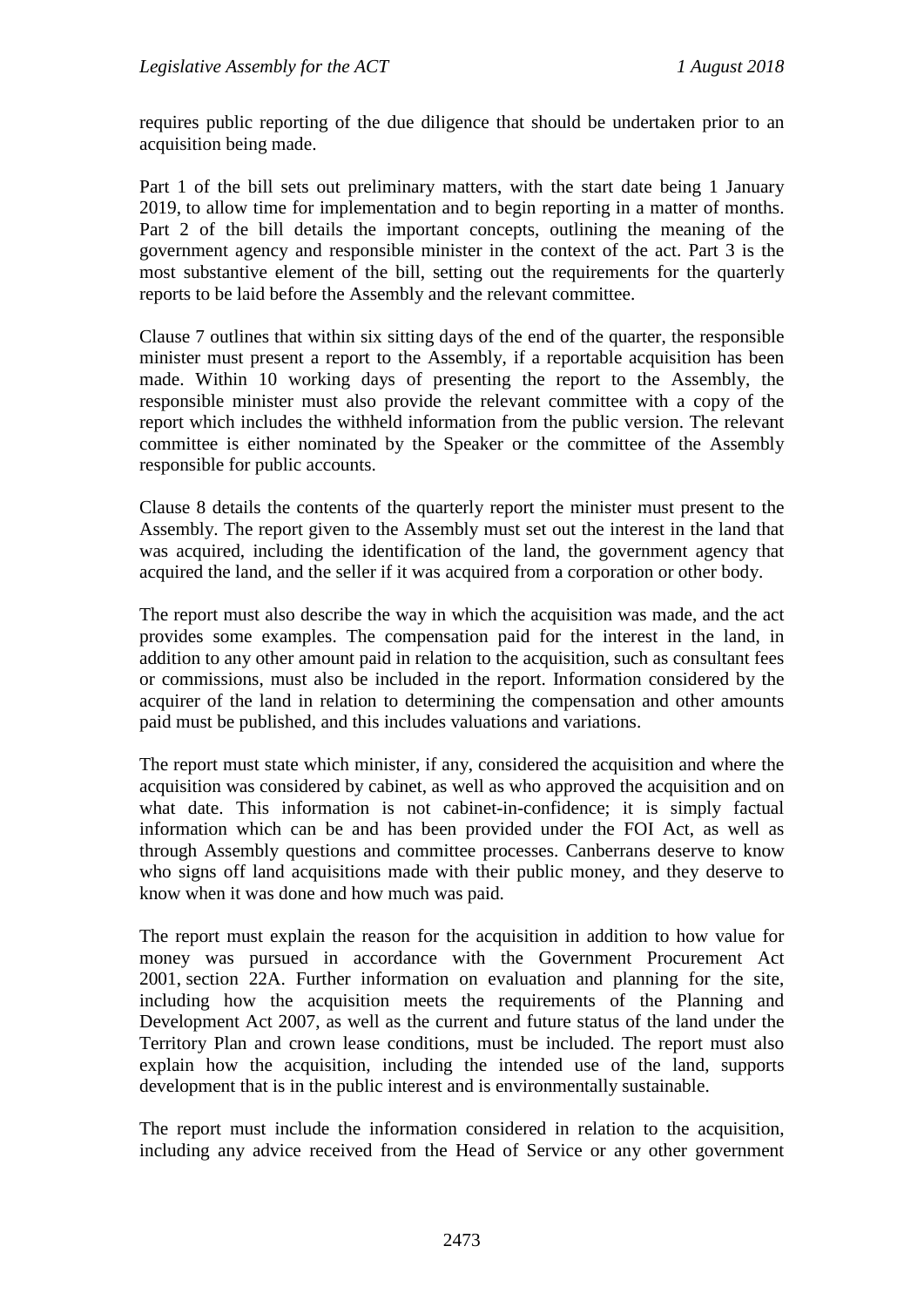agency, and all risk assessment made or received by the government agency in relation to the acquisition. If the acquirer is the territory authority, the report must set out how the acquisition upholds the statement of intent under the Financial Management Act 1996 for the territory authority. Furthermore the report must include anything prescribed by regulation. If the land was acquired for public housing, the suburb of the acquisition is the only detail that is required with regard to its location.

After consultation with the government, we have included different reporting requirements for easements. These are lower reporting thresholds which reflect the minor and necessary nature of easements in the planning context. A report for easements includes: identifying the particulars of the land; the government agency that acquired the land; the seller, if it is a corporation or other body; the method of acquisition; compensation paid in relation to the acquisition; and information considered during the acquisition, such as valuations. This streamlined reporting will assist the public service administratively and allow large volumes of information to be reported without undue burden.

Clause 10 sets out additional reporting requirements if the acquirer is the City Renewal Authority. In relation to acquisitions made by the CRA, the report must additionally explain how the acquisition complies with directions made under the CRA and SLA Act, the objects and functions of the authority, the statement of expectations, statement of operational intent, and anything else prescribed by regulation.

Similar additional reporting requirements apply if the acquirer is the Suburban Land Agency. In relation to acquisitions made by the SLA, the report must additionally explain how the acquisition complies with directions made under the CRA and SLA act, the objects and functions of the authority, and anything prescribed by legislation.

Clause 12 provides that this act is in addition to the requirements of any other territory law, and that if a minister is required to prepare a report about the acquisition of land, the minister may prepare a report that complies with this act and the other law.

The bill also makes changes to the CRA and SLA act 2017. Clause 12 omits sections 13 and 43 of that act as the proposed bill has higher reporting requirements and applies to acquisitions by the CRA and SLA.

Once again I wish to reiterate that this bill is not onerous. This bill ensures that there is some transparency with regard to government land deals. This is not going to fix all the integrity problems that this government has but at least it will give Canberrans some visibility about the property deals that are taking place.

The quarterly reports simply require the publication of the due diligence that any Canberran would expect to be undertaken before public money is spent. This is an effective mechanism that allows for multiple levels of scrutiny. This quarterly report process is an extension of current legislative probity requirements like those in the CRA and SLA act. It is a reasonable response to extend the scrutiny and probity to encompass all land acquisitions made by the territory and its entities.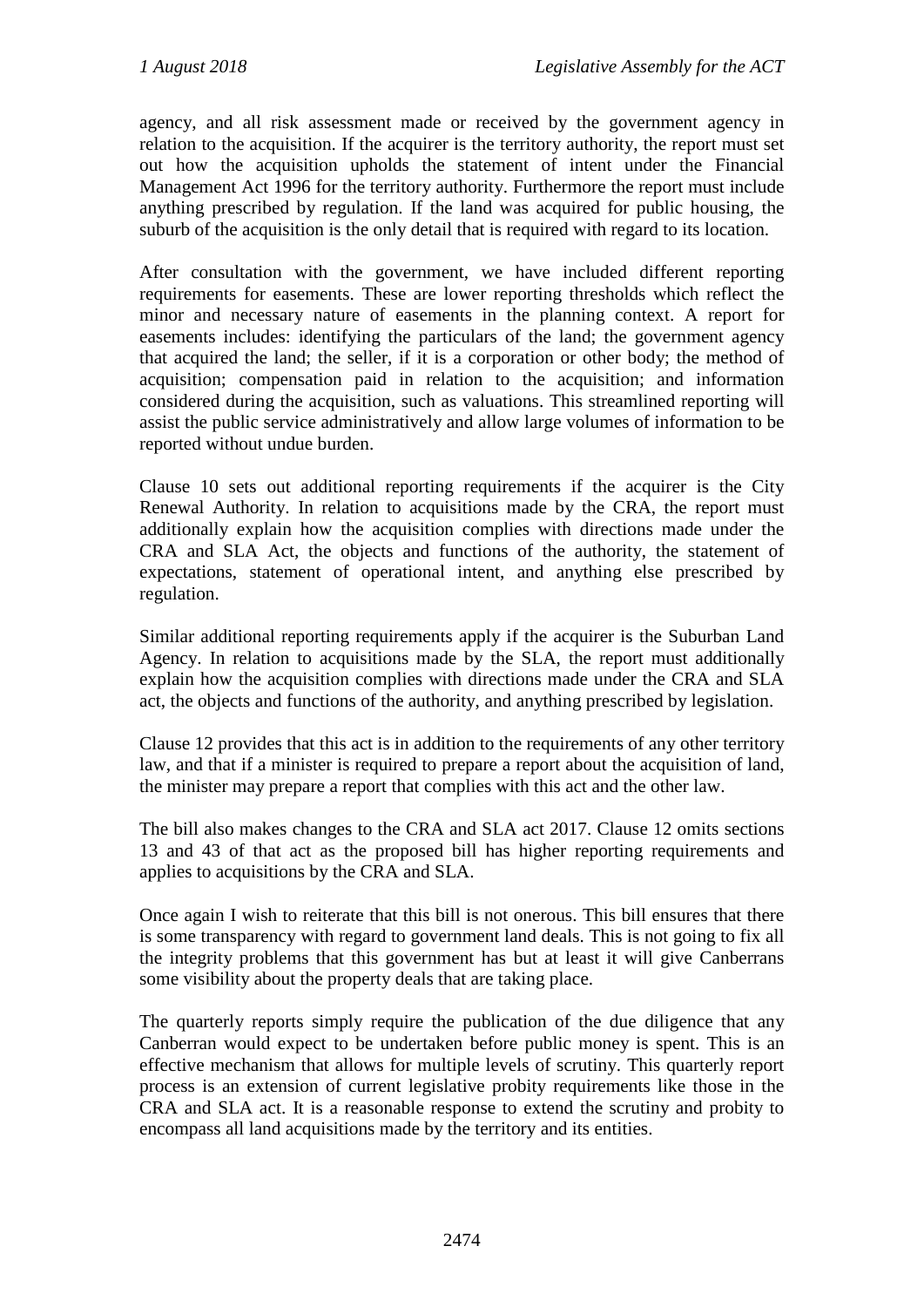This bill is necessary to ensure that integrity is paramount in all land acquisitions. I commend the bill to the Assembly.

**MR GENTLEMAN** (Brindabella—Minister for Police and Emergency Services, Minister for the Environment and Heritage, Minister for Planning and Land Management and Minister for Urban Renewal) (10.17): Before I move to adjourn the debate, I would note that this is the second attempt by Mr Coe to introduce such a bill. Contrary to his comments when presenting the bill, I note that, in the Lands Acquisition Act, in regard to declarations—

**Mrs Dunne**: A point of order.

**MADAM SPEAKER**: Mr Gentleman, please resume your seat. I will seek advice as to whether he can enter into debate.

**Mrs Dunne**: He can't adjourn the debate once he has spoken during the in-principle part. That is my point of order.

**Mr Coe**: So he has spoken in principle.

**MADAM SPEAKER**: Please repeat your point of order, Mrs Dunne.

**Mrs Dunne**: My point of order is that we are now actually having an in-principle debate, not adjourning the matter for discussion later. Mr Gentleman has now made an in-principle speech, and he will need leave, when we get to the in-principle stage of the debate, to speak again, and I am not entirely sure that he is able to adjourn the debate, having spoken to it.

**MADAM SPEAKER**: Thank you, Mrs Dunne. On the point of order, Mr Gentleman?

**MR GENTLEMAN**: On the point of order, Madam Speaker, I was interrupted before I was able to make a speech. Therefore I seek to adjourn the debate.

**MADAM SPEAKER**: That one will not fly, Mr Gentleman. I am just waiting for advice from the Clerk. Procedurally, what we need to do, now that the bill has been presented, is to adjourn debate. For anyone to make any further comment, you will need leave, but I think it is cleaner if we move to adjourn debate.

Debate (on motion by **Ms Cody**) adjourned to the next sitting.

**Mrs Dunne**: Could I clarify something, on a point of order, Madam Speaker?

**MADAM SPEAKER**: Yes, Mrs Dunne.

**Mrs Dunne**: When this bill comes back for debate on the in-principle stage, if Mr Gentleman wishes to speak in that debate, will he need leave? Mr Gentleman has already made two or three comments on the bill, two or three sentences worth of comment on the bill. Will he need leave to continue his remarks?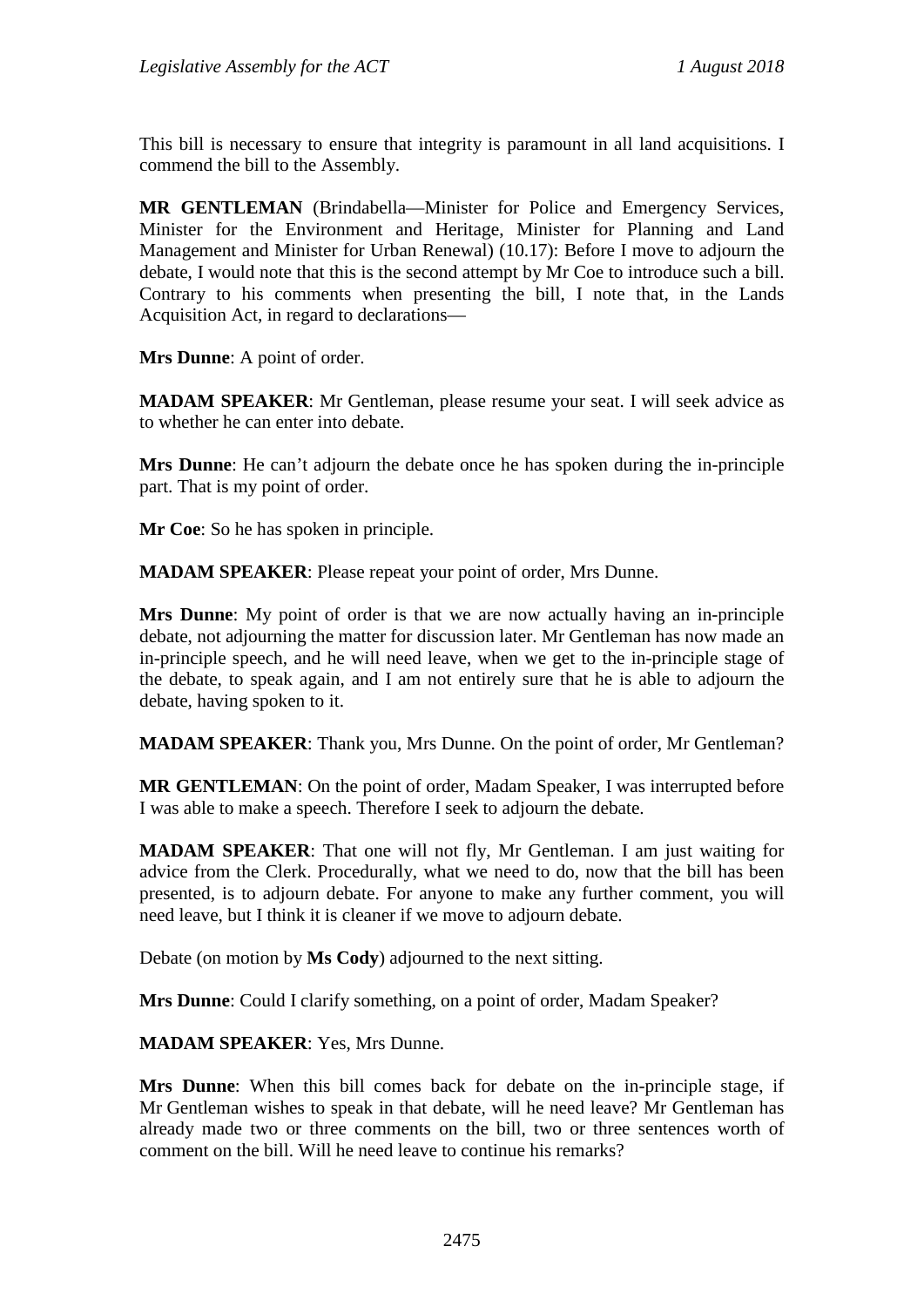**MADAM SPEAKER**: The advice is that he will not need leave because in fact he was out of order to even start to debate it when he stood to adjourn debate. That is the advice I have. I am happy to reflect and reconsider when it comes back.

**Mrs Dunne**: Could you make a ruling that Mr Gentleman's comments were out of order?

**MADAM SPEAKER**: I will take some advice and when this comes back for debate I will provide further comment on it.

**Mrs Dunne**: Could I ask for your indulgence, Madam Speaker, so that, more proximate to the event—that is, today's event—you make a ruling? If you decide that what Mr Gentleman did was out of order, could you make the ruling now, or closer to this event, rather than when the bill comes back?

**MADAM SPEAKER**: I will make it today.

**Mrs Dunne**: Thanks.

#### <span id="page-7-0"></span>**Social housing**

**MS LE COUTEUR** (Murrumbidgee) (10.21): I move:

That this Assembly:

- (1) notes that:
	- (a) Canberra now has the equal highest rent for houses in Australia, and the second highest rent for units;
	- (b) the ACT has the highest proportion of people in the private rental market who are still in rental stress after receiving Commonwealth Rent Assistance of any jurisdiction;
	- (c) the proportion of dwellings managed by community housing providers in the ACT is modest compared to other jurisdictions, and the sector has not been growing at the same rate as their interstate counterparts; and
	- (d) community housing organisations are well placed to play a strong role in meeting the housing needs of the growing number of Canberrans who are in housing stress;
- (2) further notes that:
	- (a) the amount of social housing in the ACT has been falling as a proportion of overall housing stock for two decades;
	- (b) new social and affordable rental stock is not being added at a rate that maintains the amount of social and affordable stock as a proportion of overall housing stock;
	- (c) private investors can play an important role in adding to affordable housing in the ACT;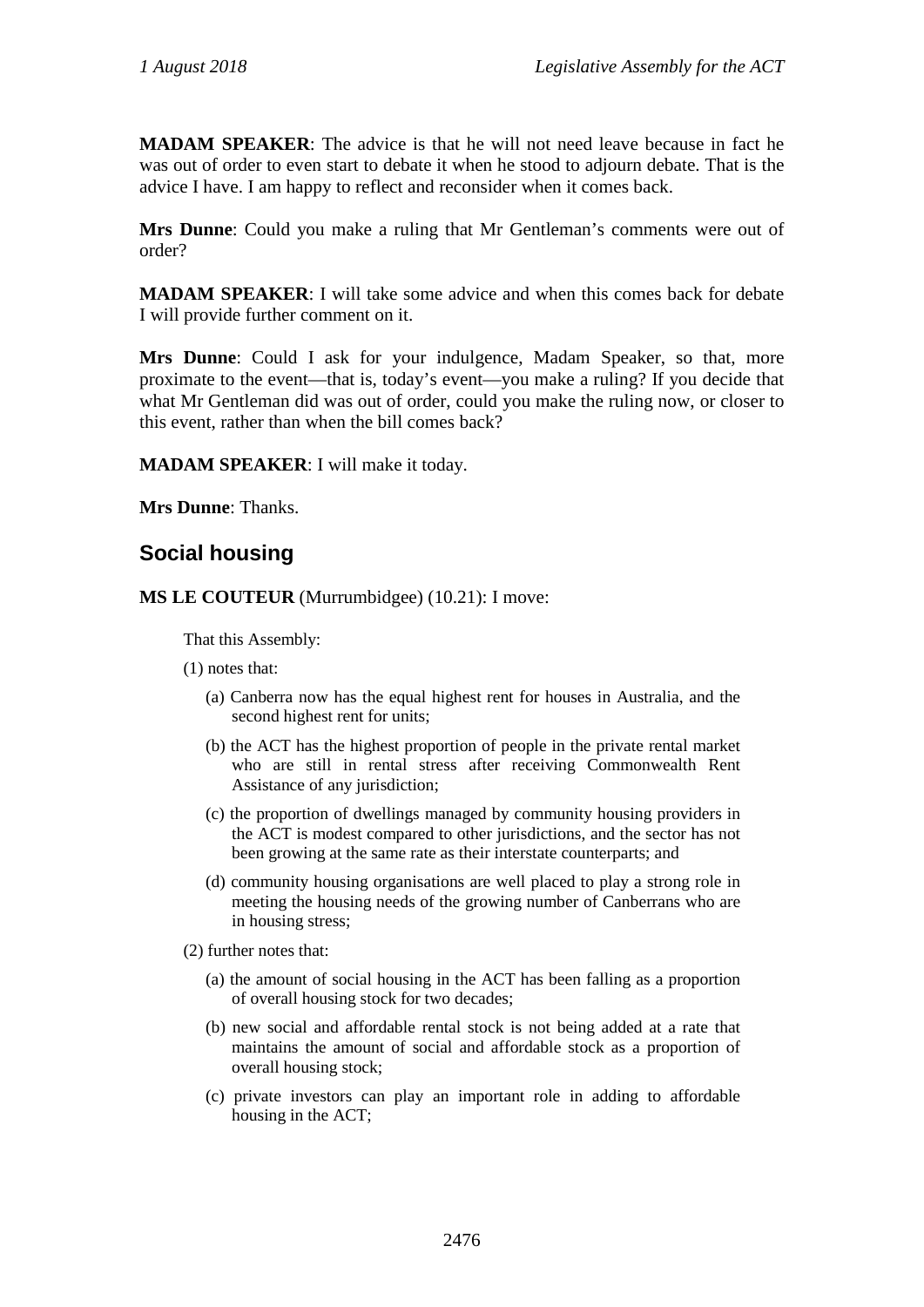- (d) some private investors may be motivated by social responsibility or altruism as well as maximising financial returns; and
- (e) property investors that rent their dwellings at below market rent via a community housing provider may also be able to access an additional discount to Capital Gains Tax, from 50 to 60 percent, as part of a recent Federal Budget initiative, the enabling legislation for which is currently before the Senate; and
- (3) calls on the ACT Government to consider:
	- (a) providing an exemption from land tax for residential property investors that rent their property to low and moderate income households at a discount to market rent through a not-for-profit community housing provider that is regulated under the National Regulatory System for Community Housing;
	- (b) providing a last resort Government rent guarantee to property investors that rent their dwellings through a not-for-profit community housing provider that is regulated under the National Regulatory System for Community Housing;
	- (c) allowing community housing providers to access rates rebates for properties where the tenants would be eligible for such rebates if they were home owner; and
	- (d) report back to the Assembly by the end of the October 2018 sitting period.

Canberra is in the grip of an affordable housing crisis. Canberra now has the equal highest rental prices for detached houses and the second highest rental prices for units in the country. This is not something to be proud of. And although Canberrans earn higher wages than people in other jurisdictions, we have the highest proportion of people living in rental stress after receiving commonwealth rent assistance. Again, that is not something to be proud of.

Before I go on, I should note that I have a longstanding interest in this matter. In 2006 I rented my former home at a discount to market rent via Community Housing Canberra. They suggested to me that other people might also be prepared to rent their house at an affordable rent if they did not have to pay land tax. As a result of that, the parliamentary agreement with the Labor Party of the Seventh Assembly committed the government to develop a land tax concession scheme for rental properties housing low income families by 2010. Unfortunately, this was not done.

I now own two properties that I used to live in and are now rented. One of them is rented out at less than market rent via a program of Migrant and Refugee Settlement Services. My colleague Mr Rattenbury also rents out a property through MARSS at less than market rent. Given the members code of conduct, I sought advice from the Clerk as to whether or not I can vote on land tax issues, as of course I pay land tax. He advised me to disclose my situation to the Assembly, which will make a decision on whether or not it is reasonable for me to be able to vote. He also informed me that six other MLAs or their spouses have properties noted on their declarations of interest that would be liable for land tax.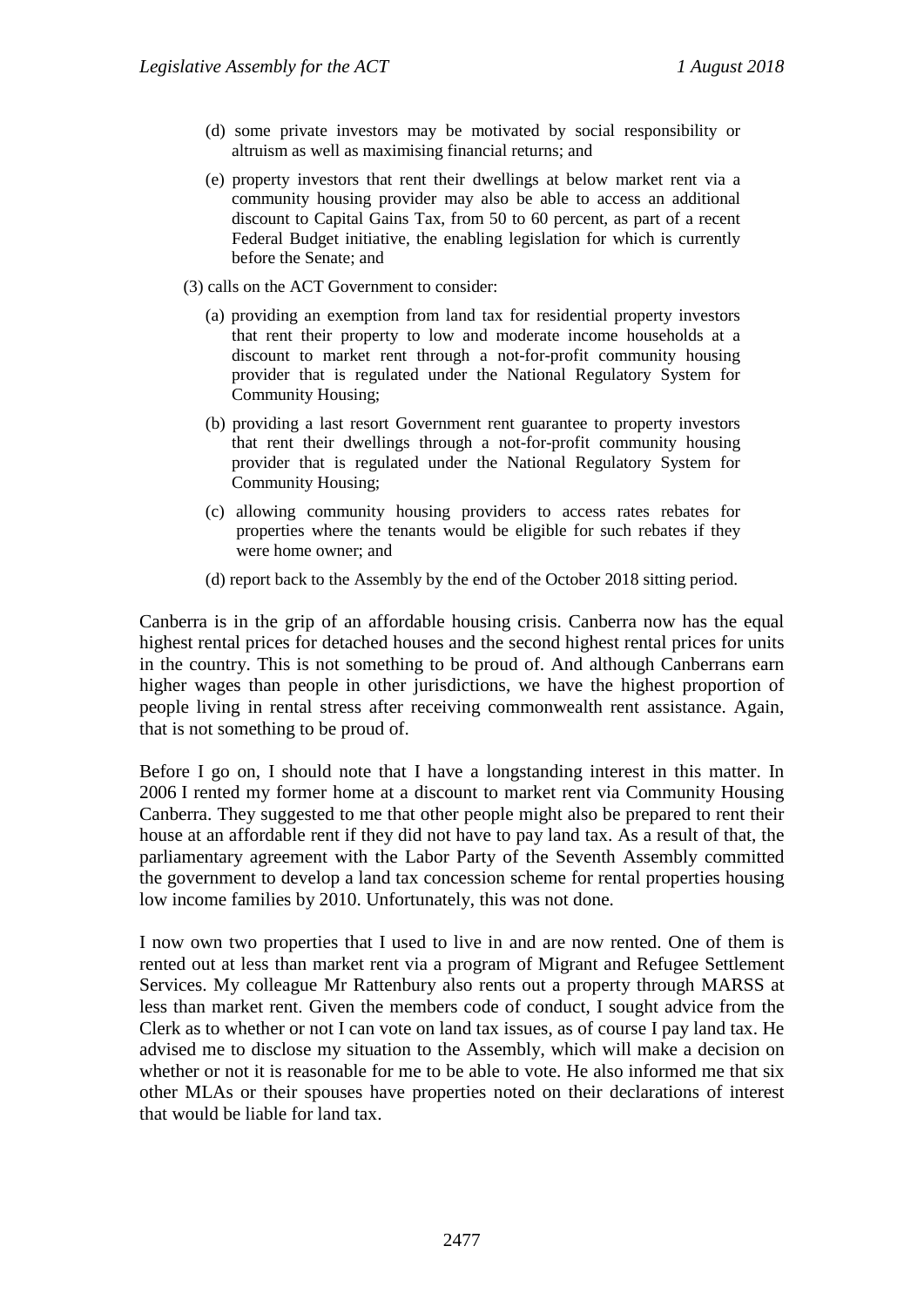More people are renting. The latest household income and labour dynamics in Australia survey, the HILDA survey, was released yesterday. In 2016, 28 per cent of people in Australia lived in private rental accommodation, up from 23 per cent in 2001. This was largely driven by falling rates of home ownership among young adults. The HILDA data shows that the proportion of households in housing stress continues to increase and that single-parent families have the highest rate of housing stress of any household type. Household disposable income has also stagnated in the past decade. Of those who are renting, more are also living in share housing, not as a transitional form of housing but because it is a more affordable option. Many people are returning to or living in share housing for the first time once they get older.

Another report was released yesterday. Titled *Inequality in Australia* and produced by the Australian Council of Social Service and the University of New South Wales, this new publication examines the intersection between poverty, inequality and housing. The report confirms the shift in wealth from younger to older Australians between 2004 and 2016. Much of this can be put down to a decline in home ownership rates among younger people and the increase in wealth associated with housing assets.

For people on low or moderate incomes who rent, it may never be feasible to become home owners. It is incumbent on us, as policymakers, to create solutions that will go some way towards alleviating stress for renters, not just for home owners. This motion provides some options to help achieve this.

Before talking about the motion, I want to acknowledge the interesting work that the Liberal Party's spokesperson on housing and planning, Mark Parton, has done. This clearly is something that he has put considerable energy into. Some of the people whom I have been consulting with in developing the motion were also consulted by Mr Parton. I thank him very much for his interest in this and support for what seems to me to be an entirely reasonable idea.

This motion seeks to redirect some of Canberra's existing houses to affordable rentals. It offers potentially one of the fastest and most cost-efficient ways of expanding affordable housing in Canberra.

This motion has three calls. The first involves providing an exemption from land tax for residential property investors who rent their property to low and moderate income households at a discount to market rent through not-for-profit community housing providers. Incidentally, former ACT treasurer Ted Quinlan's review of the ACT taxation system in 2012 recommended abolishing land tax in its current form. Housing owned by community housing providers is not subject to land tax, so it is a logical extension to exempt properties managed by them for affordable rentals from land tax.

I have been asked why anybody would rent out their house at less than market rent. There are two answers. First, not all landlords are money hungry. Many people are in fact philanthropically minded. Many may see a scheme as an opportunity to do direct, visible, local philanthropy where they know what outcome is coming from their financial input.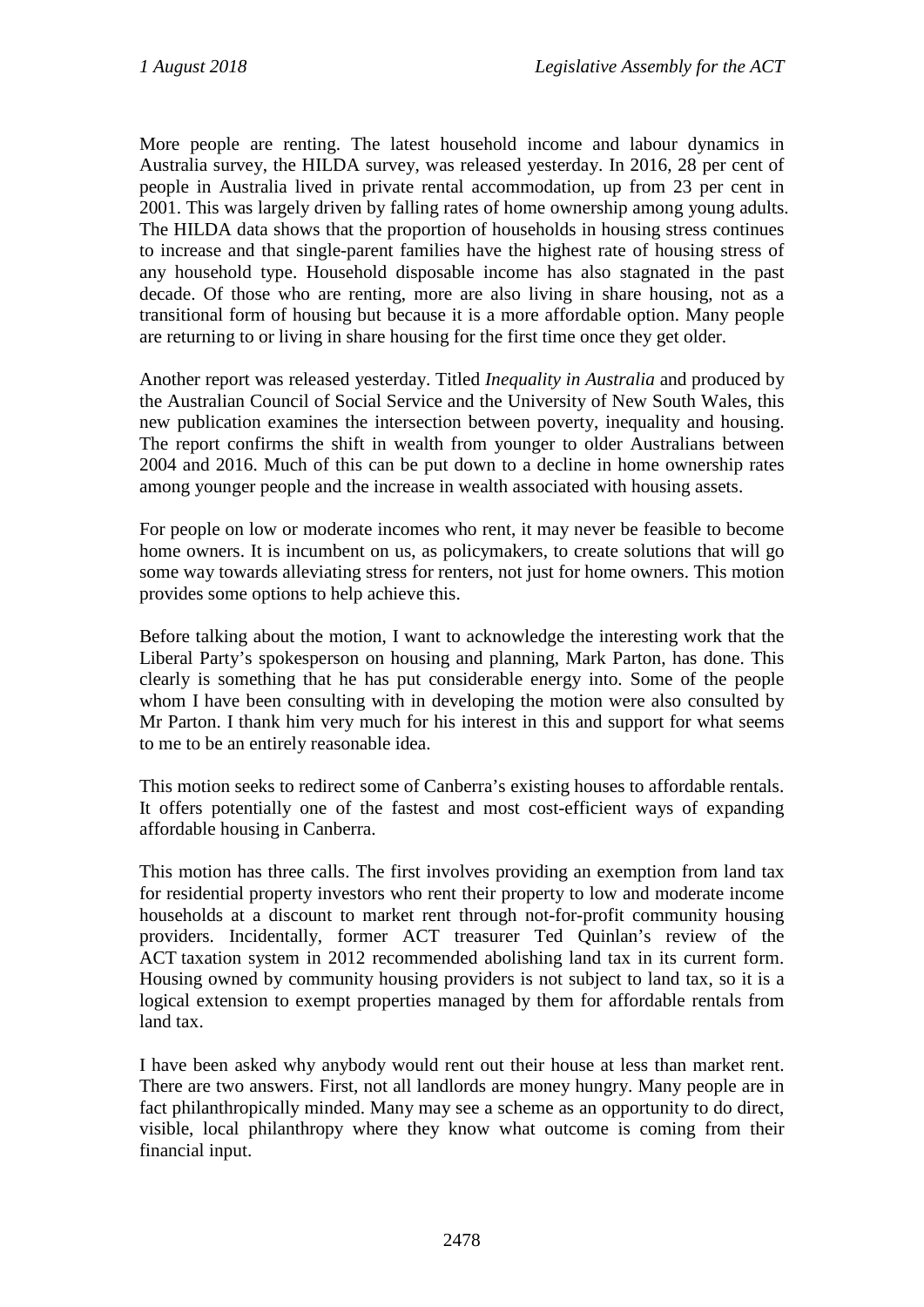The second reason is that many people who own a second dwelling did not originally get it to maximise income. Sometimes a new house means that there is effectively a household that is not needed or there has been an inheritance. We in Canberra also have people going overseas for a few years on DFAT postings. These families have their rent paid on the posting and they just want to move back into their house when they return. For each of these scenarios, property owners might well be incentivised to forgo some rental income in exchange for having their land tax waived.

It would be remiss of me not to respond to some of the criticism that this proposal has received. It will not result in landlords getting richer. I need to make that very clear. Typically the gap between market rent and affordable rent—affordable rent is defined at 75 per cent rent in Canberra—is around \$5,000 or \$6,000 per annum whereas land rent is only around \$2,000 to \$3,000.

We went through a survey of about a dozen houses from Allhomes, and we found that except for one, which was a house in the inner north where the land value was high but clearly the house was falling to pieces, the land tax is equivalent to a bit less than half of the rent forgone if you rent at a market rate. I need to make this very clear. Under this proposal, it would be cooperation. The landlords would take a financial hit, as would the ACT government by not receiving land tax on those buildings. But there is someone who would not have a financial hit: the low income tenant. That is the person working in hospitality; that is the person who is cleaning our buildings; that is the single mother who has not got the resources to pay full market rent. There are a lot of people in Canberra who would benefit from this.

Anglicare's recent survey found that there was basically nothing for people on minimum wage or Centrelink payment in the ACT to rent privately. The thrust of my motion is to change that deplorable situation.

The Real Estate Institute of the ACT has questioned why this scheme should be run by community housing providers rather than their members. The reason for community housing providers to do it is that community housing providers are not-for-profit organisations whose charitable purpose is to alleviate housing poverty for people in housing need. And they are regulated by a strong regulatory system, the national regulatory system for community housing. The system covers a very wide range of areas, including minimum standards for tenant satisfaction, arrears and responsive and cyclical property maintenance. Community housing providers also have systems for tenant selection to ensure that properties are rented to eligible low and moderate income households, and systems in place for determining and verifying fair market rent, which the rents they charge to tenants are based on.

In short, they have the required social mission, the required expertise and the regulatory framework to protect this investment and make sure that it is not something that can be rorted, unlike some other affordable housing schemes that we could talk about.

I point out that this is not a particularly new or different policy from many that have been tried and tested over the years in different jurisdictions. Community housing providers have headleased housing stock from the private rental market in a number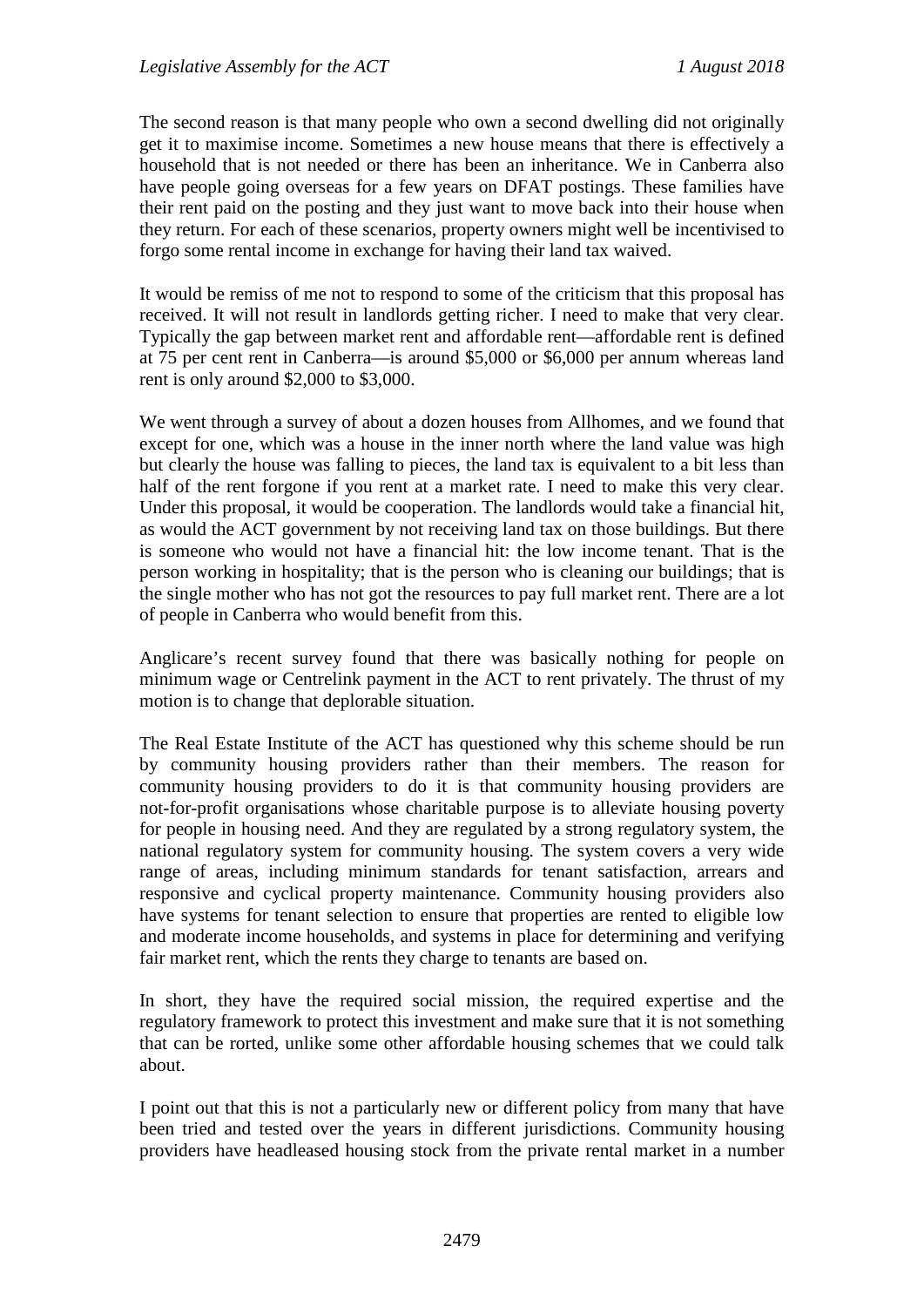of jurisdictions, notably a large program in New South Wales. For those of you who are not into housing jargon, headlease means that the organisation, the community housing provider, has a lease with the person who actually owns the property but on-leases it to someone else, the low income earner. That is a headlease.

In Victoria there are two different government-backed headleasing programs: one for housing stock that will be rented to people who are at risk of or are leaving homelessness, the other for women escaping domestic violence. Both programs involve registered community housing providers. Likewise, the Tasmanian government have just announced a government-backed headleasing program to tackle their severe shortage of affordable housing.

The second call is on the government to provide a last-resort government rent guarantee for property investors to participate in the program. Similar guarantees have been operated in other jurisdictions where private stock is headleased by community housing providers, so again this is not particularly new or radical. Given the strong record of community housing providers whose regulation requires very low vacancy and arrears rates, I do not imagine that it is going to need to be used, but it is a component to build confidence among property investors.

The third call is to allow community housing providers to access rate rebates for properties where the tenants would be eligible for such a rebate if they were home owners. If an older person or a person with a disability who would be able to access rate rebates if they lived in their own house lives in a dwelling managed by a not-for-profit community housing provider, it seems to me only reasonable that the ACT government should extend the same consideration for the community housing provider as it would to the home owner if those people were fortunate enough to be home owners. I am aware of one community housing provider, ECHO, that spends 25 per cent of its budget on rates.

The result of this motion, if successful, will be a more equal treatment of properties from a land tax and rate point of view which will be based on how they are used, not so much on who owns them. If a community housing provider acquired more properties and rented them out to eligible tenants, they would not pay land tax. If they manage affordable rental from a private landlord, land tax is paid under the current rules. My motion would fix this inequality as well as the inequality between community housing tenants and low income home owners re rates.

These measures are not silver bullets; they are not by themselves going to solve our housing affordability crisis. They will, however, represent a very modest financial commitment from the government which has the potential to leverage a much more significant financial commitment from private landlords in the ACT. This is something that should be a win-win. To my mind, the only surprise is that we have not done this before.

The outcomes of this motion, assuming it is passed, will dovetail neatly with the operation of the affordable rental real estate management model, which should receive funding through the affordable housing innovation fund, part of the parliamentary agreement. I understand from comments made by the housing minister, reported in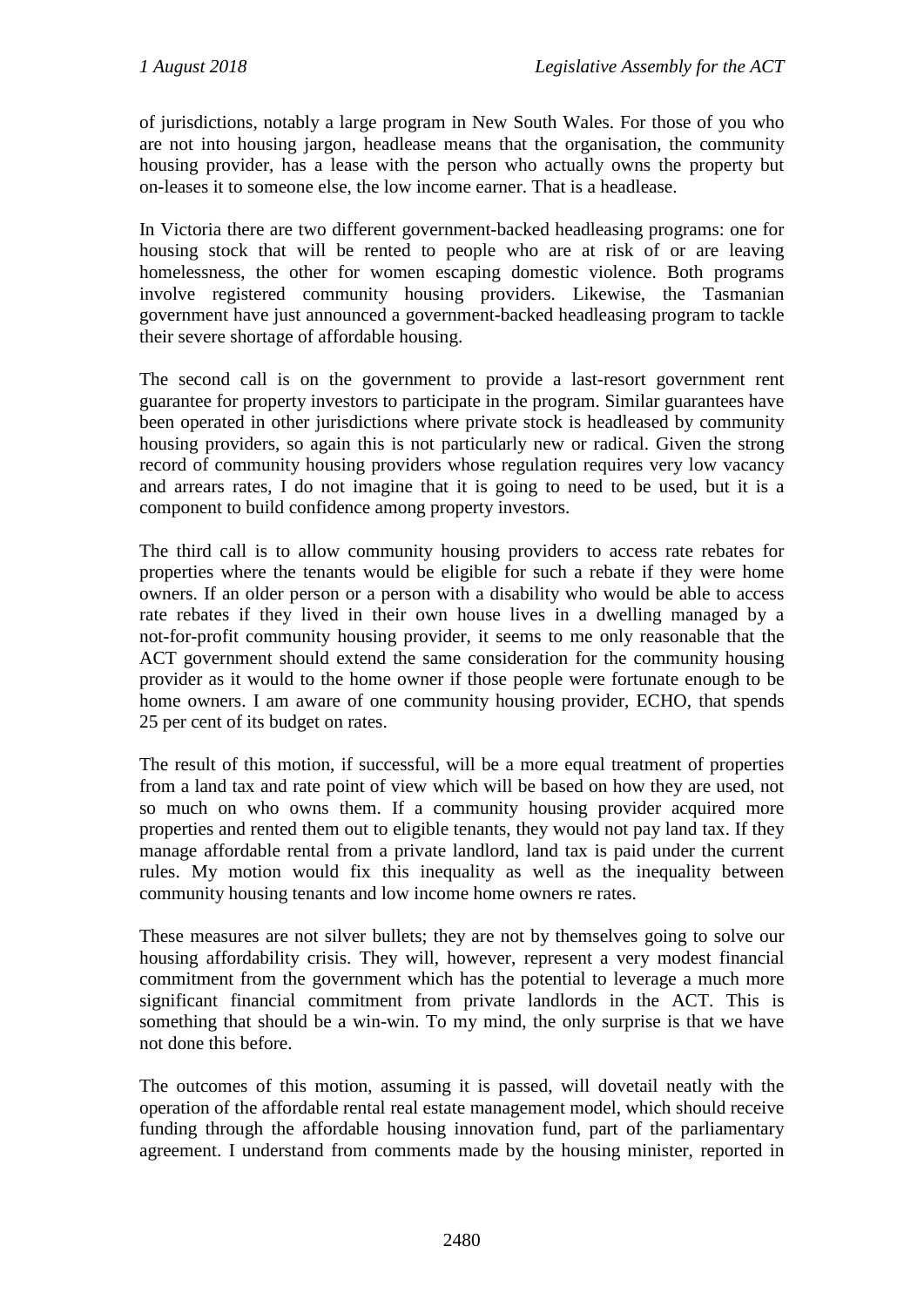yesterday's *Canberra Times*, that the successful provider of this service may be announced in coming weeks. If that is supported, it will serve as an adjunct to some of the more wideranging and structural changes that I very much hope we will see in the forthcoming affordable housing strategy. Given that many of these, especially if they relate to land release and rezoning, are likely to bear fruit in the medium term, more modest measures such as this one have the potential to get some runs on the board relatively quickly and make a real and immediate difference to people who are struggling to pay rent in the ACT.

**MS BERRY** (Ginninderra—Deputy Chief Minister, Minister for Education and Early Childhood Development, Minister for Housing and Suburban Development, Minister for the Prevention of Domestic and Family Violence, Minister for Women and Minister for Sport and Recreation) (10.35): I thank Ms Le Couteur for bringing this motion forward today. Madam Speaker, I have circulated an amendment to Ms Le Couteur's motion.

**MADAM SPEAKER**: You need to move the amendment.

#### **MS BERRY**: I move:

Omit all text after paragraph (2)(e), substitute:

- "(f) the Government has been considering in excess of 100 suggestions for policy initiatives received through its housing summit and extensive consultation, summarised in the 'What We Heard' engagement report, including proposals for tax incentives to increase the supply of affordable housing;
- (g) through the Parliamentary Agreement, the Government committed to establishing an affordable rental real estate initiative, based on HomeGround, through which investors can offer rental properties at below market rent to low income tenants; and
- (h) the Government has established a \$1 million Affordable Housing Innovation Fund to facilitate the affordable rental real estate initiative and other options to improve access to affordable housing; and
- (3) calls on the ACT Government to:
	- (a) announce the outcomes of the recent expression of interest process which sought a provider/s for the affordable rental real estate initiative as soon as possible once the process is complete; and
	- (b) investigate incentives to build on this initiative and further support affordable rental housing supply, including:
		- (i) land tax concessions for residential property investors who rent their property to low and moderate income households at a discount to market rent through a not-for-profit community housing provider which is regulated under the National Regulatory System for Community Housing; and
		- (ii) rent guarantees for property investors who rent their dwellings through a not-for-profit community housing provider which is regulated under the National Regulatory System for Community Housing;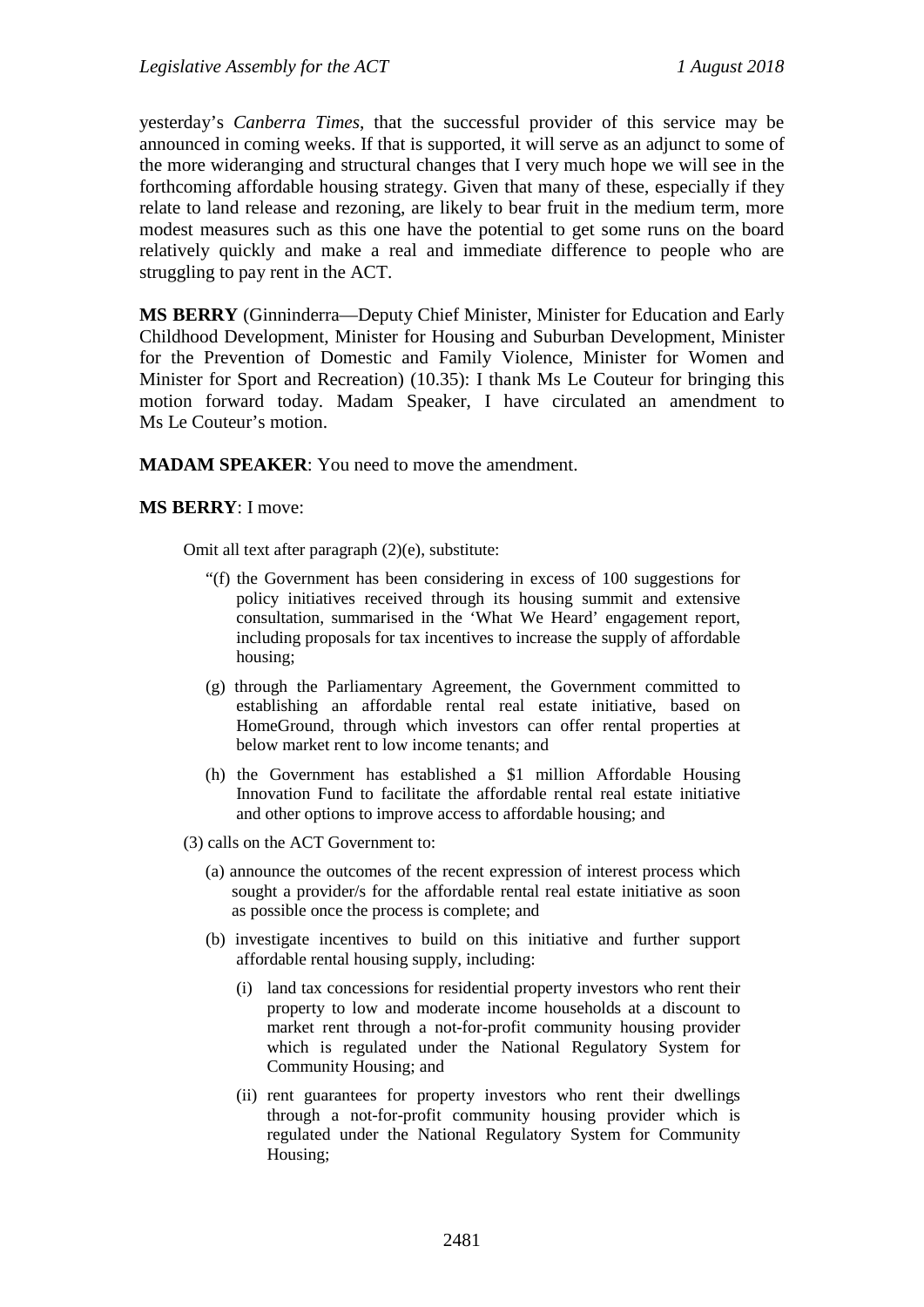- (iii) rates rebates for community housing providers for properties where the tenants would be eligible for such rebates if they were home owners; and
- (c) report to the Assembly by the end of the October 2018 sitting period.".

The government has been exploring a number of options that have been raised during the extensive community consultation at the housing and homelessness summit held last year, a summit that Ms Le Couteur attended. The particular focus of today's motion was raised at the summit. It is outlined in the strategy engagement report that I tabled in the Assembly earlier this year.

A range of ideas was brought forward to increase options for affordable renting in the ACT. These included financial levers and incentives to increase the building of affordable rental properties or to make existing rental properties more affordable; ways to assist community housing providers to access land that might assist community housing providers to develop more properties; build-to-rent models for affordable rent; sustainability measures that may help with more affordable living costs; and Residential Tenancies Act amendments that might support greater security and protection for tenants.

Ms Le Couteur suggestion today is to make a decision about implementing a policy without having had genuine conversation. This is what I have been doing with the community over the past 18 months. It is to consider all of the ideas they have come up with and delivered at the housing strategy. I have outlined these in the paper. I have also brought together a group of individuals to assist me in bringing all of these ideas to the government to consider as I develop a strategy that will be released later this year.

Of course, the government has not been sitting around in the meantime waiting for something to happen. We have been very busy after the summit and I have announced a range of early initiatives, including the affordable home purchase database and targets for social and affordable housing in the land release program, as well as the \$1 million innovation fund.

The innovation fund was developed to help proposals to increase affordable rentals in the ACT that have been in operation in other jurisdictions, such as the HomeGround real estate model. Offering tax exemptions to property owners who participate in this scheme would support the operation of this model and this proposal is being considered as part of the strategy.

Other initiatives for consideration under the innovation fund include a home share scheme, support for co-housing and options to increase affordable rentals for disability accommodation and families escaping family violence. An announcement for funding under year 1 of the innovation fund, as Ms Le Couteur has noted, will be made very soon.

As I have said in this chamber before, I did not want to release just a glossy document and then be done with it. I want the strategy to be the right one that will outline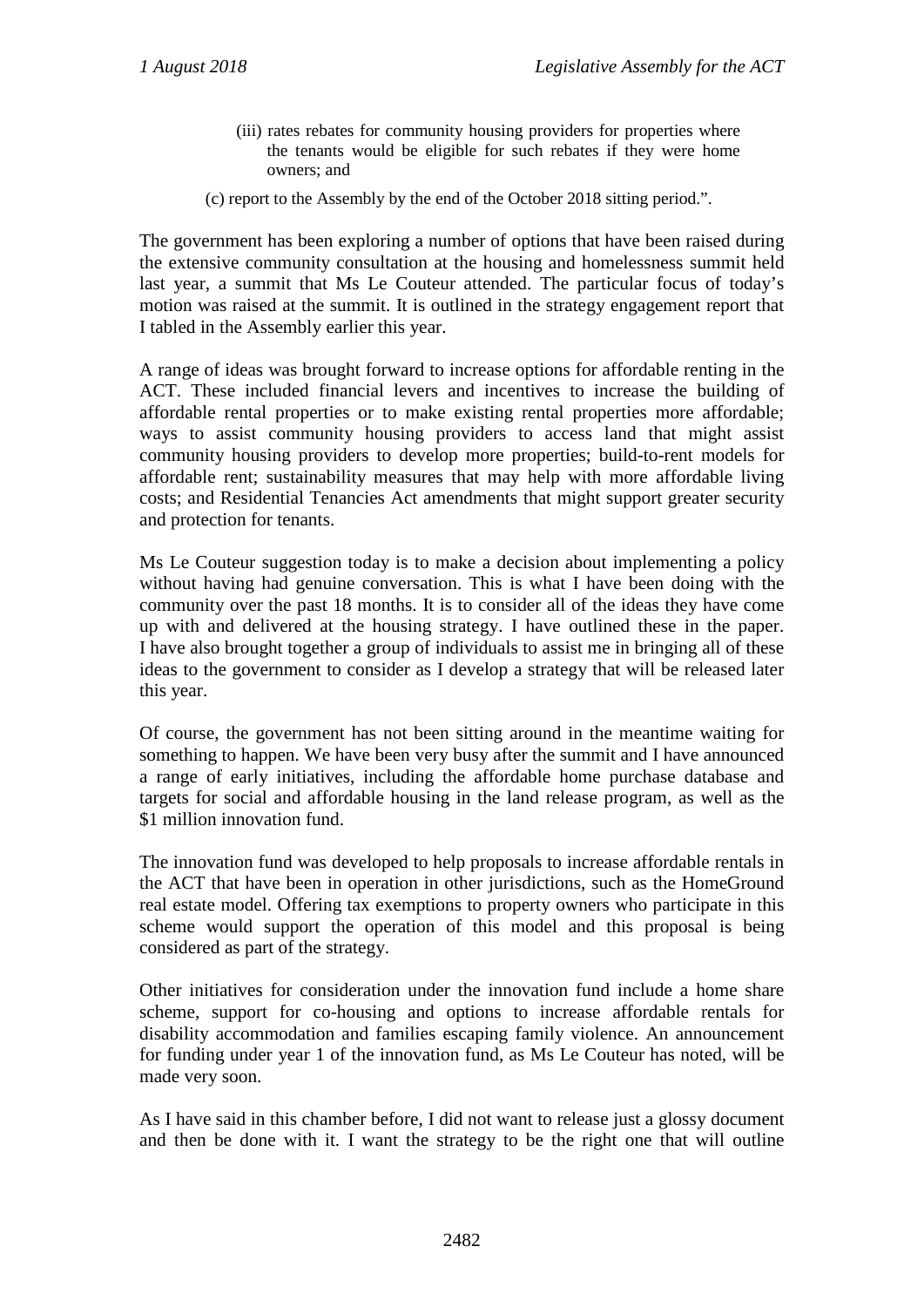measures that will have a lasting and meaningful impact on housing affordability in the ACT.

But, Madam Speaker, let me make this very clear: I believe in strong public housing. Public housing in the ACT supports over 20,000 people and makes up around 10,600 households in the ACT. This year, 99 per cent of public housing properties were allocated to those in greatest need. The ACT has the highest rate of public housing of all states and territories, almost double the national rate.

Other jurisdictions have seen public housing reducing over the years due to stock transfers to community housing or sell-offs, but in the ACT we have maintained that high rate as we have kept the vast majority of public housing in government hands. Whilst a new strategy will set the course for the ACT to address housing affordability, it will not change my commitment to see public housing grow in the ACT.

Ms Le Couteur has been on the record for some time now calling on the ACT government to build more public housing, and we do. We are continuing to build more public housing; we are continuing to renew public housing so that it is suitable and sustainable—affordable to heat and cool—for public housing tenants in the ACT.

But now she wants the funding that goes towards building public housing to be put into the pockets of landlords who are already getting a very generous tax benefit. Of course, this is a win-win for landlords who are already getting a tax benefit. That is why I have put forward an amendment that says to the Assembly that we will announce the outcomes of the expression of interest process, which sought providers for the affordable rental real estate initiative, as soon as possible once the process is complete.

Once that process is complete, we will announce that. Ms Le Couteur is right. Not all landlords are bad. This gives the opportunity to those good landlords who want to give opportunities to low income earners, people who are on lower incomes, to rent their homes at below market rent. This has been a relatively successful program in Victoria. We hope that in the ACT's affluent community more people will come forward and offer up their homes in this way.

We are also investigating incentives to build on this initiative and further support housing supply, which includes land tax concessions for property investors who rent their property to low and moderate income earners, in addition to rent guarantees for property investors and rates rebates for community housing providers.

Madam Speaker, I am very happy to report back to the Assembly by the end of the October 2018 sitting period.

**MR PARTON** (Brindabella) (10.42): I wish to speak briefly, Madam Speaker. We will not be supporting the amendment. I know that Ms Le Couteur knows exactly why we will not be supporting it. It is because we were quite happy with the vast bulk of the original motion. I would hate to see a situation here where we are all aware of the amendments that I was intending to bring to this place and we are all aware that it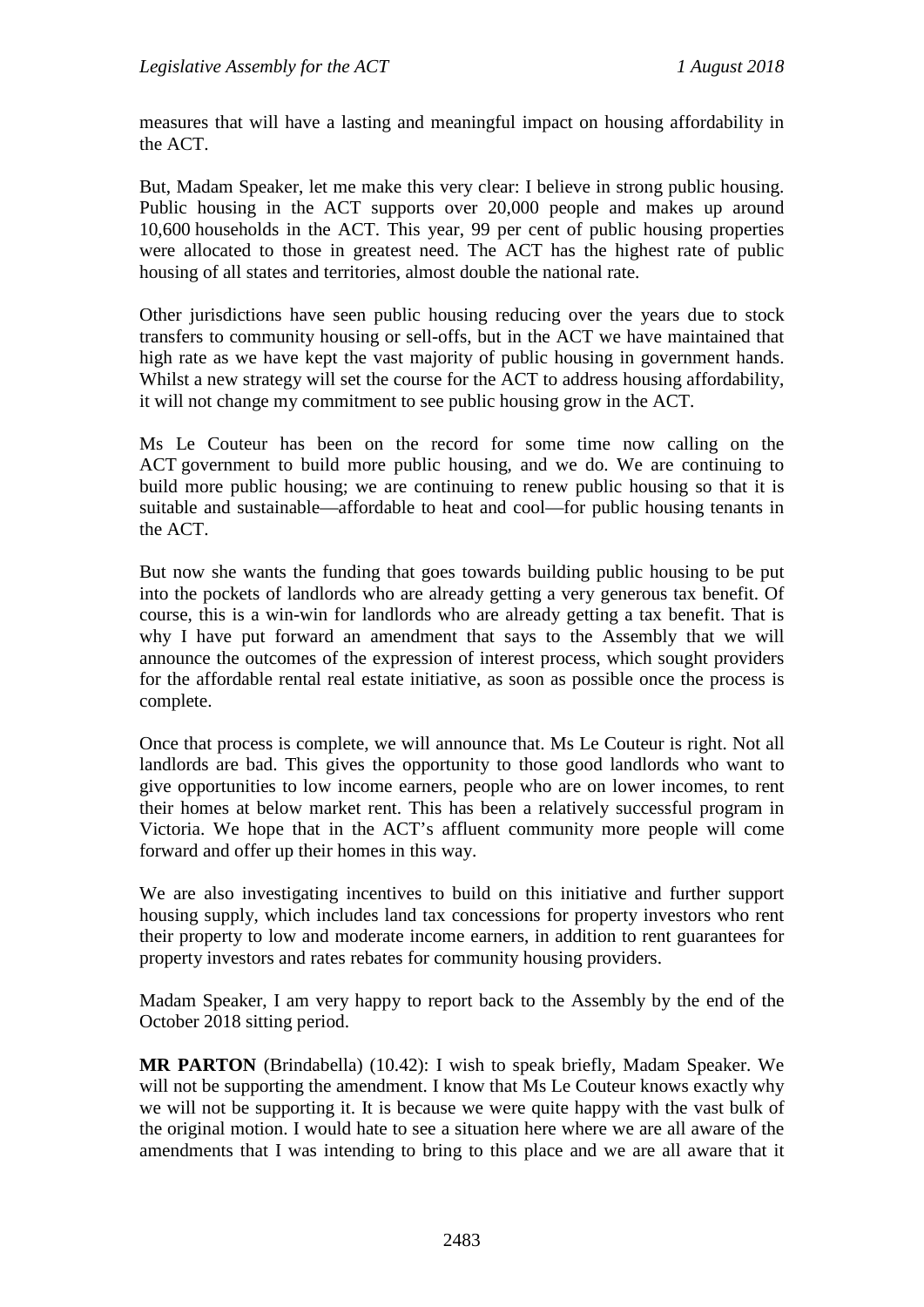would have been extremely possible—indeed, just doable—to get this motion up as it was originally written and, indeed, somewhat strengthened with support from this side of the chamber.

Many times in this space and in political spaces around the country I hear people say, "I thought I had an agreement with the Greens." Sometimes we see the Greens let people down. I think it would be extraordinary if Ms Le Couteur ratted on herself here because we have so many people who think that this is, first, a wonderful idea but, second, an idea which is not going to change the world.

We have heard about the mathematics of it. We have not heard exactly how many properties would be involved, but we know that this is really only going to apply to stand-alone houses in the inner north and inner south—old houses where the land tax component is sufficient to bring that rent down to an affordable level and for the owner of that house to finish up pretty much square. No-one is going to make money out of this, despite what Alex White might think.

It would be a bit crazy if there were all these people in the community who had echoed these thoughts in the public space, all these people who said that this is a really good idea but, at the end of the day, when push came to shove and we had to vote for something, Ms Le Couteur was not one of them. I think that would be really sad. I think that would be really sad. Ms Le Couteur did not need Labor if she really wanted to make a difference in this space and she knows it. We will not be supporting the amendment.

**MADAM SPEAKER**: Ms Le Couteur, are you moving your amendment to Ms Berry's amendment?

**MS LE COUTEUR** (Murrumbidgee) (10.45): Yes. I move the following amendment to Ms Berry's amendment:

Omit all text after paragraph (3)(b), substitute:

"(c) report to the Assembly with an implementation plan that includes information about cost impacts and viability of these measures, as well as detail on feedback from the community sector, community housing providers, and the real estate and property sector by the end of the October 2018 sitting period.".

I point out one small problem that Ms Cheyne kindly pointed out to me. The mathematics are not quite right. I thought I had the first motion today but, of course, technically I did not. Mr Coe did. So it actually should be notice No 2 at the top of the amendment that was circulated to members. Nonetheless, the substance has not changed.

As Mr Parton has alluded to, there has been considerable discussion about the best way of presenting this motion because we are well aware that the housing minister is working hard on a housing affordability strategy. I suppose that part of the reason this motion has come about is because we were all hoping it would happen a little sooner.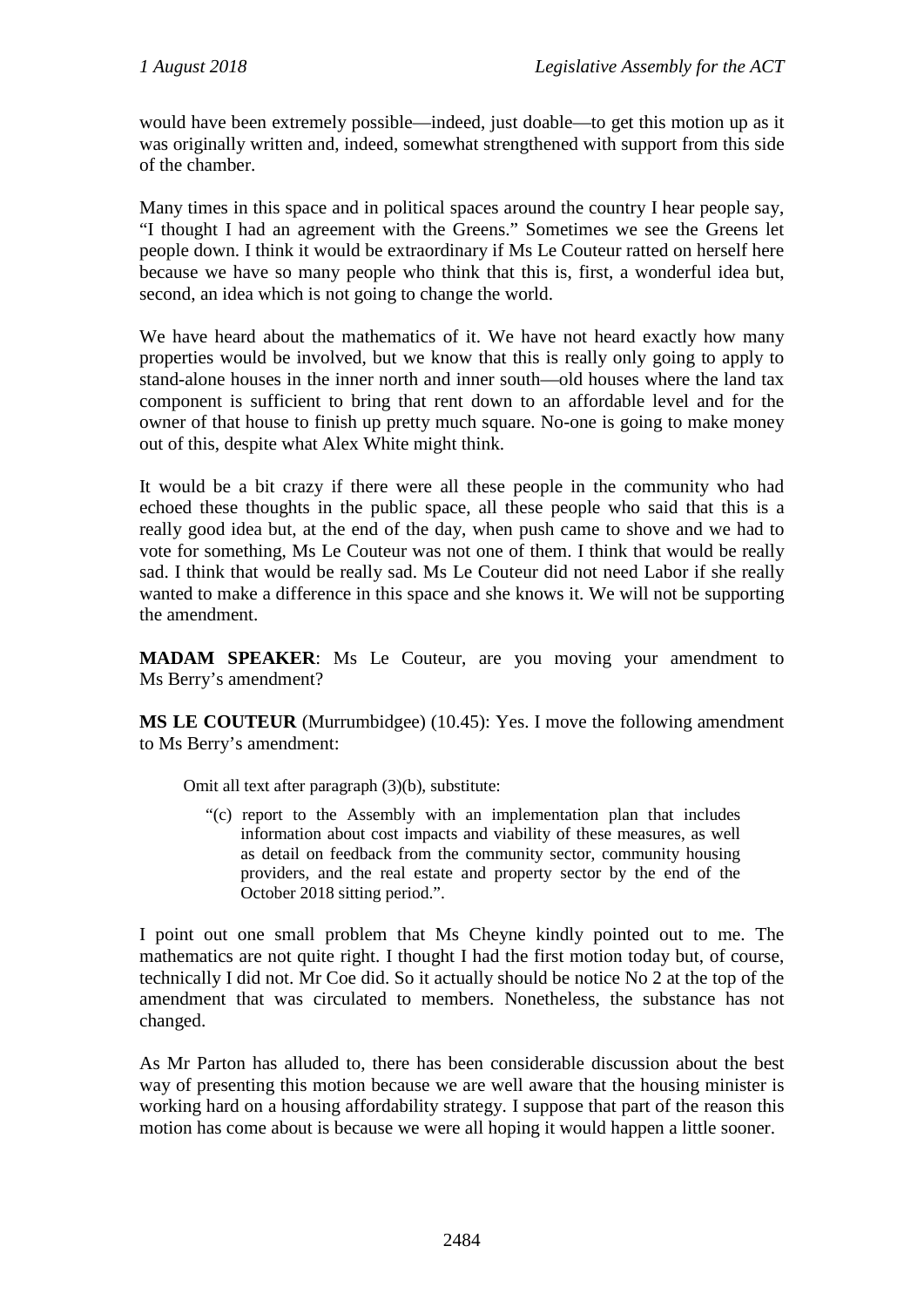We are trying to think, "What can we do in the meantime, in the short run, that is not very complicated?" We know that there is a major problem that needs to be addressed sooner rather than later. That is why I put forward my motion, which I am really hopeful will be passed in some form or other. That is why I am suggesting an amendment to Ms Berry's amendment.

My amendment just makes it clear that because we know there is work being done—I think Ms Berry's amendment said there are in excess of 100 suggestions—we thought, "Okay, the government has done a lot of work. This is really great. But, given that is the case, we need to be clearer about the reporting back." Given all the work that has been done, I cannot see why we should not be able to do an implementation plan for the suggestions. This implementation plan could include things which are contingent on other things.

It may be that the implementation plan says it would make sense to do these things after another measure. I do not know. Obviously, I do not know what the implementation plan would be. But I do think that we need to start looking at our housing affordability a bit more positively and proactively and say, "We actually need to change. We actually need to implement some plans to do something."

I am very pleased that the government has put a lot of effort into consulting and talking to the community. I thought the housing summit last year was a really great outcome. I was very privileged to be able to attend all of that summit. There were so many brilliant ideas there. I really hope that the vast majority of them are implemented.

The reason I did not go for implementing one of the other brilliant ideas is because most of them were a lot more complicated and innovative. We were not in a position to say, "This is an idea which has been thought about for a long time." Back in the Seventh Assembly it was part of the parliamentary agreement to actually do it. Unfortunately, that did not happen at the time.

Appreciably, also, Ted Quinlan, the former Labor treasurer, has noted that land tax is a potentially inequitable tax, given that it is only levied on rental properties and the justification for that is very complicated. It is a long discussion in terms of where the taxation burden is, comparing the federal government and the ACT government.

I contemplated writing a motion entirely about land tax and whether it was equitable. I think that is a discussion to be had but I decided, "Let's go for just a small target that is pretty noncontroversial," because community housing providers already get land tax exemption. That is what we should remember when looking at this motion.

If a community housing provider owns the property, they already have this exemption. It applies if they headlease some properties from private landlords such as myself. I acknowledge that I am one of the people who potentially could be impacted by this motion. I want to make that abundantly clear. However, I reject the criticisms of Alex White. For most landlords, land tax is not equal to the difference between affordable rent and land tax.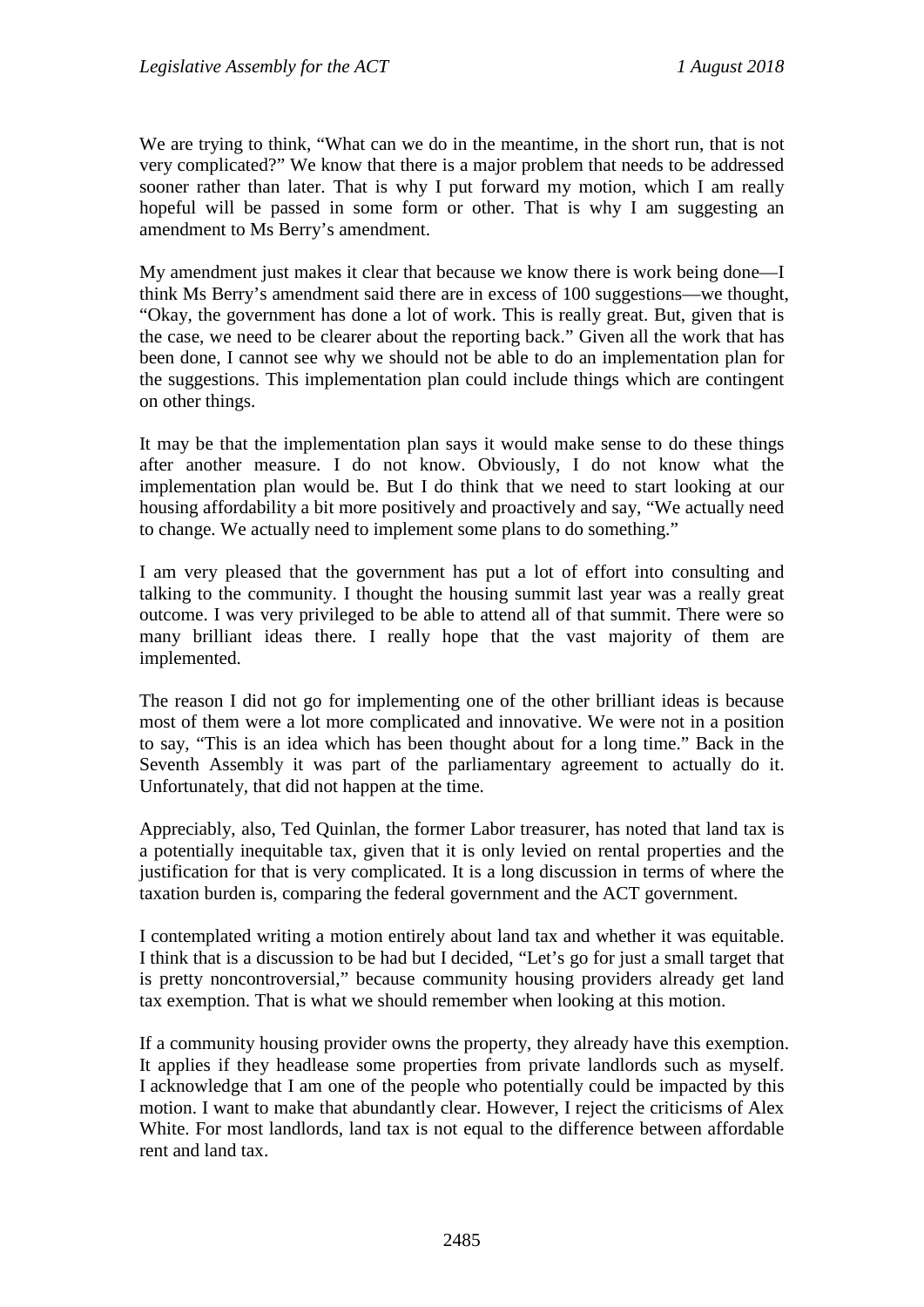As Mr Parton said, this is hopefully something where there is a degree of furious agreement between all three parties that we need to improve the situation for low income tenants in the ACT. But what is getting in the way of a smooth outcome today is that we are three different political parties and our communication is not as good as an idealistic Green would like it to be.

I guess I have probably said as much as I can say on this. I am confident that in the end the Assembly will pass a good motion on land tax. I am not exactly sure what the pathway to that is going to be at this stage. But I commend my amendment to the Assembly. I hope that out of all this sausage factory process we will end up with a very good outcome.

**MS CODY** (Murrumbidgee) (10.52): I am standing here today because—

**Mrs Dunne**: Because the CFMEU bounced Simon Corbell in favour of you.

**MADAM SPEAKER**: Mrs Dunne, there is no need for those sorts of comments across the chamber. Thank you, Ms Cody; have the floor.

**MS CODY**: Thank you, Madam Speaker. I am standing here today because I will be supporting Ms Berry's amendment to Ms Le Couteur's motion, which calls on the government to consider ways to improve the affordability of housing. We all agree on that, and it is a very important point. We should be thinking about how to make housing more affordable. Affordability matters. It is important to consider the impact that rates and taxes have on affordability, and the motion suggests a way in we could alter tax policies to make housing more affordable. But does it?

Ms Le Couteur's motion seeks to increase the number of affordable properties, a worthwhile idea. But in order to achieve this it proposes a tax break to those who do not need it: property investors. Let me give an example from my own experience. On my disclosure of interest, which is publicly available on the Assembly website, I outline my financial circumstances, including the mortgage on my house. Every member of the Assembly makes these disclosures and I note Ms Le Couteur mentioned her disclosure this morning and the number of properties she has listed.

Ms Le Couteur's original motion will not have an impact on owner-occupiers such as me or others in that same situation in the Assembly except perhaps to increase demand by investors and push up prices. The only tax change being proposed in the motion is a tax waiver for people who own an investment property. I have nothing against people having a nest egg, but as we have seen in the federal debate about negative gearing, our nation has a problem with greedy property barons with maybe five or a dozen houses to their name.

People using negative gearing and tax breaks to rort the system whilst others cannot afford a house at all is not a good thing. To give a tax break specifically to property investors so they can buy more property will put upward pressure on housing prices, putting the deposit on somebody's first home further and further out of reach.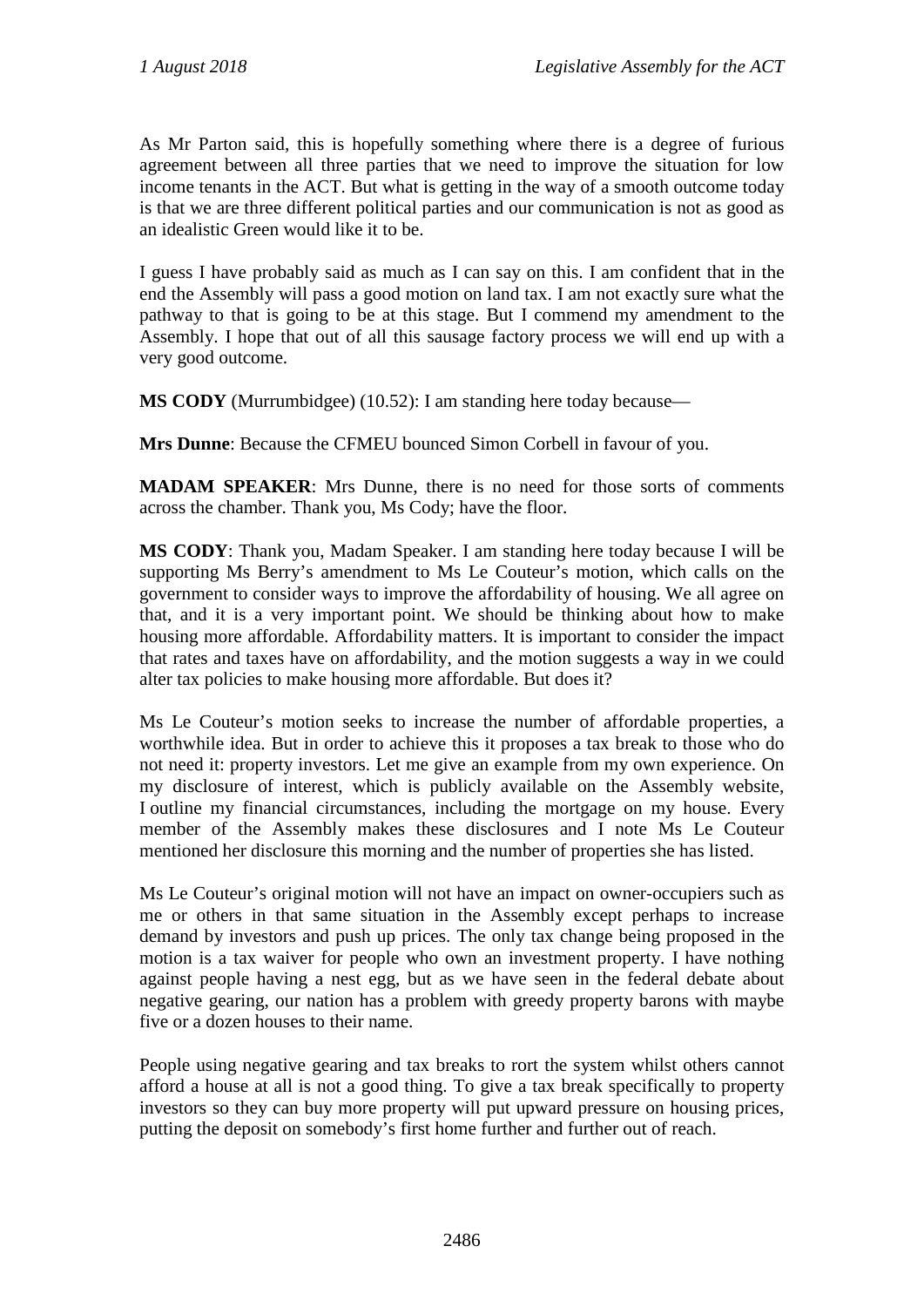Property investors who want to rent their property at affordable rent rates are doing a really good thing. In fact, if you have a rental property that you want to rent to somebody at an affordable rate you can do it yourself or you can give it to a community housing provider, as we have heard already. But should government be subsidising wealthy investors who choose to do that? Is that the best use of government money? Would this see a transfer of stock into community and affordable housing? How would this impact current tenants? I am not convinced.

Given the constraints the government must work with there are lots of other things we could do to respond to the inequities of the housing market rather than give a tax break to wealthy property investors. I am voting for Ms Berry's amendment because it calls on the government to consider actions to address housing affordability. I guess they should consider a tax cut for the charitable actions of a property investor. Much as federal Labor has had the courage to stand up to millionaire property sharks on negative gearing and capital gains changes, I hope that ACT Labor members of the government consider the views of millionaire investors and correctly prioritise working and middle-class people above them.

It is interesting that the motion highlights the tax minimisation strategies a property investor could take advantage of if they participated in such a program. In fact, the ACT Greens seem to now be supporting an increase to the capital gains discount, a policy I am fairly certain they have promised to abolish federally. If you ask me, there are better, more targeted things we should spend the money on, and I will be making that clear to my colleagues in the future.

I thank Ms Berry for her amendment to this motion. I think it goes a long way to helping address housing affordability in the ACT.

**MR PARTON** (Brindabella) (10.58): I was both overjoyed and bitterly disappointed that Ms Le Couteur brought this motion to the chamber: overjoyed because it seemed like such a great idea because if this were implemented it would have a positive impact for some individuals and families in what is the toughest city to rent in Australia; and bitterly disappointed because my office had been working feverishly to bring a motion to this chamber that was pretty much exactly the same.

Ms Le Couteur and I were sitting in the planning committee last week. We were about to get into secret committee business and Ms Le Couteur leaned over to me and said, "Hey, I've got a rental affordability motion that I'd like you to have a look at to see if it might get your support." We agreed to meet after the committee. I said to Ms Le Couteur, "I fear it could be exactly the same as ours," and I was correct. When we initially discussed it up on the top floor I went down to my office and retrieved our draft motion which we had initially been planning to get up this week. We compared notes and for a moment—just for a moment—there was a discussion about the prospect of a co-sponsored motion. Who suggested that? It was Ms Le Couteur.

I rejected that option simply because it was clear the Greens had been working on this motion for a little longer than we had; not much longer, but a little longer. They had done some crude modelling, more than we had. It must be said that we genuinely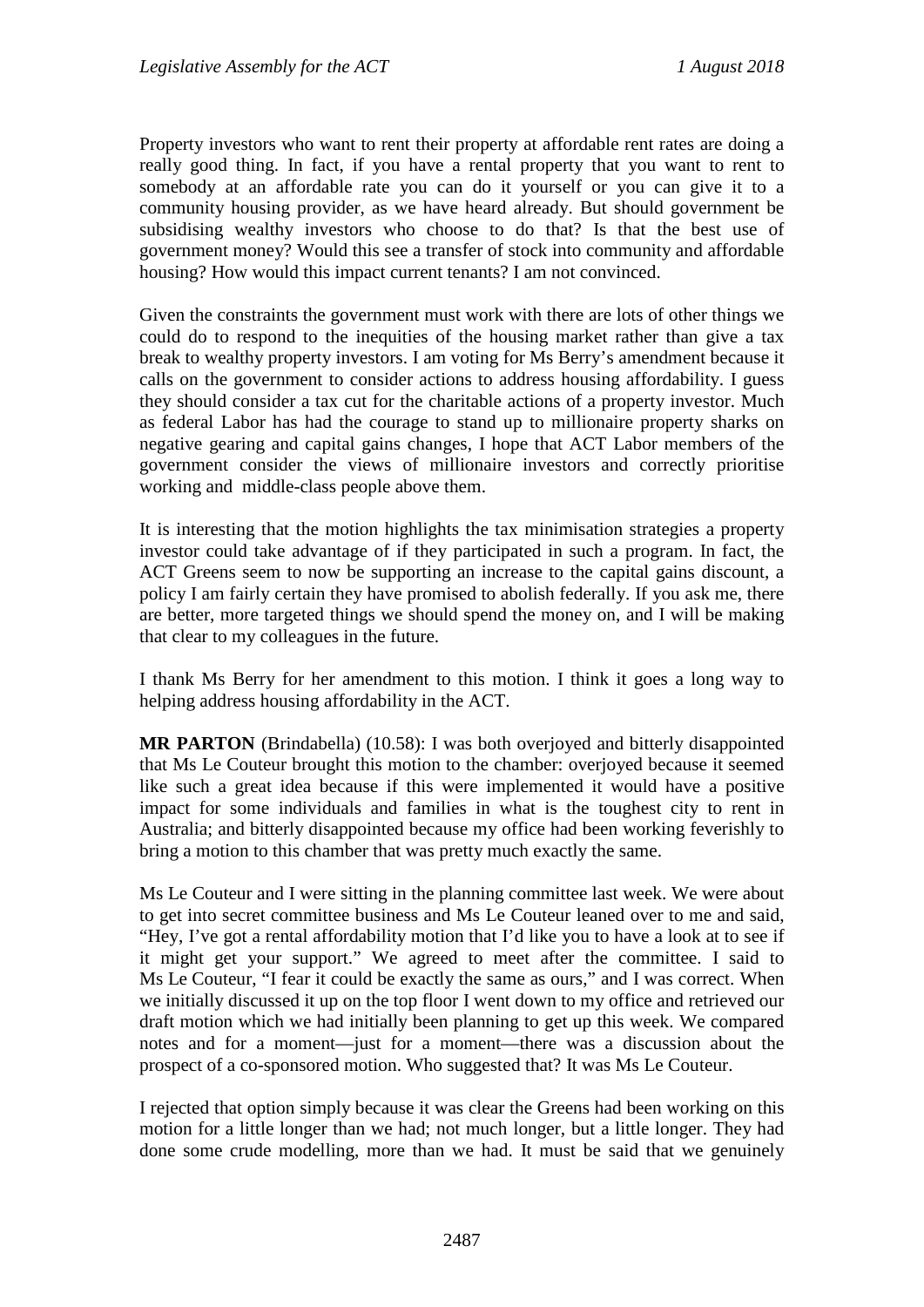shared stakeholder consultation on this motion in that my office consulted with the Real Estate Institute. It is my understanding that Ms Le Couteur's office did not, and we invited Ms Le Couteur to attend that consultation but unfortunately she was busy with some other things.

When the story of this motion appeared in the media I received calls and messages from a number of people who were well aware of our plans and they wanted to know why the Greens had stolen our motion. I assured them that this was not the case; it was just a case of great minds think alike.

One of the things you can be certain of in the realm of Australian politics is that if a Liberal member and a Greens member come to the chamber with exactly the same motion, you can be pretty sure that it is a pretty good idea. Additionally, if a union chief then comes out and says this is a regressive neo-liberal trickle-down proposal from the ACT Greens you can just say this is a damn fine idea.

I flippantly referred to myself and Ms Le Couteur as great minds. The reality here, as she has explained, is that the idea did not come from us; it has come from people in the affordable housing sector. It is not new; there have been all sorts of submissions and all sorts of talk. There was a submission from the YWCA at a recent committee hearing. It is something that my friend Travis Gilbert at ACT Shelter has been spruiking. It is a hobby horse of Andrew Hannan from CHC, and I thank Andrew for all of his assistance with the preparation of our motion which has been superseded by this one.

I am disappointed that my amendments are going to be superseded and that we are not going to get to them. I am disappointed that they cannot be implemented. As I said earlier, Ms Le Couteur did not need Labor if she really wanted to make a difference in this space, and she knows it. She knows a genuine crossbench needs to find a backbone and find some independence to get things done. Our amendments would have strengthened this motion and got it done.

I do not care who gets a political win out of this. I do not care about the optics; all I care about is delivering good policy, easing the burden on the traffic jam which is ACT Housing, and allowing a number of individuals and families to live their lives without the panic of how they are going to pay the bills. It is of no consequence to me that this is a Greens motion. Throughout the process we were genuinely focused on just getting something done.

**Ms Le Couteur's** amendment to **Ms Berry's** proposed amendment agreed to.

**Ms Berry's** amendment, as amended, agreed to.

**MS LAWDER** (Brindabella) (11.03): I rise to reiterate some of the comments that have been made today and very much agree with them. The community housing sector and a number of organisations have advocated for years for the types of measures proposed in Ms Le Couteur's original motion. Most recently, for example, we heard from the YWCA on the community day of estimates hearings where they talked about this type of occurrence as well.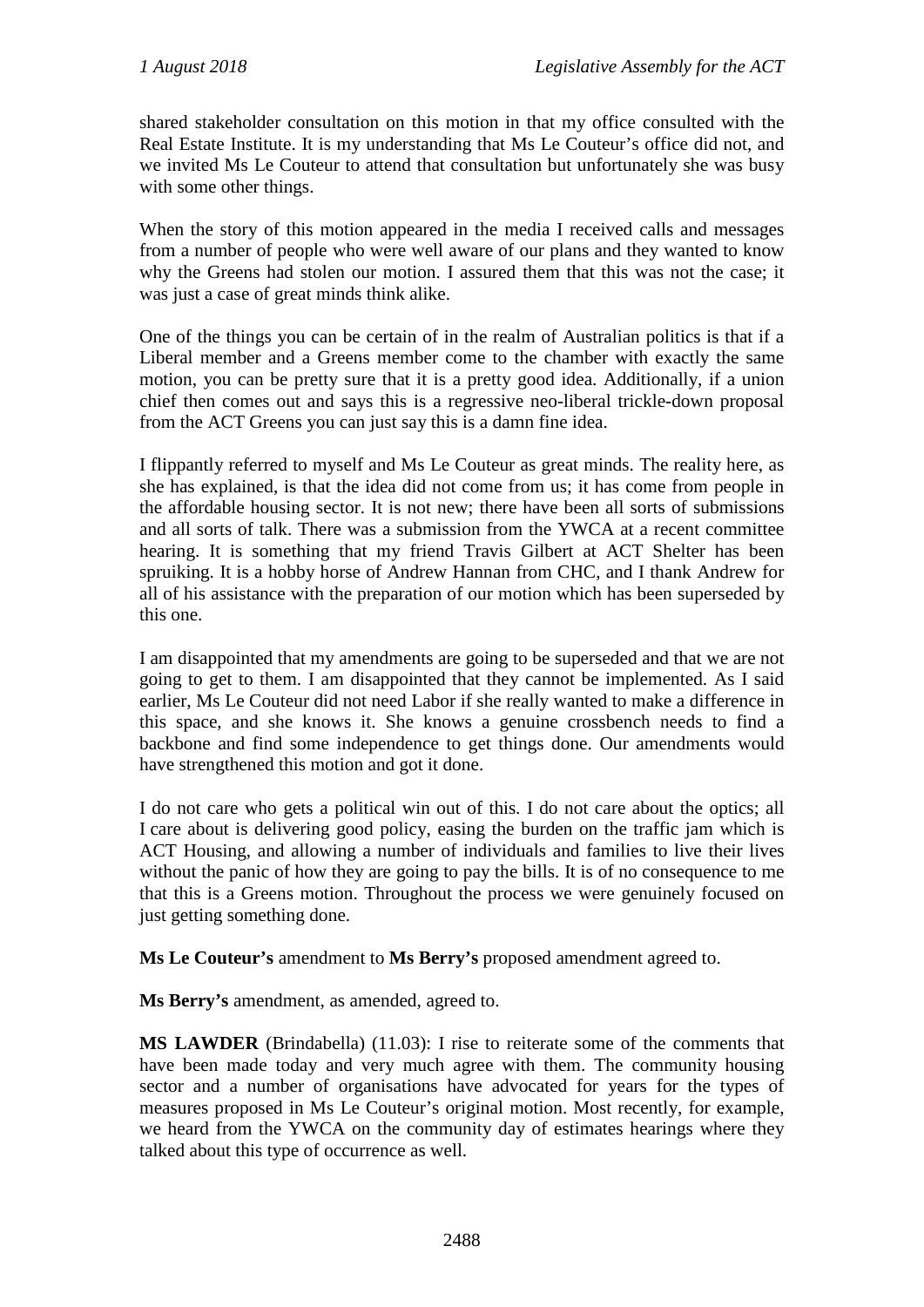It is something people in the community housing sector can see as one part of the complex jigsaw to address housing affordability here in the ACT. Because it is complex; there is no one magic bullet. If it were easy it would have been done long before now. But what is also the truth is that the government's policies over the past 15 and more years have contributed towards housing unaffordability.

This one small measure today from Ms Le Couteur could have been a little drop in the ocean towards addressing the affliction that many in our community face every day: housing affordability, whether as a buyer or a renter but, in this case, more about renting. Despite Mr Parton feeling he had a form of agreement with the Greens about who might support the motion, the Greens knew what the government might be proposing and once more have acted as part of the government by backing up the government amendment. This is what we see time after time: not a crossbench in the true sense but acting as the government. Sadly, that is what has happened today.

The amended motion has some good elements to it, and I for one very much look forward to what the government is going to come out with in the report after the engagement that has been ongoing for quite some time. I am cautiously optimistic not necessarily confident—that at long last something might take place where this government will help to use the policy levers they have to address housing affordability, of course supported by the Greens, who are absolutely in lock step with the government as part of the government. That has been demonstrated once again today.

On our side of the chamber we are always surprised about that and, in some ways, I am surprised that we are surprised, because it is a pattern of behaviour that happens over and over again, even when we feel that we have some agreement. There were some excellent points in the original motion. Once again, the government has worked in collusion, in lock step, with the Greens to get through a slightly watered down version which does not commit to the action called for in the original motion. I suspect Ms Le Couteur knew all along that that is what was going to take place.

**MS LE COUTEUR** (Murrumbidgee) (11.07): What we have got to is an improvement on my original motion, which called upon the ACT government to consider a range of things, whereas the amended motion talks about investigating incentives and is much clearer about what has to be reported back. I know this is potentially just semantics and, as I said earlier, I am very thankful for the support on this of the Liberal Party and, in particular, the housing spokesperson. I regret the process we have been through over the past couple of days where there was a considerable amount of poor communication.

But the positive thing is that it is very clear that all three parties in the Assembly think that changes in land tax to enable affordable housing are a good idea. Thus, we can be confident that this will be implemented very soon. I hope that the implementation plan that comes back from the government in October will be fairly forthright. I understand that this will be quite an easy thing to do; I do not think it needs legislative change. It could probably just be a disallowable instrument. It will have to be moved, I believe, by the Treasurer to change the rules for the land tax, but it will be very simple to do.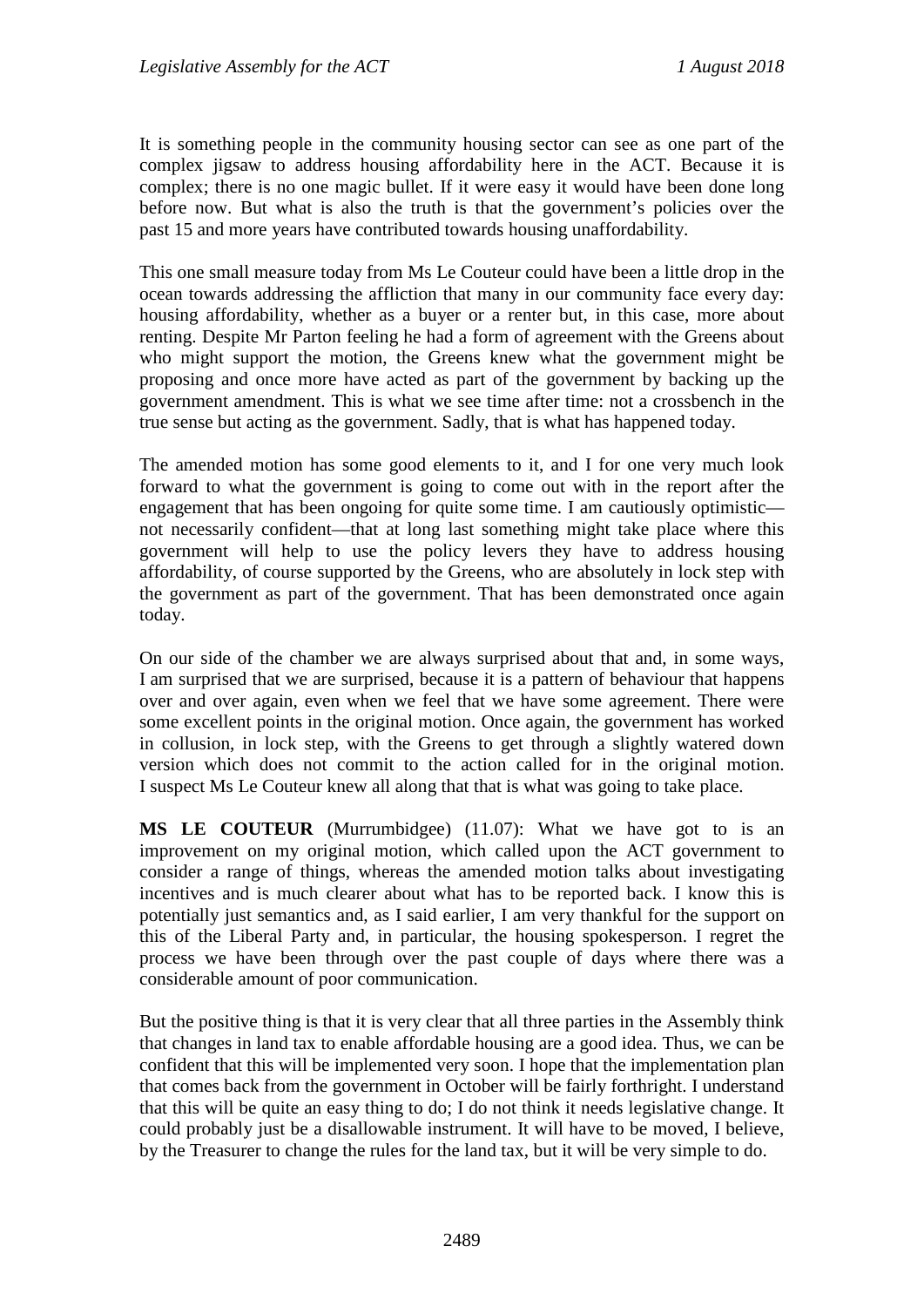I look forward to positive changes for housing affordability in the ACT. I thank my colleagues for their considerable patience in this process and their support.

Original question, as amended, resolved in the affirmative.

#### <span id="page-21-0"></span>**Declaration of member's interests Statement by member**

**MS CODY** (Murrumbidgee) (11.10), by leave: Last night in a speech I gave in this place I noted that I had declared all my interests. It has been brought to my attention when I checked last night that on my declaration of public interest there was an omission of the CPSU. That has now been rectified and has been included in my public interest disclosure.

## <span id="page-21-1"></span>**Health system—bullying**

#### **MRS DUNNE** (Ginninderra) (11.11): I move:

That this Assembly:

- (1) notes:
	- (a) recent media reports about bullying in the ACT health system, in both the public and private sectors;
	- (b) bullying has extended to patients, and their carers and families;
	- (c) claims that bullying has been the primary cause of mental health problems for people currently or formerly engaged in the ACT health system;
	- (d) some victims of bullying have committed, attempted or threatened suicide or other forms of self-harm, attributing bullying as the primary cause of their actions;
	- (e) the Minister for Health and Wellbeing has made public statements that the Government has zero tolerance to bullying and that there are safe and respectful pathways available to people wishing to complain about bullying;
	- (f) the Minister's statements do not appear to bear out the reality;
	- (g) there are significant psychological risks to the community-at-large from the impact of bullying on victims and associated persons;
	- (h) mental health problems occurring as the result of bullying are preventable; and
	- (i) the cost of treating preventable mental health problems is a significant drain on the ACT Budget; and
- (2) calls on the Executive to:
	- (a) by 31 August 2018, consult with the Opposition and the Crossbench on and finalise terms of reference and appointees for a board of inquiry under the *Inquiries Act 1991* (the Act) to investigate bullying in the ACT health system; and
	- (b) during the September 2018 sitting period, table an instrument of appointment in accordance with section 5 of the Act.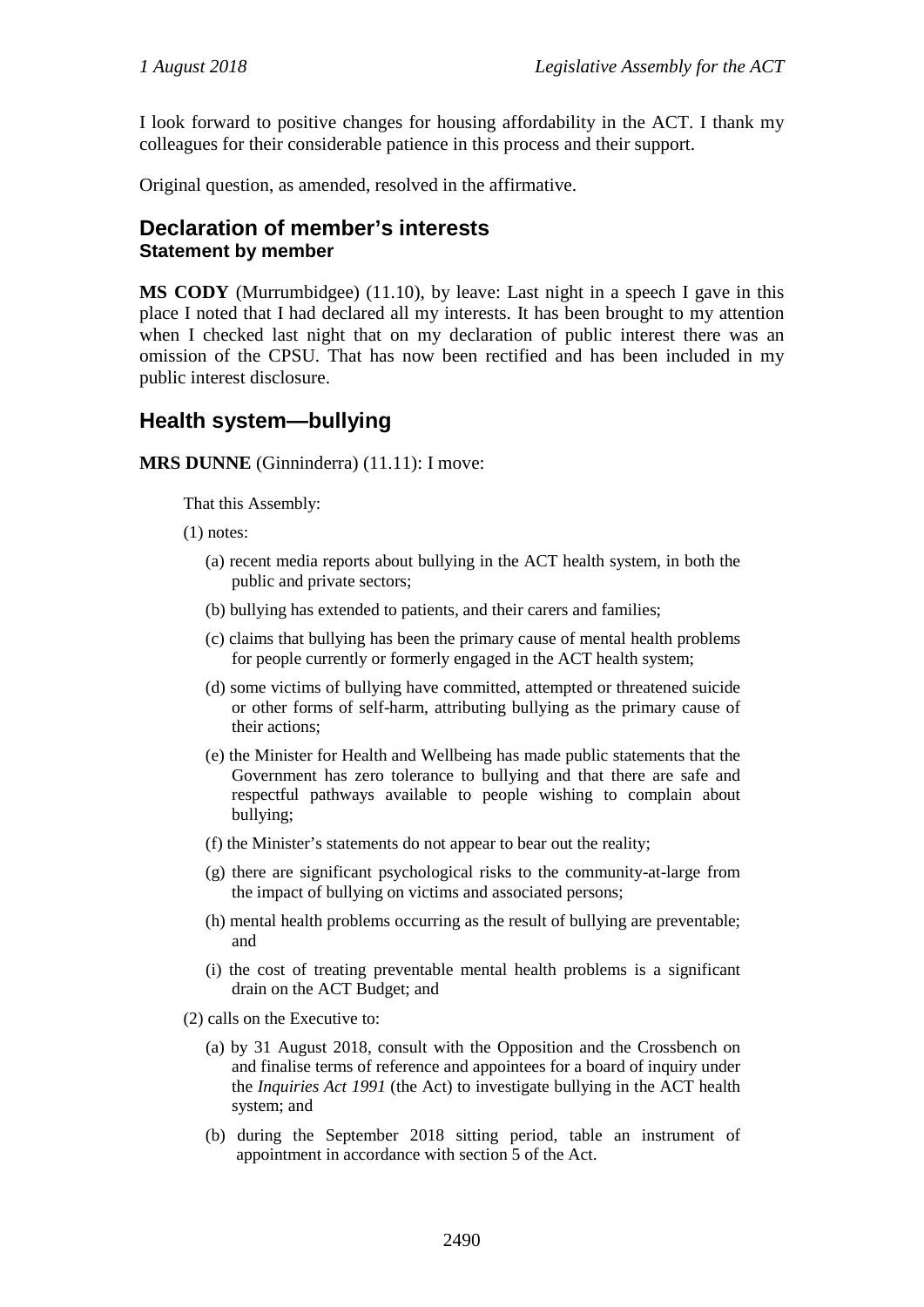This motion to establish a board of inquiry into bullying in ACT Health is particularly close to my heart. I am doing this for a variety of reasons. I think I should tell a story to give some real background. Recently one of my staff took a long and very harrowing phone call from a constituent who had worked in the ACT Health system. I will not reveal this constituent's name or gender. For the sake of the story, let us assume that this person is called Charlie. Charlie's phone call was two days before the first anniversary of the date in which they planned to attempt suicide.

This person, Charlie, had made very careful plans, but something intervened and he did not follow through with his plans. The preparations were comprehensive, right down to getting his finances in order, executing a will, packing up his house, leaving the keys for the car on the kitchen table, and even arranging for someone to look after the dog.

Charlie had worked in the ACT health system for a long time and had reached a position of leadership. Charlie had good relationships with colleagues and had been responsible for improvements in the way things were done in the area in which he worked. But for most of that time, Charlie had suffered unrelenting bullying and intimidation. Charlie had moved around to try to escape the bullying. Ultimately, however, it was the bullying that forced Charlie out of ACT Health.

Since then Charlie has not been able to get another job. He is under serious financial stress and very close to the point of losing his home. His kids, aged under 10, have even offered him the contents of their piggy banks to help him. My staff member asked Charlie whether there were other contributing factors to his plan to suicide. He said that there were, but that the bullying and intimidation that he had endured during years in ACT Health accounted for about 95 per cent; that and the shame and embarrassment he has suffered since his career was destroyed.

Charlie continues to feel totally gutted. During that phone conversation, both Charlie and my staff member were in tears. Afterwards, my staff member was unable to function for the rest of the day. I am pleased to report back to the Assembly that since then, through further contact with Charlie, we have learnt that he is now on the road to recovery having secured at least a casual job.

A concerning element of this bullying and intimidation seems to have been budget driven. It is well-known that two main cost areas in organisations are wages and accommodation costs. The easiest path to achieving budget cuts is to cut staffing costs. We all know that there are legitimate means of doing that through redundancies and restructures. But that approach takes you to a certain point only. Once the redundancy budget is reached, it becomes necessary to find other means.

A couple of ways have been identified for doing that: one is to try to discredit your staff. You look for enough dirt on them. You try to performance review them, and you push them out through performance review. Alternatively, there are bullying and intimidation, which continues to the point where they cannot stand it any longer and they leave. Charlie experienced both and from a number of quarters.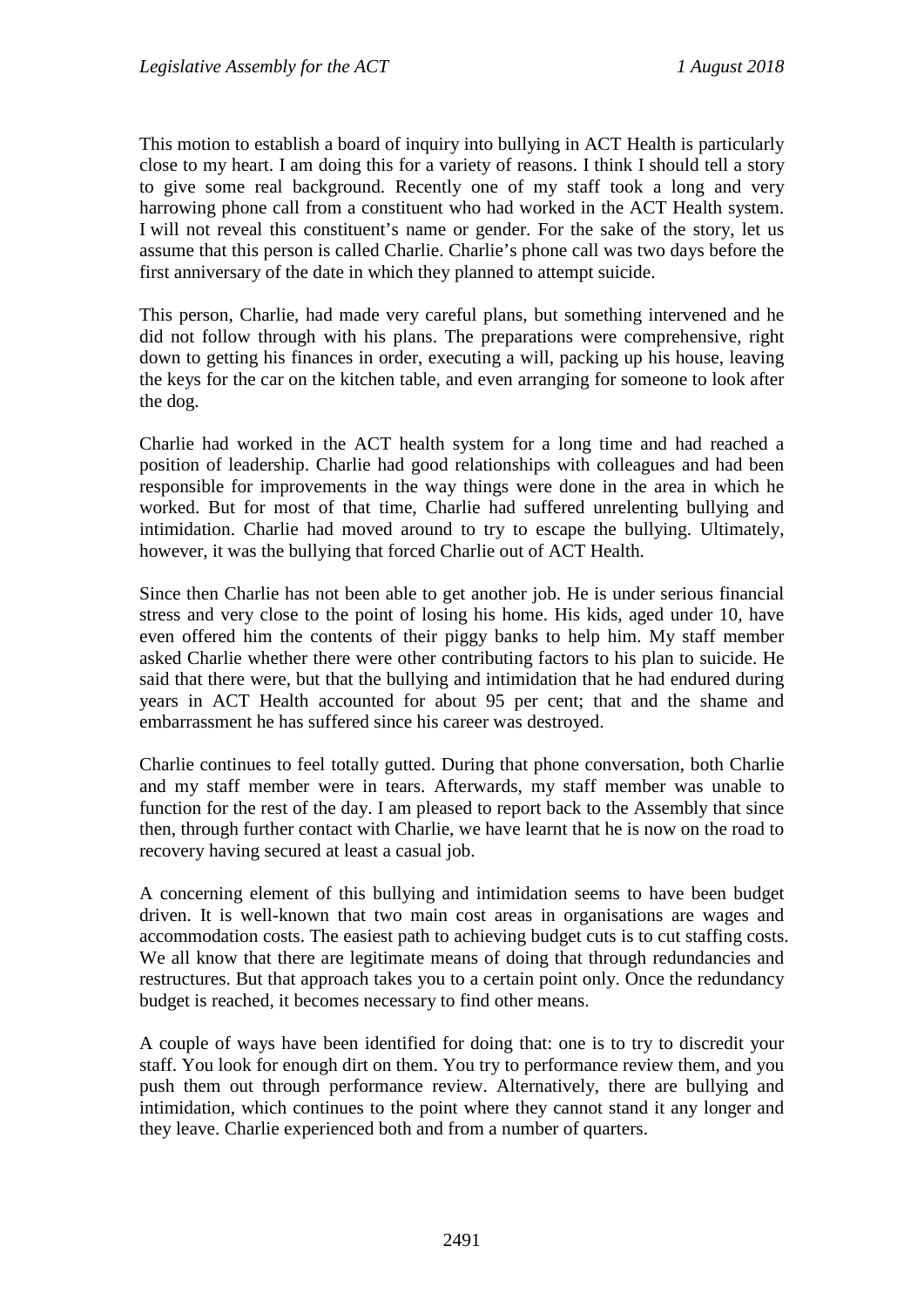In the end, his performance was reviewed. He was not given an opportunity to be represented in his defence or even given a support person involved in the process. Indeed, Charlie was invited to a meeting with a senior executive. No reason was given. When he turned up he was faced with a confronting performance review by not one but two senior officials in ACT Health. No warning was given to Charlie. Charlie was afforded no natural justice.

Madam Speaker, Charlie is perhaps the most disturbing of the many stories I have heard from people in the ACT health system, but he is not alone. It is not only employees who have been affected. How many other stories do we hear about not only employees but also clients, patients? One revealed to me was from a first time young mum who was venturing into unknown territory and delivered twins by caesarean section at Canberra women's and children's hospital.

I will cut to the chase. She had a very traumatic experience. Those of us who are familiar with these things know that there is a lot of bleeding after birth. This woman, who was confined to bed, was distressed to find that she was in blood-soaked sheets. She rang a nurse, intending to apologise for making a mess and asking for assistance.

Seeing that it is unparliamentary, Madam Assistant Speaker, to use expletives in this place, I will delete them. The nurse, who was clearly under a huge amount of stress and we understand that that is the case in the women's and children's hospital blurted out to this woman, this new mother, "For"—expletive deleted—"sake. This is not John James private. I should not have to change your"—expletive deleted— "sheets."

Imagine how that patient must have felt in her particular state when she had that tirade directed to her. Imagine what the circumstances are, when presumably a midwife, in one of the most caring professions, is driven to respond to a basic request for assistance in such an inappropriate way.

Then there is the preliminary report of the Royal Australian and New Zealand College of Radiologists on their accreditation review of the training program in the radiology department at the Canberra Hospital. The radiology department has held the highest accreditation standards for the previous 25 years. The report recommended the accreditation standard for the radiology department be reduced to the lowest level, that is, level D. The following is the definition for that level:

Multiple significant issues seriously impacting quality of training. Immediate action required, future accreditation in doubt.

Of the 12 standards covered in the review, the radiology department failed to achieve a single A score. It scored one level B, three level Cs and 8 level Ds. The report identified a range of issues contributing to the downgrade. The report noted that "the most significant issue is the negative environment". The report identified the poor working relationship between senior management within the department and with senior hospital executives. It also said: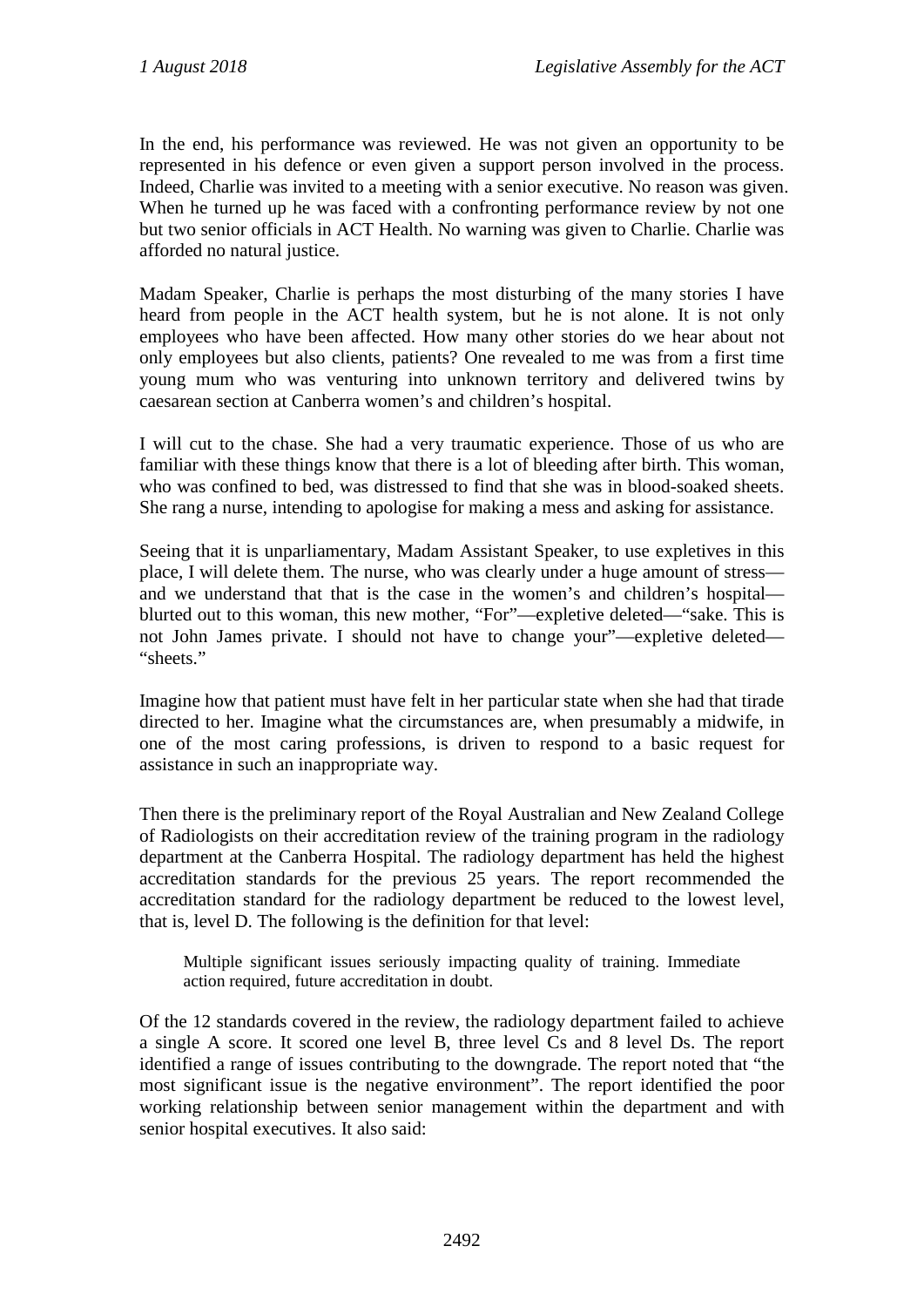There is a lack of clinical control over the department with clinical leaders having minimal involvement with the recruitment of new trainees, rostering of the clinical staff and other significant departmental decisions.

The accreditation report said:

The internal political issues make working in the department difficult and cause low morale amongst staff.

The report further noted:

In 2017 there was a significant change to the trainee recruitment process … and existing trainees were required to apply and interview for their positions, in competition with new applicants. There was a significant amount of confusion and stress experienced by trainees during this process with concerns it was being used as a performance management tool with a lack of clear information coming from the department and hospital management.

In particular, the report noted with serious concern that a non-clinical person chaired the recruitment panel and that that is in breach of the college's trainee selection guidelines for new recruitment. How simple would it have been to communicate with staff and trainees and take them along on the journey with them, for whatever reason they needed to assess or reassess people's performance?

The most concerning aspect of this report is that patient safety was put at risk. Here we have a culture embroiled in internal politics, poor relationships, non-clinical staff being involved where they should not, trainees facing unexplained processes, trainees not being properly supervised and a range of issues that have the bottom line of putting patient safety at risk.

Then there was the open letter from staff at the Centenary Hospital for Women and Children. This drew an extraordinary reaction through an open letter to the *Canberra Times* from senior management. The very fact that management decided to publish this letter is, in itself, a demonstration of the use of bullying tactics to intimidate staff.

I have quoted a few examples here. There are many more, which if time allows I will go to. I want to reflect on some of the things that have been described to me as bullying. There are very many tools that people have in their repertoire. It is often subtle things like eye-rolling when someone makes a suggestion and clicking from senior management to show that they do not approve.

If people are in the bad books, they do not get access to decent rosters. They are criticised openly in their workplaces. If they want to get access to leave, they are at the bottom of the pile. They are often told, "You cannot have leave during school holiday periods" although they are supposed to be a flexible and family friendly workplace. All these issues amount to bullying and intimidation.

We now have a minister—we will see it here in the comments from Mr Rattenbury today—saying that we have safe and respectful pathways for dealing with bullying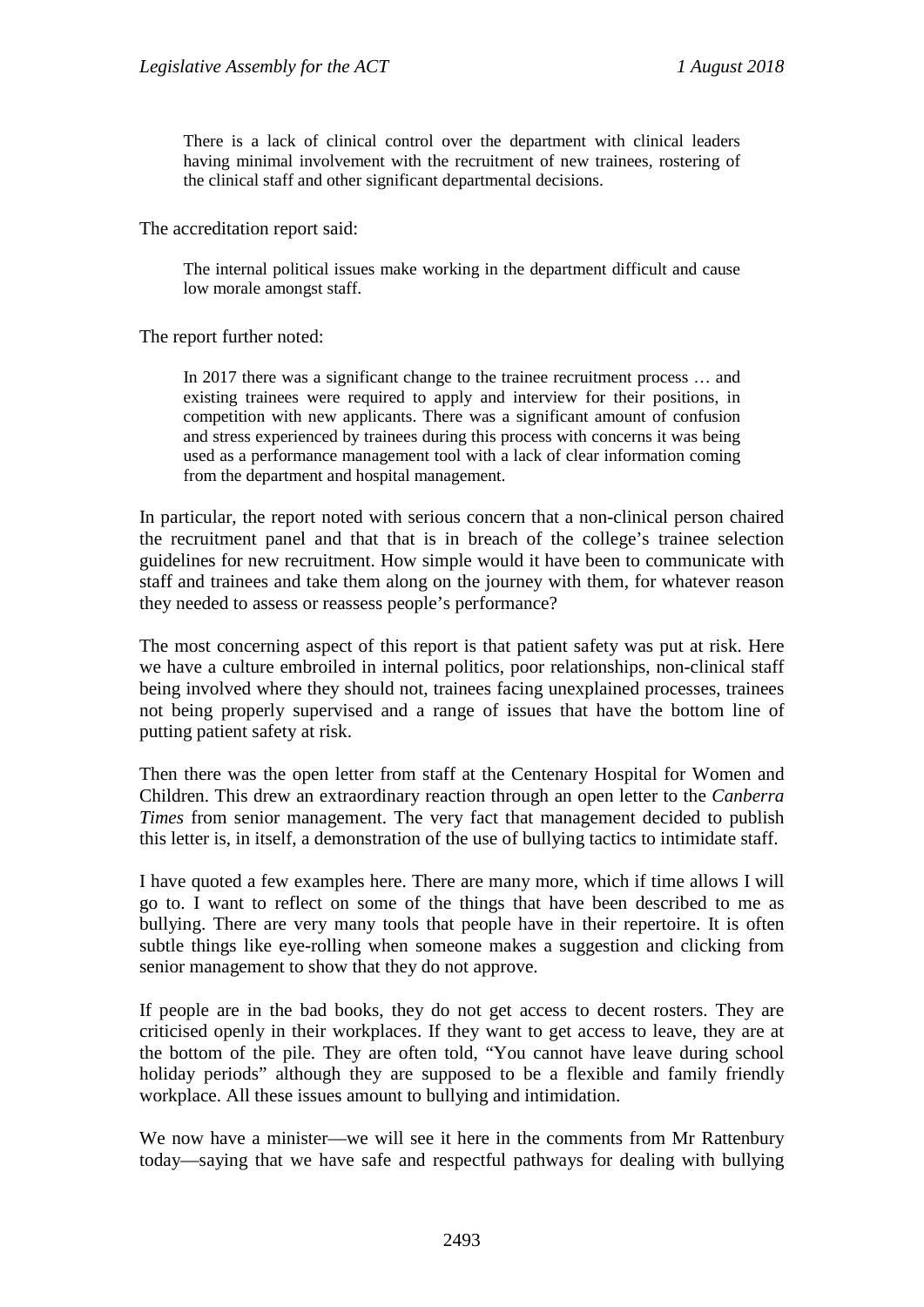and intimidation. That is completely wrong. There are no safe and respectful pathways in ACT Health, and bullying and intimidation are rife. If you report inappropriate activity to a senior manager in ACT Health and you are not one of the preferred few, something is likely to happen to you. You yourself will often be accused of bullying. You will be accused of being something else.

It was pointed out to me recently that a clinician drew to the supervisor's attention a colleague for whom English was not her first language. She drew to the supervisor's attention that maybe this person needed some assistance in this place. She was concerned that she had made mistakes which may have stemmed from the fact that English was not her first language. Instead of the issue being addressed, the person who raised the issue—a complaint was not made; she believed that this person was quite good at the job—was accused of racism, and was put down publicly for being racist. You are not likely to raise an issue again if that is what happens.

I am calling for the executive to establish a board of inquiry under the Inquiries Act because this has gone on too long, and there have been no proper answers. This inquiry needs to be taken out into the open. It needs to look at management practices in ACT Health that deliver outcomes where people fall into these situations. It needs to be both top down and bottom up. It needs to be a safe place and a respectful place for people to tell their stories without fear of intimidation.

This board of inquiry needs to hear from the likes of Charlie and from the dozens of other people who ring my office on a regular basis. Yesterday someone in the media asked me why I was doing this, apart from the fact that I care about the staff at the Canberra Hospital and the Calvary Public Hospital and elsewhere who are complaining to me, and the former staff, who are much more open about their complaints. I am also concerned for my staff. My staff are becoming the frontline for dealing with people damaged by their experiences in ACT Health.

I owe it to my staff to find a way of directing those people to somewhere where they will get an answer. With all the best will in the world, my three part-time staff and I do not have the answers and the solutions to their problems. It seems to me that the ministers are not interested.

Every day we see the impact that bullying, either directly or indirectly, has on patients in our healthcare system. We see it in the stories—"For goodness sake, this is not a private hospital, I should not have to change your sheets", about which I think, on reflection *(Extension of time granted.)*, the person who made those comments to a patient at the women's and children's hospital would be mortified that she said it. But we have heard already from the head of the women's and children's hospital that we have social working psychologists and psychiatrists coming in to assist the staff because of the pressure in that environment. That pressure leads to bullying.

We are very lucky that Charlie's attempt to commit suicide did not succeed. His family is very lucky. But how many more successful or unsuccessful attempts must we as a community go through before we can provide a safe and respectful health system in the ACT? I commend the motion to provide a board of inquiry into bullying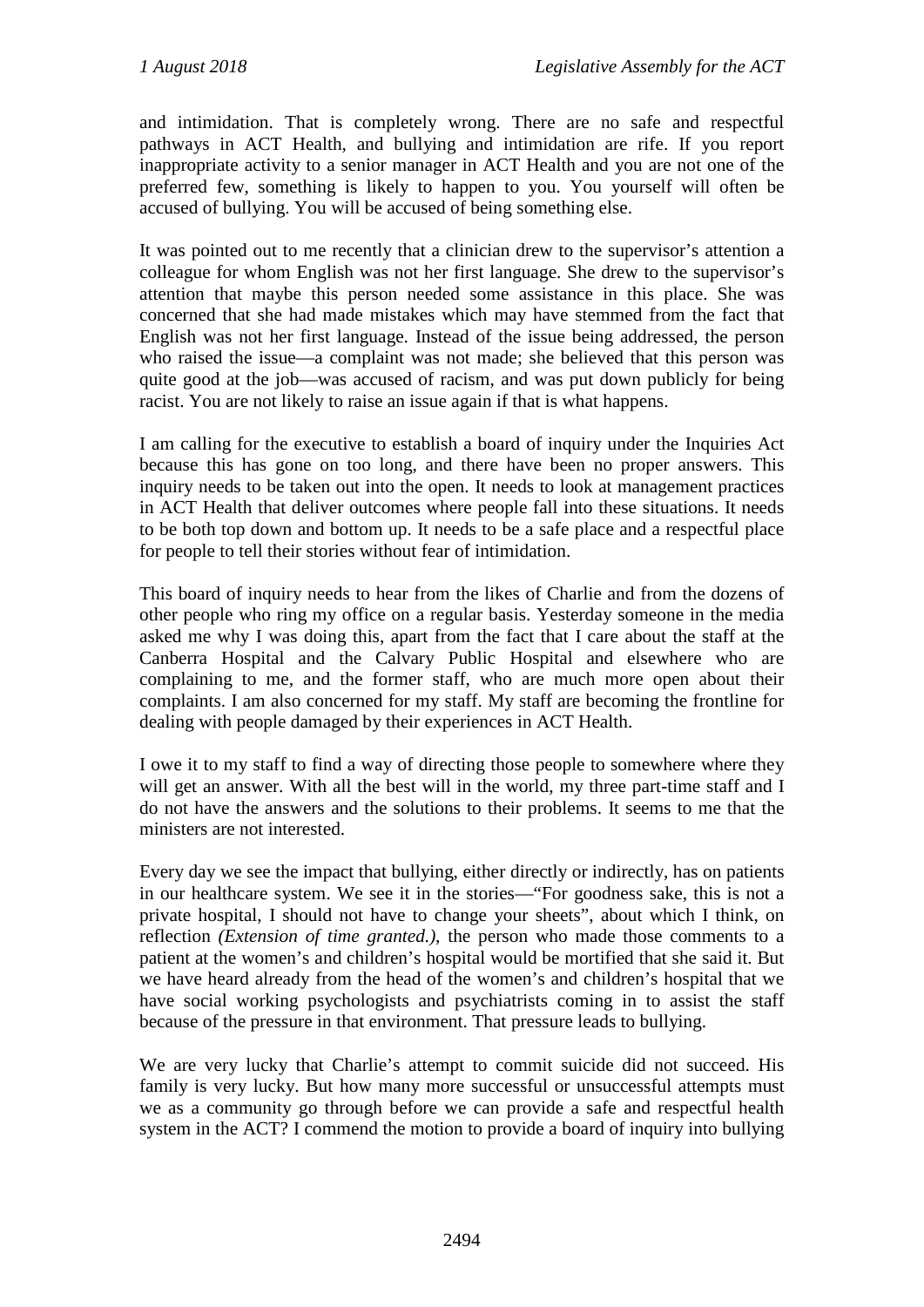and harassment in the ACT health system to the Assembly on its merits. I encourage people to support the staff in ACT Health by supporting this inquiry.

**MR RATTENBURY** (Kurrajong—Minister for Climate Change and Sustainability, Minister for Justice, Consumer Affairs and Road Safety, Minister for Corrections and Minister for Mental Health) (11.27): I want to start by acknowledging that Mrs Dunne's motion raises some very serious issues. Noting this, I wish to put on the record my and the government's position that there is zero tolerance for bullying in any ACT workplace. Every person has the right to feel safe, supported and respected at work, and that is the culture that we are striving to deliver right across ACT government directorates.

In particular, Mrs Dunne's motion highlights the potential impacts on mental health that can come from bullying. As the Minister for Mental Health, I am acutely aware of the potential consequences. In fact, tonight I will be speaking at an event run by Mental Illness Education ACT to launch their new bullying prevention program. It is a great piece of work which is looking to reduce the impact of bullying for young people in the ACT. These kinds of messages are important for people of all ages, and I am pleased to have another opportunity to reinforce our zero tolerance approach to bullying here in the Assembly today.

Having said that, it is somewhat disappointing to be here today addressing a motion which talks a lot about past issues and does not recognise work that has happened over recent months or the many positive changes that are occurring in ACT Health. Minister Fitzharris, as members would be aware, is not here today because she is attending a COAG meeting in Alice Springs and she had to leave Canberra earlier this morning. She gives her apologies for not being able to be here for this but, obviously, it is difficult to be in two places at once. I know that she recognises the seriousness of this issue, and also shares my optimism about the changes that are happening in ACT Health and the improvements that are being made.

The Minister for Health and Wellbeing and I take the issues of workplace culture very seriously. In discussion with ACT Health executives, we have deliberated on workplace culture and how best to ensure a healthy and safe workplace for all where issues of workplace culture can be reported, investigated and acted upon when they arise. Let me take the opportunity to assure members, both personally and on behalf of the Minister for Health and Wellbeing, of the efforts being taken to address the issue with the importance it deserves.

Minister Fitzharris has stated publicly on many occasions, and in this place, the no-tolerance approach that ACT Health takes to workplace culture issues, including bullying. I recognise that there have been cultural issues within ACT Health in the past and that in a workforce of over 7,000 people there will inevitably be instances that come up in the future. But the proposal that Mrs Dunne has put in her motion does not recognise the significant work that has already taken place in ACT Health to address cultural issues. It also does not recognise the number of existing complaints and investigation mechanisms that are available to staff, patients or any member of the public who has concerns about issues in our health system. That is why the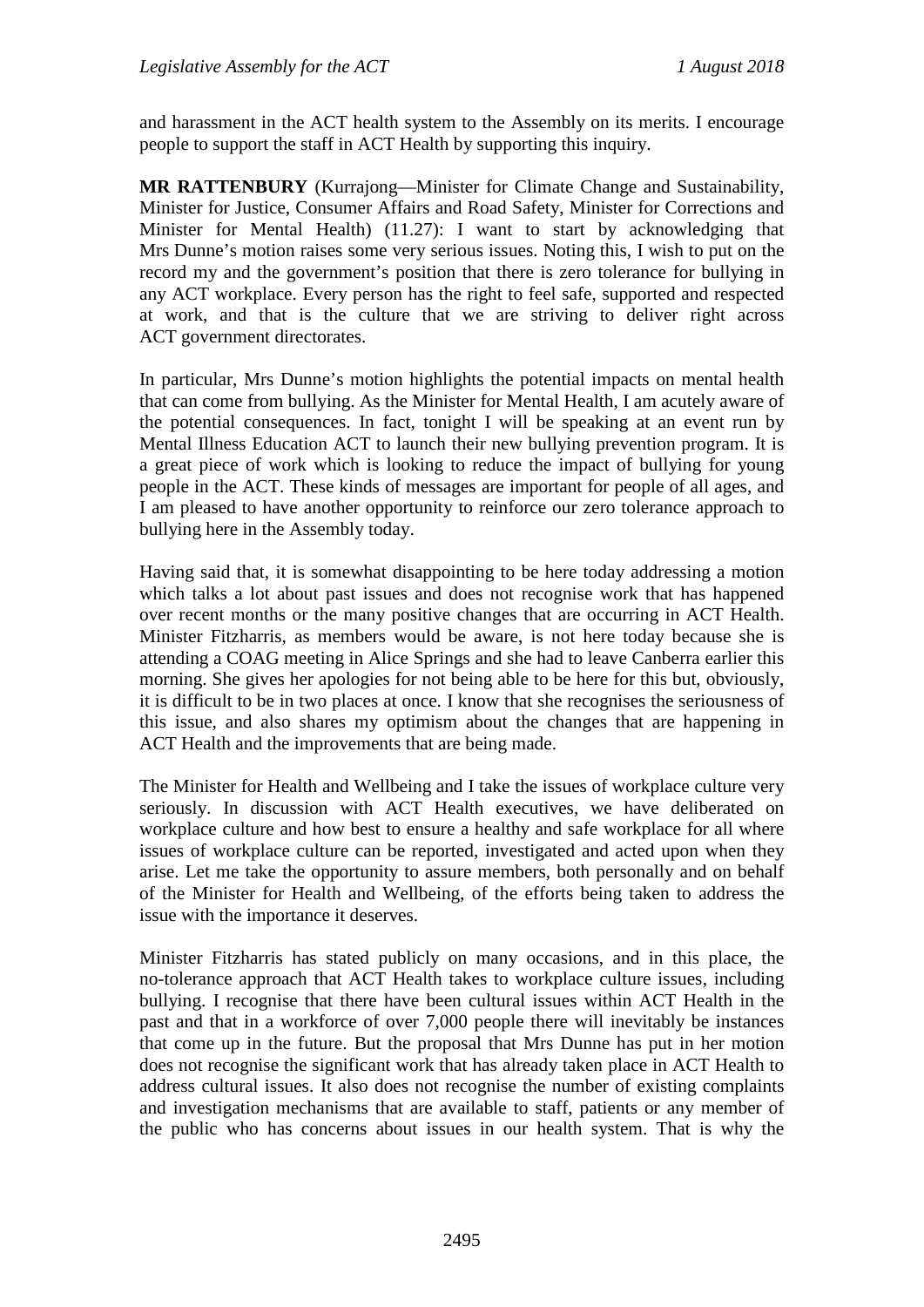government will not be supporting this motion and why I will be moving amendments that reflect, we believe, a more appropriate way of dealing with this very serious issue.

Every year across the ACT health system there are around 119,000 admissions to our public hospitals and 148,000 presentations to Canberra's emergency departments. Our public hospitals will deliver more than 10,700 emergency surgeries and 14,000 elective surgeries. Our walk-in centres will see around 40,000 presentations, not to mention the thousands of Canberrans who will receive outpatient services and are provided with care through our six community health centres. In addition, mental health services are delivered to more than 10,000 clients through our acute and community-based programs. This is just a snapshot of the volume of services provided to our community by our health workforce: more than 7,000 dedicated and hardworking doctors, nurses, midwives, allied health professionals and support staff who come to work every day and are focused on ensuring that people have access to quality health care.

This is reflected by the feedback we receive from patients and the community. From January 2018 to April 2018, Canberra Hospital and health services received 1,090 pieces of feedback. The majority of this feedback has been positive about the services provided. When patients were asked if they would recommend Canberra Hospital to family and friends, 90 per cent said yes. When asked how they rated the care they received in the hospital, 88 per cent said it was either very good or good. These results reflect some of the strengths of ACT Health as an organisation that are not reflected in Mrs Dunne's motion.

As I said earlier, everyone has a right to feel respected, supported and safe at work. As a front-line service, this is something that ACT Health takes seriously. To ensure that our workforce is supported, ACT Health actively works not only to manage and prevent inappropriate behaviours in the workplace but also to foster a respectful, supportive and inclusive workplace culture.

Importantly, I want to emphasise that the Health Directorate has zero tolerance for inappropriate behaviour and takes all allegations of bullying very seriously. This approach is across all our hospitals and other health facilities, including Calvary. As the Minister for Health and Wellbeing has said in this place before, a positive working environment is everyone's responsibility, and all ACT Health staff are expected to uphold the highest standards of behaviour and contribute to a healthy, productive workforce.

There are a number of well-established processes in place to ensure that staff are supported and feel that they can come forward and report inappropriate behaviour if it does occur. As my proposed amendment states, these include training programs to educate staff on respectful workplace behaviours and educate managers on how to manage complaints of inappropriate behaviour; avenues for staff to raise instances of bullying and harassment and rigorous processes for investigating bullying appropriately and independently; and support programs for staff that have made allegations of workplace bullying through the employee assistance program.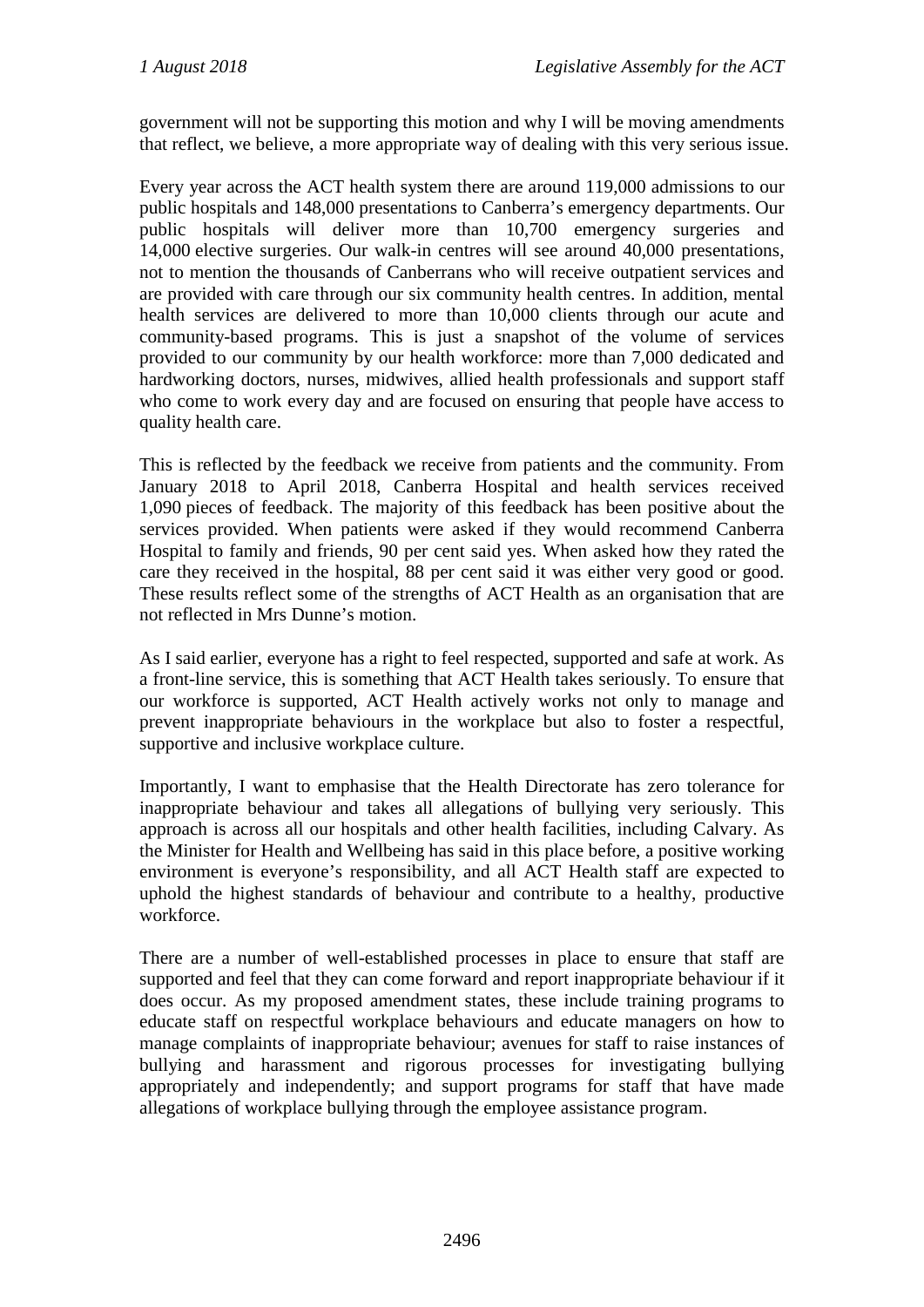In addition to the existing internal processes that I have listed, we have a number of independent external oversight mechanisms in the ACT which anyone can access and use to raise concerns. These include the Health Services Commissioner, the Ombudsman, the Auditor-General and the Public Sector Standards Commissioner. All of these bodies play an important role in holding ACT government agencies to account, and provide an external avenue for complaints to be aired and investigated.

The government recognises that there have been some challenges for ACT Health over recent months. I in no way wish to shy away from this fact. It was clear earlier this year that ACT Health was struggling with its governance arrangements, and this issue was further identified through the recent ACHS accreditation process. Specifically, the surveyors identified a lack of clear accountability lines which had flow-on effects for the culture at ACT Health.

As we said at the time, the accreditation provided an opportunity for learning and improvement, and that is exactly what ACT Health has been doing over recent months. I can assure members that since March, and throughout the accreditation process, there has been substantial work underway in ACT Health to not only address these issues but also rebuild trust and genuine engagement with staff.

As a result of this work, the surveyors found an entirely different story at the beginning of July during the advanced completion survey. The surveyors observed ACT Health as an organisation of cohesion and teamwork, focused on what is best for the patient and achieving great outcomes.

What this feedback shows is that the organisation has changed significantly in a matter of months, and much of this change has been driven by strong leadership at all levels across the organisation. This is further demonstrated by ACT Health's ability to come together as a team to implement all recommendations from the initial report and achieve re-accreditation. This is a result that should be recognised in a positive, productive light by all in this place.

As Minister Fitzharris announced yesterday, the final draft accreditation report is now with the ACT government for final comment and will be released in the coming weeks. But from the comments that the surveyors have made in this report, it is evident that a lot has changed in the directorate. While the report is still in draft, I want to share with members some of the comments that highlight the work that has been underway and the impact it has had.

The surveyors found that over the past few months the organisation has changed dramatically, implementing sustainable systems and processes that provide direction and strong governance from both corporate and clinical governance perspectives. The surveyors acknowledged the extensive work done by the staff across ACT Health to achieve this result. They found staff demonstrated commitment and focus to drive sustainable positive change in the culture of the organisation and have moved from a fragmented, divided organisation to one of cohesion and teamwork.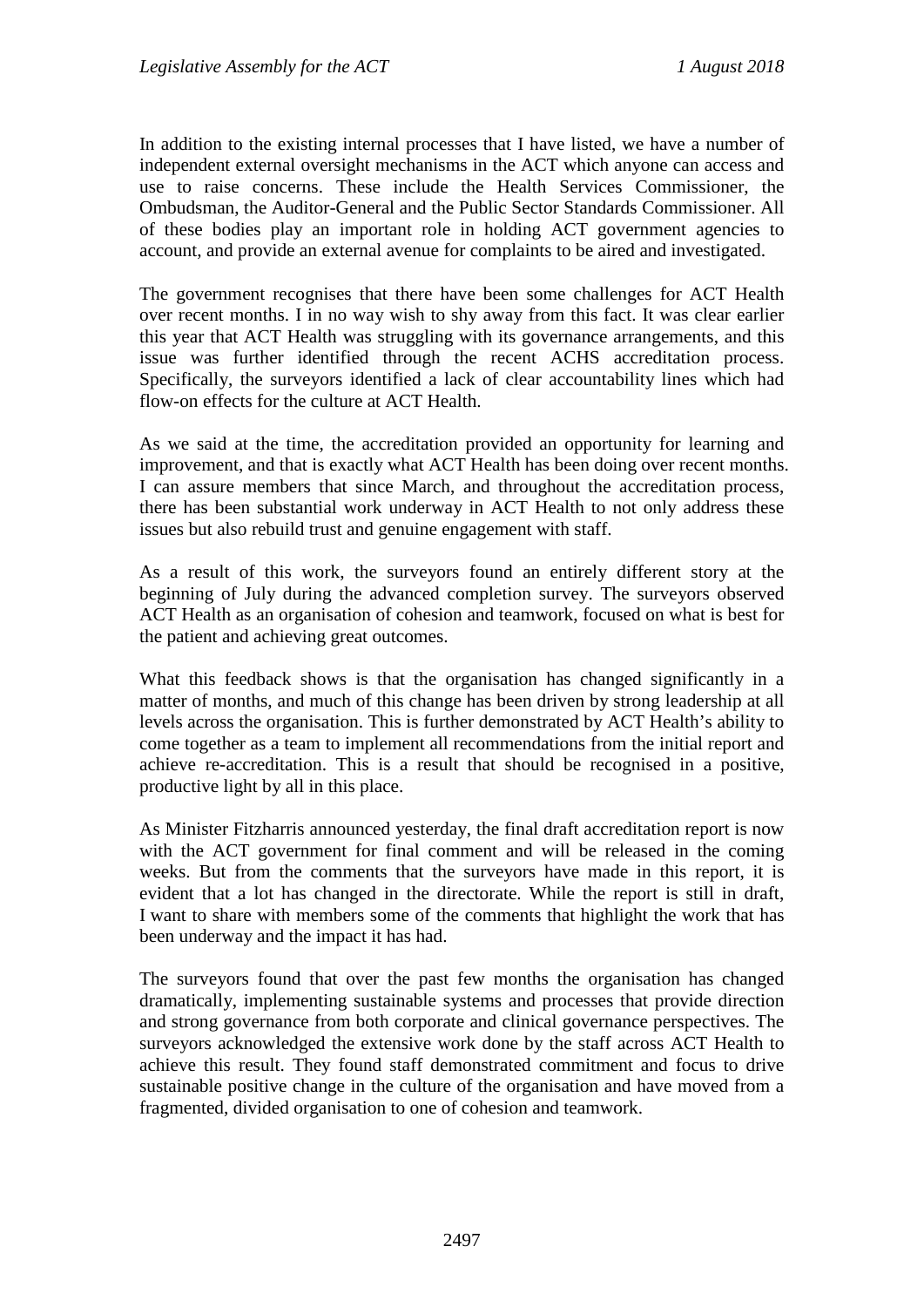They found that corporate and clinical governance frameworks and supporting documents have provided staff at all levels and designations with clear direction and accountabilities around their role in safety and quality. They also found that the ACT Health leadership team are clear about the direction, their own roles and responsibilities and the expectations of the organisation. People are being held accountable, but they are also recognised at all levels by the director-general with a personalised phone call to acknowledge and thank them for their work. This has been very powerful in assisting with cultural change.

Finally, they found that there is a new workforce strategy under development which will include details of the workforce accountabilities and responsibilities in safety, quality and risk. There has been targeted education to ensure that staff are aware of their roles in this new environment.

These comments show that we already have external validation that confirms that there is a significantly positive shift in the workforce culture across the organisation. This is why I am proposing an amendment to Mrs Dunne's motion and why I do not believe a board of inquiry is a necessary or appropriate use of resources at this time. I now move:

Omit all words after "That this Assembly", substitute:

"(1) notes that ACT Health:

- (a) believes everyone has a right to feel respected, supported and safe at work;
- (a) has a policy of zero tolerance towards bullying and takes allegations of bullying very seriously by investigating complaints and taking appropriate action in relation to its employees; and
- (b) has an Anti-Discrimination, Harassment and Bullying Policy that outlines ACT Health's commitment to providing a safe and harmonious work environment that enhances the achievements of both individual and organisational goals;

(2) further notes that:

- (a) the Minister for Health and Wellbeing and the Interim Director-General of ACT Health have made numerous public statements reiterating that the ACT Government has zero tolerance for bullying and that there are safe and respectful pathways available to people wishing to complain about bullying within ACT directorates;
- (b) the work undertaken over the past few months with the reaccreditation of Canberra Hospital and Health Services was a testament to the great work of all staff and the leadership team, demonstrating that there is an improving culture at ACT Health;
- (c) the ACT Health Services Commissioner has a mandate to receive complaints about the provision of health services in the ACT as an independent party external from ACT Health;
- (d) complaints can also be lodged with the ACT Ombudsman, the Auditor General and the Public Sector Standards Commissioner, including through the Public Interest Disclosure (PID) process;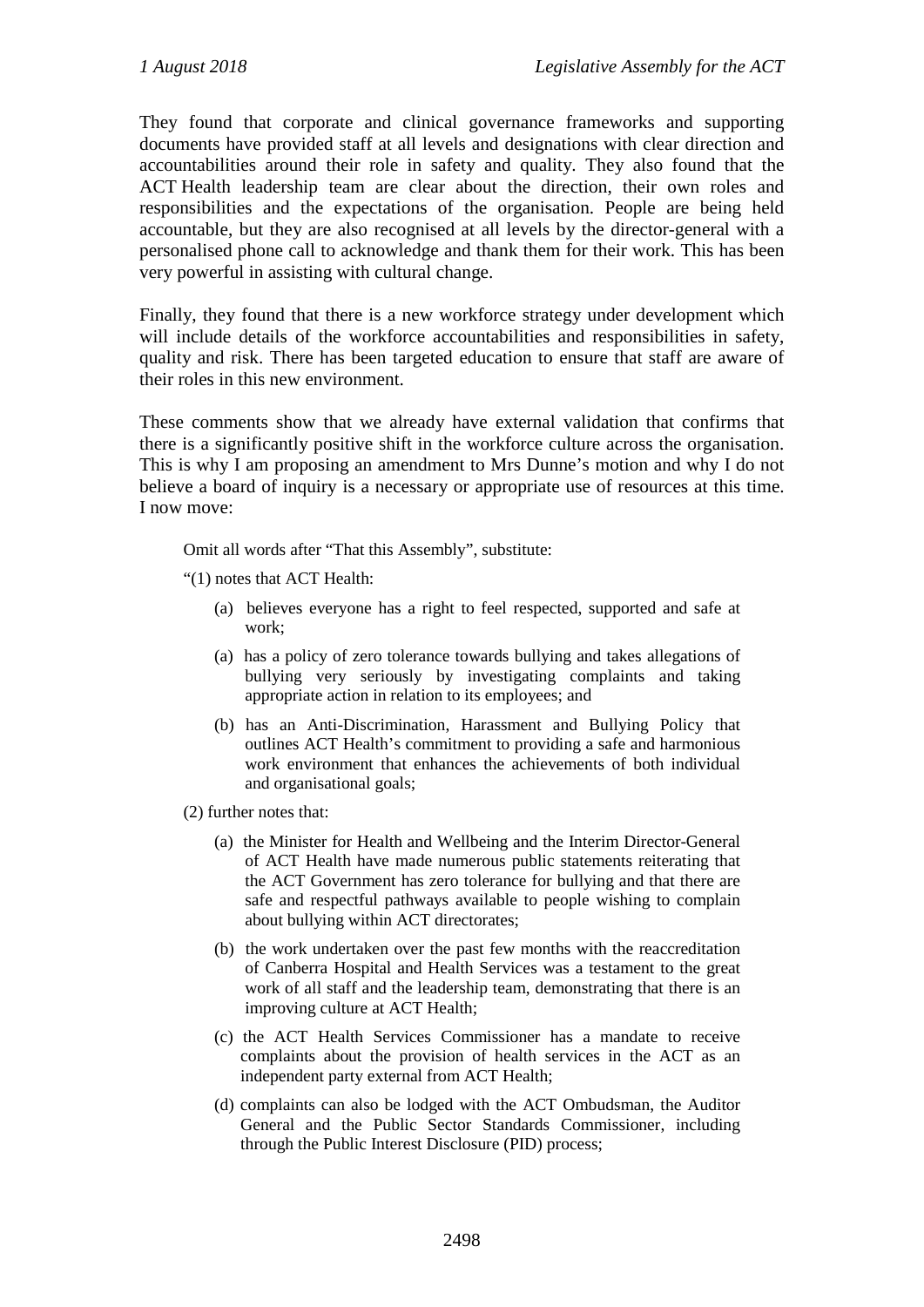- (e) ACT Health has a range of measures in place to support staff, including:
	- (i) training programs to educate staff on respectful workplace behaviours and educate managers on how to manage complaints of inappropriate behaviour;
	- (ii) avenues for staff to raise incidents of bullying and harassment, which include raising concerns with their Senior Manager, People and Culture (HR), Employee Services and through the electronic internal incident reporting mechanism;
	- (iii) an established network of over 85 Respect Equity and Diversity (RED) Contact Officers for all professions;
	- (iv) rigorous processes for investigating bullying appropriately and independently in line with the requirements of ACT Health Enterprise Bargaining Agreements and the Public Sector Management Act 1994, which all ACT Health and ACT Government employees are required to adhere to and ensures the employee against who the allegation has been made is provided the opportunity to respond;
	- (v) ensuring the employee against who the allegation has been made is provided with natural justice and procedural fairness in the process when given the opportunity to respond;
	- (vi) suitable support programs for staff that have made allegations of workplace bullying through the Employee Assistance Program; and
	- (vii) the Quality Strategy launched in March 2018 which has been designed to ensure staff, patients and families have mechanisms for providing feedback about patient care to drive a positive culture of continuous improvement and to improve outcomes for patients;
- (f) ACT Health is undergoing organisational change by separating into two organisations, one delivering frontline health services, the other strategic policy and planning, which has been providing opportunities for staff to be consulted and engaged in helping to develop the details on the new structure; and
- (g) Calvary Public Hospital Bruce also has a policy of zero tolerance towards bullying and takes any allegations of bullying seriously through:
	- (i) internal and external reporting mechanisms available for staff, volunteers and patients;
	- (ii) investigating reported matters in accordance with Calvary's policy and procedures, Code of Conduct, relevant industrial agreements and natural justice;
	- (iii) executive leadership and staff orientation programs encouraging a culture of positive interactions by making expectations clear to all staff about appropriate behaviour; and
	- (iv) supporting the WorkSafe ACT independent investigation of Calvary's bullying and harassment allegations; and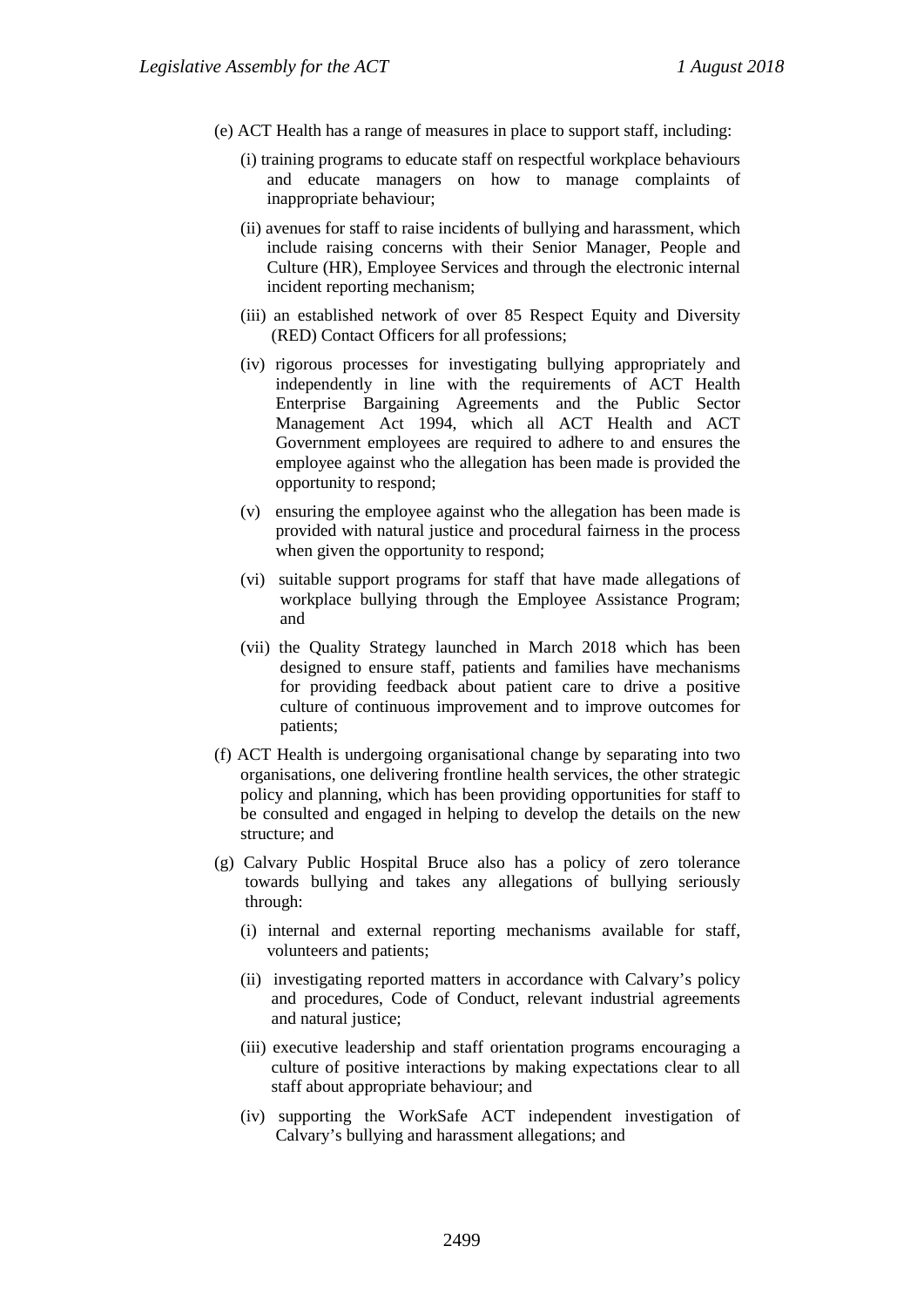(3) calls on the ACT Government to:

- (a) continue to promote and improve existing ACT Health internal mechanisms for hearing and investigating complaints;
- (b) instruct the new Director-General of ACT Health and the new CEO of Canberra Hospital and Health Services to drive a culture of respect and zero tolerance for bullying in the two new organisations as a priority of the ACT Government; and
- (c) provide an update to the Assembly before the end of 2018 on:
	- (i) the number of bullying complaints, investigations, outcomes and actions in ACT Health and Calvary Public Hospital Bruce;
	- (ii) improvements to staff culture and behaviour through the implementation of the ACT Health organisational changes, the Quality Strategy and other measures as appropriate; and
	- (iii) the process for the next Staff Culture Survey that will examine staff engagement, sentiment and views on the culture of ACT Health.".

Madam Assistant Speaker, on 1 October 2018, ACT Health will separate into two distinct organisations, one focused on clinical and medical service delivery and the other on health system management, strategic policy and planning support functions. It will bring the ACT into line with other jurisdictions and modernise ACT Health's organisational and governance structure.

As part of the separation of ACT Health, and with new leadership in the two organisations, there is a further opportunity to focus on positive workplace culture. My motion highlights the government's commitment to driving further cultural change through this process. I understand that staff are already being engaged and have been provided with opportunities to help in developing the details of the new structure, including its governance and feedback mechanisms.

As part of the preparatory work underway, there is also a larger piece of work being carried out that is focused on organisational development. This work, which is being led by the interim director-general of ACT Health as a matter of priority, is focused on the cultural needs of the organisations, in particular for the first six months of operations. It will be underpinned by a focus on values, genuine engagement with staff and leadership across the organisations. And it will provide the opportunity for us to embed an even more positive workforce culture across our health system.

Minister Fitzharris and I have been briefed by the directorate on this work, and the government is confident that the plans that are being put in place by the ACT Health leadership will ensure that there is a strong and positive cultural foundation for both new organisations moving forward.

Before concluding today, it is important to acknowledge that the staff culture within an organisation of more than 7,000 people is not something you can change overnight. But it is clear, through the accreditation process and as we move to split ACT Health into two, that there are vast improvements being made to the way that staff can raise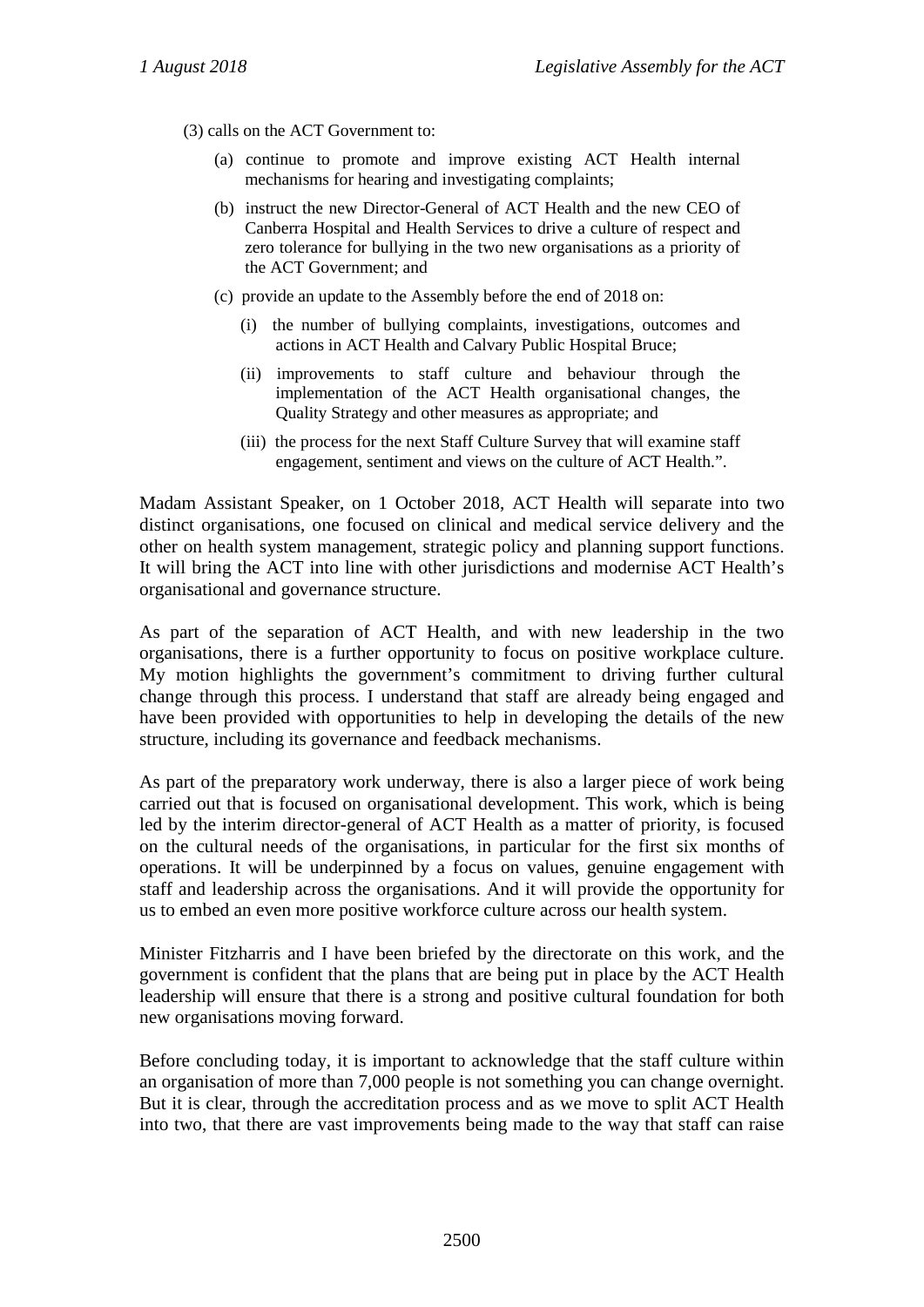issues, how they can work more collaboratively to get the best outcomes for patients, and ensuring that ACT Health is a great place to work.

The ACT government is committed to delivering on our priorities in the health portfolio and ensuring that our public health system is best positioned to plan for and deliver services to our community now and into the future. We know that a key feature of this is ensuring that our health workforce is well supported.

The changes that have been implemented by ACT Health during accreditation have already gone some way to addressing issues around culture and governance within ACT Health. While we recognise that there is more work to do, I am confident that we have the leadership and plans in place to continue to drive improvements across the organisation.

As the amendment states, the government will provide an update to the Assembly later this year as this organisational development work progresses and the improvements to staff culture continue to be implemented. I know it is important that, as we continue to undertake this work, we are open and transparent, both in this place and with the broader community, about what is happening.

Canberrans need to be able to have confidence in our healthcare system, to know they can rely on our services in times of need. I have spoken about a lot of the positive work that is already underway and both I and Minister Fitzharris are committed to this process and coming back to the Assembly with more information over the coming months.

I want to conclude my remarks by reflecting on some of the observations that Mrs Dunne has made today. They are very serious and concerning stories and accounts that she has provided. They are obviously distressing to listen to. I share the concerns that she has spoken about for those individual staff members and others about whom she has not spoken today. I am also concerned about the reflection Mrs Dunne made about her own staff being impacted by this. I think that we need to do some work, probably outside the chamber, to have a conversation about how some of these matters can be progressed immediately rather than as a collective accounting in this place. We cannot let matters like that go on individually.

In the case of Charlie, whom Mrs Dunne spoke of, clearly that is a case of something that was taking place at the most senior levels in our leadership. We need to have ways to make sure that those circumstances are held to account. I would very much welcome, and I know Minister Fitzharris made some comments this morning on radio, thinking about a way to work on those specific matters more particularly going forward.

As I am out of time, I will simply commend my amendment to the Assembly and reflect on the fact that we have more work to do in this space.

**MR BARR** (Kurrajong—Chief Minister, Treasurer, Minister for Economic Development and Minister for Tourism and Major Events) (11.42): I thank the Minister for Mental Health for his contribution, and particularly also for undertaking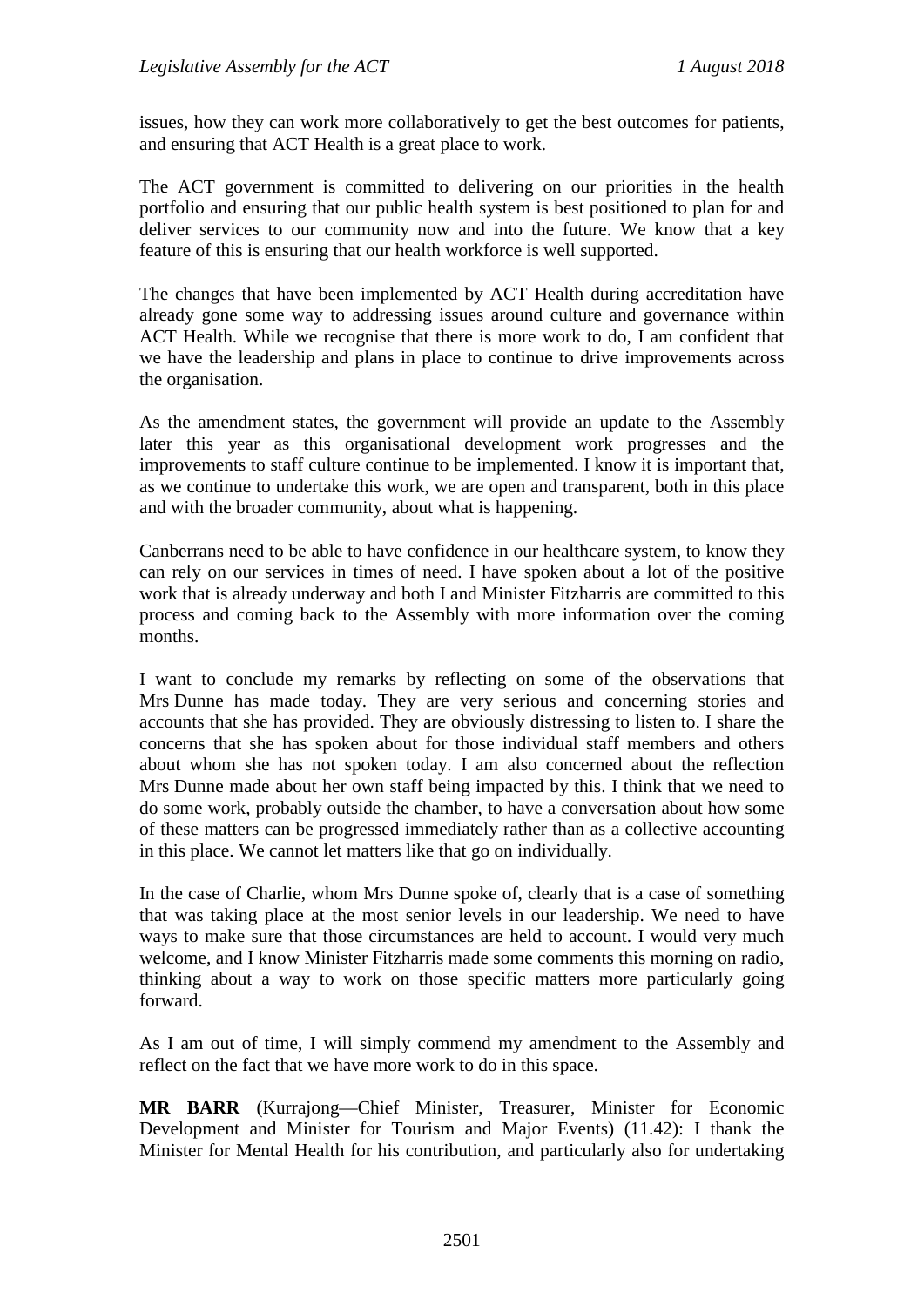the duties of the Minister for Health and Wellbeing by moving an amendment to this motion. I acknowledge that both ministers in the health portfolio have worked very hard in recent months to address concerns. The very comprehensive amendment that Minister Rattenbury has moved today, I believe, is worthy of the Assembly's support, and better reflects the current status and focus of the government in relation to health service delivery and the work that is being undertaken to strengthen both the directorate's work culture and service delivery.

I recognise that it is well within the right of any member of this place to seek to establish boards of inquiry into issues. It is not the first and nor will it be the last time that the Assembly will consider such calls. It is worth advising members, and indeed putting on the public record, that there are significant costs associated with boards of inquiry. They are the territory equivalent of royal commissions. It would be remiss of me as Treasurer not to advise the Assembly of the costs associated with such processes, and they are considerable: in the tens of millions of dollars.

With respect to recent royal commissions in this country, I can refer to two. The trade union royal commission cost around \$50 million. We will all reflect on the highly partisan and political nature of that exercise and what a waste of taxpayers' money that was. With the current banking royal commission, the commonwealth government have estimated a cost at this point of at least \$65 million. There have been reports in the *Financial Review* that the total cost will approach \$1 billion when you take into account all of the legal costs associated with the money that the banks will spend in relation to their own lawyers and legal defence through such a process.

This is simply to put on the public record that these are not cheap exercises. These are very expensive. In the context of the territory budget, we would have to give, as Assembly members, very serious consideration to whether the next \$50 million that we would invest in our health system would in fact be better spent on services, and health services for Canberrans. That is a lot of elective surgeries. That is a lot of additional support for our hospitals and health system, and that is clearly a choice that is before us. I would always err on the side of wanting resources of that magnitude to go to better service delivery, to provide the best possible health system for Canberrans.

I respect that others will take a different view, but I will be clear, speaking as Treasurer, that the next \$50 million that I would invest in the ACT Health system would be invested in services, elective surgeries, reducing waiting times at accident and emergency, more beds in our hospitals: more services for our community. I think that is the priority over the coming years.

It is also important to note that a board of inquiry would require significant diversion of existing resources within the health system, in addition to the significant fiscal cost, at a point, frankly, where they are much better to focus on the delivery of health services, the rollout of new services like the walk-in-centres, improvements to our emergency departments and more elective surgeries.

There is a very strong reporting framework in place within the ACT Health system for complaints, for bullying and harassment issues, to be dealt with. The minister has outlined some of those avenues of complaint that range from the Ombudsman to the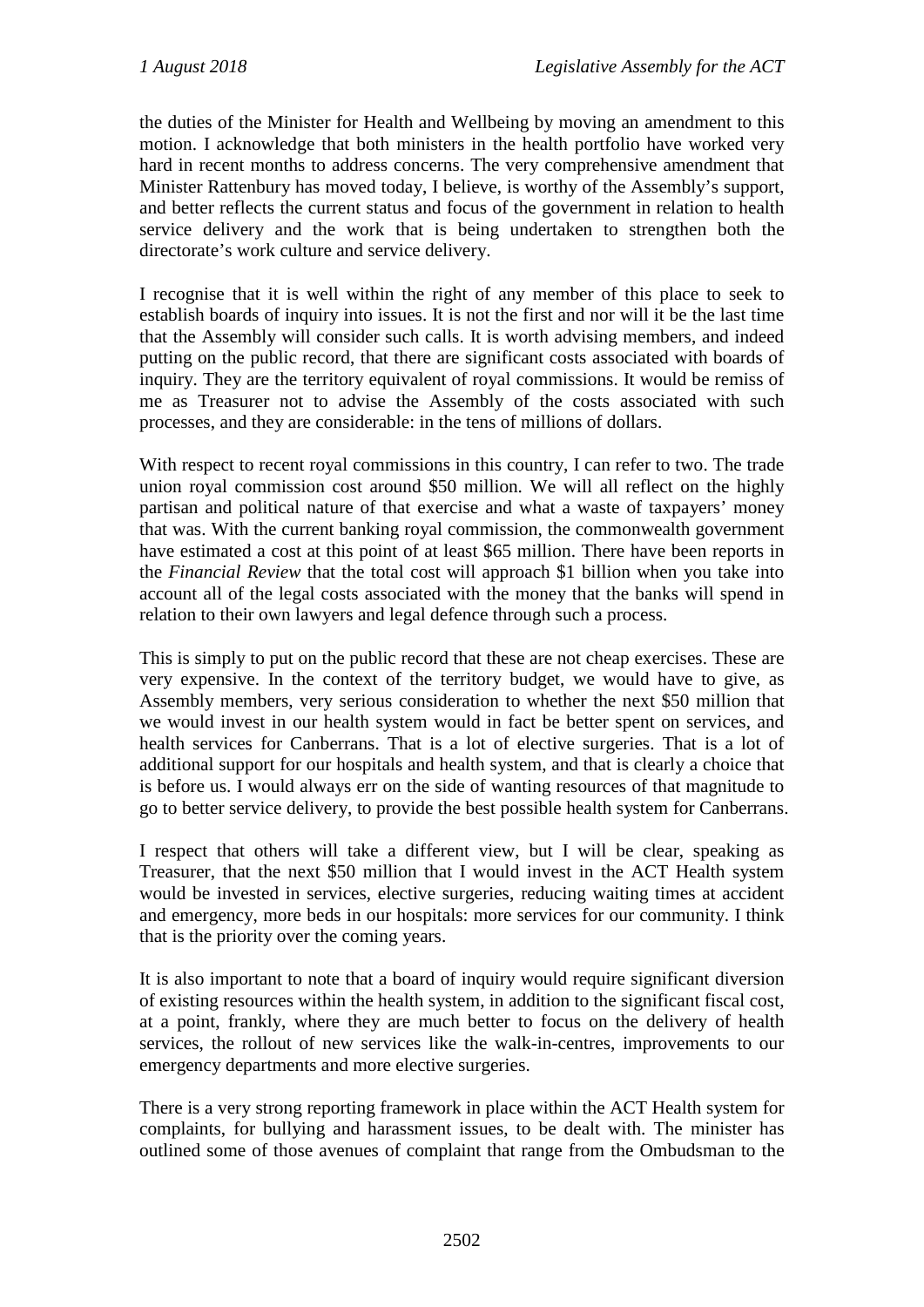Auditor-General to the Public Sector Standards Commissioner. There are opportunities internally within the Health Directorate as well.

It is the government's view that a long and expensive formal board of inquiry process would not address individuals' concerns quickly and satisfactorily and would be an unnecessary diversion of resources away from front-line health service delivery for our community.

We believe that the process that has been outlined through the amendment that Minister Rattenbury has moved, both on his behalf and on behalf of the Minister for Health and Wellbeing, is the approach that the Assembly should take today. As I say, I respect that there will be a variety of views on this matter, as there always are in debates in the Assembly. But the government's view is that the next \$20 million to \$50 million that we invest should be invested in health services for the people of Canberra, not in an expensive and unnecessary legal process. I commend Minister Rattenbury's amendment to the Assembly.

**MRS DUNNE** (Ginninderra) (11.48): It is, quite frankly, disappointing that the party of the workers, so to speak, are not concerned about the welfare of their workers in such a vital front-line area. I understand second-hand from colleagues that Ms Fitzharris was on the radio this morning, I think on ABC radio, basically dismissing this motion as a political stunt—that is the term that I understand she has used most often—and decrying, as the Chief Minister has, the possible expense.

Of course, when you are coming up with an argument about why you should do things, you come up with a very large sum of money and compare it to the banking royal commission. It is interesting that the Chief Minister did not compare it to the royal commission into institutional child abuse, which is probably the sort of issue that is more comparable. I suspect he does not think that that was a waste of money.

Ms Fitzharris, in her statement this morning, called this a political stunt. She is either unaware of or wants to ignore the extent of bullying in the ACT Health system. I notice that Mr Rattenbury has been at great pains to say, "That is all behind us," as though there has been some magic line drawn in the sand and everything has changed. It is not all behind us. I will refer in a few moments to something that is current.

If this is a political stunt, it is a political stunt on Ms Fitzharris's part, because Ms Fitzharris seems only to be able to respond to things at a political level. Everything that she does is through the prism of "How will this play out politically?" That is an admirable attribute for someone in politics, but from time to time you have to be a little rational, and sometimes a little empathetic, in dealing with public policy issues as well.

Mr Rattenbury, Ms Fitzharris and Mr Barr have said that a board of inquiry is not necessary. I think this shows that none of them cares; nor are they willing to take responsibility for the health and wellbeing of staff, patients and their families. This is principally about staff. I have had complaints of bullying of clients by staff at the hospital, but the vast numbers of complaints are about staff on staff. While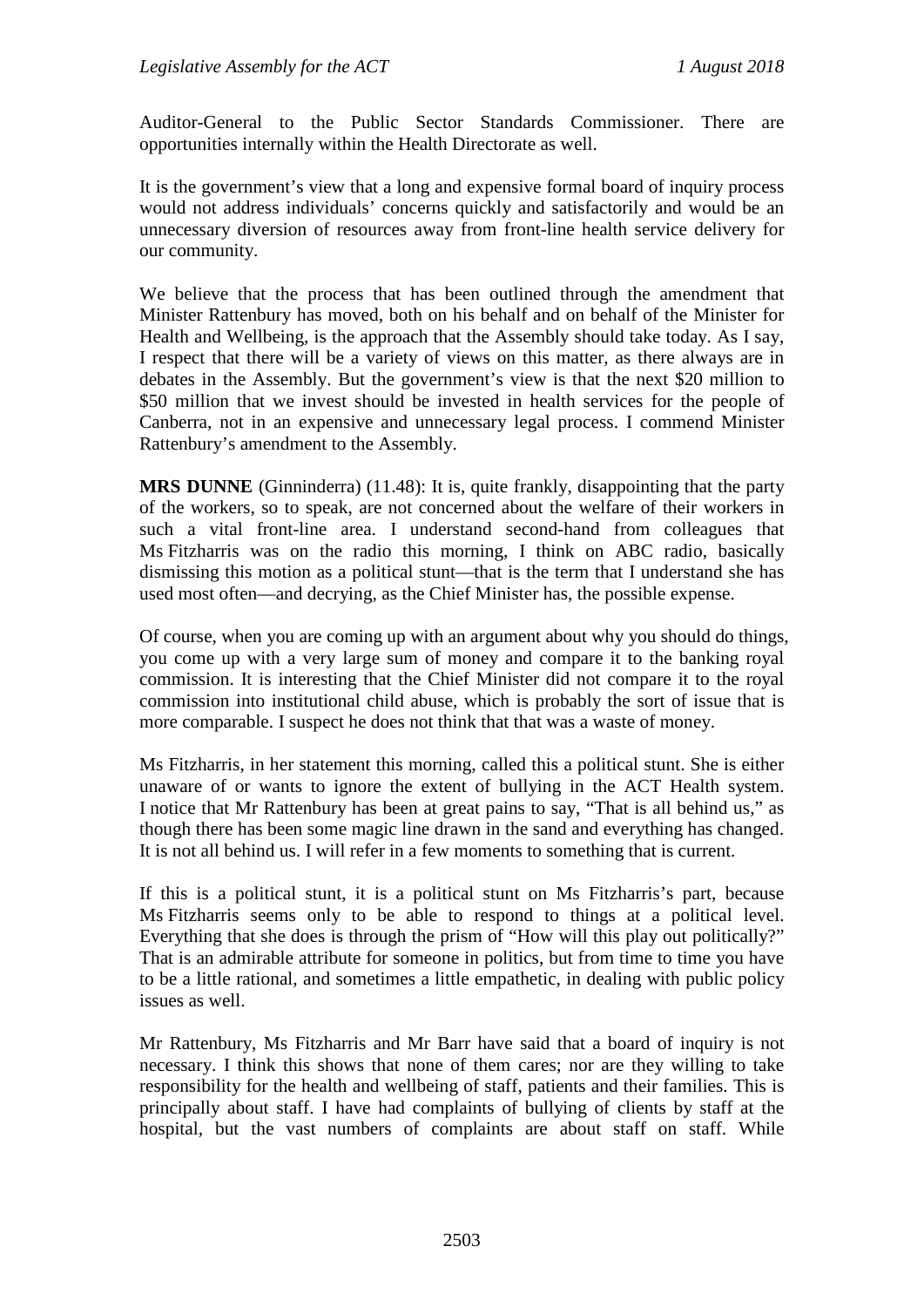Ms Fitzharris was on the radio dissing me this morning, I was having breakfast with two former staff members of ACT Health, who told me hair-raising stories about how bullying is enabled in ACT Health.

I will give some examples of the sorts of things that happen. This is a cultural problem; it is completely and utterly a problem of culture. What was described to me this morning was nothing short of grooming—that senior officials select, from amongst their subordinates, the people who are most vulnerable, and they will bully them. They will select, also from amongst their subordinates, people who are influenceable, and they will be brought into the inner sanctum in ways which are inappropriate.

For instance, it was said to me that, regularly, senior management in ACT Health, in various areas, invite into their homes their subordinates for social meals. It is not about bringing all the staff home for a barbecue at Christmas-time; it is about selectively bringing people into the inner sanctum and essentially grooming them to perpetuate the behaviour, so that when someone is moved on, the behaviour continues because the people behind them do it.

The people I spoke to this morning have both worked in health services interstate where that sort of behaviour—senior management taking staff home for private dinners—would be considered to be a breach of the code of conduct. They are showing favouritism to some staff over others, which is just inappropriate and unprofessional, but it would be considered a breach of the code of conduct. They said to me, "This would not happen in New South Wales or Queensland; the people doing this would be disciplined."

What happens is that you choose favourites and you choose victims. The people who are victimised are performance managed out, they are bullied, they have their desks taken from them and are told to hot desk, or they are told, "If you want to use a computer, why don't you go down to the public library?" These are not things that are yet to happen; they have happened, and they have happened in the very recent past.

To say, "Everything is fine and dandy, and it's all rainbows and unicorns in ACT Health because in March we made a change, and now it's all going to be fine," is ludicrous. It is essentially what was said on the radio this morning, and it clearly says that something magical happened this year, and everything is going to be fine in the future.

I will refer to something that occurred as recently as last week. A concerned person who lives over the border—therefore is not a constituent—wrote to Minister Fitzharris and Minister Rattenbury to raise issues which have previously been raised, which were raised by me in the estimates hearing, about a particular area in ACT Health which I will not name here and did not name in estimates. I was told in estimates by the interim director-general that he was aware of the issues and he was dealing with it. This person wrote last week to Mr Rattenbury and Ms Fitzharris, saying he was writing in regard to ongoing and systematic bullying of a particular person who works in a particular area in ACT Health. He was writing in his capacity as a close friend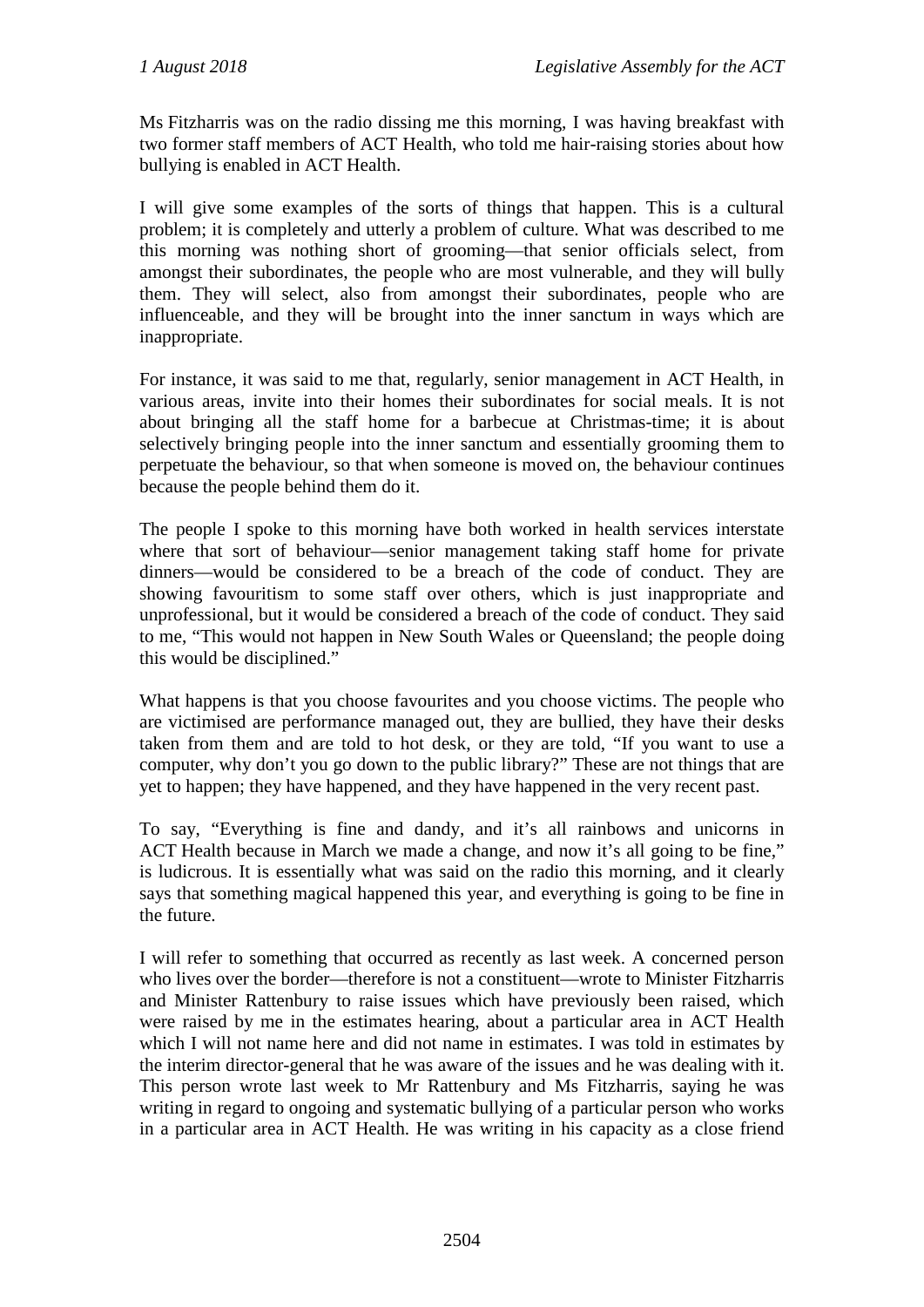and a former colleague because he too had experienced what he calls "the same vile treatment". He says, "Let me begin by saying it is extremely disappointing that in the year 2018 I should have to write such a letter expressing my deep concern for the health and wellbeing of one of your employees."—yours, Mr Rattenbury and Ms Fitzharris.

He goes on to say, "The core values of health are very distant from this organisation within ACT Health." He talks about the way that this particular person is being treated, and he says that this person has been subject to "relentless bullying, harassment and gaslighting by senior officials in ACT Health within this area". He speaks at length about this person's experience, his professional experience before he came to work in ACT Health, and the sort of person he is. He also goes on to say, "Ministers, you are ultimately responsible for the health and wellbeing of ACT Health staff. It is widely known that this department has a horrendous reputation of bullying and harassment, yet nothing is done." He says that his own experience was exactly the same, and that the two named officials in this email "finish up destroying one person and they move on to the next".

This was described to me exactly this morning by two former Health officials who took time to come to meet with me because they thought what I was doing here today was important. After Minister Fitzharris had spent time on the radio dissing me, my senior staff and I came into the office to receive a four-minute message on our office voicemail with yet another story, and another encouragement for us not to give up.

My motion today is going to fail, but I am putting on the record now that I am not going to give up. Mr Rattenbury and Ms Fitzharris may give up on ACT Health staff, but I am not. My phones will be available, and my staff and I will talk to the people that these ministers will not talk to. I will find a way to bring into the open as many of these cases as possible, while protecting the identity and the integrity of the people who work in ACT Health.

Question put:

That the amendment be agreed to.

The Assembly voted—

Ms Berry Ms Orr Miss C Burch Mr Milligan Ms J Burch Mr Pettersson Mr Coe Mr Parton Ms Cheyne Mr Ramsay Mrs Dunne Mr Wall Ms Cody Mr Rattenbury Mrs Kikkert Mr Gentleman Mr Steel Ms Lawder Ms Le Couteur Ms Stephen-Smith Ms Lee

Ayes 12 Noes 9

Amendment agreed to.

Original question, as amended, resolved in the affirmative.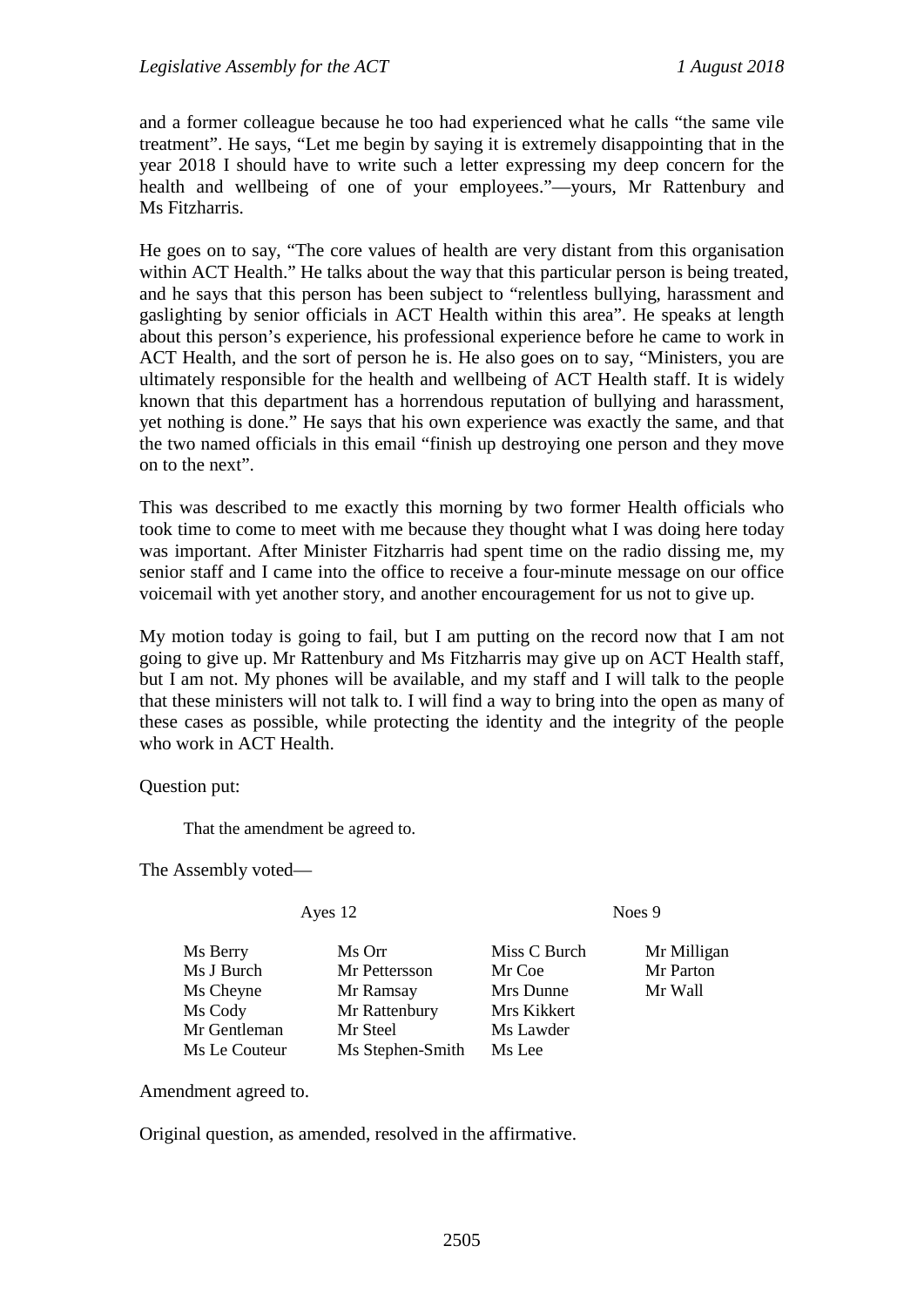## **Leave of absence**

#### Motion (by **Mr Gentleman**) agreed to:

That leave of absence be granted to Ms Fitzharris to attend an interstate ministerial council meeting for today and tomorrow.

#### Motion (by **Mr Wall**) agreed to:

That leave of absence be granted to Mr Hanson for today for personal reasons.

# **Australian Space Agency**

**MS CHEYNE** (Ginninderra) (12.03): I move:

That this Assembly:

- (1) notes that the global space industry is growing exponentially, and Canberra is best placed in Australia to support the Australian Space Agency with strong government partnerships, links to nation-leading education and research institutions, and existing world-class space technology and infrastructure;
- (2) acknowledges that Canberra has played a vital role in the invigoration of the space industry in Australia in recent years, and has provided leadership in the national conversation on the space industry, including by:
	- (a) successfully arguing for the establishment of the first Australian Space Agency;
	- (b) investing \$375 000 to help establish a space mission design facility to bring together industry, agencies and the research sector to rapidly design and validate the technical and economic viability of space missions;
	- (c) providing \$1 million over the last three years to leading education institutions in Canberra to strengthen Canberra's space sector;
	- (d) providing \$250 000 in funding to enable free access to the largest space testing facilities in the country; and
	- (e) committing to investing \$9.75 million over the next three years in stimulus and innovative infrastructure projects under the Priority Investment Program;

(3) notes that:

- (a) the Chief Minister has met with the newly appointed head of the Space Agency to advocate for Canberra as the logical permanent home of the Agency; and
- (b) Federal Labor has committed to permanently basing the Agency headquarters in Canberra should it win the next election;
- (4) further notes the co-location of the Australian Space Agency with key Commonwealth departments in Canberra enables the Agency to effectively carry out its primary role of coordinating Australia's space policy, in particular: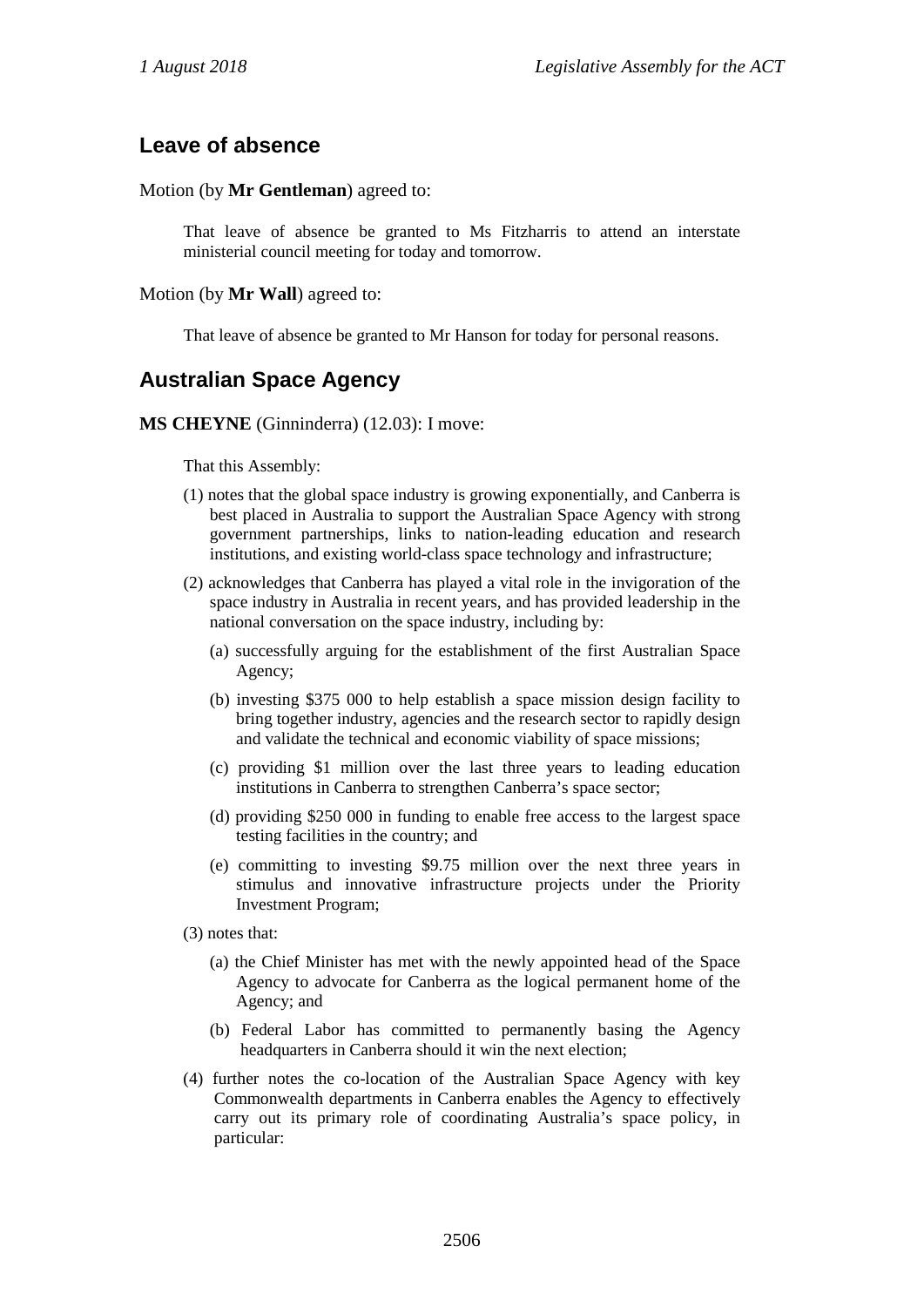- (a) space exploration is the core work of the Commonwealth;
- (b) Canberra is home to every major Commonwealth stakeholder except the Bureau of Meteorology;
- (c) co-locating the Australian Space Agency with the Department of Defence, national security agencies and key government agencies will foster greater collaboration and efficiency, and will provide significant opportunities for the commercialisation of Australian space technologies; and
- (d) bilateral and multilateral space treaties raise issues across a wide range of portfolio areas, which require a whole-of-government approach to negotiations, and the skills and expertise required to negotiate complex international agreements are concentrated in Commonwealth Departments in Canberra;
- (5) also notes that making Canberra the permanent home of the Australian Space Agency will foster partnerships with significant national research and education institutions, and highlights that:
	- (a) the Australian National Concurrent Design facility at the University of NSW Canberra combined with the ANU National Space Test Facilities provide Australia's only capability to conceptualise, design, build, test and monitor spacecraft;
	- (b) ANU and UNSW Canberra both have satellite operation capabilities with ground station infrastructure to support satellite missions; and
	- (c) Canberra is committed to building a skilled workforce pipeline, and is currently providing cutting-edge STEM training and space-focussed education programs, entrepreneurship outreach initiatives;
- (6) recognises that Canberra is on the cutting edge of space technology and innovation, and has the necessary infrastructure and workforce to complement the Australian Space Agency's central role in the space industry, particularly:
	- (a) almost one in four Australian space sector jobs are in Canberra;
	- (b) Canberra has significant space exploration infrastructure, including one of only three NASA Deep Space Network facilities in the world, satellite ground stations and world-class facilities in areas such as Space Situational Awareness, earth observation, debris monitoring and positioning, navigation and timing infrastructure; and
	- (c) there is significant private sector space capability in Canberra, including companies such as Q-Labs, Liquid Instruments, Locata, Shoal Group, EOS Space Systems, Geoplex, Geospatial Intelligence, Clearbox, Equatorial Launch Australia, Via Sat, Lockheed Martin, Northrop Grumman and Airbus Defence and Space; and
- (7) calls on Members of this Assembly to continue to reinforce to federal colleagues at every opportunity that Canberra plays a vital role in supporting Australia's space industry, and is the rightful national home of the Australian Space Agency.

It is the final frontier. It has been the subject of unquenchable human curiosity for millennia. It fills us with awe and wonder, sparks our imaginations and holds the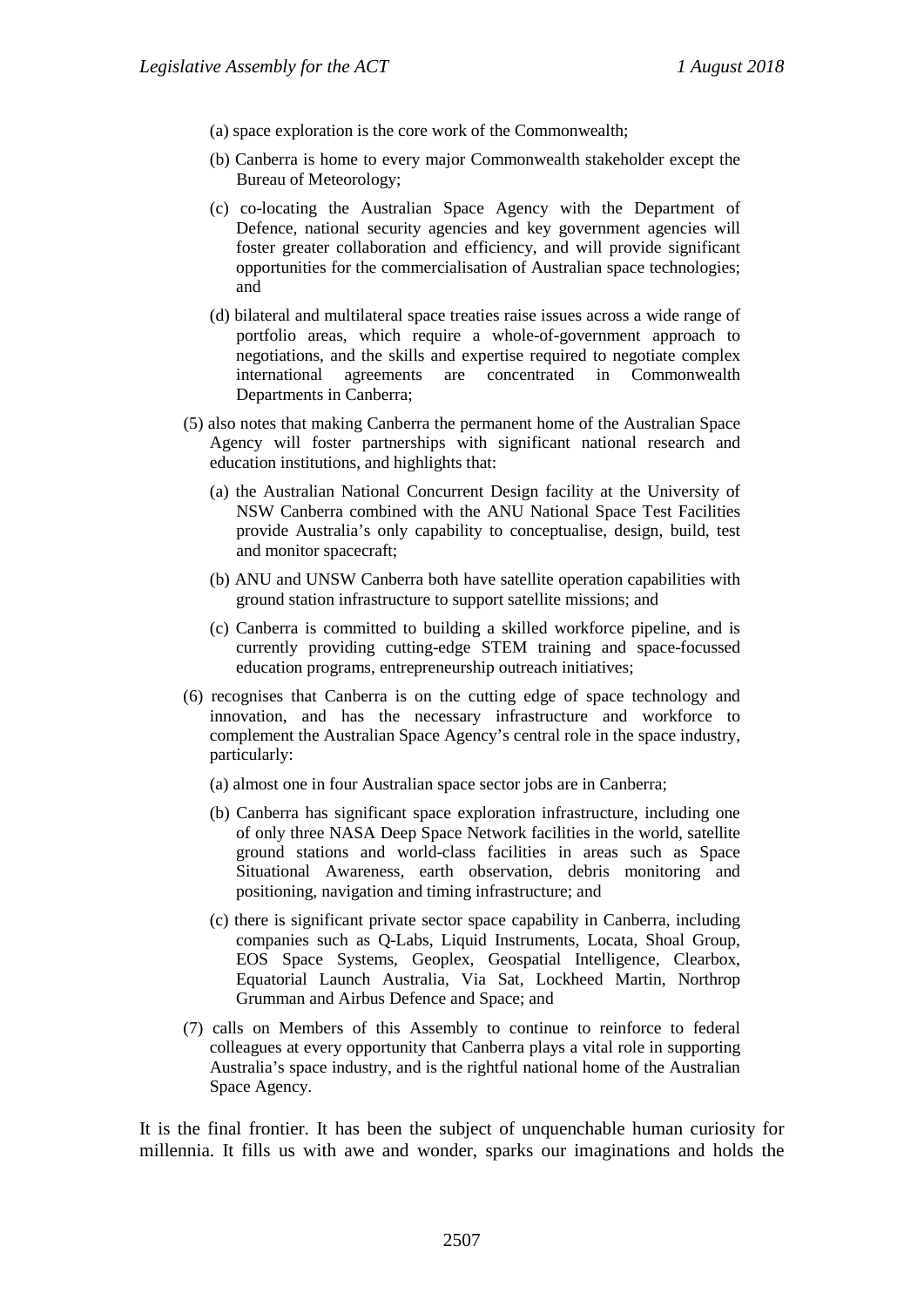answers to the beginning of time. It is, of course, space. For decades Canberra has been helping scientists around the world uncover the wonders of outer space. And this year we have had the great honour of establishing the Australian Space Agency, the first of its kind in our country.

Canberra has demonstrated that a space agency in Canberra is an effective, well-connected and high-performing space agency. We are best placed in all of Australia to be the national home for the Space Agency. We have the right workforce, the right partners and the right infrastructure to properly support this significant national institution. It is only right that Canberra becomes the permanent home of the Australian Space Agency.

The space industry, as members know, is undergoing exponential growth. It is currently worth around \$420 billion per annum and is growing by 10 per cent each year. The cost of space exploration is dropping dramatically and more players are coming into this space. As with anything technology based, we are on the cusp of a new era. We can expect to see more developments in the space industry in the next few decades than we have seen in the whole of human history. There will be more developments in our knowledge of space and our technological capabilities in the next few decades than there have been in the whole of our history.

In short, it is a crucial time for Canberra to stand up and be counted in the space industry. Making Canberra the permanent home of the Australian Space Agency will be not only a strong move for the space industry but also a strong move for Canberra and Canberrans. This government is committed to partnering with the Australian Space Agency to ensure that the industry continues to create jobs for Canberrans.

At the outset, our city and our government have demonstrated how ready and willing we are to support the Australian Space Agency. In recent years we have made significant investments to stimulate space research and education right here in Canberra. This has included \$375,000 to help establish the Australian concurrent design facility, which is uniquely placed to bring together industry, agencies and the research sector to rapidly design and validate the technical and economic viability of space missions. The facility is the only one of its kind in Australia and means that we now have the capability to develop space missions from start to finish.

To quote Professor Boyce from UNSW Canberra:

This is a world-class facility that will play an important role in the growth of jobs across the sector, including researchers, designers, engineers, technicians, software specialists and beyond.

We have provided \$1 million over the past three years to leading education institutions in Canberra to strengthen our space sector, as well as \$250,000 in funding to enable free access to the national space test facilities at Mount Stromlo. These investments will support the world-leading research underway in our universities and will ensure that our world-class facilities are available for all participants in the space industry. It does not stop there. We have committed to investing \$9.75 million over the next three years in stimulus to innovative infrastructure projects under the priority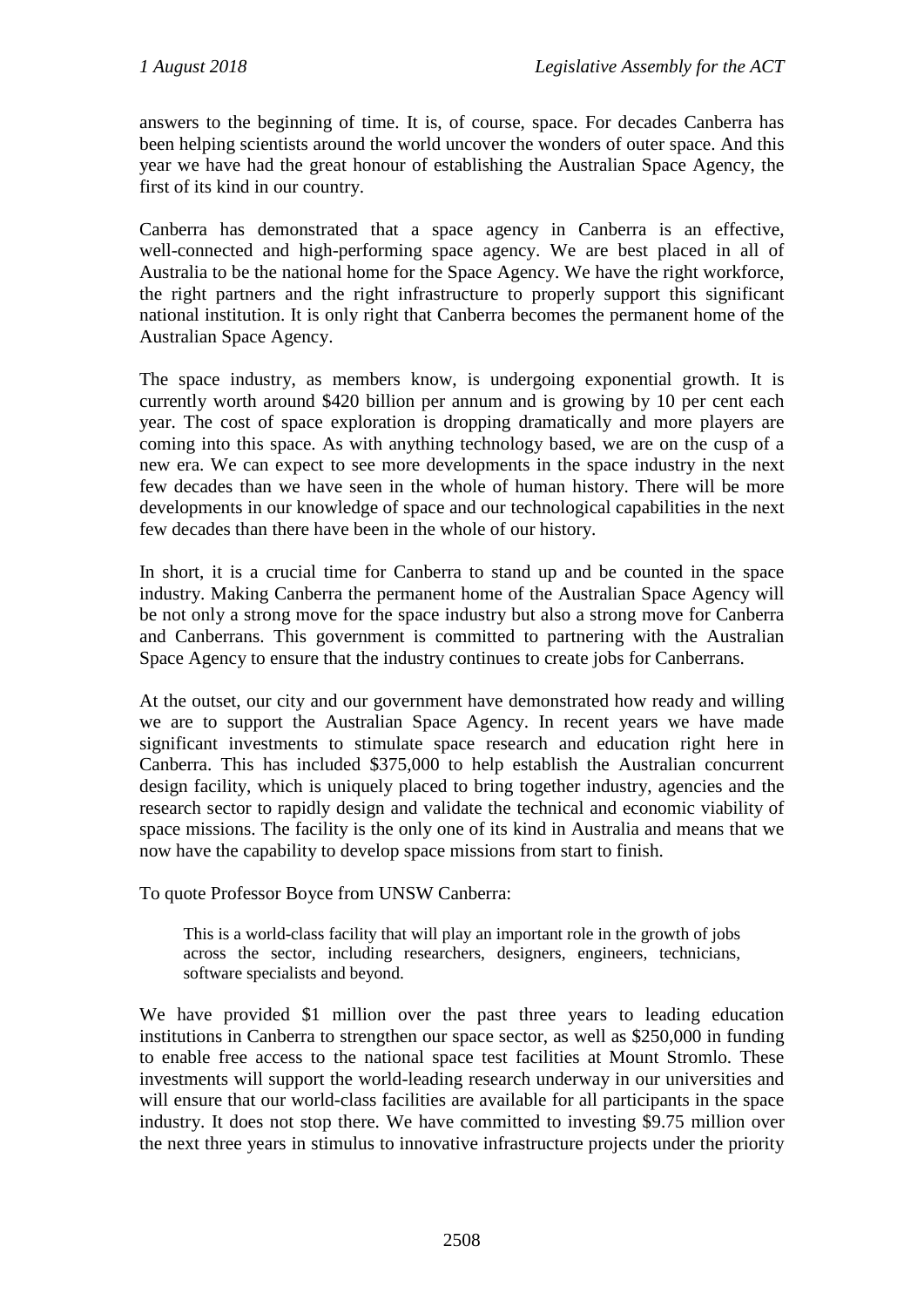investment program. This funding will help foster a culture of innovation and entrepreneurship in our city, building on what we already have, and will focus on technology-based enterprises, including the space industry.

We are lucky to have a Chief Minister who is cognisant of the growing significance of the space industry and is actively advocating for Canberra to maintain our role as the home of the national Space Agency. Our federal Labor colleagues are also supporting our city as the rightful place for the prime space policymaking agency in our country.

There are many reasons why Canberra is best placed to serve as the home of the Australian Space Agency. Key among them is the fact that Canberra is home to every major commonwealth stakeholder of the Space Agency except the Bureau of Meteorology. The primary purpose of the Space Agency is to coordinate policy between commonwealth departments and agencies, against a backdrop of complex international relationships and treaties. Indeed, the agency often consults and collaborates with a wide range of departments including Defence, DFAT and our national security agencies, as well as the Attorney-General's Department, the Department of Industry, Innovation and Science, Geoscience Australia and the CSIRO.

It is common sense that housing the Space Agency in Canberra will support close working relationships between staff at relevant departments and agencies, as well as giving the Space Agency better access to relevant ministers. I do not need to go on about why it is just so important, as we have debated on many occasions already that Canberra absolutely should be the home of the public service and we should continue to support that. This aligns so well with that.

It is also important to remember that space research and development do not happen in a silo. Space policy is inextricably linked to national security policy, and new space technologies are often deployed in the context of defence and intelligence projects. It makes sense, in these high-security environments, for these departments and agencies to be co-located, with ease of access between personnel.

Space exploration by its nature crosses national borders. Space exploration, and technology, is not, however, a lawless enterprise. It is governed by complex international treaties and relationships which are critical to keeping the peace between nations here on earth. As home to more than 80 embassies and high commissions, and with a great wealth of experience in international diplomacy and international treaty negotiation concentrated right here in Canberra, we are best placed to support this aspect of the Space Agency's role.

Basing the Space Agency in Canberra not only creates opportunities for partnerships with the commonwealth government but also supports close working relationships with key academics and researchers in this space. The significance of potential partnerships between the national Space Agency and Canberra's universities cannot be understated. I have already mentioned the nation-leading Australian national concurrent design facility at the University of New South Wales, Canberra. When you combine this with the ANU national space test facility, we are the only place in the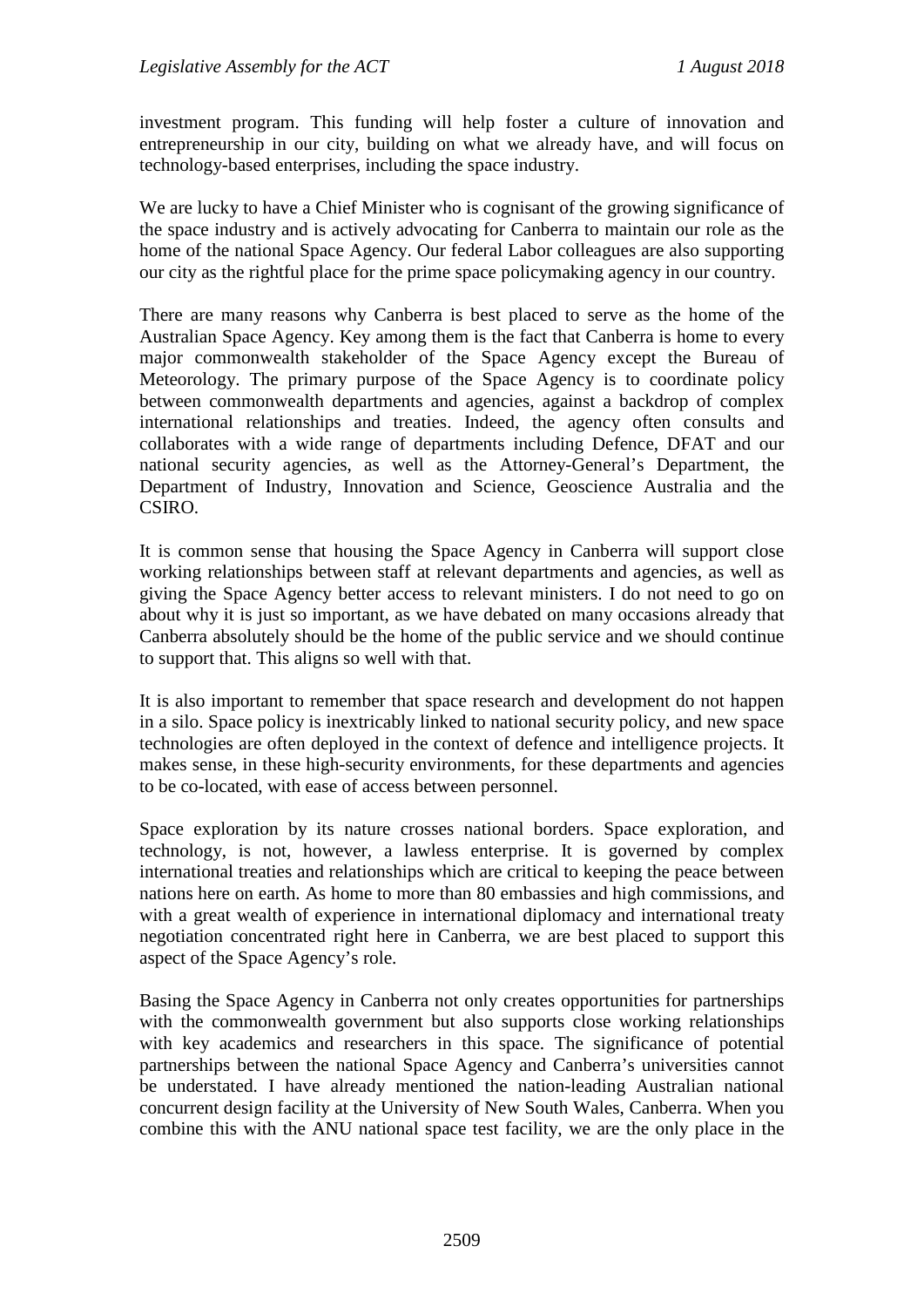country where you can conceptualise, design, build, test and monitor spacecraft from start to finish.

As an example of its work, the concurrent design facility launched a miniature cube satellite late last year, which had been built here in Canberra. The satellite, called the Buccaneer, assists us to understand the JORN radar system, which is used to conduct air and maritime surveillance here in Australia. It also helps scientists to track the trajectories of space junk so space missions can avoid orbital collisions.

The concurrent design facility is currently developing three small spacecraft under a \$10 million contract from the RAAF. It is the stuff of movies and it is happening. It is happening right here in Canberra. The ANU and UNSW Canberra also both have satellite operation capabilities, with ground station infrastructure to support satellite missions.

Canberra simply has the necessary infrastructure and workforce to complement the Australian Space Agency's central role in the space industry in Australia and internationally. The fact is, one in four Australian space sector jobs are already here. We are home to major multinational companies that have an interest in the development of the Australian space economy, and significant commercial players such as EOS space systems, Geospatial Intelligence and Skykraft already have a presence here, and that is just a few of them.

Of course space research and development must be supported by significant ground infrastructure: infrastructure which Canberra already has. We have one of only three NASA deep space tracking stations in the world, with the other two located in Spain and the US. These tracking stations provide the vital communications gateway between the deep space craft and the mission teams on earth. We also have satellite ground stations and world-class facilities to monitor debris and avoid orbital collisions, undertake positioning and navigation projects, and conduct earth monitoring.

The space industry is already contributing to our local economy and creating jobs for Canberra and Canberrans. It is only going to continue growing. We are looking ahead to support the industry, with a skilled workforce pipeline already in place. We are bringing engaging, cutting-edge STEM education opportunities to our schools, thanks to the minister for education, to encourage and inspire the next generation of space scientists and professionals. Programs include the YMCA Canberra space squad to promote space careers to students in years 7 to 9, and the MSATT, which is Canberra's first astronomical teaching observatory for school students. We also actively support new space enterprises within our entrepreneur outreach programs.

The space industry is moving forward faster than at any other time in history. It is a strong economic driver and is creating opportunities for Canberrans to work on world-leading, cutting-edge technologies right here in our city, in Canberra. This government is well aware of the potential of the space industry in our city. We are working hard to keep building the industry now and into the future, increasingly making it more attractive.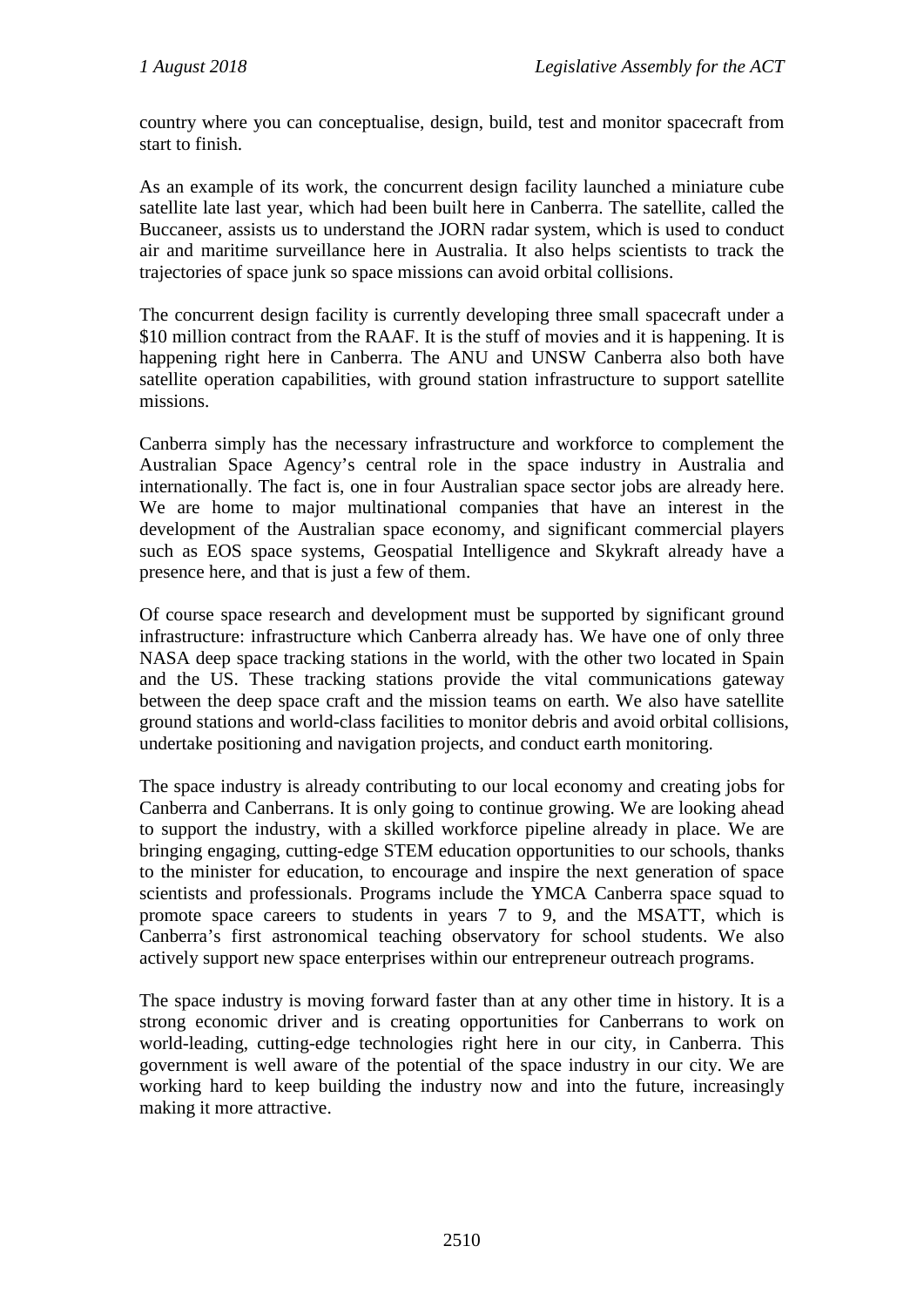A key part of that is of course keeping the Australian Space Agency right here in Canberra. I think all the arguments that I have gone through over the past 12 or so minutes have outlined it very clearly. To put it simply, it is common sense to have the central space policy agency here in the nation's capital. Only in Canberra can the Space Agency have such close ties with key government departments and agencies, research institutions and private space industry businesses, where we have the existing workforce and a workforce coming through.

So I call on everyone in this Assembly to continue to reinforce to their federal colleagues at every opportunity that Canberra plays a vital role in supporting Australia's space industry and for that reason is the rightful national home of the Australian Space Agency.

**MR BARR** (Kurrajong—Chief Minister, Treasurer, Minister for Economic Development and Minister for Tourism and Major Events) (12.15): I thank Ms Cheyne for outlining the importance of Canberra to Australia's growing space industry, and I thank her for bringing the motion forward today. We were very pleased last week to launch the ACT's proposition for making Canberra the permanent home of the Australian Space Agency. As has been mentioned, this represents a significant next step in the development of the industry for our nation, noting the very significant role that Canberra already plays, with around one in four Australian space industry jobs based in our city.

It was pleasing that the initial home for the national agency is Canberra, and we are very pleased to continue our work with the next generation of researchers, engineers and scientists who will support the future growth of the industry not just here in Canberra but across Australia. That capability combined with our world-class research and higher education institutions and the very close links to the commonwealth government that have been outlined this morning make Canberra the natural home for the Australian Space Agency.

Our pitch is compelling: we are already home to the key national and international policymakers, research institutions, government agencies, diplomatic networks, and thriving technology, IT and engineering companies. The territory government will continue to actively support the growth of the space, cyber and defence sectors in Canberra. These will be critical job and growth-creating industries for our city over the coming decade.

We have been working at this for some time now. Well in advance of the Australian government's announcement of the creation of an Australian space agency, we entered into a memorandum of understanding with the South Australian and Northern Territory governments to grow the space sector nationally. We recognised the need to work across the Australian states and territories to provide the best possible outcome for the Australian industry in what is an intensely internationally competitive area.

There is a degree of uncertainty at the moment about the agency's permanent location and this has led to some unfortunate jockeying between states and territories which has distracted from the collaborative effort we all need to be part of to achieve the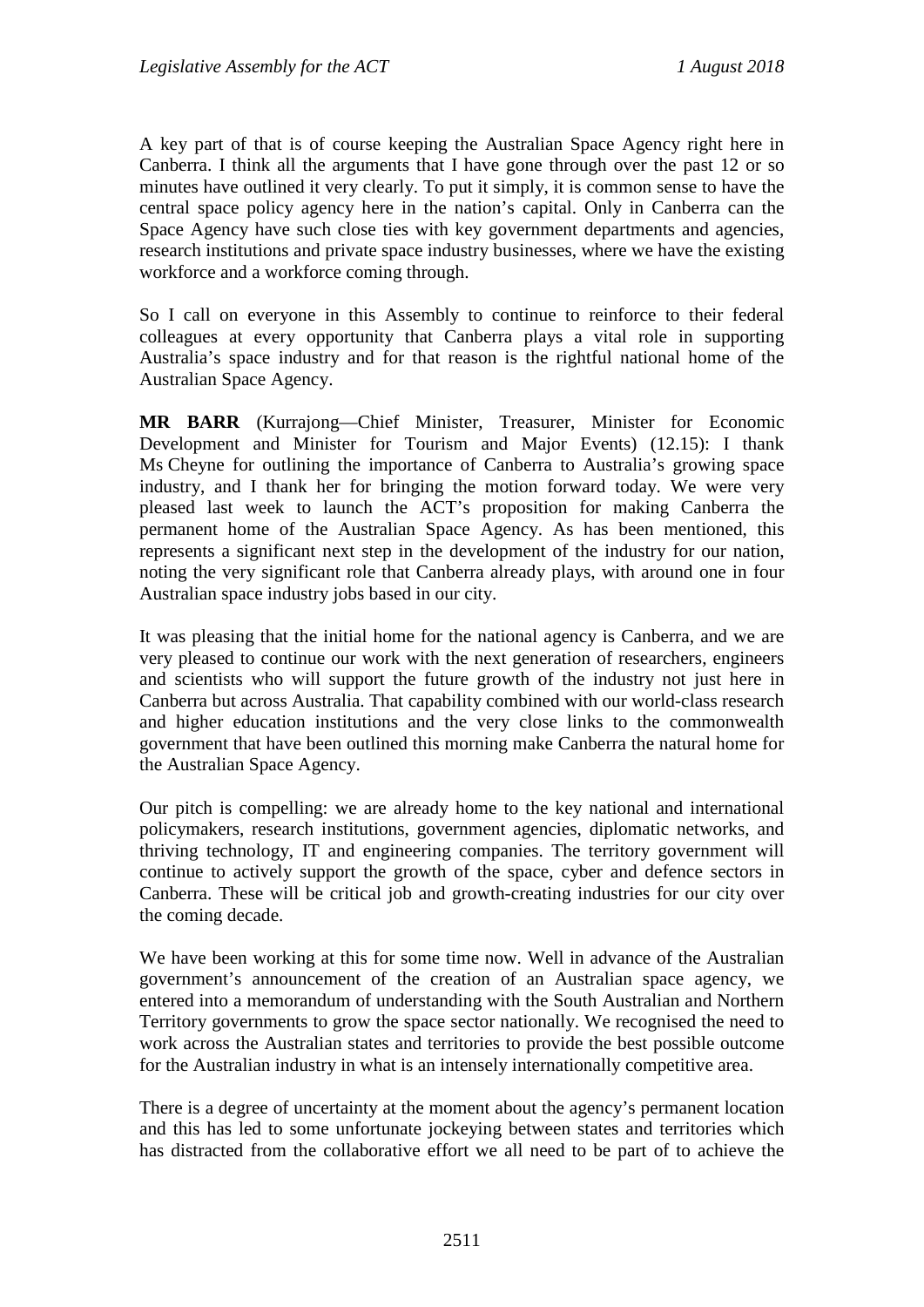overall industry development goals for our nation. But, to be clear, if Canberra is the agency's permanent home, then we are determined to make a contribution in the ACT as part of a nationally collaborative approach.

This is an opportunity for cooperative federalism, not competitive federalism. We have already demonstrated as a jurisdiction the capability to lead the project, and Canberra's bid is about getting the best outcome for the Australian industry over the longer term. We want to continue to support the development of space, defence and cyber security industries because we know Canberra has the capacity to lead in these new sectors.

We will continue to back local businesses to thrive in these areas from investing in start-ups through the CBR Innovation Network to our work with the CSIRO ANU, UNSW Canberra and other research institutions, we have been able to create a new, innovative and thriving space industry in Canberra. Our space ecosystem offers world-class research, knowledge and practical experience. Central to our city's space industry development is an innovative ecosystem that includes government, industry, educational institutions and the wider research community. There is no doubt that the ANU and UNSW Canberra are amongst Australia's most active higher education institutions in space-related disciplines.

Ms Cheyne indicated the recent launch of the Buccaneer cube sat by UNSW Canberra and the defence science and technology group shows how government-supported space missions can grow national space industry capability. Through Mount Stromlo the ANU is building some of the best satellite instrumentation equipment in the world. Last week I was very pleased to be able to make a significant investment on behalf of the ACT government in the national space test facilities at Mount Stromlo to provide greater access to those facilities for SMEs, particularly from the Canberra region.

There is no doubt that active government support for a new industry is essential to keep us at the front of the pack and to keep the best minds coming to our city to undertake their work and research. Through our world-class education system and our government and industry-supported STEM and entrepreneurship activities we are building an extraordinary capability of skills and knowledge in Canberra, just the sort of knowledge a growing space sector needs.

It is important that a burgeoning industry has the right skills within its local workforce, and this is why it is so pleasing to see that ANU, University of Canberra, the University of New South Wales Canberra and the Canberra Institute of Technology are all working together to offer a range of significant space and cyber-related course offerings. This is, of course, also supported by significant investments from Canberra-based private companies to invest in the skills of their workforces.

It is important to engage the next generation in the wonders of the space sector, and ACT education is now supporting MSAT, Canberra's first astronomical teaching observatory for school students at Mount Stromlo.

In conclusion, Canberra is the logical location to be the permanent home of the Australian Space Agency. Whilst we will not seek to pre-empt commonwealth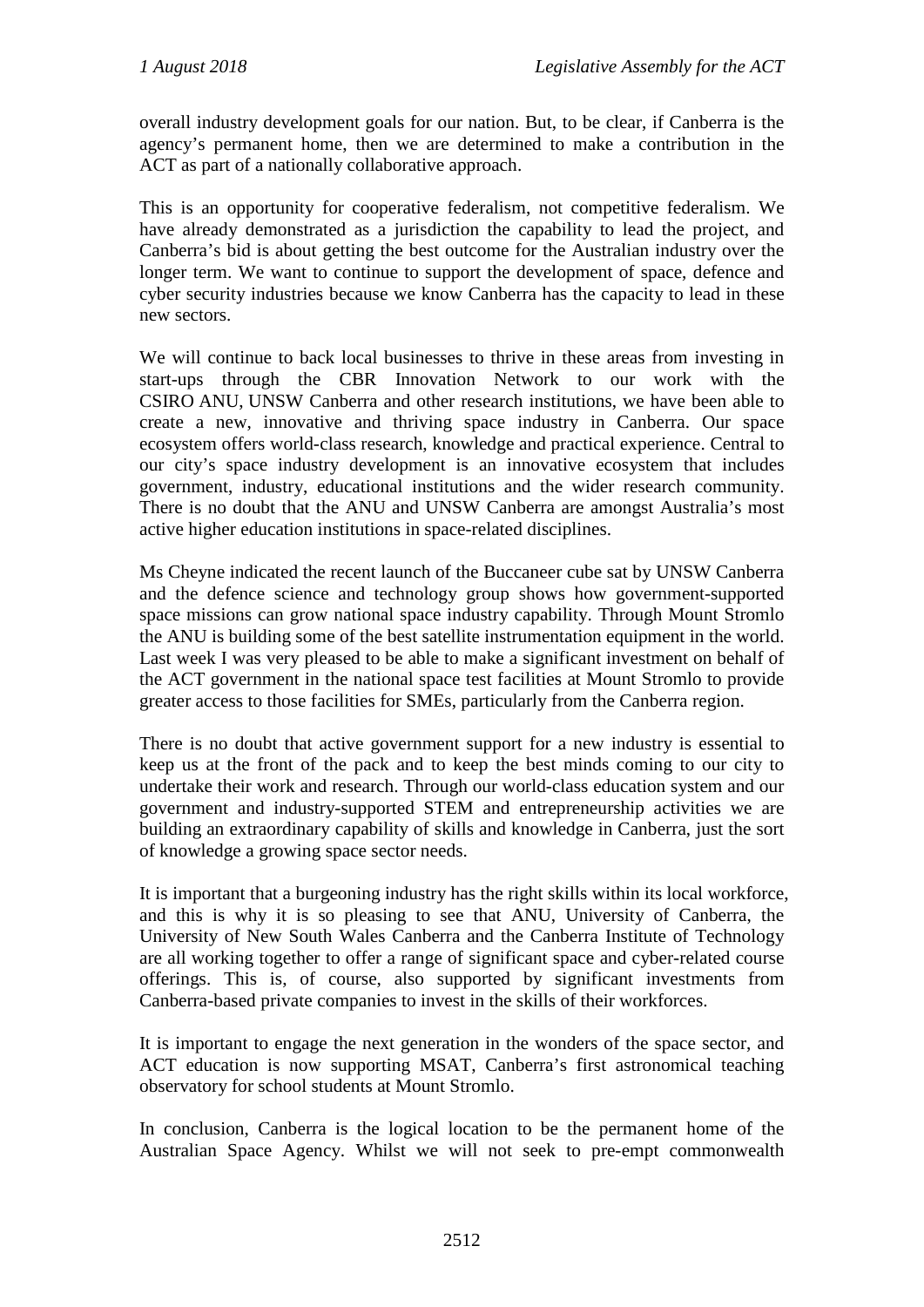decision-making, I was very heartened to hear from my federal colleagues that federal Labor has already announced its very sensible position that the agency should be based in Canberra and would be based in Canberra under a federal Labor government. I hope that becomes a bipartisan position at the conclusion of this commonwealth process. I think this is an issue that is beyond party politics; it is about the future of this industry in Australia and the future contribution the city of Canberra can make, and that is a very significant contribution.

I hope that this motion today will receive unanimous support across the chamber. We can all lobby our respective colleagues on the big hill to make the right decision, but I can say the ACT government will continue to support the development of the space industry in the territory. Speaking as a Labor chief minister I am pleased that my federal Labor colleagues are already over the line on this important issue. I commend Ms Cheyne for her motion today and hope it receives unanimous support from Assembly members.

**MR COE** (Yerrabi—Leader of the Opposition) (12.22): I am pleased that the Assembly will today be passing this very important motion. The ACT has long been the centre of the space industry in Australia with heavy involvement in some of the great space exploration missions of our time. Within just 20 or so kilometres from this place is, of course, the Tidbinbilla tracking station, the only NASA-operated facility in the country. Canberra scientific manpower is something we are very proud of. We are home of both the Australian National University, a global leader in science programs specialising in physics, engineering and astronomy, and the University of New South Wales Canberra campus also adds to our scientific prowess as a territory. Both institutions have made the ACT a hub of astronomical research over the past 50 years.

A clear benefit of basing the Australian Space Agency in Canberra is the infrastructure that already exists. Examples, of course, include the Advanced Instrumentation and Technology Centre and the National Computational Infrastructure supercomputer, both located at the ANU. These programs are leading the nation in high performance computing and data capability and the development of next-generation instruments for astronomy and space science.

Space exploration, despite numerous achievements over the past 50 years, is still in its infancy. It has long been stated that the future of humanity resides in space and, whether this is true or not, it is certainly a motivator for many people. It presents a real opportunity for the Australian Space Agency in Canberra. Our territory is the diplomatic centre of the nation, allowing for close cooperation between foreign nations, something that is, of course, pivotal for space exploration and space programs.

Canberra has a thriving industry in defence and aerospace, and the Canberra Liberals were proud to recognise this in our last election campaign. Further, the commonwealth has for many years had an interest in space. Formerly there was an Australian Space Office, an Australian Space Council and a national space program. The Menzies government did very important work in this field too. More recently the commonwealth had a space policy unit, FedSat and numerous other related entities and programs.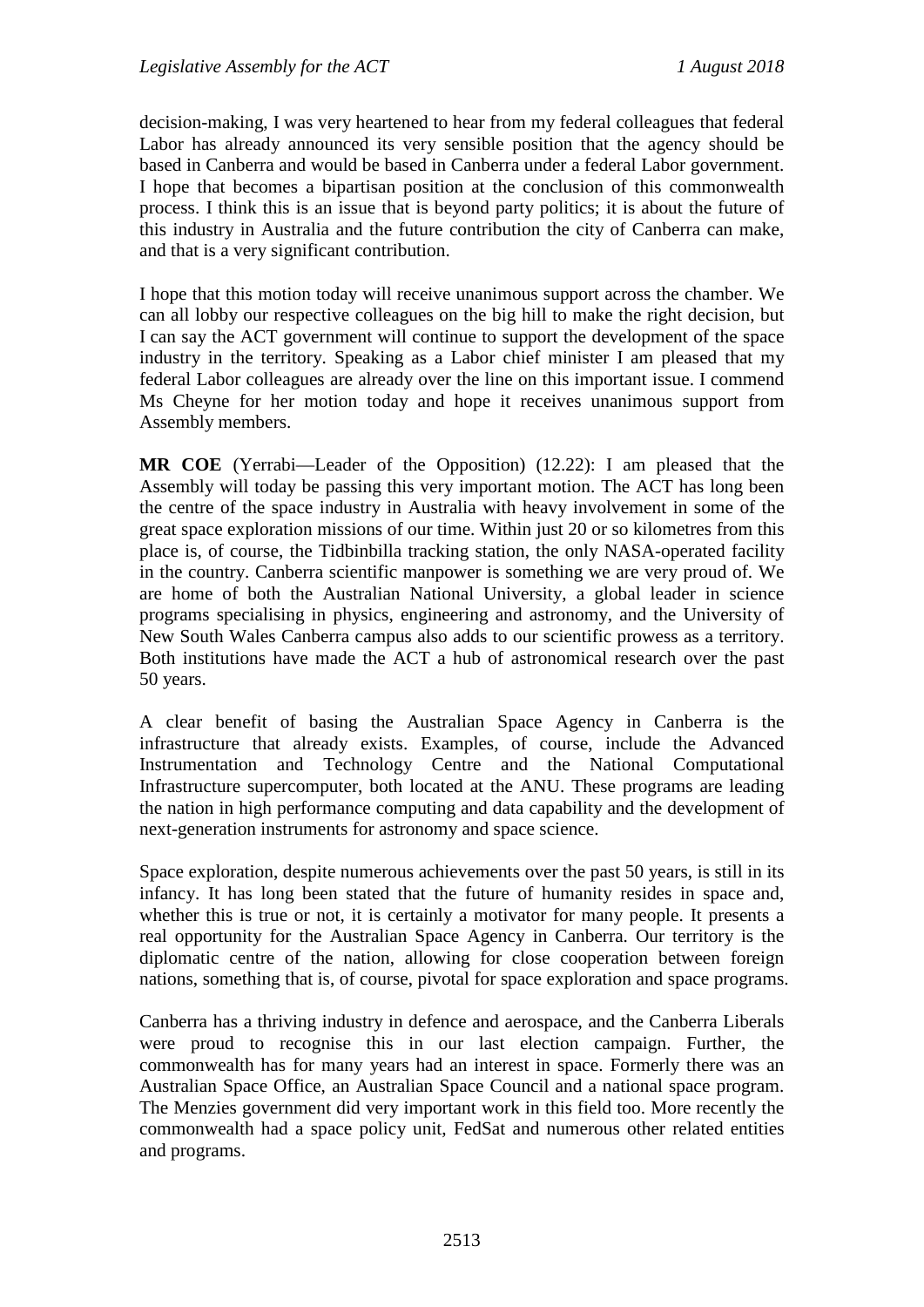Canberra is the home of the federal public service and my colleagues and I will always advocate for this. It is something I have made very clear to my federal colleagues in personal communication but also through the media. With close cooperation between federal agencies, the dream of an Australian space agency is a reality, and its achievements can be real. Canberra has a real strength in this area, and is unmatched by other states and territories.

The economic benefits of such a program to the ACT are not to be underestimated. A space agency will create hundreds of jobs as well as opportunities for our youth to excel in the areas of science and mathematics. Of course, it would be a great advantage for the ACT that would allow the ACT to continue to be a leader in space industry and academic research.

I have written to the Prime Minister to encourage him to permanently base the Australian Space Agency in Canberra and to inform him of the benefits the territory would bring to the agency and also the benefits the agency would bring to Canberra. I have also been in contact with Senator Michaelia Cash, the minister overseeing the program, who has assured me that the ACT will be assessed on its merits. I believe that will lead to the ACT winning this process.

Space is and will continue to be the final frontier of human exploration. I want to acknowledge every scientist, physicist, engineer and industry professional who has contributed to the ACT in this industry over the past 50 years. Canberra continues to be a leader in this area and I believe the success of the Australian space program will be best achieved by basing the agency in the ACT. I look forward to working with my federal colleagues and with other members of this place to ensure that the agency is established permanently in Canberra.

*Debate interrupted in accordance with standing order 74 and the resumption of the debate made an order of the day for a later hour.*

### **Sitting suspended from 12.28 to 2.30 pm.**

## **Ministerial arrangements**

**MR BARR**: As members are aware, Minister Fitzharris is in Alice Springs chairing the health ministerial council. In Minister Fitzharris's absence, Minister Rattenbury will take questions in the health portfolio. On his birthday, Minister Gentleman will take questions in Transport and City Services. I will take questions in Higher Education, Training and Research.

**MADAM SPEAKER**: That is a birthday gift to remember, Mr Gentleman.

## **Questions without notice Land—Dickson land swap**

**MR COE**: My question is to the Chief Minister. I refer to comments by the Auditor-General during estimates, on 22 June, about the Tradies land swap. The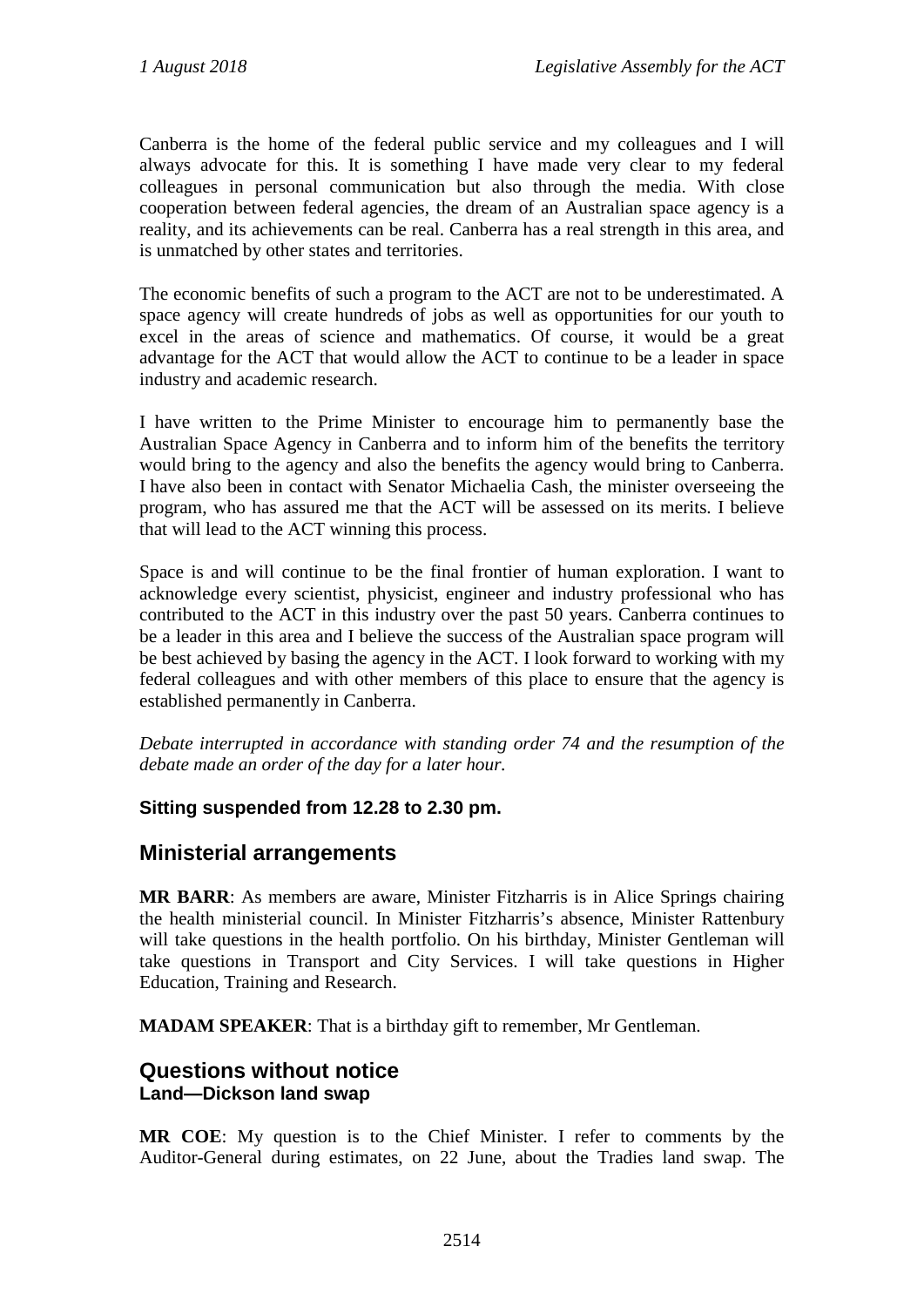Auditor-General said that she could not rule out criminality due to a "complete lack of those records". Minister, have you called in the police to investigate any possible criminality in the Tradies land swap deal?

**MR BARR**: No, I have not. I also note that the Auditor-General could not rule that in either and that she has made no such findings to that effect.

**MR COE**: Chief Minister, have you called in any external auditors to investigate potential criminality regarding the Tradies land swap deal or any other matter regarding that deal?

**MR BARR**: No.

**MR WALL**: Chief Minister, have you ordered an internal audit into the missing documents or other elements of concern regarding the Dickson land swap?

**MR BARR**: Yes. There are processes underway in that directorate in an attempt to ascertain the veracity of this claim of missing documents. The auditor has been communicated with by the director-general of the planning directorate seeking to find further information from her as to the nature of the documents that have been alleged to not exist or exist, depending on the circumstances of the inquiry.

The Auditor-General, obviously, is in the best position to advise the director-general, the Assembly and the community as to exactly what is alleged to be missing but until that process is complete it is difficult for me to comment further.

### **Gaming—poker machines**

**MS LE COUTEUR**: My question is to the Minister for Regulatory Services and relates to poker machines. Minister, last year's budget papers show that gaming tax revenue is expected to rise every year in the forward estimates from \$34.2 million in 2017-18 to \$38.8 million in 2021-22. Why is the government predicting a rise in gaming revenue despite the policy of reducing the number of poker machines?

**MR RAMSAY**: I thank Ms Le Couteur for her question. The predictions come from a range of areas. The key thing that the government is keenly focussed on is ensuring a reduction in the number of gaming machines, along with a range of other harm minimisation measures that we have been putting in place and that we will continue to put in place. The government's focus is on that at the moment. We will work with the clubs and with the community more generally to ensure that there is good protection and ongoing reduction and diversification in gaming machine venues away from a reliance on gaming machine revenue.

**MS LE COUTEUR**: Has the government done any modelling work to work out when revenue from gaming machines will actually start to decline and how many machines will have to be removed for this to occur?

**MR RAMSAY**: Acknowledging that a number of areas of that are actually sitting in the area of the responsibility of the Treasurer rather than the Minister for Regulatory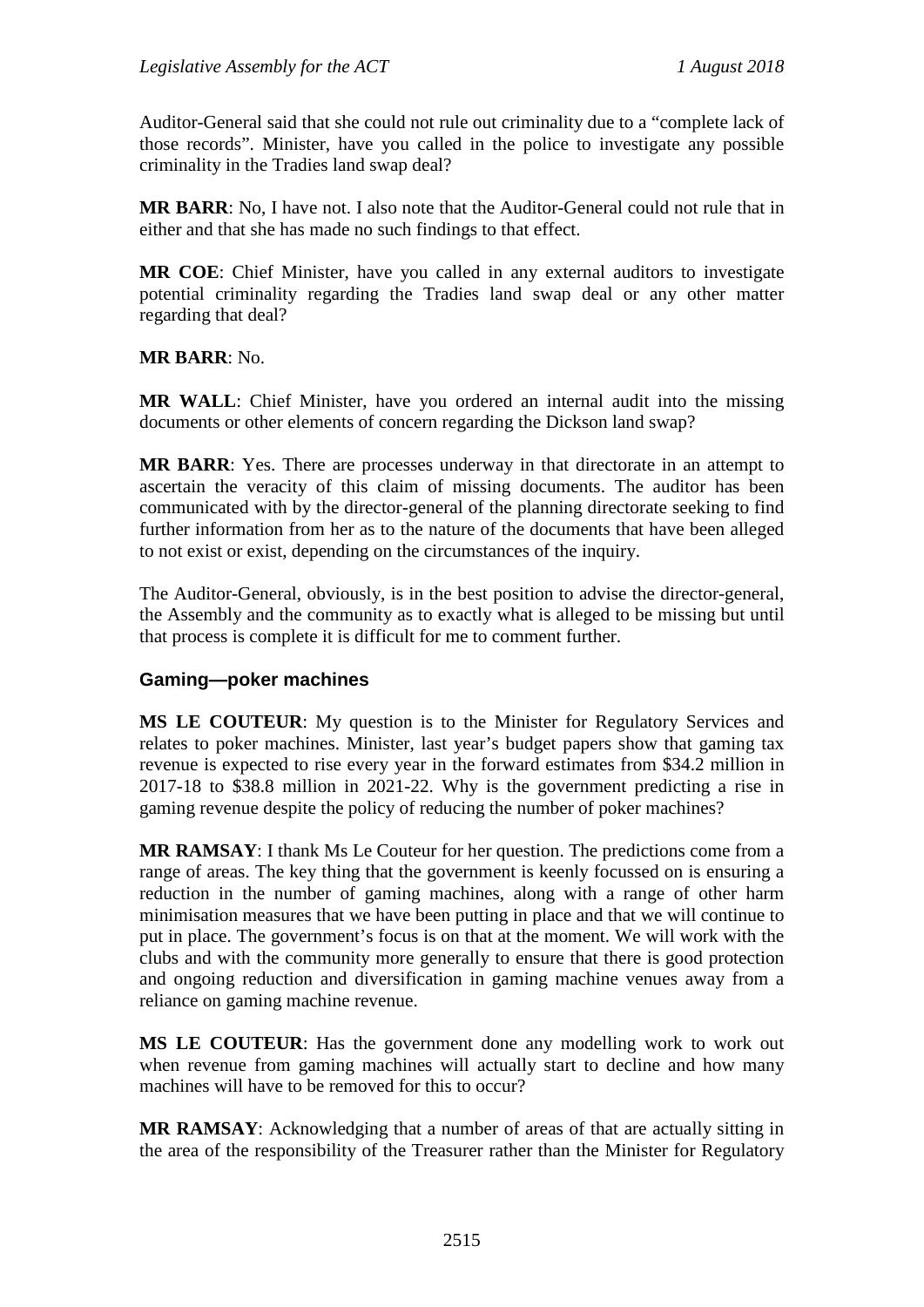Services, which looks at the oversight and regulation of the area, what I can say is that it is a far more complex thing than simply the number of machines equating to gaming machine income.

What the government will continue to do, and certainly from my portfolio responsibilities we will continue to do, is to assist clubs in a number of ways away from relying on gaming machine revenue.

**Mr Barr**: May I add to the answer as it does relate to my portfolio?

**MADAM SPEAKER**: Clerk, is there a capacity—

**Mr Barr**: If the clock has stopped, that is okay; depending on what the supplementary is, I may be able to assist.

**MR PARTON**: Minister, if gaming tax revenue is forecast to go up while your machine reduction is going on, does that not suggest that the machine reduction has no effect whatsoever on the level of poker machine gambling in the territory?

**MR BARR**: A range of tax lines are impacted by general economic activity as well as contributions from a number of different sectors of gaming activity. Members would be aware that the territory's total gaming tax take is broader than just that of poker machines; it also includes activity at the casino, interstate lotteries and the like. There are a range of taxes on gambling products.

Tax lines are also impacted not only by the rate of general economic growth but also by population growth, so another factor that members would need to consider is the number of people undertaking gaming activities. As our population grows each year, most of our revenue lines grow each year. The interesting analysis that members may want to consider is whether this is nominal or real growth. They would then need to look at inflation, population growth and a range of other factors before reaching the conclusion that the shadow minister has already leapt to, I think without undertaking that analysis.

### **Energy—national energy guarantee**

**MR PETTERSSON**: My question is to the Minister for Climate Change and Sustainability. Minister, what are the issues of concern with the federal government's proposed national energy guarantee?

**MR RATTENBURY**: I thank Mr Pettersson for the question. The ACT has expressed a number of concerns with the policy. These are concerns that we share with some of the other jurisdictions. I think it boils down to what the promise of the NEG has been. The federal government has made a great deal of four key things: emissions reductions, reliability, certainty and costs. On each of those we have concerns that the NEG is not going to measure up as promised.

Certainly, when it comes to emissions, it is quite clear that, with the national energy guarantee—and this has been well modelled—the target of just 26 per cent emissions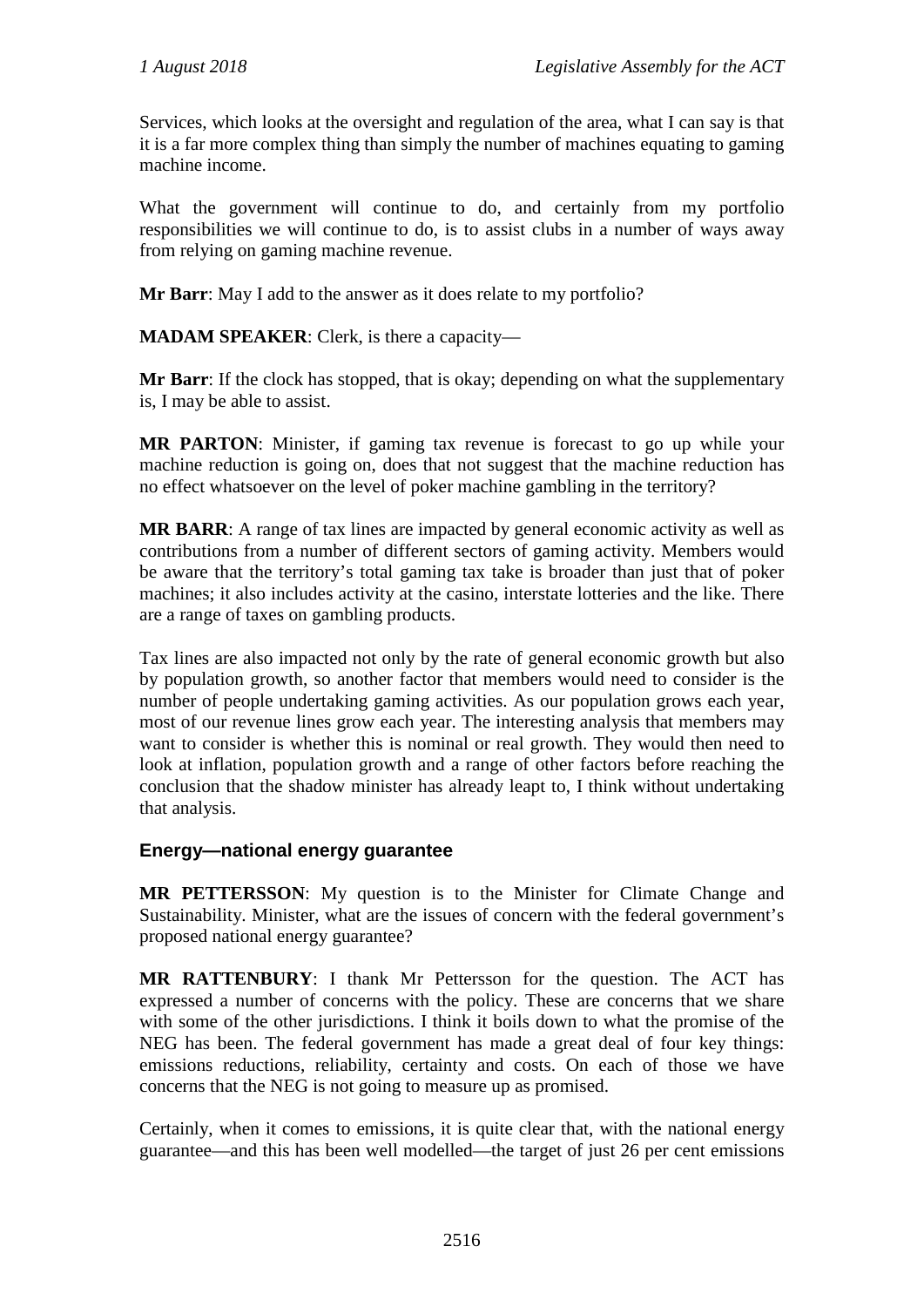reductions from the electricity sector will have very little impact; in fact that target will be met very early in the decade, perhaps in 2021 or 2022, when this is a target, out until 2030, which will clearly stall progress in the electricity sector when it comes to transitioning to a clean energy future.

The second one is reliability. It is clear from the design of the mechanism now that the reliability mechanism is unlikely to ever be triggered. This is probably a good thing, but I think that, in terms of the significant national discussion that has gone on, and the calls for more reliability, this is not the issue that it has been claimed to be.

When it comes to certainty, there is no doubt that because of the meagre target that is being set by the federal government under their legislation—the one that they are proposing—the target will be revised as soon as there is a change of government at a federal level. So I think that the claim of certainty is one that is being oversold in this context.

When it comes to costs, with the modelling—which is yet to be publicly released, I might add, and that is of itself a concern—of the \$550 that is claimed, only \$150 will come from the NEG. This is a question mark as well.

**MR PETTERSSON**: How would the national energy guarantee impact the renewable energy sector, of which the ACT government has been a great supporter?

**MR RATTENBURY**: The renewable energy sector has been one of the most vocal critics of the national energy guarantee. They feel it will have a significant detrimental impact on an industry that is rapidly growing and rapidly creating new economic opportunities and new employment opportunities. We have seen the Smart Energy Council perhaps as the most vocal critics but, as people whose members are made up of the wind and solar firms that are making these investments in Australia, they see the impact that this is likely to have because of that stall in investment linked to the lack of ambition in the emissions reduction target.

We are very concerned in the ACT. We now have the advantage of having a number of companies headquartered here in the territory as a result of our early moves on renewable energy. Those are the very companies that are expressing concerns about their own viability because of the impact of the national energy guarantee.

**MR STEEL**: Minister, would the proposed national energy guarantee slow the growth of progress already made towards a reduction in carbon emissions?

**MR RATTENBURY**: I thank Mr Steel for the supplementary question. It seems almost certain that it will. As I have touched on, much of the modelling that has been done indicates that the 26 per cent emissions reduction target will be met early in the decade. Therefore there is no motivation and there is a lack of a market signal or any other kind of government policy signal to encourage further innovation and further movement towards the clean energy sector.

I am deeply concerned about the medium-term transition here. Slightly beyond 2030, modelling by the Energy Security Board shows, significant numbers of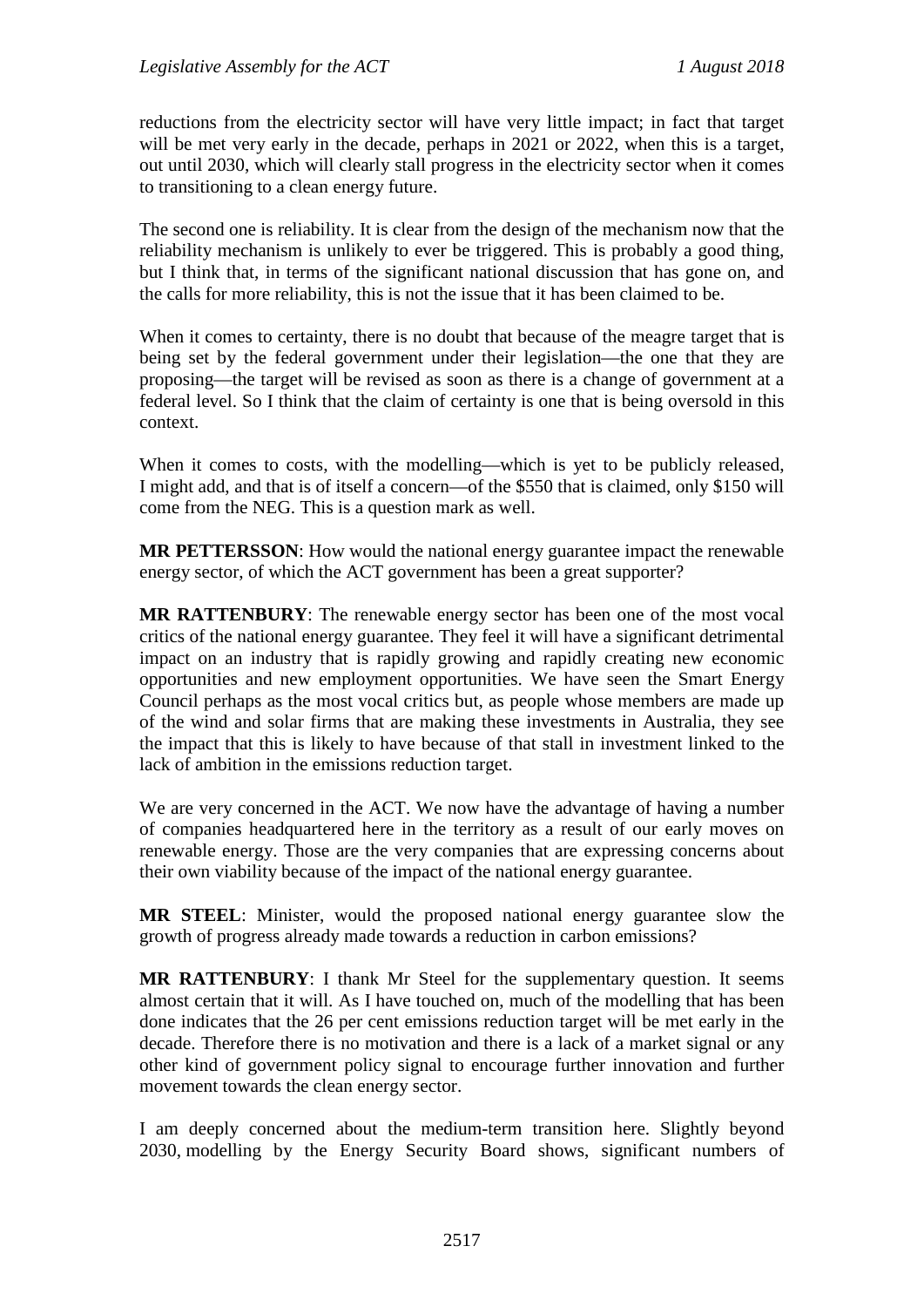coal-fired power stations in Australia will reach the end of their useful life. If we have had a stall in investment in renewable energy between 2023 and 2030, we are going to be very poorly positioned as a nation when those coal-fired power stations start to close.

## **Land—Dickson land swap**

**MS LAWDER**: Chief Minister, you said in question time on 31 July and again today that an investigation is underway into alleged missing documents regarding the Tradies Dickson land swap. Who is conducting the investigation into alleged missing documents and when will it be completed?

**MR BARR**: As I mentioned in my response to the previous question, the director-general of the planning directorate has sought further information from the Auditor-General in relation to the matter. I do not have a time frame. To a certain extent, if the missing documents exist and are found then that presents a time frame. But the search for non-existent documents could, in theory, go on forever.

**MS LAWDER**: Chief Minister, will the outcome of this investigation into the alleged missing documents be made public?

**MR BARR**: If the documents, a, exist and, b, are found, then, yes, there would be a huge amount of public interest. If the documents do not exist and/or cannot be found, then there is nothing to make public.

**MR COE**: Chief Minister, when did the government initiate the investigation into these missing documents? How long have you been waiting for the Auditor-General to get back to the Director General?

**MR BARR**: It was initiated when the allegations that the documents were missing were aired, I understand. That would potentially have been during the audit process. I do not have an exact date. As to the second part of the question, that remains to be determined.

### **Land—Dickson land swap**

**MR WALL**: My question is to the Chief Minister and Minister for Economic Development. Minister, was a staff member from your office in regular contact with officials from economic development and/or the LDA regarding the Dickson Tradies land swap?

**MR BARR**: It would be routine business for staff members to be following up on cabinet decisions. What constitutes regular contact would appear to be, from a statement made by an official, every couple of weeks, which is not unreasonable. You would expect staff to be in contact with departmental representatives, probably on a weekly basis. I am briefed by most of my directorates on a weekly basis, and there would be follow-up actions that would come from weekly briefings. This was clearly a cabinet decision to alter the course of a process where the then directorate had a preferred outcome. The directorate's preferred outcome was not supported by cabinet.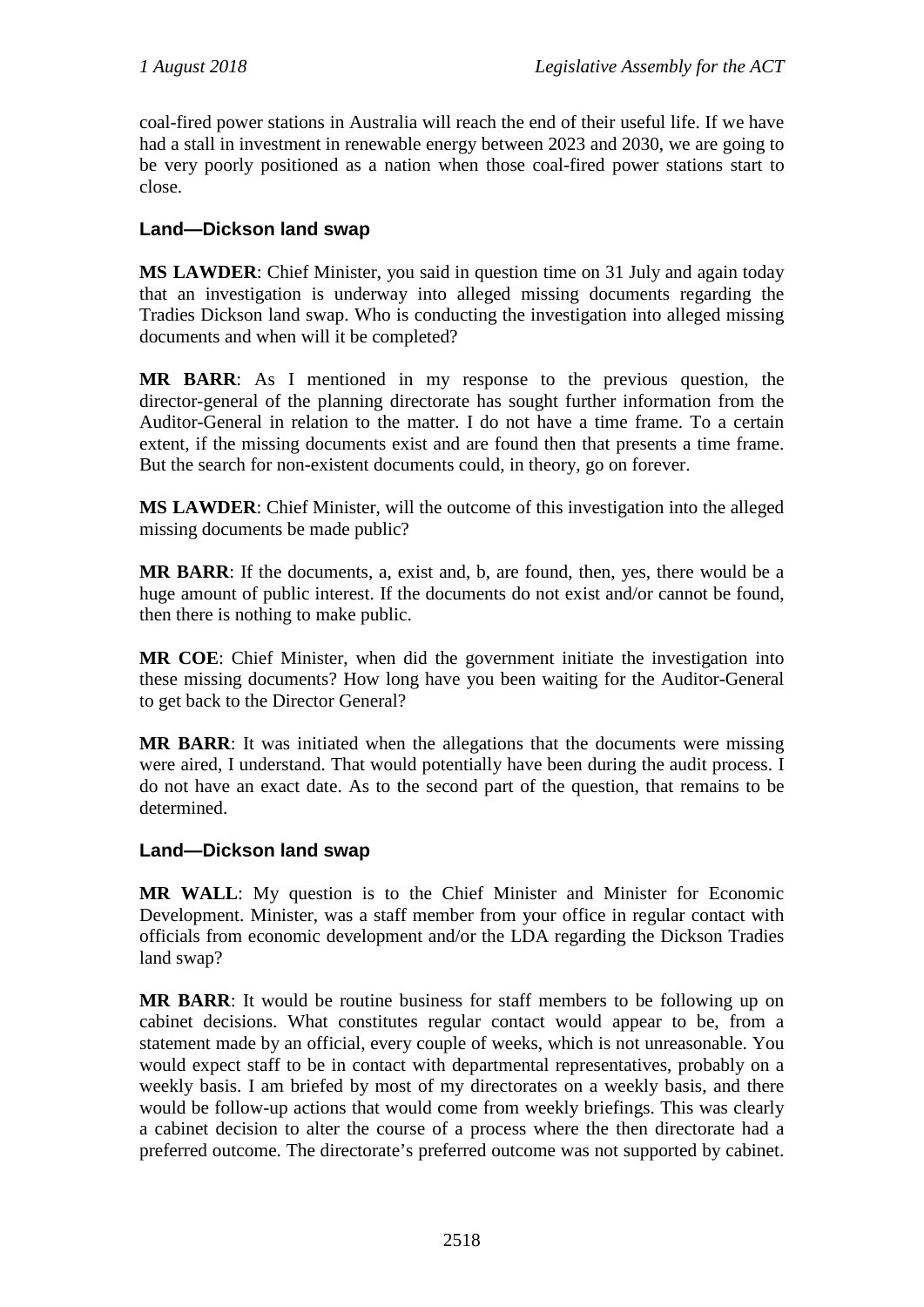Cabinet took a different view, and the staff member would have been ensuring that the cabinet decision was followed.

**MR WALL**: Chief Minister, did this staff member regularly report to you and/or senior staff in your office about the progress of the land swap?

**MR BARR**: Again, infrequently. I would seek follow-up on cabinet decisions and their implementation, not on a daily or weekly basis but to ensure that time lines that cabinet agreed to were being followed. That would be one of the fundamental jobs of both directorates and ministerial staff. I would not overstate it so as to say "regular". I would say that it would be a part of that staffer's job to ensure that those particular projects that had cabinet time frames, and decisions associated with them, would indeed be followed through.

I do not as a matter of practice have the opportunity to meet with every single staff member every single day on every single issue. It is just not possible for ministers. But this issue—

**Mr Coe**: This was a very special issue, wasn't it?

**MR BARR**: No, it was not. This issue was far from being a very special issue. It was simply needing to be assured that the cabinet decision, which was to pursue the process that cabinet had determined, would be followed through by the directorate, given the directorate's own preference to go a different way.

**MR COE**: Chief Minister, did your staff member concerned or another staff member regularly follow up on all property deals approved by cabinet that were undertaken by EDD or the LDA?

**MR BARR**: It is difficult to say exactly. To answer the opposition leader's question, staff members would follow up on cabinet decisions, whether they related to EDD, LDA or, indeed, any other portfolio. That is part of the government decision-making process and then following through on cabinet decisions. This is a fairly routine matter that you would expect both ministerial and directorate staff to follow up on when cabinet makes a decision. A range of follow-up actions are required both from ministerial offices on occasion and in most instances from directorates. Ministerial staff will engage with directorates to ensure that cabinet decisions are enacted.

### **Government—emergency relief and financial support services program**

**MR STEEL**: My question is to the Minister for Community Services and Social Inclusion. Minister, can you update the Assembly on the outcomes of the redesign of the emergency relief and financial support services program?

**MS STEPHEN-SMITH**: I thank Mr Steel for his question and for his genuine interest in this topic. I am, indeed, delighted to share with the Assembly today the outcomes of the redesign of the emergency relief and financial support program. As members may be aware, the latest *Inequality in Australia 2018* report, launched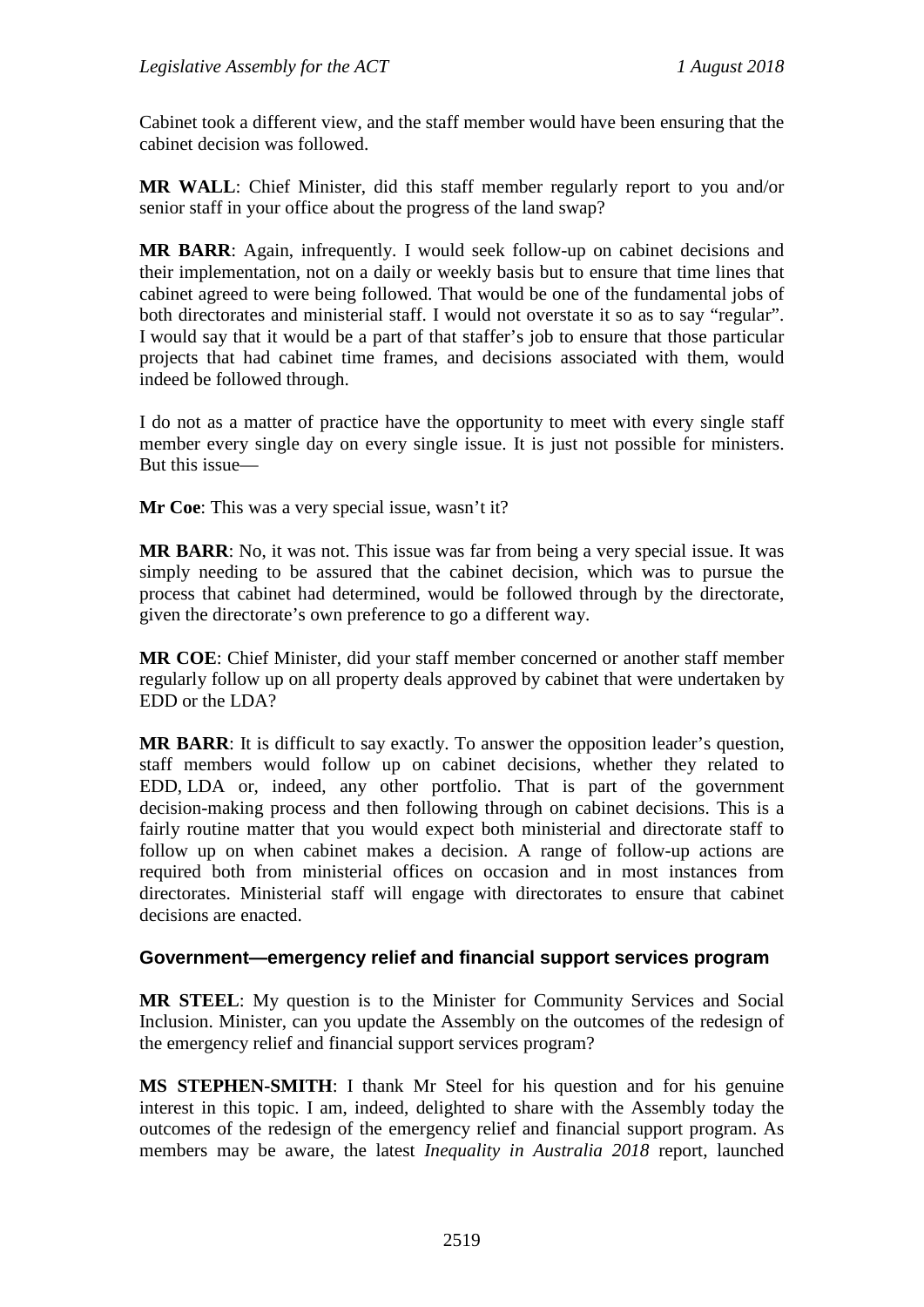yesterday by the Australian Council of Social Service and the University of New South Wales, underscores that growing inequality is an issue of national concern.

While Canberra is a wealthy city, many Canberrans experience financial distress at various points in their lives. Emergency relief and financial support services provide short-term support to individuals and families experiencing disadvantage or financial crisis. In 2017, the ACT government undertook a redesign process for this program, engaging with the community sector to better understand the nature of poverty in our city and the emerging needs of the community.

This process highlighted that support needed to extend beyond the provision of immediate financial or material aid and that people who seek this support may also benefit from services to help them address issues in key areas of wellbeing. This has resulted in a more strategic approach in these services to ensure that Canberrans get the support they need when they need it.

Following my announcement in June, I am pleased to confirm that the new emergency relief and financial support services commenced from 1 July with six community organisations: Care Inc, Lighthouse Business Innovation Centre, OzHarvest, St Vincent de Paul, the Salvation Army and UnitingCare Kippax.

Between them, these community organisations will be funded for a total of almost \$6.5 million over three years to deliver a range of services, including the ACT microcredit program, emergency material and financial aid, financial counselling, food assistance and the no interest loan program.

I look forward to hearing from the community as these providers continue to make a difference to the lives of many Canberrans.

**MR STEEL**: Why was it important to engage with the ACT community in the redesign of this program?

**MS STEPHEN-SMITH**: I thank Mr Steel for the supplementary. The redesign process was very important to enable the ACT government to leverage the knowledge and experience of the community sector to identify how emergency relief and financial support can better serve those in need.

The Community Services Directorate commissioned a report from leading researchers at the Public Service Research Group at the University of New South Wales, bringing together insight from national and ACT data, existing providers and those who work with the most vulnerable in our community.

Emergency relief is a stop-gap measure to help people with immediate and unplanned short-term financial difficulties. It includes food, household goods, clothing, transport, assistance with prescription medicines, utility payments and other vouchers. Many people accessing emergency relief have not needed this kind of help before, people whose relationships have broken down or who have lost their jobs, for example. These are people who could very easily end up in a worse place or whose lives could be turned back around with the right support.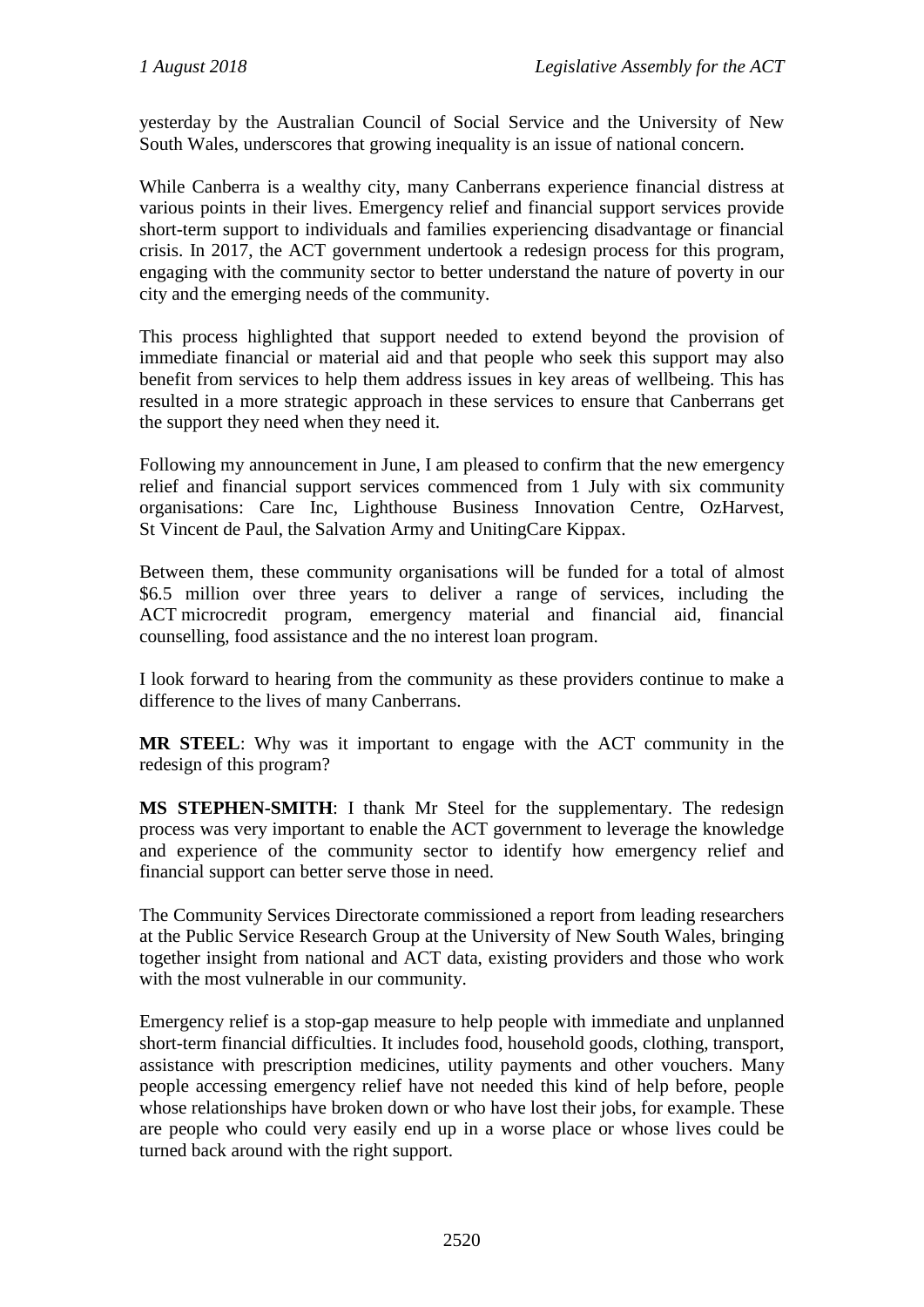The report recognised the important role many emergency relief providers therefore play in being the first point of contact for vulnerable Canberrans. The report highlighted existing good practice in the sector and the need to further develop a model in which vulnerable families are supported, included and referred to appropriate services. By helping to link families and individuals to information where appropriate, emergency relief providers can play a role in enabling people to participate in school and community life, building capacity and resilience.

The report's findings along with conversations at two community forums helped to shape the new requirements for delivery of emergency service in the ACT, resulting in a greater focus on organisations taking a relational approach. Rather than simply focussing on poverty and its symptoms, this approach includes services such as advocacy, case management, counselling and referrals, all contributing to social inclusion.

**MS CODY**: Minister, how will this redesigned program better support Canberrans in need?

**MS STEPHEN-SMITH**: I thank Ms Cody for her supplementary question. This redesign has resulted in a more strategic approach in the investment in critical food assistance and emergency support services to ensure that Canberrans get the support they need when they need it. It also provided an opportunity to test the market and engage new service providers.

I was excited in June to welcome OzHarvest to the program for the first time, boosting the supply of fresh fruit and vegetables as well as helping to tackle the challenge of food waste. OzHarvest already rescues between 35,000 and 40,000 kilograms of fresh and frozen food each month in Canberra. Funding through the ACT government food assistance grants will enable them to rescue more food and get it to more agencies and charities.

I am pleased that this recent process built on the expertise of the sector and would like to acknowledge the collaborative work of the Community Services Directorate and community partners in implementing this redesign. Through the redesign process we found that Canberrans in need are looking for and hoping for more. The redesign allows organisations, both new and existing, to step up and provide better support.

Patrick McKenna, Director of Compliance and Governance at St Vincent de Paul Society Canberra/Goulburn, said in relation to Vinnies emergency relief programs:

We are very pleased to be able to continue our emergency relief support via our helpline and home visits provided by our employees and volunteer members.

Our people are passionate about helping those in need in their local community and this service has been at the core of our work to help people break the cycle of disadvantage since the St Vincent de Paul Society was founded in 1833.

Of course we would all prefer that emergency support not be needed. However, I am confident that these new measures will assist families and, through earlier intervention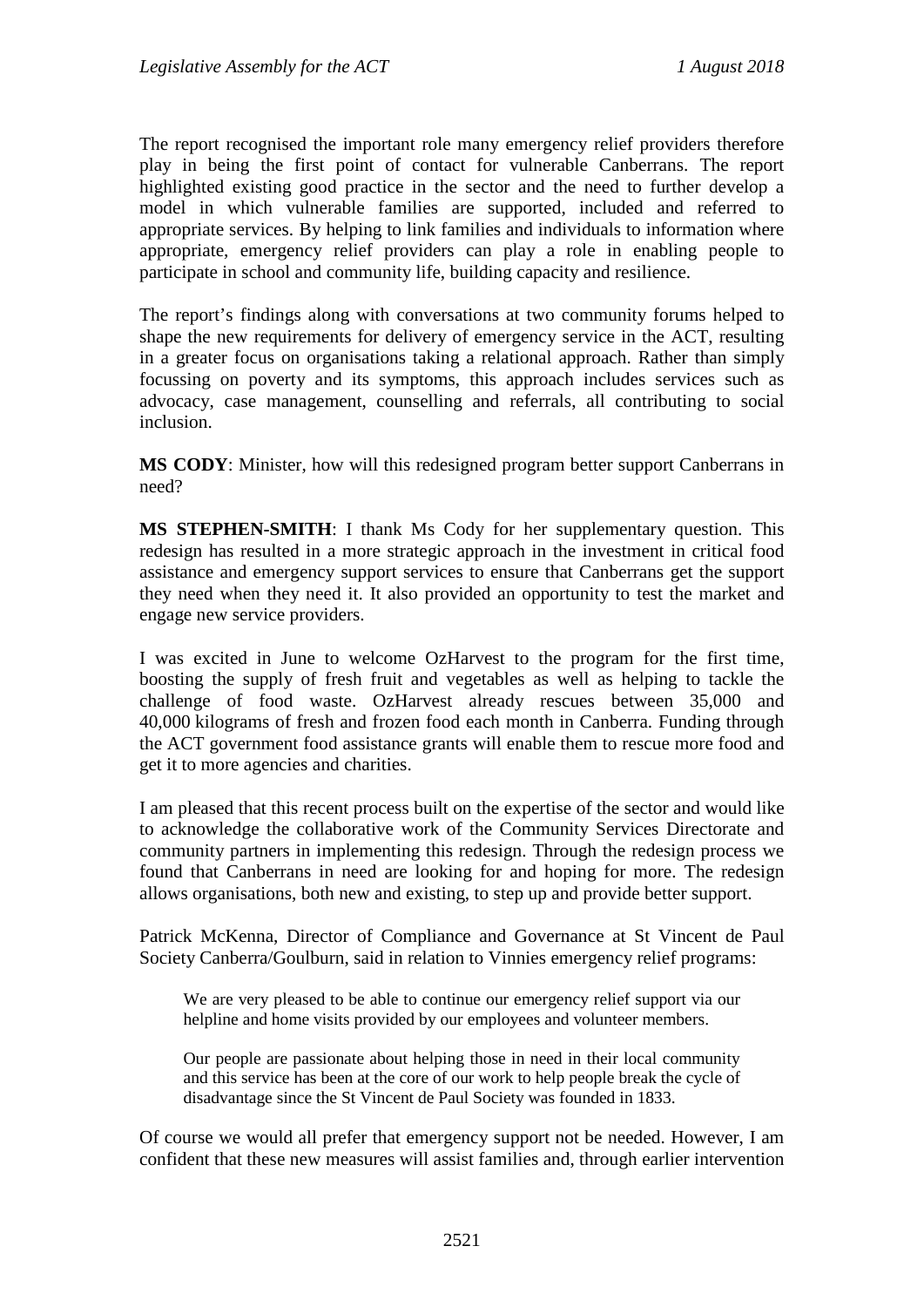and enhanced collaboration, support struggling families to reduce their reliance on crisis support.

### **Land—rural property acquisition**

**MR MILLIGAN**: My question is to the minister for planning and the environment. The government approved the subdivision of Fairvale to allow the seller's valuer to buy the most valuable part of Fairvale. The purchaser, a valuer for Knight Frank, had worked extensively for the LDA and had approached the former CEO of the LDA to agree to subdivide the land. The LDA had previously planned to purchase the whole property. Why did your directorate approve the subdivision of Fairvale?

**MR GENTLEMAN**: It was approached from LDA at the time to do the subdivision. LDA looked at the recommendations and conditions that were required for that transaction and went forward with the subdivision.

**MR MILLIGAN**: Minister, what consideration did your directorate give to potential conflicts of interest in the sale process?

**MR GENTLEMAN**: I thank Mr Milligan for the supplementary question. The directorate and staff always look at these sorts of issues when considering changes to the Territory Plan. They go through conditions. Obviously, many people in the directorate look at the different conditions that are imposed in those areas and look at the people involved in the processes to ensure that there are no conflicts of interest.

**MR COE**: Minister, how confident are you in the probity of your directorate's decision regarding the subdivision of Fairvale? Have you investigated it yourself, and who actually made the call to approve the subdivision? If you do not know the answer to these questions, will you take them on notice and report back to the Assembly this afternoon?

**MS BERRY**: Madam Speaker, I will take the part of this question with regard to investigations. Following the Auditor-General's report my office has asked for advice on the issues that have been raised by Mr Coe. I do not have that advice back yet. If I have legal advice and I can provide it, I will.

### **Land—rural property acquisition**

**MS LEE**: My question is to the Minister for Housing and Suburban Development. I refer to the Auditor-General's report *Assembly of rural land west of Canberra*, which found:

The former Land Development Agency gave inadequate attention to the establishment of contracts (licences/subleases) for the use and ongoing management of some rural properties to the west of Canberra that were the subject of this audit. This includes not collecting revenue from the first three purchases (Lands End, Milapuru and Fairvale), which the Audit Office estimates could amount to more than \$200,000.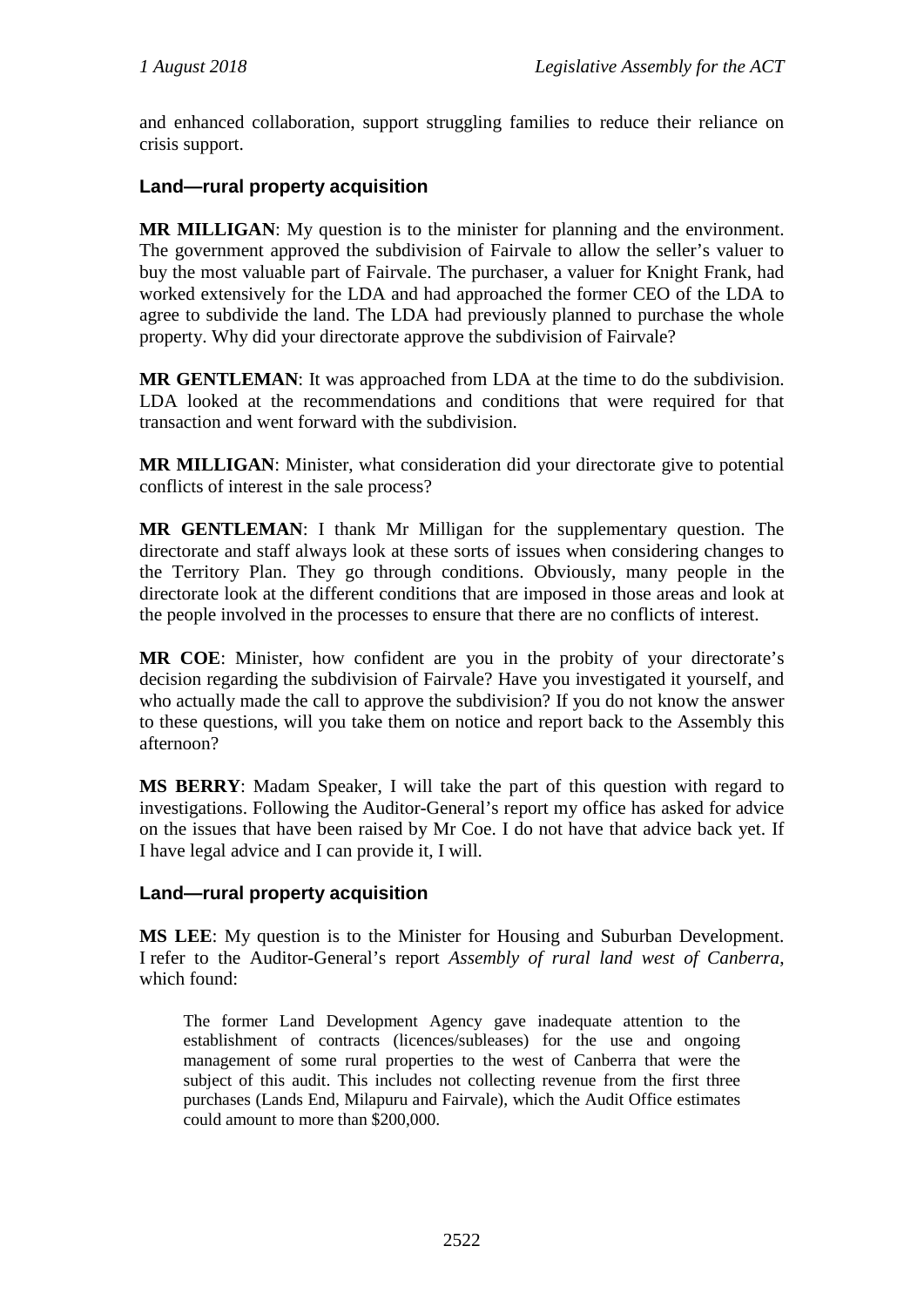Minister, what investigations have you ordered into the poor handling of these purchases?

**MS BERRY**: I refer the member to my last answer to Mr Coe's question regarding an investigation into that particular purchase, of Fairvale. I have asked for some advice on that issue, and on whether it needs to be investigated further. As I said, because I have asked for legal advice, if I am able to provide it then I will.

**Ms Lee**: Madam Speaker, a point of order.

**MADAM SPEAKER**: A point of order?

**Ms Lee**: Yes. I did ask about the three purchases: Lands End and Milapuru as well. Will that be included in the minister's update?

**MADAM SPEAKER**: Can you add to that?

**MS BERRY**: An audit response is being developed, and we will provide that when we can.

**MS LEE**: Minister, why has the Suburban Land Agency not completed land management agreements for the properties identified in the Auditor-General's report on the assembly of rural land?

**MS BERRY**: Sorry, Madam Speaker; I might just ask for that to be repeated. I was not quite sure what she—

**MS LEE**: Why has the Suburban Land Agency not completed land management agreements for the properties identified in the Auditor-General's report?

**MS BERRY**: The government is working on a response to the Auditor-General's report. As soon as that is available, it will be published.

**MR COE**: Minister, has the Suburban Land Agency received a breach of lease notification from the planning directorate regarding the lack of land management agreements?

**MS BERRY**: I will take that question on notice.

#### **Housing—government sales**

**MRS KIKKERT**: My question is to the Minister for Housing and Suburban Development. Minister, I refer to *Canberra Times* reporting on your decision to sell 33 townhouses to the defence housing authority. Minister, why are you getting the Public Housing Renewal Taskforce to build housing for the Defence Force rather than for Canberrans suffering from housing stress and skyrocketing rent levels?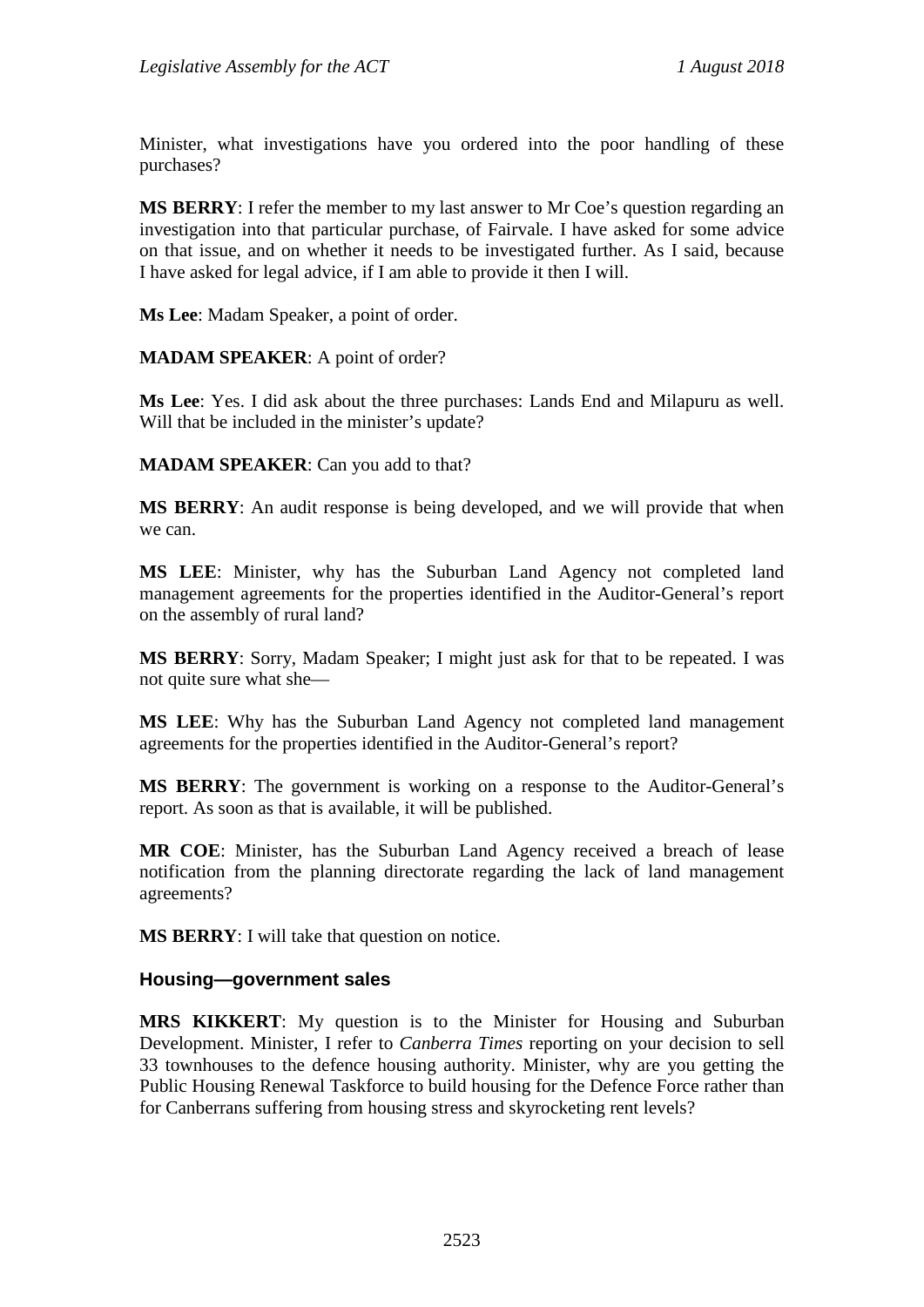**MS BERRY**: First of all, as I have said previously, these particular houses that will be built were never planned for public housing. Having public housing in those numbers on those blocks would have meant a very high density of public housing in one area. Defence and the federal government recognised the great work that the renewal taskforce is doing and the quality of the product that it builds. They had a need to build housing for the great defence families, over 3,000 defence families, who live in our town and they were able to provide finance for that build straightaway. It was a good arrangement where there was recognition for the excellent work that ACT public servants have done through the renewal taskforce. It also provides a good social mix so that there is not a high density of public housing on that site.

**MRS KIKKERT**: What does a better social mix do for Canberrans who are denied an affordable housing opportunity?

**MS BERRY:** That is really quite a silly question. I have explained again and again that the whole purpose behind the renewal of public housing in the ACT was to provide higher quality, newer homes that were affordable for families to heat in winter and cool in summer: much more sustainable and environmentally friendly. They were also designed to make sure that we remove that high densification of low-or no-income people living together, which does not provide the social benefits that a mixed—

**Mr Parton**: If we say that, we're—

**MS BERRY**: All the experts say it Mr Parton. That is the case. There is advice from ACT Shelter, ACTCOSS—all the organisations that advise me on the decisions that government makes—that high density public housing does not lead to good social benefits for housing tenants. This program is about making sure that there is a good social housing mix all across the city, which is completely in line with the ACT government's salt and pepper policy of having public housing distributed all across our neighbourhoods. This is appropriate and gives us all the chance to have public housing tenants as excellent neighbours.

**MR PARTON**: Minister, how can you possibly argue that you aim to assist those suffering from housing stress when the Public Housing Renewal Taskforce is building 33 dwellings for the Defence Housing Authority?

**MS BERRY**: I am surprised that the Liberal Party are not supporting our defence families. Defence families are an important part of our community, indeed, for Australia as well. This is a great—

**Mr Coe**: It's bizarre.

**MS BERRY**: It is not bizarre at all; it is a very great outcome for a number of reasons: it provides a good social mix of housing; it provides housing for our fantastic defence families—

*Opposition members interjecting*—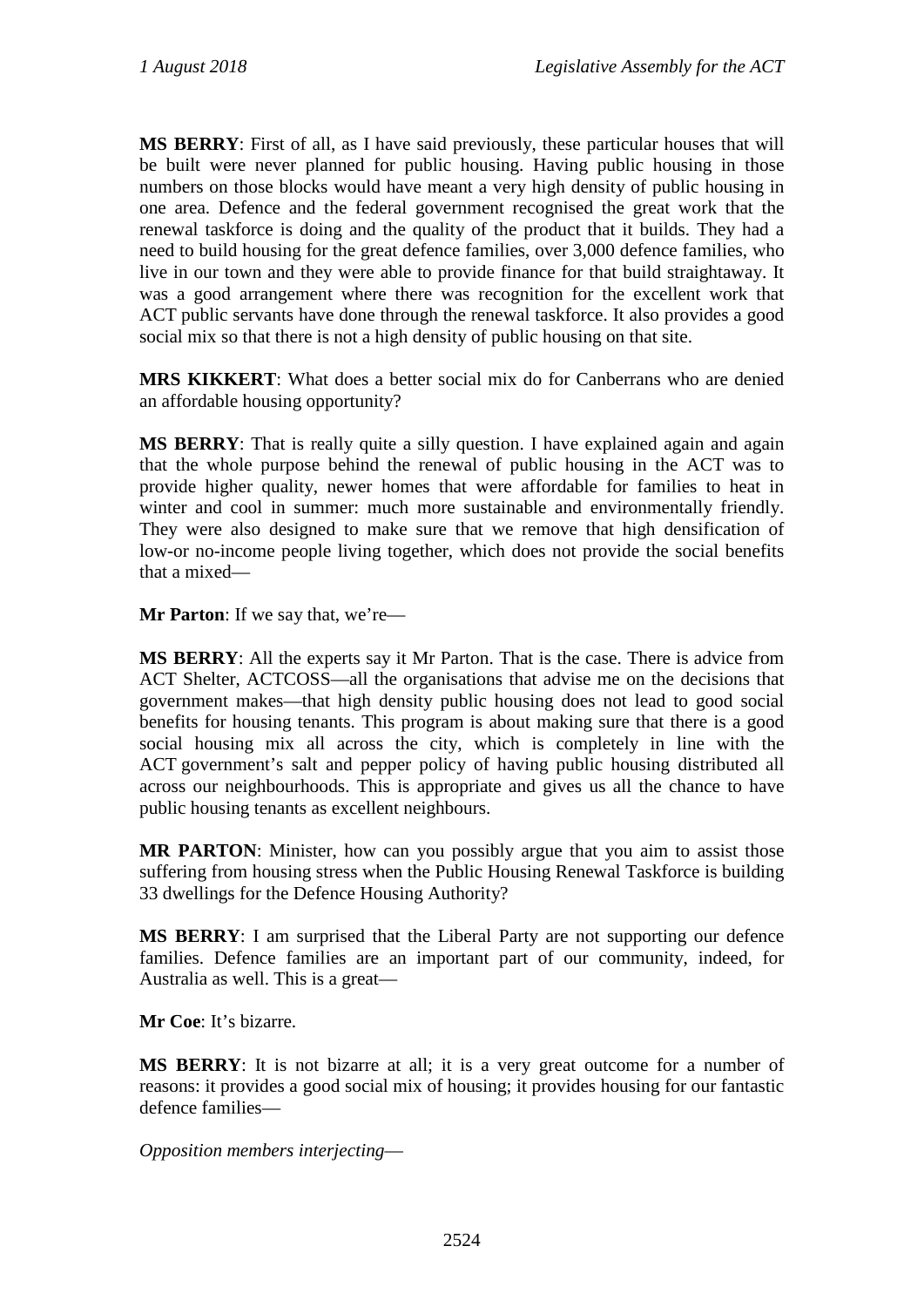### **MADAM SPEAKER**: Members on my left, please!

#### *Ms Lawder interjecting—*

**MADAM SPEAKER**: Ms Lawder, I did not invite you to say anything, so please refrain. The minister was asked a question and she is answering it. Please give her the respect to be heard.

**MS BERRY**: Thank you, Madam Speaker. As I said, this is a great outcome for recognising the fantastic work that the renewal taskforce has been doing in the ACT in renewing public housing and making better, more sustainable, environmentally friendly, more affordable homes for our public housing tenants. It is also a great outcome for the fantastic defence families, who we welcome into our city.

#### **Emergency services—recruitment**

**MS CODY**: My question is to the Minister for Police and Emergency Services. Minister, what update can you provide about recruitment of firefighters to the ACT?

**MR GENTLEMAN**: I thank Ms Cody for her interest in our emergency services workers across the ACT. The government is committed to helping grow key services as our city grows. This is why the government is supporting our front-line emergency workers through additional measures. An important part of this is the commitment we made in last year's budget to fund the ACT Fire & Rescue recruitment program, the recruit college 39.

This recruit program not only helps recruit the firefighters that our city needs but also actively focuses on getting more female participation. Increasing the numbers of women in our emergency services is at the heart of the women in emergency services strategy, something I have spoken about in this place in the past.

Recruit college 39 resulted in 17 new firefighters, including two Indigenous firefighters and four female firefighters. This follows on from the nine firefighters who commenced duty as part of the recruitment in November 2017 and the 16 firefighters who joined ACT Fire & Rescue as part of the 2016 recruit college in October 2016.

This year's budget includes funding for a further recruit college for 18 new firefighters. I look forward to seeing the new recruits who come through as a result. Through the stewardship of the Chief Minister, this government is providing firefighters and paramedics, as well as more front-line staff in other areas, and also investing in the core services that a growing Canberra needs.

**MS CODY**: Minister, I note that you just mentioned paramedics in your answer. Has there been any recent recruitment of paramedics in the ACT?

**MR GENTLEMAN**: I thank Ms Cody for the supplementary question. Indeed I did mention this. Of course we need to grow services as the city grows, something that the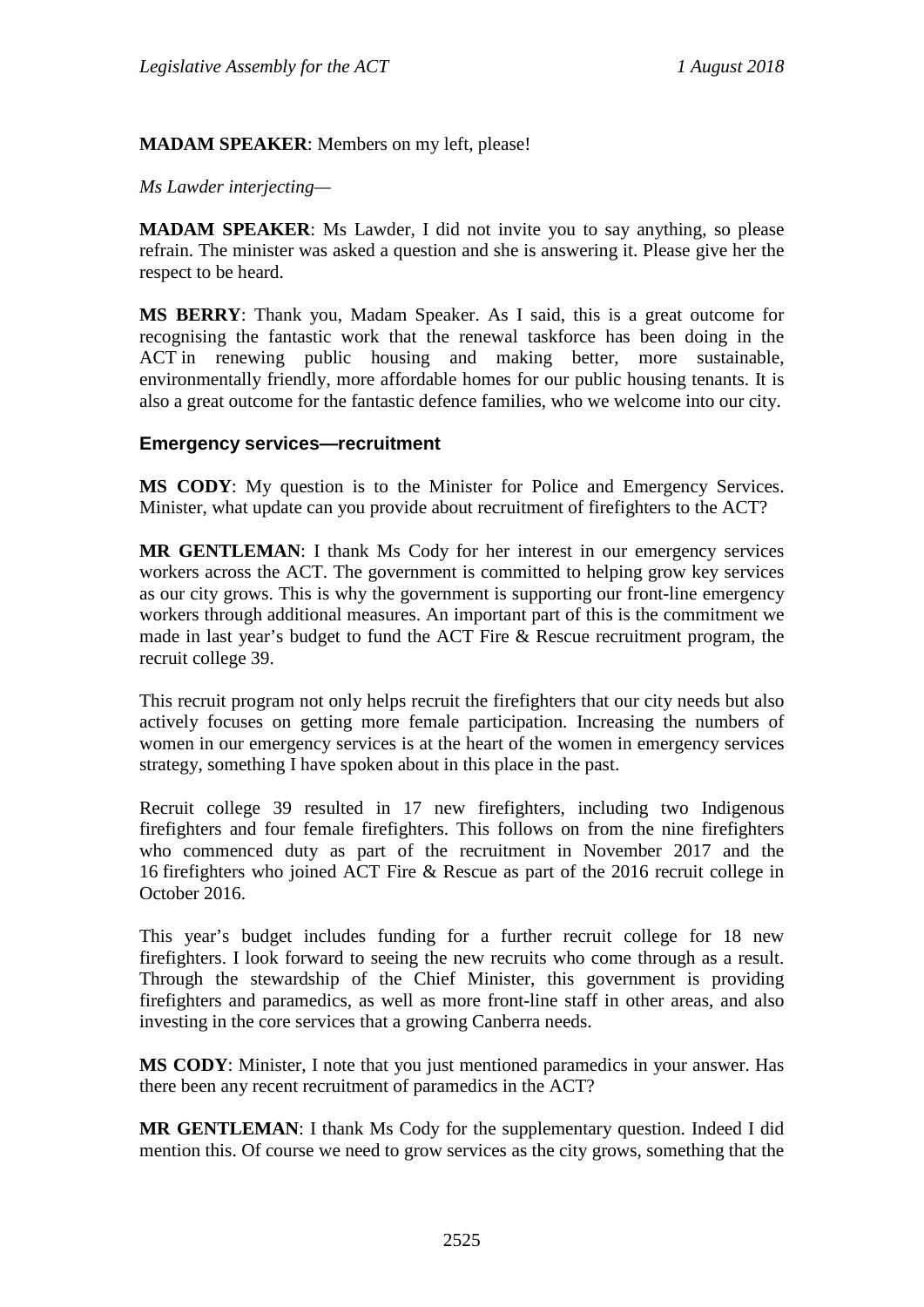government is delivering on. In addition to new firefighters the government is providing new paramedics. Members may recall that last year the government provided funding to allow 24 additional staff for the ACT Ambulance Service, including 23 paramedics, and these are coming through. Recruitment is ongoing for ACTAS.

I had the pleasure of attending the ACTAS graduation ceremony in May. It was wonderful to see the 14 new staff who have qualified across a range of areas of service delivery, including Certificate III in non-emergency patient transport (NEPT), Certificate IV in ambulance communications and authority to practise as an intensive care paramedic.

The safety of our community is paramount. Graduates are now fully equipped for the day-to-day challenges of working for the ACT Ambulance Service across a range of services provided. The graduates will serve the community in their time of greatest need. I have no doubt that they will contribute positively to the service, building on its strong reputation in recording the best response times in the country over the past six years and the highest levels of patient satisfaction. We are supporting our paramedics with additional staff as well as new equipment and fleet upgrades.

**MS ORR**: Minister, having spoken about recruitment of firefighters and paramedics, are you able to advise if ACT Policing has had new recruits recently?

**MR GENTLEMAN**: I thank Ms Orr for her interest in ACT Policing matters. Police officers, like firefighters and paramedics, do an important but difficult job in keeping our city safe as it grows. I am pleased that in the past few years we have been able to fund new initiatives for ACT Policing. The most recent budget included funding for the upgrade of equipment, as well as six new positions.

In my role, I am privileged to see firsthand the fantastic work our police do, and I understand the rigorous and thorough training that they undertake to join our force. That is why the graduation ceremony is such an important milestone for new recruits and a proud moment for their families. I was fortunate to attend the recent graduation ceremony and saw 25 new uniformed officers being sworn in who will join the ranks of ACT Policing. I also had an opportunity to talk to their families. It is clear that these new recruits are committed to serving and protecting our Canberra community as the city grows.

Keeping our city safe, delivering services and planning and building the infrastructure that our growing city needs is what this government has done, and will continue to do as we make the city even better.

### **Housing—affordability**

**MR PARTON**: My question is to the Minister for Housing and Suburban Development. I refer to comments by former senior treasury official Khalid Ahmed in the *Canberra Time*s of 16 July 2018 about the government's revenue driven land release policy. Dr Ahmed said: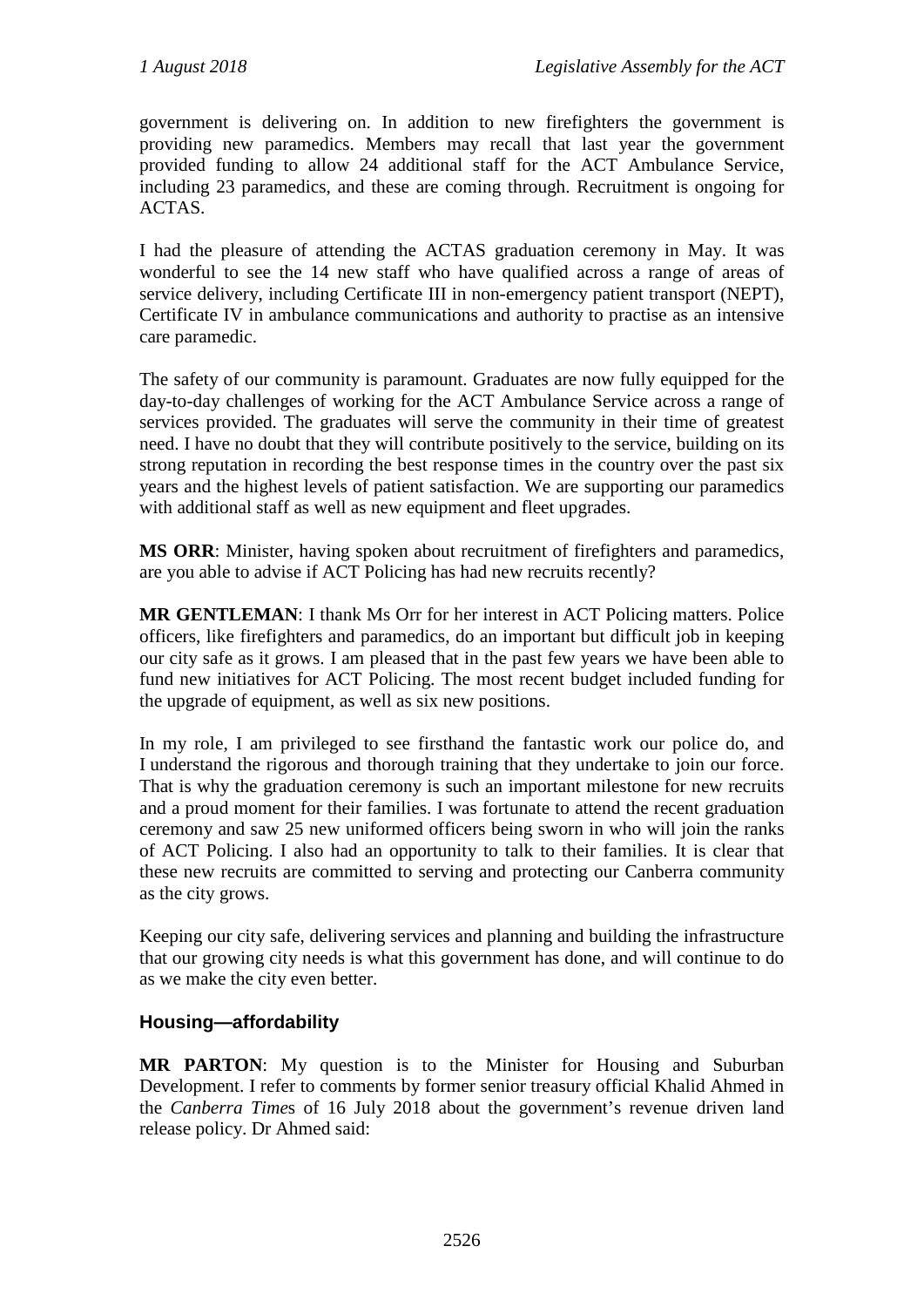… the one thing that doesn't lie is the movement in price and the rising dividend the government is receiving … I see it's a problem of the government's own making, because it causes an economic and social problem.

Dr Ahmed concluded that the government had made things worse as its exclusive control of zoning and pricing of land has driven up prices.

Why has the ACT government made housing affordability worse?

**MS BERRY**: I thank Mr Parton for the question. However, I would say that it is this government's view that land in the ACT should be managed by the ACT government. I would much rather see land and profits from land sales going to the community via the government than going into the pockets of private developers and others. Whilst private developers do have a role in this town, and they are providing some developments, I would much rather see funds for housing and land development go back to the ACT government and then be provided for services for the community.

With regard to housing affordability, Mr Parton, too, attended the summit last year and was part of the discussions, I believe, on all of the ideas that have come through from all parts of the community about how we resolve this very complex issue. As the government has been working towards developing a strategy to manage housing affordability and other issues to support people who are homeless or experiencing homelessness, it has been taking action on a whole raft of measures, including such measures as: providing taxes on vacant premises to, hopefully, get more houses into the market; setting up an affordable housing website so that people can enrol and register for affordable housing which is highly targeted and goes to the people who need it; and a setting a land supply target of 4,000 a year, which is significant and will make a difference for people to be able to get into homes of their own.

**MR PARTON**: Irrespective of arguments about developers not being involved, why is the ACT government continuing to receive an increasingly rising dividend as housing affordability and homelessness is getting worse?

**MS BERRY**: As I said, I would much rather that the funding returns to the community via the ACT government to build new hospitals and to build schools for our growing population in the ACT. I guess that what the Liberal Party is asking for here is some kind of reaching into and mucking around with the market. If that is the suggestion—that we actually muck around with the market—that will mean that people who have purchased homes will have mortgages above what other people are paying in the future. If that is the suggestion, I will be very interested to see the Liberal Party's affordable housing policy. They have not had one previously, and I look forward to seeing it when it is developed and seeing that it will include some market interference by the Liberal Party around housing and land prices.in the ACT.

*Opposition members interjecting*—

**MADAM SPEAKER**: Mr Coe and Ms Lawder, please. Minister, have you concluded?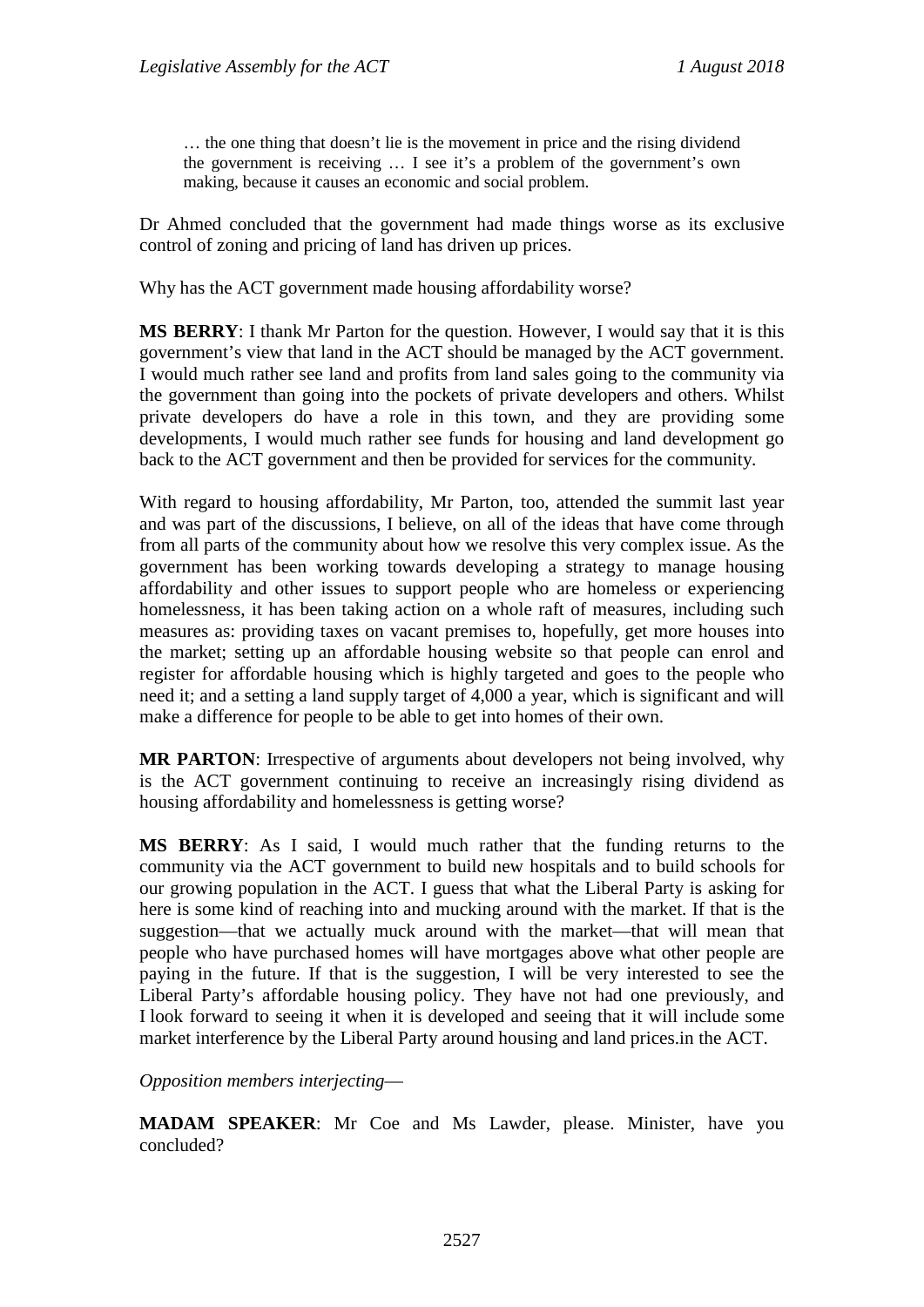**MS BERRY**: I want to complete my answer by making it very clear to Mr Parton and the Canberra Liberals that homelessness has improved in the ACT. The ACT government has improved its support for homelessness and compared to the increase in the rest of the country the ACT's homelessness numbers have gone down. That does not mean that the ACT government will stop responding—as we always will, as a good, socially progressive government—to ensure that we support people, whether they are sleeping rough, whether they are seeking housing or whether they are seeking a home to rent. Everybody deserves to have a home and the ACT government will continue to work on that. I look forward to releasing the housing and homelessness strategy later this year. *(Time expired.)*

**MRS DUNNE**: Minister, when will the government start releasing more land to ease the land affordability crisis in the ACT?

**MS BERRY**: We have just released a land release program. I draw the attention of members opposite to that.

### **Australian Labor Party—preselection**

**MISS C BURCH**: My question is to the Chief Minister. I refer to two dirt sheets on a Labor preselection hopeful which were distributed to members of the Labor Party. One of these documents is reported to have possibly forged documents attached. A former ACT Labor minister said that only party officials or public officeholders including MLAs would have access to the memberships used to circulate these dirt sheets. Chief Minister, will you absolutely guarantee that no-one in your office was aware of or involved in the creation or distribution of this material?

### **MR BARR**: Yes.

**MISS C BURCH**: Chief Minister, have police or other investigators spoken to any MLAs or their staff about possible involvement in the creation or distribution of this material?

**MR BARR**: I do not believe so, no.

**MS LEE**: Chief Minister, what actions have you taken to ensure that no member of your ministry, your caucus executive or MLAs' staff were involved in the production or distribution of this material?

**MR BARR**: I am very confident in the integrity of everyone within the government, and I would have no reason to believe that anyone would be involved in such activities.

**Mr Coe**: A point of order.

**MADAM SPEAKER**: A point of order?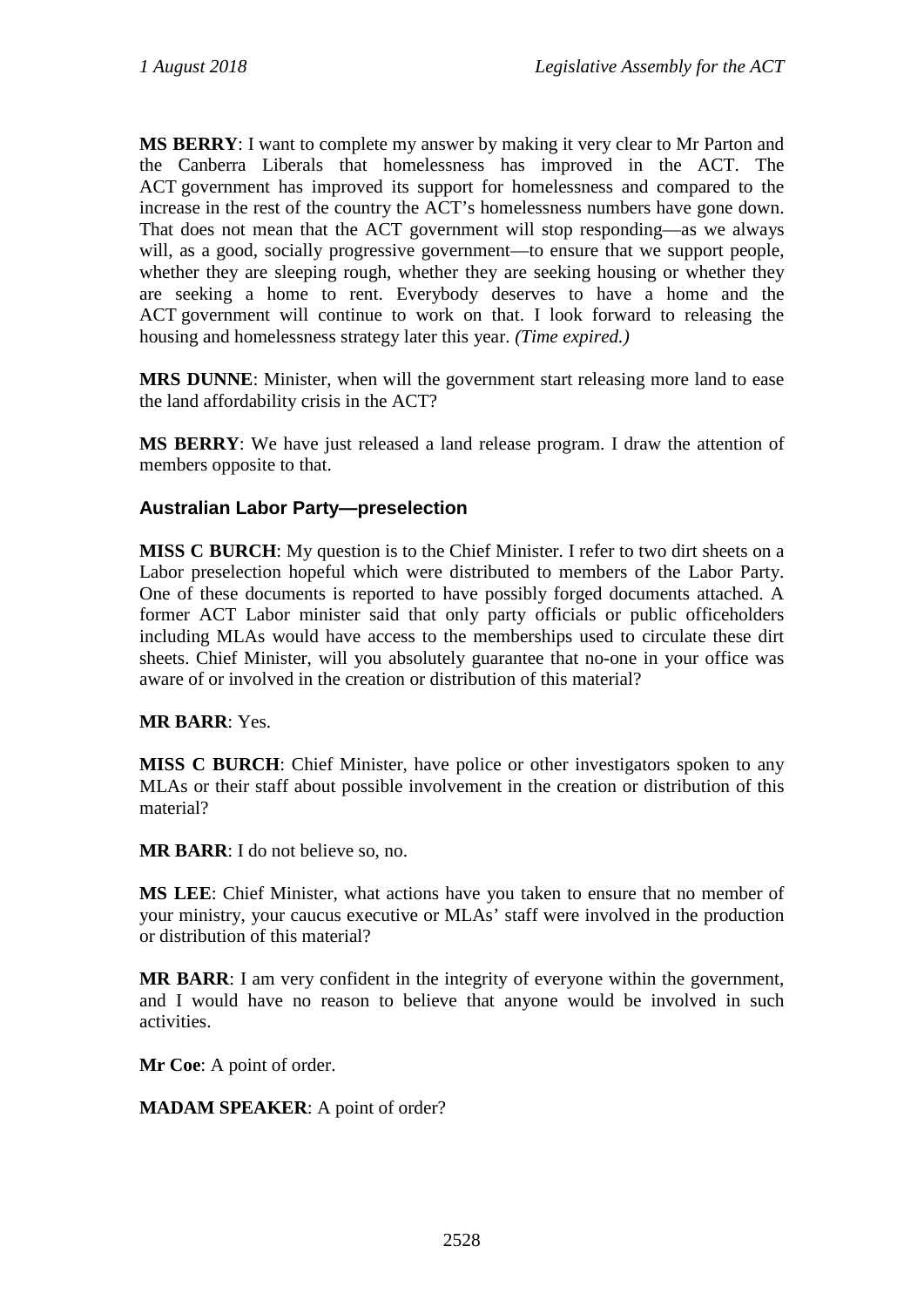**Mr Coe**: The specific question was: what actions have you taken to ensure that no member of your ministry, your caucus executive or MLAs' staff were involved in the production or distribution of this material? The Chief Minister has not answered what action he has taken and I ask that he be directly relevant.

**MADAM SPEAKER**: His answer has gone to the point, the ideal, of the question. Do you have anything to add, Chief Minister?

**MR BARR**: As I said, Madam Speaker, and I repeat: I am absolutely confident in the integrity of all members of the government and of staff in this place, and that they would not be involved in such activities.

**Ms Lee**: In other words, nothing.

**MR BARR:** The allegation that has just been made by Ms Lee is disgusting.

#### **Canberra Hospital—safety**

**MRS DUNNE**: My question is to the Minister for Mental Health. Minister, non-removal of ligature points at the Canberra Hospital was identified as an extreme risk by the accreditation committee. For the information of members—I am sure you know, Minister—a ligature point is anything that could be used to attach a cord, a rope or other material for the purposes of hanging or strangulation. Media reports on 12 July claimed that the removal of ligature points had been delayed by a year and was expected to be completed by August or September. This is something that ACT Health has known about for some time. A spokesman for ACT Health was quoted in the media story as saying:

"It's not a cheap process so that did take ACT Health some time to work through how that was going to be funded."

Minister, why did budget considerations delay the removal of the extreme risk ligature points in the Canberra Hospital?

**MR RATTENBURY**: That is a fair question that Mrs Dunne has asked. I can inform the Assembly that when this matter was brought to my attention in the second half of last year as a potential budget bid, I discussed it with the acting director-general at the time and said I was not prepared to wait for this to be a budget bid and it had to be dealt with immediately. The acting director-general at the time, who happened to be the Under Treasurer, agreed with me. At that point, matters were sought to be progressed rather than waiting for a budget case to come through.

**MRS DUNNE**: Why is it that the adult mental health unit had ligature points, given that it was opened in 2012 and should have been state of the art?

**MR RATTENBURY**: That is also a good question and one that certainly crossed my mind in coming into the portfolio. I think it is a reflection of the fact that the standards are changing, and changing quite rapidly. The reason there is that the particular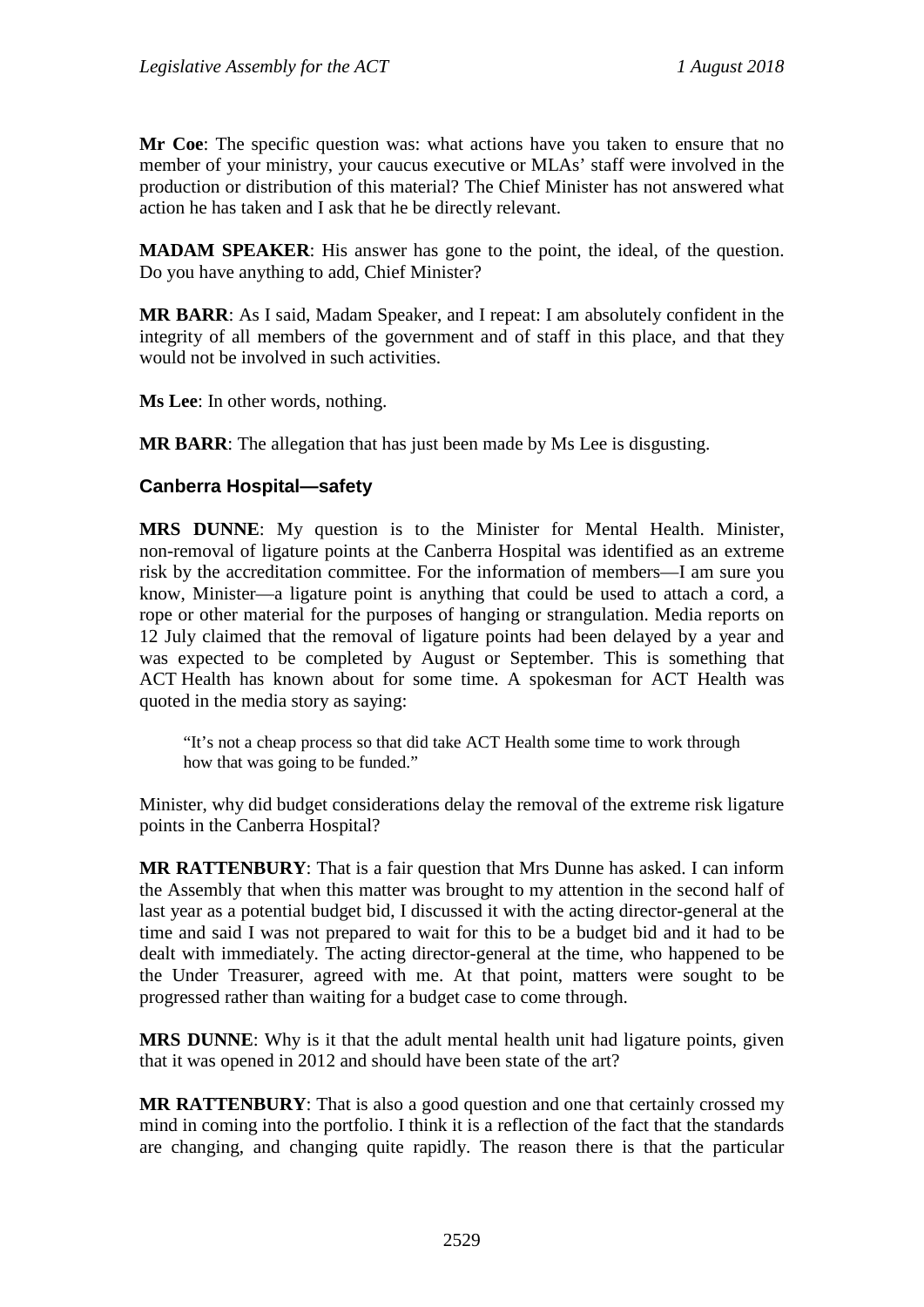ligature points identified in the accreditation report, and that had been identified prior to that, are in fact, without getting into too much detail, doors and door frames.

The new standard is that doors should have a pressure pad point on them, an electronically activated pressure pad, so that if someone does seek to use them as a ligature point, an alarm is activated and staff are notified straight away.

My advice is that in 2012, and presumably before that when it was being designed, that was not considered to be the standard considered necessary for an adult mental health unit and I think you will find that many mental health units in Australia do not comply with that standard now.

**MR WALL**: Minister, have the extreme risk ligature points at the Canberra Hospital been removed yet? If not, when will they be removed?

**MR RATTENBURY**: In part, the answer is yes. There are two doors identified for each accommodation unit. One is the door to the bathroom, or the ensuite, in each of the accommodation areas. Those doors were removed immediately. The external door from the accommodation unit into the corridor is obviously more problematic from a privacy perspective.

Also, the actual changeover of the doors is a difficult technical exercise. A prototype door—I will have to check this, and if I have up-to-date information I will provide that on notice—has recently been developed and is being tested. My expectation is that a transition process will begin for those doors in the coming month, if it has not already commenced.

### **Access Canberra—construction measures**

**MS ORR**: My question is to the Minister for Regulatory Services. Can the minister outline recent measures to help support Access Canberra ensure good quality building in Canberra?

**MR RAMSAY**: I thank Ms Orr for the question and her demonstrated interest in good quality building here in Canberra. I am pleased to say that the government is getting on with the job and working to improve the quality of building in the territory. We currently have licence examinations for those applying for C class licences. By the end of this year, that will have been rolled out and extended to B and A class licences. This means that people seeking to become builders here in the territory will need to prove that they have the skills and the knowledge necessary to enter the industry before they become a licenced builder.

We will also roll this test out to one in five renewals of builders licences to ensure that those in the industry have knowledge that is current and reflects the building code of the day. These exams can also be used as a skills assessment at any time while they hold a licence where we believe that someone's knowledge is not up to scratch to see whether they should continue to hold a licence.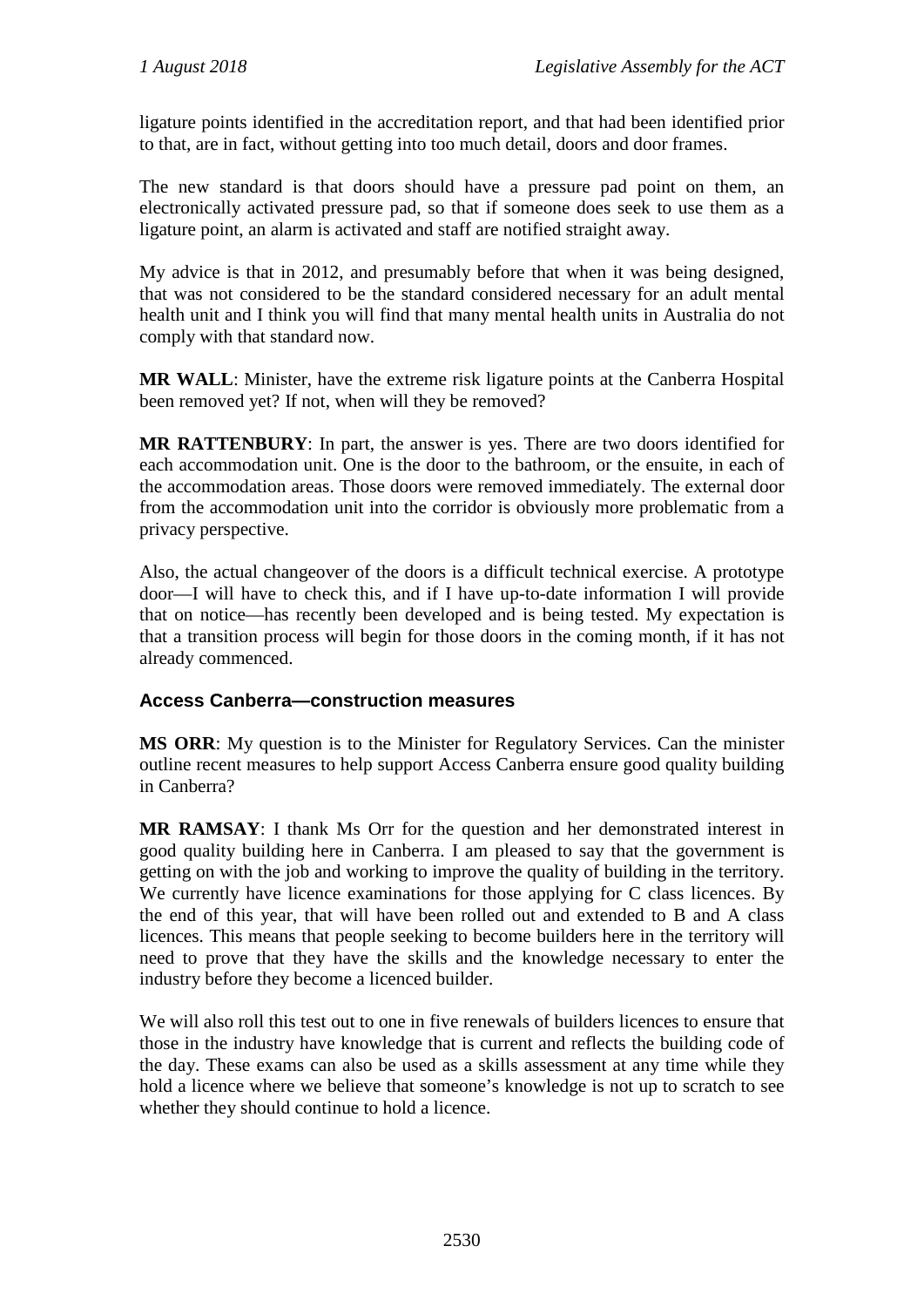In the budget, the government has also provided funding for two additional building inspectors for Access Canberra. These inspectors will initially be focussing on clearing current cases to ensure that quick and appropriate action is taken against builders where a complaint has been substantiated against them.

Access Canberra has also established a rapid regulatory response team to respond to building complaints. This team is able to undertake site inspections to quickly determine whether there is or there is likely to be a building code breach, to close off complaints in a more timely manner where no regulatory response is warranted or required, allowing the remainder of the inspectors to focus on existing and more complex cases. These are just a few of the measures we are taking to improve the quality of building here in the ACT.

**MS ORR**: Minister, can you outline how we are communicating this to builders?

**MR RAMSAY**: I thank Ms Orr for her supplementary question. Just a few weeks ago the Construction Occupations Registrar, the statutory office holder responsible for builders licences, wrote to all licence holders who had a substantiated complaint made against them with Access Canberra and informed them that the next time they seek to renew their licence they will need to undergo a licence exam. This sends a clear message to the industry that if you build poorly and the regulator determines that you have breached the building code we will be checking to see if you still have the knowledge and skills to continue in the industry. From next year, 20 per cent of those who renew their builders licences will sit the exam. This will include all of those builders I just mentioned who have a substantiated complaint recorded against them by Access Canberra.

Through this process Access Canberra has been working with industry groups such as the MBA and HIA as well as training providers such as CIT to discuss the changes, including providing information resources for these organisations to pass on to their members. All licensed builders have also received a message by text where we have a mobile number for them. That is over 3,000 licensed builders who have been put on notice that we expect those building in the territory to do so at the required level.

**MS CHEYNE**: Minister, could you please outline why these measures are so important?

**MR RAMSAY**: I thank Ms Cheyne for the supplementary question. These measures are important because buying a home is often the biggest investment that someone will make in their lifetime. The government wants to do what it can to ensure that it is a sound investment.

The government intends to make sure that only those with the appropriate skills and knowledge are building in the territory. That is why we have been systematically rolling out changes to the system since 2016, after a review. We will continue to roll out changes to ensure that there is confidence in the building system here in the ACT.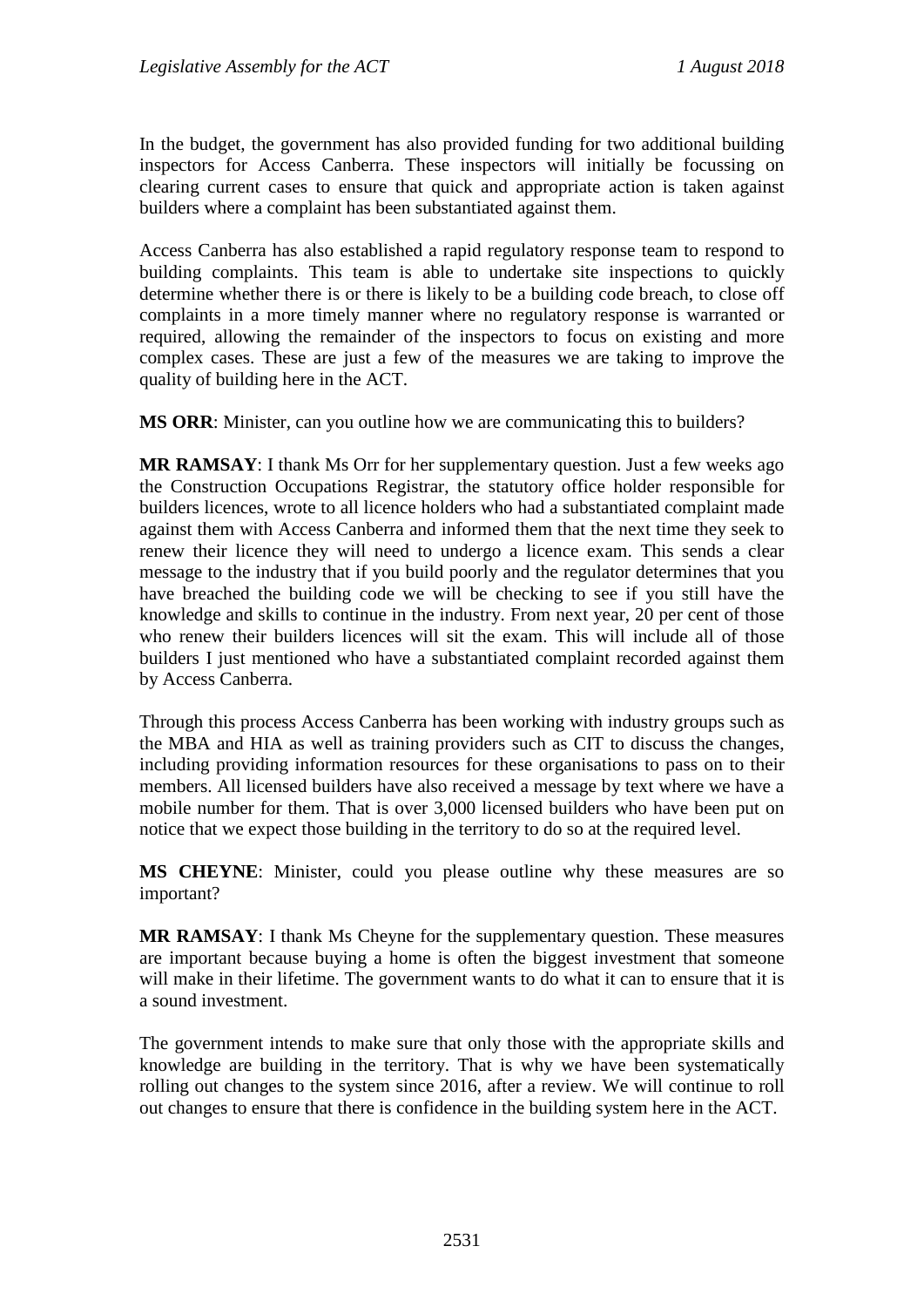We will certainly not be apologising for setting the bar high to enter and to stay in the building industry. The ACT government is committed to improving the quality of buildings in the territory and compliance with building laws is a priority for Access Canberra.

Additional resources have been committed in both policy and operational areas to achieve this outcome. This includes inspectors and auditors who work cooperatively with industry to ensure that both builders and buildings comply with the regulatory framework. There are many builders in the ACT who are doing the right thing and building quality buildings. We want to ensure that they can continue to do so and that they are not squeezed out of the market by those who are doing the wrong thing.

### **Chief Minister—Asia trade mission**

**MS CHEYNE**: My question is to the Chief Minister. Chief Minister, can you give the Assembly an overview of the various inbound investment opportunities you highlighted during your recent trade mission to Asia?

**MR BARR**: I thank Ms Cheyne for the question.

### *Mr Coe interjecting—*

**MADAM SPEAKER**: Resume your seat, please, Chief Minister. Stop the clock. Mr Coe, I have asked you a number of times to refrain from interjecting. Please, see if we can get to the end of question time without my calling you again. Chief Minister.

**MR BARR**: The primary focus of the mission was, of course, on investment, trade and tourism opportunities. I met with 10 financial institutions across the three Asian markets that we were participating in with this trade mission. We took the opportunity to promote a range of property investment opportunities across those three markets. These are, of course, large commercial investors.

I am very pleased to advise the Assembly of the significant interest, firstly, for investment in Australia. Our nation is seen as a stable and secure place for investment and there is growing interest in Canberra particularly, given recent moves by state governments in New South Wales and Victoria to put in place a range of measures to discourage foreign investment, particularly in their property markets. We have, I think, a very positive story to tell, and that was well received across the three markets.

In addition to inbound investment, the government also focused on opportunities in partnership with the CBR Innovation Network and ANU Connect Ventures to secure more venture capital for start-ups and SMEs in Canberra. That included a series of pitches from those start-ups for that venture capital direct to the series of forums, particularly one in Singapore.

In Hong Kong I had the opportunity to meet with the Ovolo hotel group to pursue tourism investment opportunities. *(Time expired.)*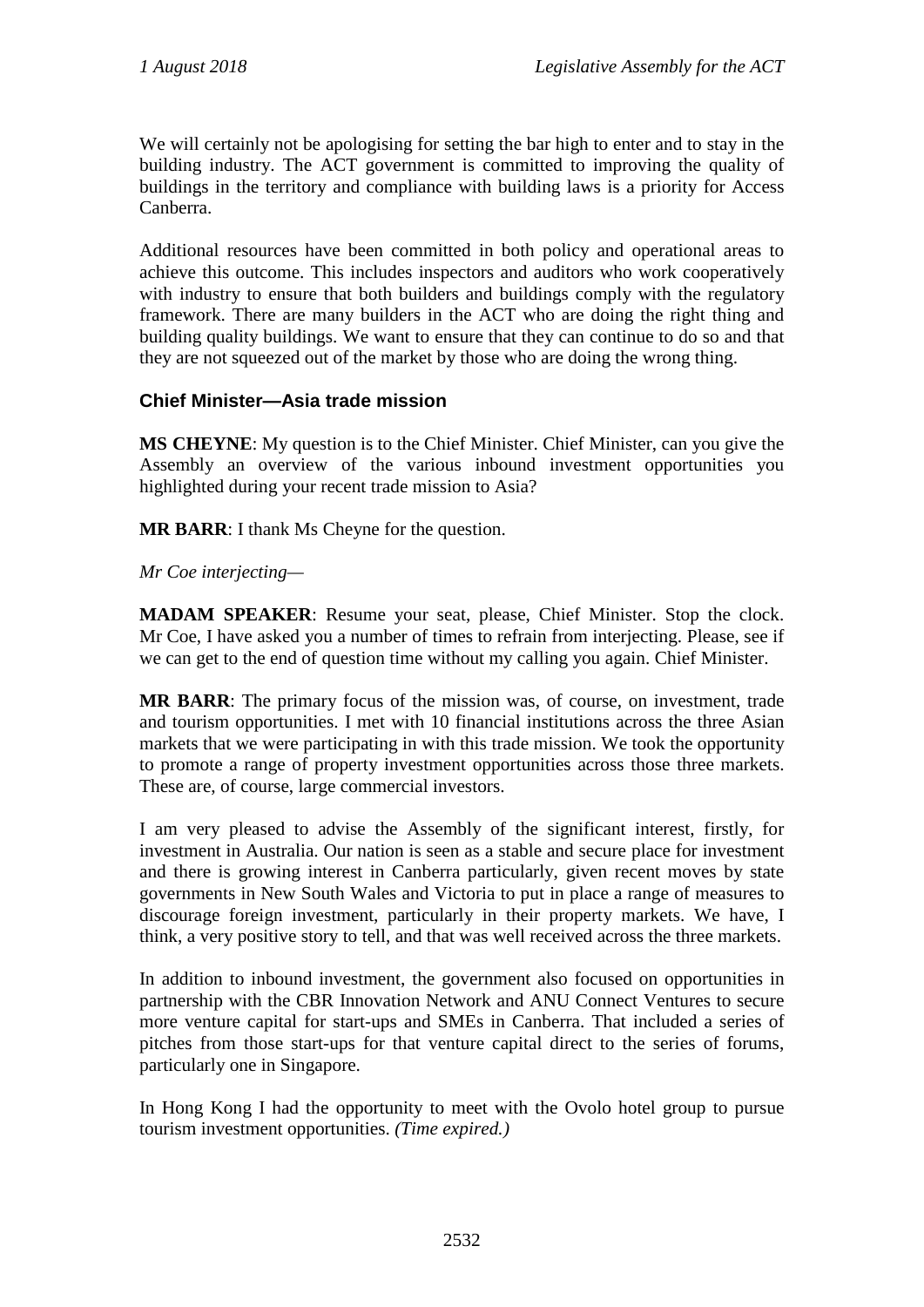**MS CHEYNE**: How does engagement in international financial markets benefit the territory?

**MR BARR**: We are one of only a handful of sub-national governments around the world that hold a AAA credit rating. That is a very attractive proposition for international investors. Diversifying our bond program in terms of the split both between international and domestic investors and between bank balance sheets and other asset managers not only assists to drive down the cost of borrowing for the territory but also enables further engagement with international financial markets on investment opportunities for the ACT.

These particular approaches in the international bond market have been well received. I can advise that when the ACT went to market earlier this year, three of the significant international investors who participated in our bond offering were institutions that we had met with during our earlier bond roadshow.

This is important for the territory's long-term infrastructure needs. We meet the bulk of our infrastructure program through asset sales and through our cash surplus but we also will borrow for significant long-term infrastructure for the territory, the same as all other Australian states and territories and, indeed, the Australian government. That is part of prudent infrastructure investment. Sourcing that capital at the lowest possible cost with the most diverse range of financiers is common sense.

**MR PETTERSSON**: Chief Minister, have there been any direct outcomes to local Canberra businesses or start-ups as a result of the mission?

**MR BARR**: Yes. I am very pleased to advise that a number of businesses have already received investment or are close to securing investment as a result of their participation in the trade mission.

We have significant interest in commercial property in the ACT across a range of asset classes and a range of different markets. The Canberra Business Chamber worked with six Canberra businesses to explore opportunities in Singapore. Participants have reported making important contacts and will continue to engage with investors and markets. An example is the local producer Majestic Mushrooms. Their story appeared in the media following their participation in the mission. They are now looking at stepping up their production to meet new market demand in South-East Asia.

Investors also responded favourably to presentations given by the eight Canberra start-up companies at the innovation network investor showcase. The innovation network at ANU Connect Ventures will be assisting these start-ups with follow-on connections.

I was also very pleased to hear that VSI Singapore, a technology manufacturing company, has reached broad agreement to invest \$3 million in the new Significant Capital Ventures venture capital fund to invest in Canberra regional companies.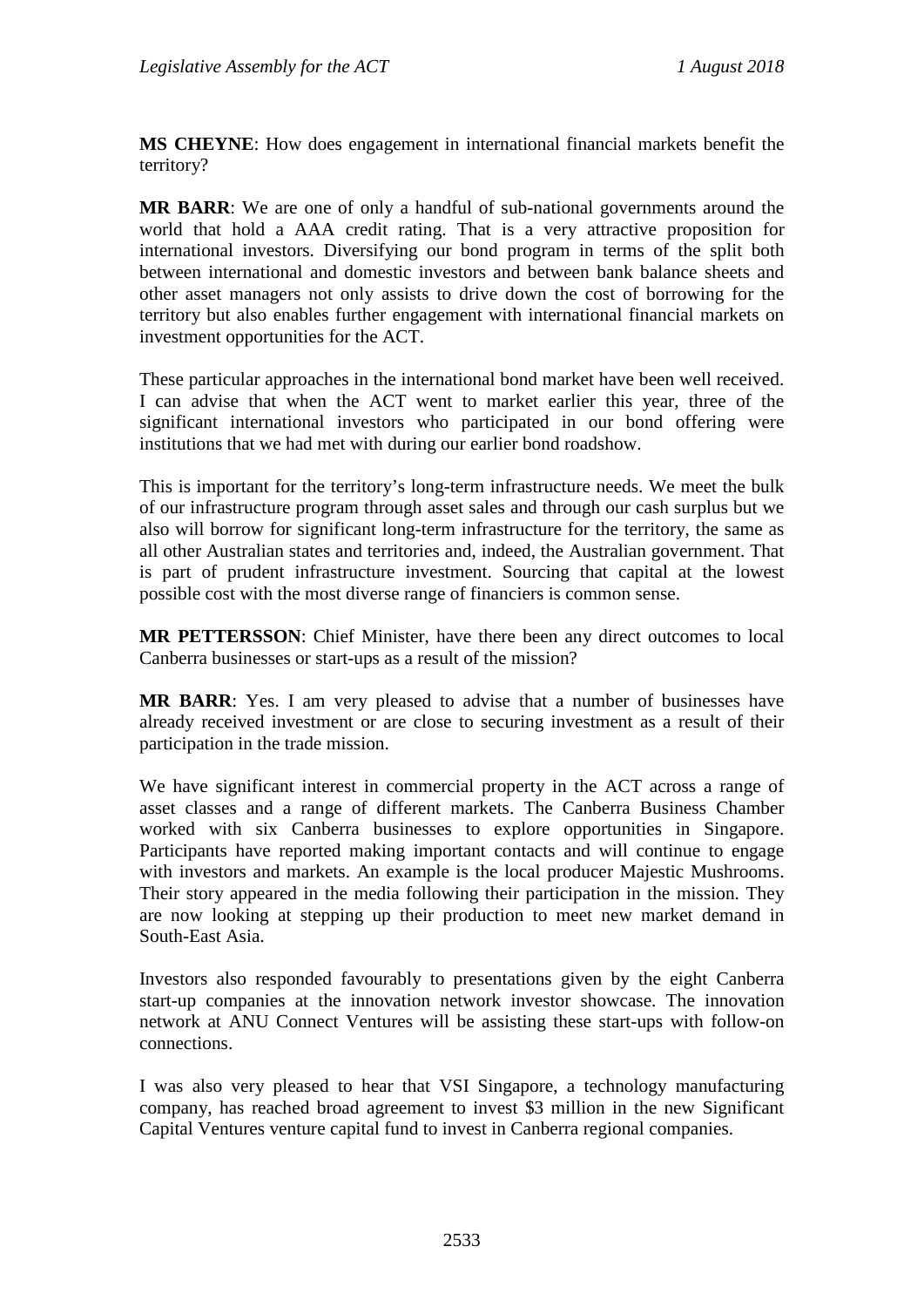We also are confident that our initial engagements with Hong Kong Airlines will be productive in the medium term and we look forward to further engagement with tourism industry stakeholders in the south-east Asian region as we continue our efforts to improve international connectivity to Canberra. Of course, this approach worked with Singapore Airlines. We continue our partnership with Qatar Airways, and we will always seek to encourage new airlines to fly to Canberra.

I ask that all further questions be placed on the notice paper.

## **Supplementary answers to questions without notice Gaming—poker machines**

**MR BARR**: Ms Le Couteur asked a question, and Mr Parton a supplementary, relating to the increase in gaming tax revenue projected over the forward estimates. In my answer I alluded to a range of factors that will contribute to that.

In addition, I draw both Ms Le Couteur's and Mr Parton's attention to page 239 of budget paper No 3, which outlines that:

Gaming tax revenue for 2018-19 and beyond includes a provision for the point of consumption wagering tax. The tax will be introduced on 1 January 2019 and will be set at a rate of 15 per cent of the net wagering revenue received by betting operators from bets placed in the ACT, or bets made online by ACT residents.

That provision accounts for the bulk of the increase projected in gaming tax revenue. So in this instance, in addition to general economic activity and population growth, Ms Le Couteur, there is also a new tax, and that adds to the gaming tax revenue. We will be introducing that bill tomorrow, I understand. I have given notice of that. Members can consider that bill. But it is a tax line that I have announced previously. All other Australian states and territories are introducing that tax line. I think it is entirely appropriate that gaming revenue be increased to tax that particular form of gaming activity, and I will have more to say about that in the chamber tomorrow.

**MS LE COUTEUR**: I seek leave to explain something. Mr Barr has not answered the question I actually asked.

Leave granted.

**MS LE COUTEUR**: Mr Barr, my question deliberately referred not to the latest budget but to the figures in the budget before. Because I knew there was a new tax and I did not know how to separate them out, I went to the year before.

**MR BARR**: I again draw Ms Le Couteur's attention to the budget papers, which had both a provision for that new revenue initiative and the forecast over the forward estimates period. But my initial answer remains. Factors that contribute to increasing revenue include inflation, wage increases and population growth, and the increase in that tax line as a proportion of the overall tax line is minimal. You would need to undertake an analysis of both.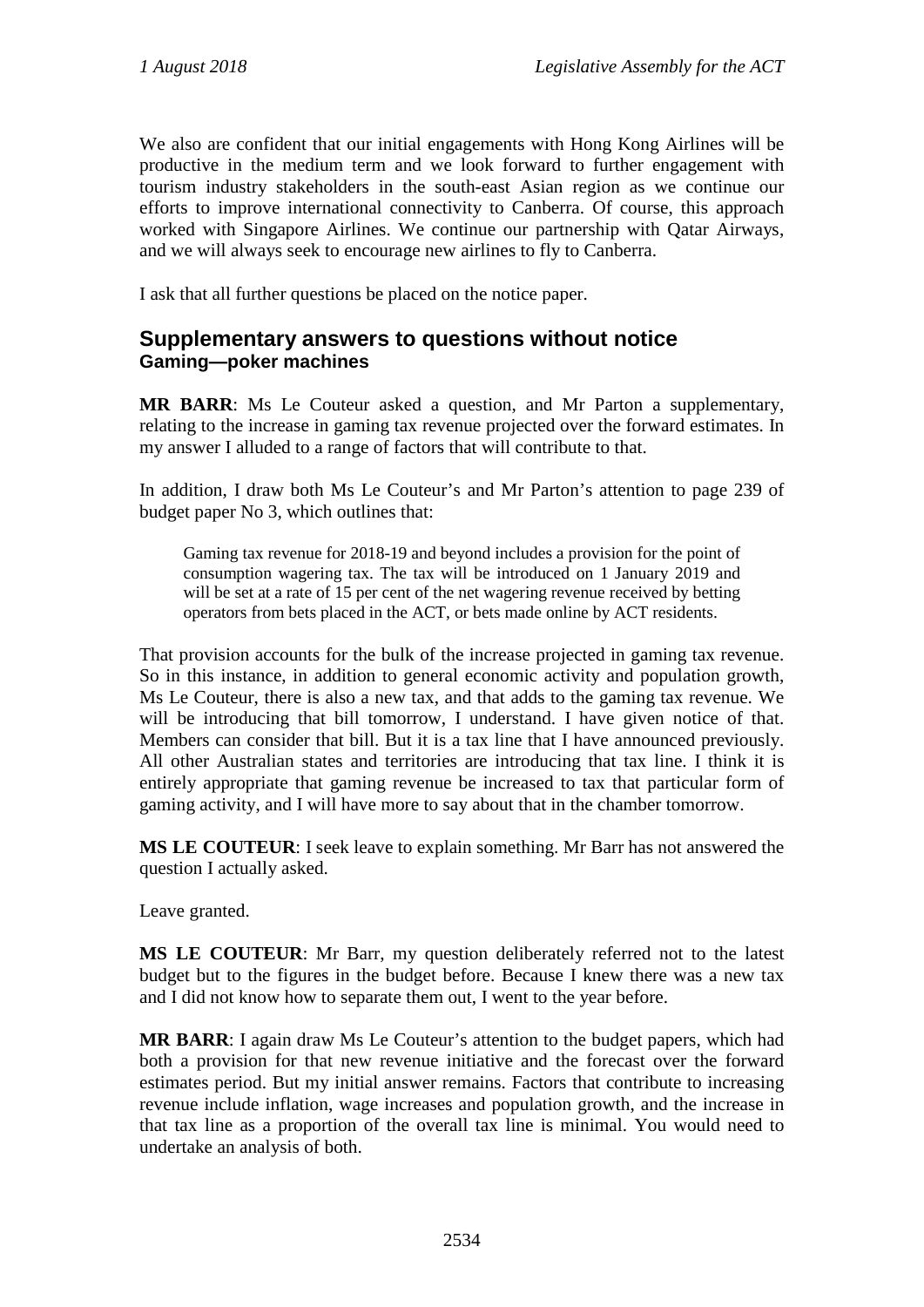Ms Le Couteur has just looked at the nominal side. She has just looked at a figure that goes up and does so by several hundred thousand dollars each year, not millions and millions. It reflects population increase and general economic activity increase. In this year's budget you will see that the difference, which I think is about \$34 million, rising to \$35 million and then \$36 million and then increasing, includes the provision for the point of consumption wagering tax. There is a new tax. That is why the revenue line is increasing.

The other factor that will contribute to the overall increase will of course be the level of utilisation of poker machines. Not all machines in the ACT are 100 per cent utilised at this point in time, and even with a reduction from 5,000 to 4,000 it is unlikely that all poker machines will be 100 per cent utilised throughout the available span of hours when those machines are operating.

**Mr Parton**: But it actually doesn't achieve anything.

**MR BARR**: Undoubtedly a reduction in the number of poker machines does have an impact. The only way to completely eliminate that impact, which is a position I am sure Mr Parton supports, given his very strong views on this matter, would be to abolish poker machines altogether. But Mr Parton believes that gambling addiction is like chocolate addiction. That is the level of public debate from the opposition on this matter. *(Time expired.)*

### **Canberra Hospital—safety**

**MR RATTENBURY**: Mrs Dunne asked me about ligature points. I now have some more specific details to provide her.

**Mrs Dunne**: Order! Can I hear this, please?

**MADAM SPEAKER**: You are requesting no interruptions, Mrs Dunne? Not that I can make comment from the chair—but please, all members.

**MR RATTENBURY**: Phase 1 of the work commenced on 23 April 2018 with the removal of ensuite doors, ensuite door barricade flaps and door closers that represent the highest ligature risk. As of June 2018, all the works included in the phase 1 scope of work had been completed. Phase 2 work includes the remaining ligature minimisation works throughout these two facilities, excluding the bedroom doors. Those phase 2 works are currently underway.

As I touched on in my earlier answer—this is just more detail—phase 3 involves the bedroom door replacement, which includes the electrostatic viewing panels. These are panels that avoid people having to disturb clients in their rooms. It is a feature of the new UCH. And there is hardwired access control for both the doors and the viewing panels, which also means that door handles can be removed. These works are scheduled to commence after completion of phase 2 in August 2018.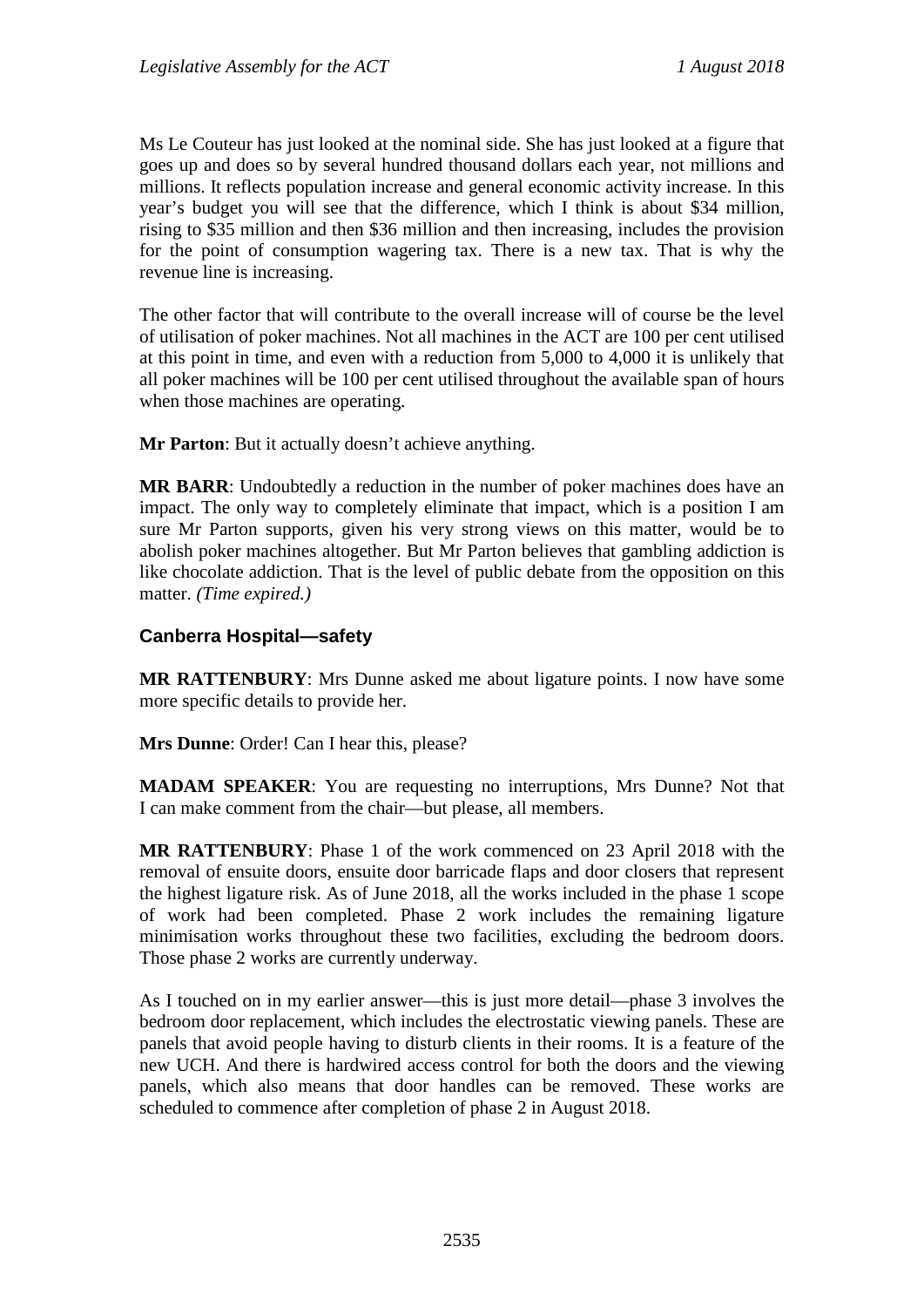## **Administration and Procedure—Standing Committee Membership**

**MR WALL** (Brindabella) (3.38): In accordance with standing order 223, I move:

That, notwithstanding the provisions of standing order 16, Mr Wall be discharged from the Standing Committee on Administration and Procedure between 10 August and 16 August and that Mrs Dunne be appointed for that same period.

Question resolved in the affirmative.

# **Australian Space Agency**

Debate resumed.

**MS LE COUTEUR** (Murrumbidgee) (3.38): I rise today to lend my support to this motion. I agree with my colleague Ms Cheyne that Canberra is of course the rightful permanent home for the Australian Space Agency. Canberra offers inter-industry, interdepartmental government support.

We have a strong history of science collaboration with the United States in particular, and we have our own history of stellar academic research via Tidbinbilla and Stromlo. I remember visiting both of these as a child. They were, at that time, absolutely wonderful places to be. I use the word "wonderful" in its original sense: a place of wonder. I mean, Mount Stromlo is there purely for people to wonder about the rest of the universe and what is there. Tidbinbilla was there largely for the same purpose.

Having an ACT-based space agency will not only mean repositioning Australia as a global leader in the space industry; there are, of course, a number of other benefits on a local level. Such a decision would create jobs, diversify existing businesses and departments and enable us to provide jobs so that STEM graduates can stay in the bush capital. For too long many of our best and brightest in this field have moved overseas for employment opportunities. We could offer these opportunities locally, and this would mean we could encourage even more of our young people to study STEM subjects. Placing the national Space Agency in Canberra will strengthen inter-industry and international partnerships. Canberra can and should be the hub of these collaborations, which will boost the economy and inspire our young people.

Space technologies have greatly improved our ability to understand our natural environment. Satellite remote sensing has provided major developments in natural disaster prediction, environmental science and climate change studies. All of us who are concerned with climate change will know that NASA, and James Hansen, was one of the early organisations that really told the world that climate change is real, is happening and is going to significantly impact us.

Space technology, while obviously being relevant to outer space, is clearly relevant to climate science. Satellites can record how the oceans are warming, in turn allowing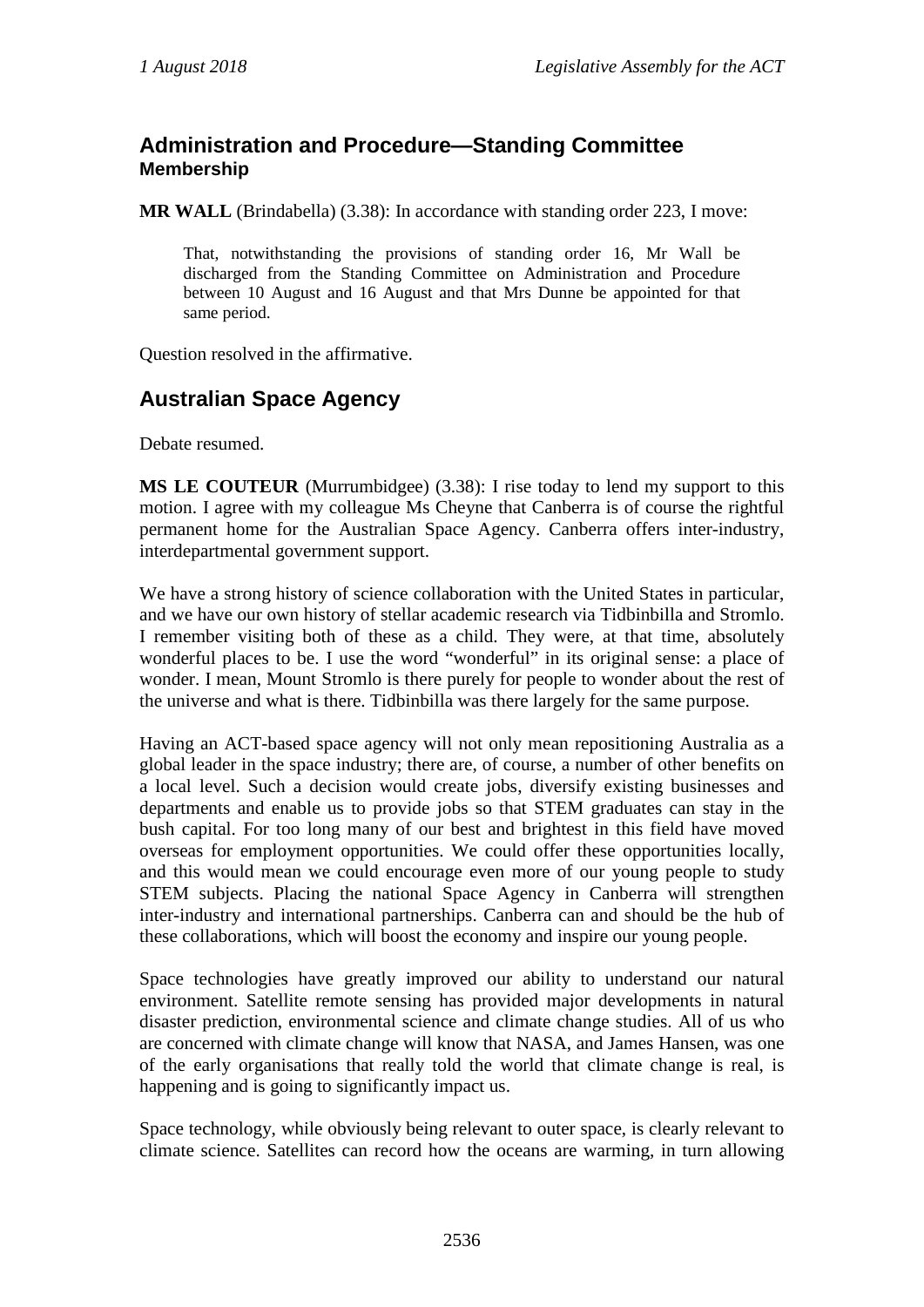researchers to track the effects of climate change on important ecosystems like coral reefs. The space industry feeds into so many other industries, helping meteorologists, geographers and the agricultural industry, to name but a few, to monitor soil, snow, drought, crop development and rainfall. These technologies allow us to better connect one with another.

Satellite communications can enable global connections and the sharing of expertise, helping aid workers and reaching people in rural areas otherwise overlooked and totally inaccessible. These technologies have greatly improved our abilities to understand the natural environment and connect with one another. I am really hopeful that Canberra may be the birthplace for some future good technological advances.

While technological advances are important, we should not get carried away. The large-scale funds which are being put into space exploration would go a long way towards fighting climate change and other social and environmental problems here on earth, such as the loss of biodiversity, poverty both here and abroad, and support for those seeking asylum. We cannot really think that we can solve the problems of the world by moving to another planet. Whatever problems we are creating here, the problems of human populations in outer space would be vastly greater, I think, despite having spent most of my childhood reading and enjoying science fiction.

On another less optimistic note, I am concerned about Ms Cheyne's promotion of war industry companies such as Northrop Grumman and Lockheed Martin. These companies manufacture weapons that result in the deaths of many people. People all around the world should be reducing the amount of time and money that is spent on weapons manufacturing. Furthermore, we really should ensure that there is no Australian involvement in the militarisation or privatisation of space. Space should be for everybody and the peaceful use of space and related technologies should be stressed above all else.

The space sector is rapidly morphing and growing and we need to ensure that our regulatory system can keep up. This means up-to-date space laws. They should be negotiated internationally where required and promote access to the benefits of peaceful space technologies to all countries, not just wealthier countries such as our own.

Should Canberra become the national home of the Australian Space Agency, there is a bright opportunity for us to also become the national home, and possibly the international home, for space ethics. We already have the world's highest concentration of space ethicists here in Canberra. I will admit that the sum total of these people is three; there is room for improvement.

The federal government's policy of decentralisation is another issue to consider. As far as I know, they are not considering decentralisation into space as yet, but it is important that a national space agency in Canberra should remain in Canberra, staying in close contact with related departments, research hubs and the universities that Canberra is so lucky to have, and having a positive impact on the ACT economy. I, too, agree that Canberra should be the space capital. Canberra is the anchor of our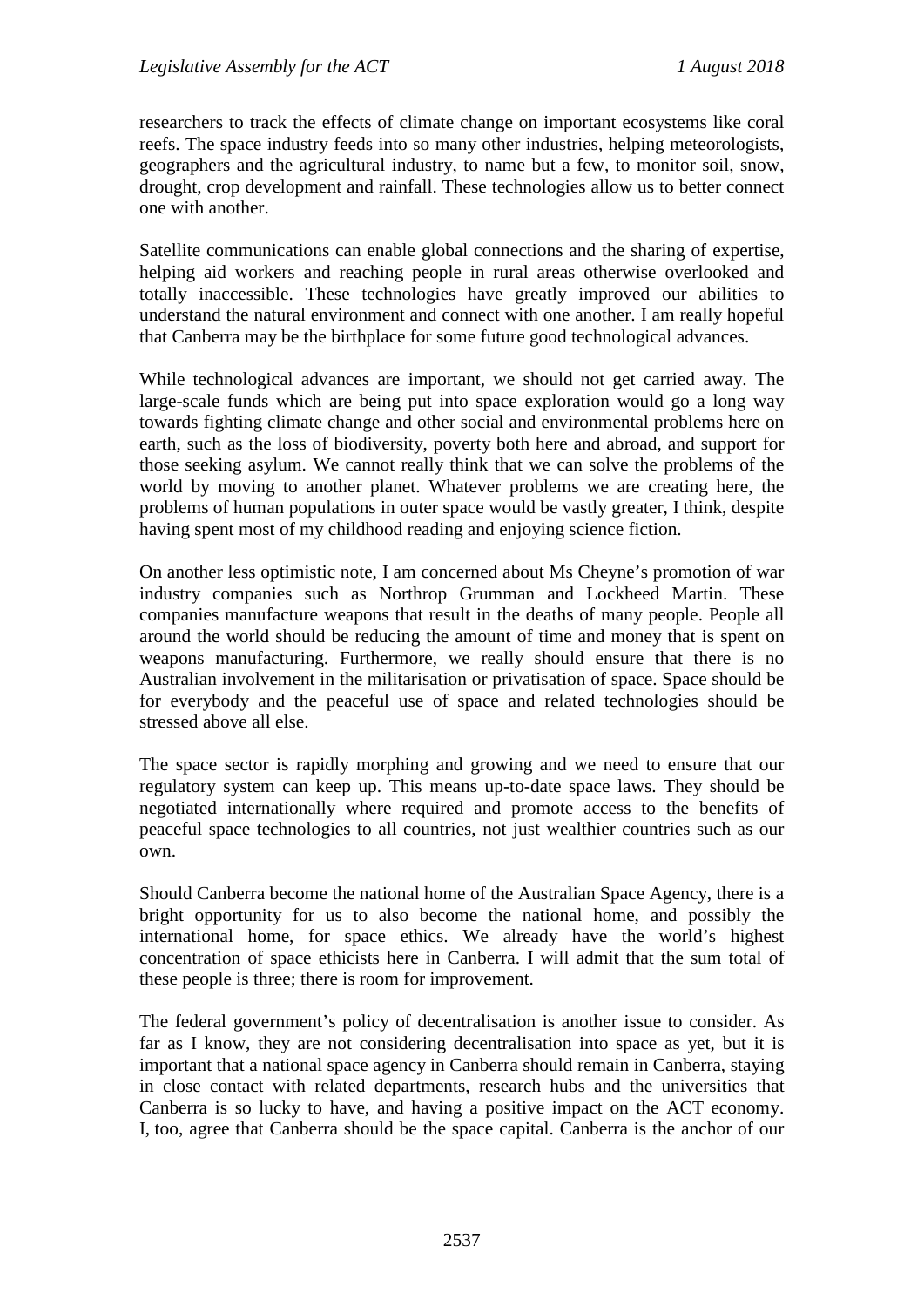nation's public service and we have the infrastructure to guarantee that anchorage, even in zero gravity.

**MR STEEL** (Murrumbidgee) (3.45): I rise to speak in support of Ms Cheyne's motion, which recognises Canberra as a space ecosystem, the ideal home of Australia's Space Agency. This motion recognises the incredible work happening in Australia's space industry here in Canberra, and especially at Mount Stromlo in my electorate, which is recognised throughout the world.

The Oddie telescope at the mountain's peak, which burnt down in the 2003 bushfires, was originally established at the top of Mount Stromlo in 1911 and was the first commonwealth building in the newly declared Australian Capital Territory. The observatory itself was founded by the commonwealth government as the Commonwealth Solar Observatory in 1924, long before the suburbs around Mount Stromlo were even gazetted. It is now the headquarters of the ANU Research School of Astronomy and Astrophysics, a world-respected community of researchers exploring the heavens. I was very pleased to join the Chief Minister and you, Madam Assistant Speaker, at the ANU research school at Mount Stromlo last Friday to continue to build on the legacy of that history and heritage.

On Friday the ANU Vice-Chancellor, Professor Brian Schmidt, and Professor Russell Joyce of the University of New South Wales Canberra came together to announce \$250,000 in funding towards small and medium-size businesses in the ACT space sector, as well as launching the ACT government space prospectus, our pitch to the commonwealth as to why we are the logical permanent destination for the newly formed national Space Agency.

The funding will support our local businesses to have access to the advanced equipment available at the ANU's Mount Stromlo Advanced Instrumentation and Technology Centre, which forms part of Canberra's competitive edge as a leader in space technology research and development. The \$30 million Advanced Instrumentation and Technology Centre, or AITC, at Mount Stromlo is a world-class facility for the assembly, integration and testing of space-based instruments and small satellites. According to the ANU, it includes the only space simulation facility in the southern hemisphere, known as the Wombat XL, which mimics the airlessness of space as well as the dramatic temperature changes experienced by satellites moving in and out of the earth's shadow.

The ANU works in collaboration with many companies in Australia and abroad, and we would like to see this expand with our support. The AITC is involved in a range of diverse areas: developing parts for the giant Magellan telescope in Chile, which will provide an aperture ten times greater than the satellite telescope Hubble from the earth's surface, thus providing a better picture of space than ever before.

One of the incredible collaborations at work in Canberra is the Space Environment Research Centre located at Mount Stromlo, a multinational research collaboration effort that is developing commercialising technologies to reduce the threat of space-based infrastructure from space debris. The Space Environment Research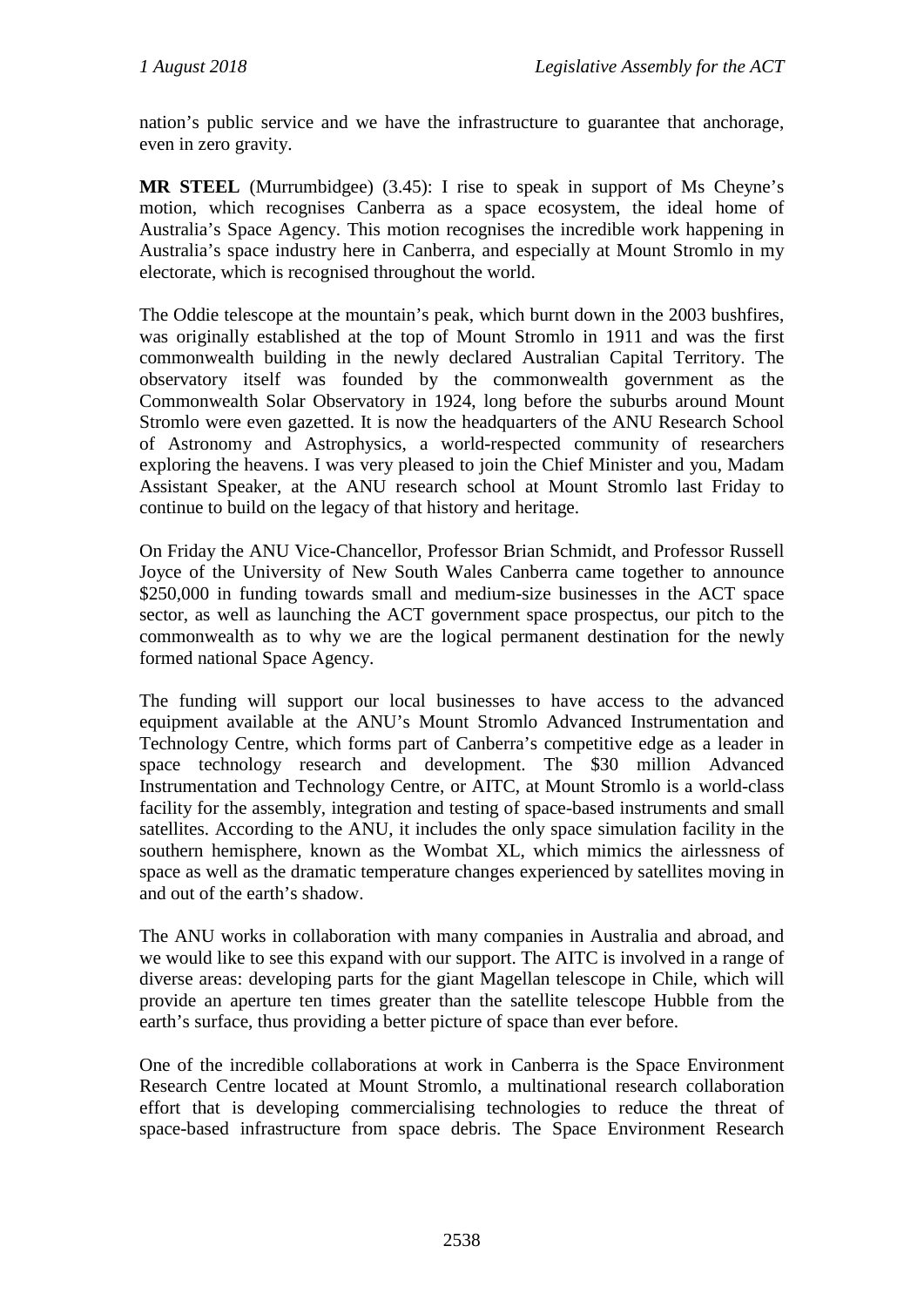Centre tracks space debris using lasers and is developing technology strategies to remove debris into the atmosphere or away from space infrastructure.

The government has a strong track record of supporting the space industry and innovation, which gives us a further competitive advantage for being the home of our national space industry. The government's economic diversification strategy is already working and can deliver for the ACT's economy and its residents by taking advantage of the areas we excel in. We specialise in cutting-edge fields of space law. Ms Le Couteur mentioned space ethicists, and a lot of space lawyers are required to support our nation's space industry. There are also many other supportive industries here in Canberra that will help Australia to achieve its ambitions in space.

We are also the home of our national government and overseas missions which are at the centre of public administration nationally and internationally and which will support Space Agency administration and international collaboration efforts. While Canberra does not currently support a high-volume manufacturing sector, we excel in more specialised fields of manufacturing. Our workforce is very highly skilled. We have the best science university in the nation, which is already the home to an excellent astronomy and astrophysics faculty, not to mention the impending construction of the second UNSW Canberra campus, which will augment UNSW's space division.

We are also home to the CSIRO, which recruits the nation's best scientists and whose close proximity to the national Space Agency will benefit. The location of these critical institutions in Canberra is part of the reason we have the capacity to excel in industries that are low volume and highly technical. We may not be able to send rockets to space from Canberra at a low enough cost, but we can engineer and manufacture the advanced satellites that make up their payload.

The ACT space industry goes hand in hand with the ACT government's economic diversification strategy, which seeks to draw science and tech investment to Canberra. For example, the ACT government's \$1.35 million grant to Seeing Machines in last year's budget kicked off our trial of electric vehicle technology in Canberra, drawing industry stakeholders and relevant engineers here. Likewise, provisions in the ACT government's renewable energy sourcing contracts mandate that bases of operations and workers be located in the ACT. This has helped to give the ACT a comparative technological and skills advantage over states that are only catching up with us in regard to renewable energy.

It is a joint recognition that the ACT may not be able to out-produce other jurisdictions but we can outsmart them. Indeed, the ACT is already home to a quarter of the country's total space industry jobs, so it makes sense to consolidate this with the national Space Agency being located in a field in which we have strength, rather than starting somewhere else anew, especially given that the ACT government is already actively supporting its space industry, whereas other states will only be beginning the process of grants and subsidies should they win the bidding process.

The \$250,000 package we announced last Friday is only the latest in the ACT government's support for the local space industry. We have already invested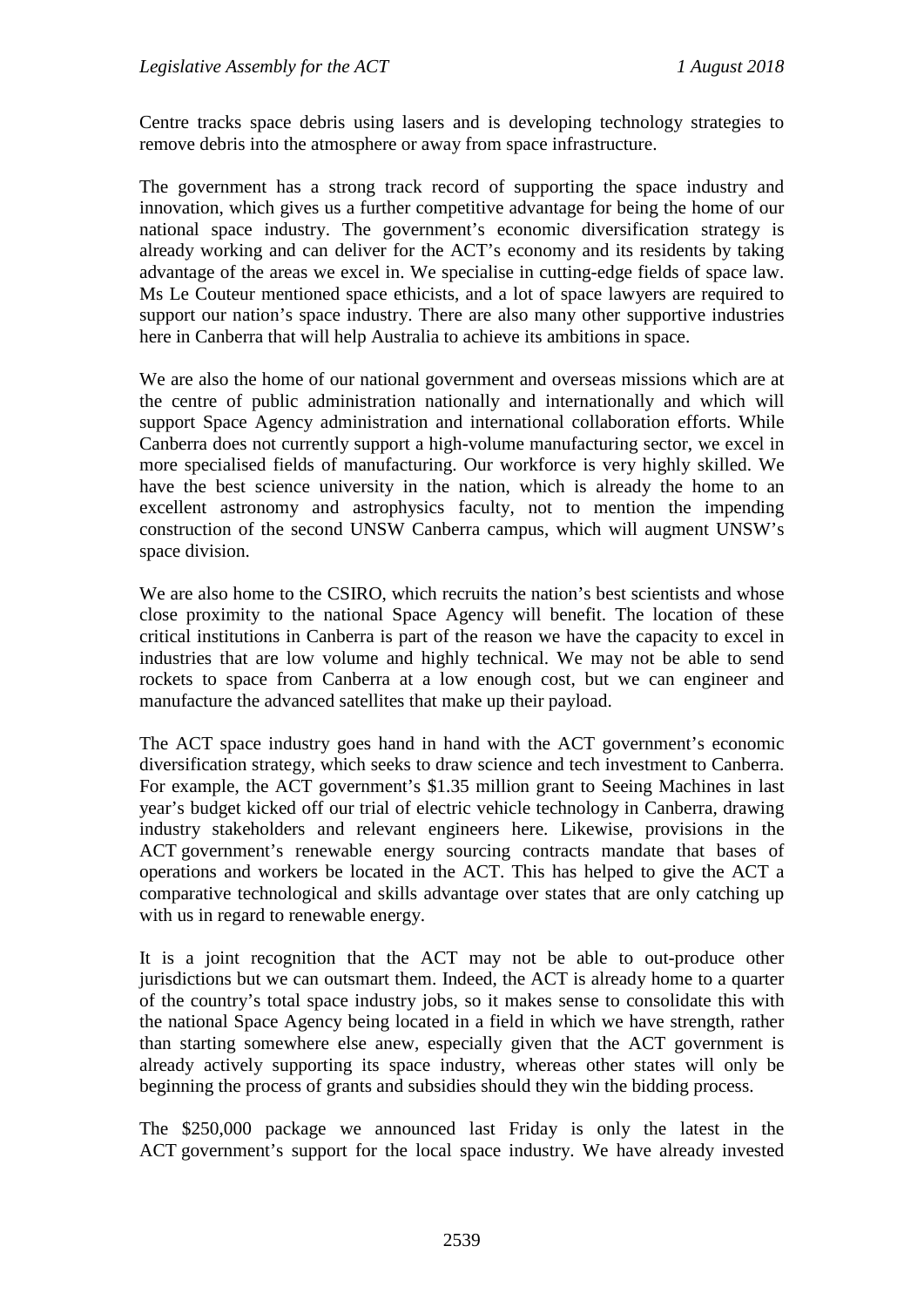\$375,000 towards the establishment of a space mission design facility, and a year ago the ACT signed a memorandum of understanding with the South Australian government to jointly develop our space industries, well before the federal government had made any moves in this area.

These investments are already paying off. Last September the Royal Australian Air Force and UNSW Canberra Space announced a joint \$10 million contract to build three cube satellites, reflecting the reality that most of Australia's space industry revolves around this particular expertise in building satellites, the vast majority of which will be launched by the Department of Defence and our intelligence agencies, which are also located in Canberra.

The work the Australian Space Agency will be undertaking will be primarily as a nexus body supporting and fostering partnerships, bringing government, industry and research stakeholders together to assist in the commercial growth of the industry. As well as its esteemed research institutions and the national security agencies, Canberra also houses the Department of Industry, Innovation and Science and the Department of Education and Training. The fact that the commonwealth government decided to provisionally base the agency here in Canberra before conducting the search for a permanent destination is an indicator of the fact that we are the natural choice.

Dr Megan Clark, interim head of the Australian Space Agency, who will be conducting the search for a final location, has already stated that we need to engage internationally and also coordinate nationally, and part of that activity is best to be centred on Canberra. As federal Labor Senator Kim Carr has already made clear, Canberra is the natural home for the national Space Agency. That is why federal Labor has already announced it they will base the agency in the ACT permanently.

Astronomy, astrophysics, space research and the space industry have a history in the ACT pre-dating the city of Canberra itself. We have world-leading research institutions in the field, a sizable proportion of existing space industry employment and expertise, and a territory government that has already invested time and money and is committed to the space industry. We were committed well before the Australian Space Agency was even announced. All members of this Assembly today say the Australian Space Agency's rightful home is here, and we implore the federal government to make the natural and rational choice for the agency's final home in Australia's premier space ecosystem here in Canberra. I commend the motion to the Assembly.

**MR GENTLEMAN** (Brindabella—Minister for Police and Emergency Services, Minister for the Environment and Heritage, Minister for Planning and Land Management and Minister for Urban Renewal) (3.55): I am pleased to speak in support of Ms Cheyne's motion today. I, too, acknowledge the important role Canberra has already played in the national conversation on the space industry. We have a long history of working internationally on space research and discovery. NASA have played a significant role in employment here in the ACT since the early 1960s. They have invested millions of dollars in infrastructure right here in Canberra.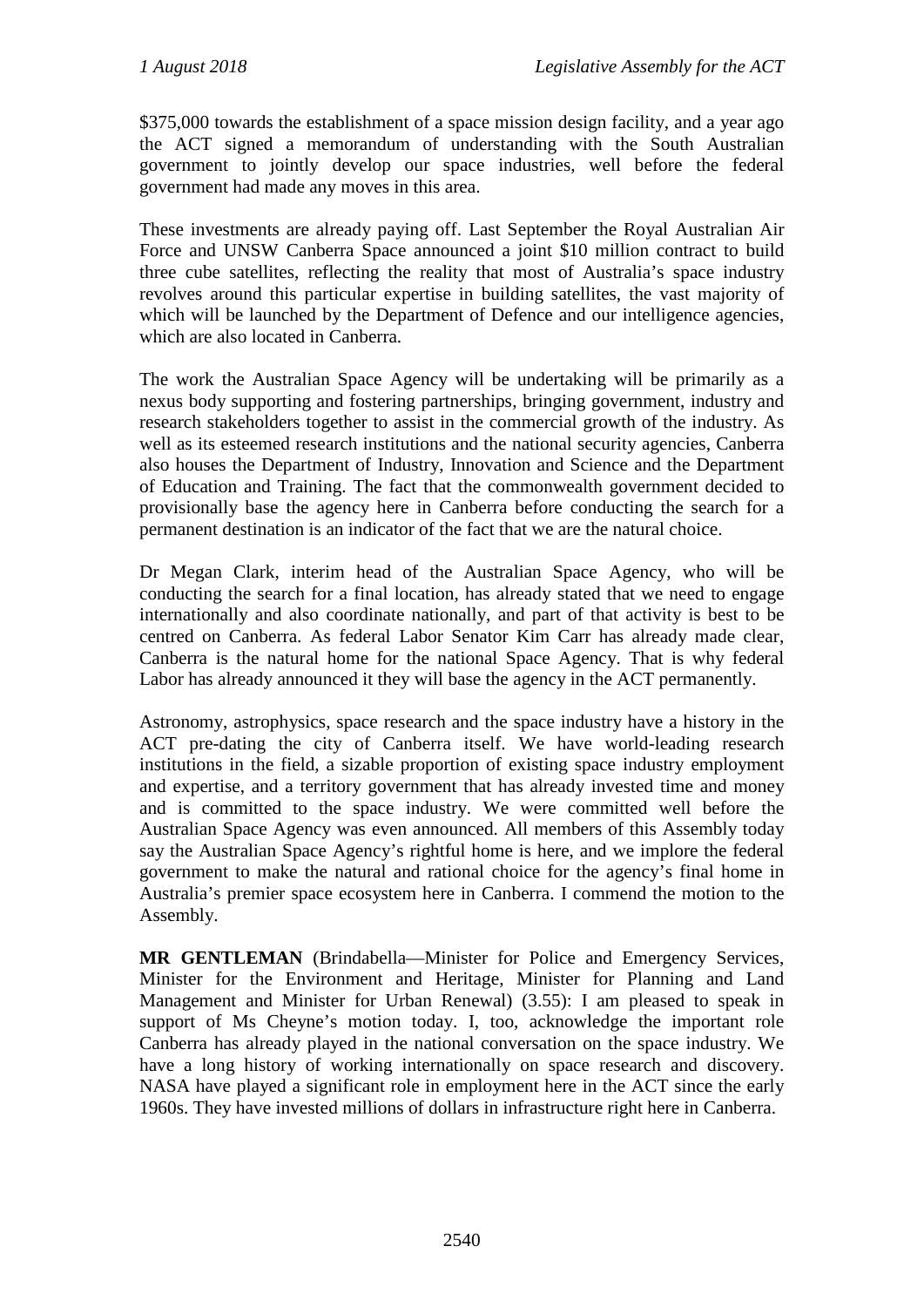The Canberra deep space communication centre has a unique history. We know that in the late 1950s, after deciding that the remote Woomera site was not ideal for deep space tracking, the search began for an alternative site. By the 1960s, the growth of the national capital was considered to be occurring at too slow a pace—not like today, Mr Assistant Speaker—and pressure was placed on the Australian government to remedy the situation. The decision was made to locate a new tracking station in the Australian Capital Territory in an effort to promote growth in the region.

The Tidbinbilla valley, 35 kilometres south-west of Canberra, was chosen due to its close proximity to our growing city, with the surrounding ridges helping to shield it from unwanted radio interference. Construction of the complex began in June 1963, with operations commencing in December 1964, in time to support the *Mariner 4* spacecraft encounter with Mars. The centrepiece of the complex was a 26-metre antenna, deep space station 42. Two years later, a crewed space flight wing was added to the complex to assist with the *Apollo* missions to the moon. Since we have already celebrated the *Apollo 11* mission and the work of Honeysuckle Creek in the Assembly, I will leave that part of our history as said.

By 1970, the CDSCC featured a power station facility to manage the sewage and water supplies, while a cafeteria and sleeping accommodation fed and housed many of the workers on the site.

During early 1969, construction started on a new antenna. At 73 metres in height and weighing more than seven million kilograms, the 64-metre antenna, deep space station 43, took nearly four years to complete. The need for such an antenna was brought about by the increasing amounts of data received and the rapidly expanding distances that spacecraft were travelling. The new antenna was more than six times as sensitive as the existing 26-metre antenna and therefore could extend the useful lifetime of a spacecraft, as its signal became weaker the further it was from the earth.

During the 1980s the *Voyager* spacecraft travelled billions of kilometres to investigate the gas giants Jupiter, Saturn, Uranus and Neptune. They were at such distances that the signals from the spacecraft would be extremely weak and require more sophisticated equipment on Earth to receive them. Consequently, in 1980 the 26-metre antenna was upgraded to become a 34-metre antenna, improving the surface of the dish and adding higher frequency receiving capabilities. Similarly, in 1987 the 64-metre antenna was upgraded to 70 metres. Even today, the 70-metre antenna is the largest steerable parabolic antenna in the Southern Hemisphere. When Honeysuckle Creek tracking station closed in December 1981, the 26-metre antenna was relocated to Tidbinbilla and renamed deep space station 46.

This year, NASA celebrates 60 years in aerospace research. For six decades NASA has led the peaceful exploration of space, making discoveries about our planet, our solar system and our universe. At home, NASA research has made great advances in aviation, helped to develop a commercial space industry, enriched our economy, created jobs, and strengthened national security in the US. I am advised by Glen Nagle from the CDSCC that there are several events marked to celebrate the milestone in October this year.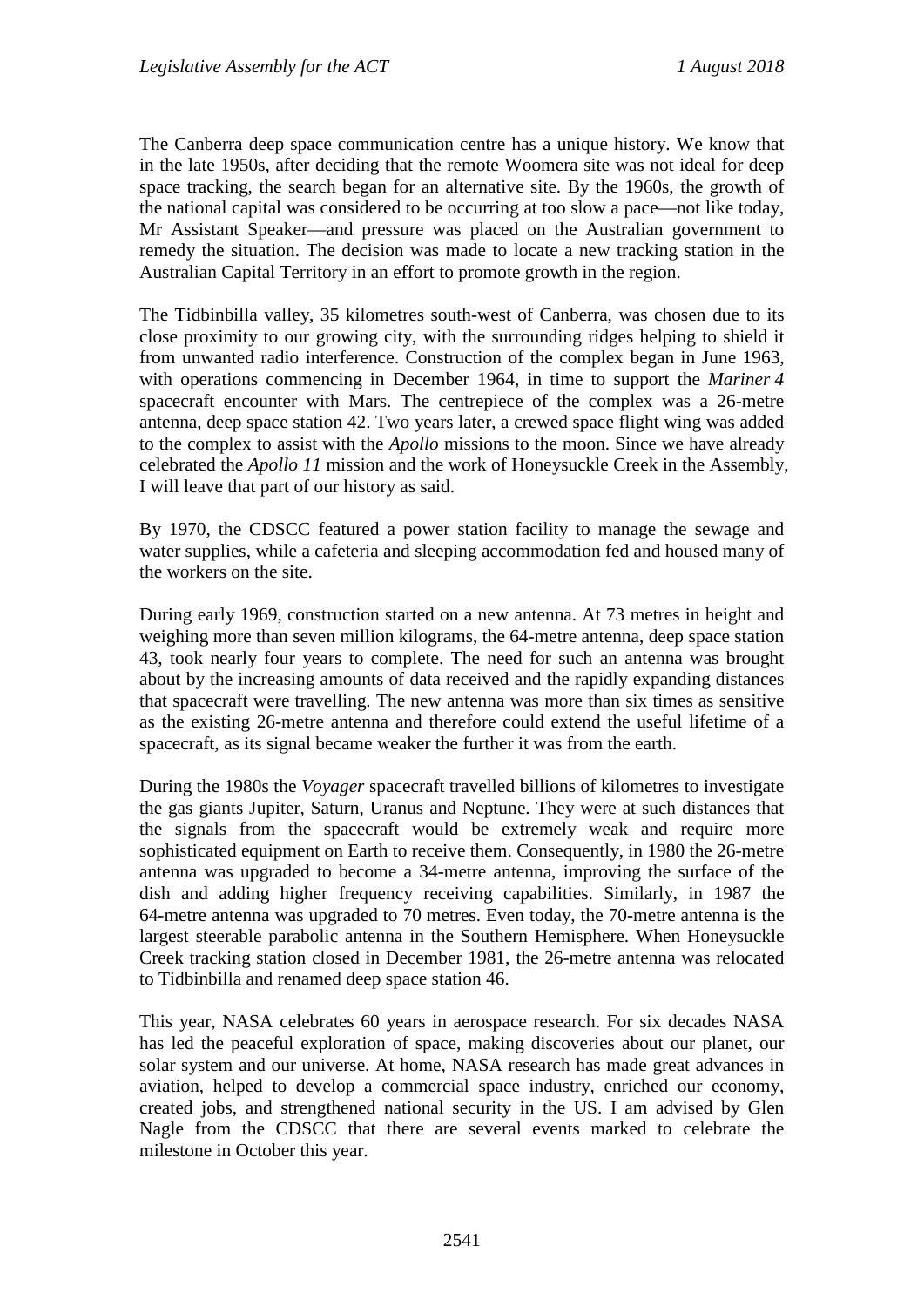I was pleased to recently represent the Chief Minister at an Australian Youth Aerospace Association conference right here at UNSW Canberra. The AYAA conference had some 400 attendees, most from interstate, over several days, learning about career opportunities in Canberra, particularly at UNSW Canberra.

UNSW Canberra Space is a world-class team of 40 academic and professional staff, with facilities to enable end-to-end space mission capability. The team play a leading role in shaping Australia's direction and capabilities in space. We heard from the director, Russell Boyce, about the UNSW Canberra Space vision and strategic direction: to be the leading institution in space research, education and thinking in Australia and beyond, providing strategic vision and leadership underpinned by world-class research and education.

UNSW Canberra is leading innovative Australian research in space, with a capability to routinely conceptualise, develop and fly affordable, responsible in-orbit missions. These missions enable the development of innovative new technologies for spacecraft, including distributed networked experiments and sensors across formations, swarms and assemblies of cubesats.

UNSW Canberra Space plays a leading a role in the evolving conversation and thinking about space. The nation is currently experiencing a space awakening. UNSW Canberra's investment in space occurs at a time at which Australia's direction in space is beginning is to crystallise, capabilities are beginning to emerge and government policy is taking shape. UNSW Canberra Space builds on the credibility of world-class research and education, offering strategic vision and thought leadership for the Australian space community. UNSW Canberra Space advises that space systems are complex. The challenge for professionals involved in defining, acquiring, operating and/or utilising space systems is to step away from ongoing demands and duties and obtain the relevant upskilling. We have heard that UNSW Canberra offers two specialised masters programs available for both distance education and intensive delivery modes.

We heard from Director Boyce details on their work with Skykraft. Skykraft have been working on a low payload delivery of cubesats built right here in Canberra, as mentioned earlier. Skykraft will soon be testing sat-to-sat direct communications involving machine learning, which in my understanding is a first in the space industry worldwide. We also heard about miniature satellite cubesat research involving a broadening of the Jindalee over-the-horizon radar with UNSW's first launch of *Buccaneer* from the Vandenberg air force base in California. *Buccaneer* is around the size of a shoebox and will help to calibrate the Jindalee OTHR as well as provide crucial data on predicting the orbits of space objects, including space junk. Professor Boyce advised:

… to avoid collisions in space is essential if we are to safeguard the space based technologies upon which society depends.

He also said that *Buccaneer* is one of five funded spacecraft, with a further three in development, with a spend of some \$10 million in investment.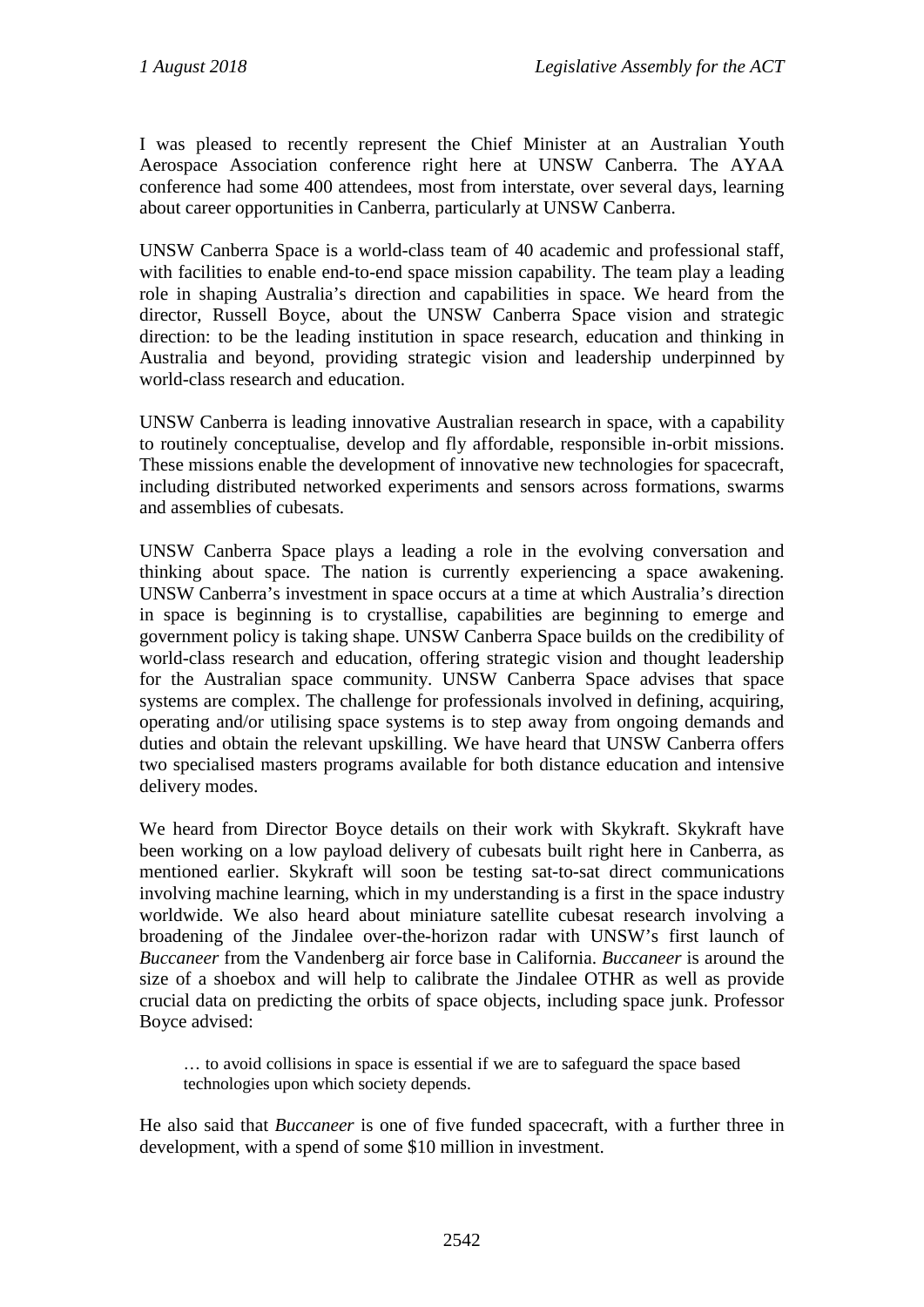The recent announcement to locate the Space Agency in the ACT highlighted a number of associated research entities and businesses that are already working here in Canberra. These include a considerable level of private and public space infrastructure already in Canberra, including the Optus ground station in Hume; the Canberra deep space communication centre; and the national computational infrastructure supercomputer, as mentioned, at the ANU. Other infrastructure includes the advanced instrumentation and technology centre and EOS laser ranging telescope at Stromlo and the design facility and Falcon telescope at UNSW Canberra.

The ACT government continues to work with Google's Project Wing and NASA on flight algorithm and drone delivery testing in Canberra. I am confident this work will benefit the application of machine learning in flight and also advance into autonomous vehicle navigation applications later on.

Bringing together all of these agencies to promote opportunities in space research will provide a rich employment and learning opportunity here in the nation's capital. I congratulate the Chief Minister for the work he has done to promote the Australian Space Agency setting up here and I congratulate Ms Cheyne for this important motion.

**MR PETTERSSON** (Yerrabi) (4.04): I have always loved space. Rocketing into space to discover our universe is the stuff of dreams, my childhood dreams. I will admit that even now I think it is pretty cool.

For generations there have been countless exciting, amazing scientific discoveries about our universe coming from the national space agencies of the United States and Europe. What that has meant in practice is that every young kid peering through a telescope in their backyard, dreaming of a career in space, has had to realise those dreams elsewhere. It has always been a peculiarity that Australia was the only OECD country that did not have a space agency. Australia has always considered itself a pioneering country. Why have we never ventured into space or its studies as a nation?

We have finally established our own Space Agency. I would like to take a very brief moment to congratulate the federal government on establishing the agency and locating it in Canberra, at least for the first six months, as well as congratulating the ACT government for its continued work to lobby on this front.

Space and space work are not all about exploration or knowledge for the sake of knowledge. A large part of the agency's work is straight policy. But underlying policy is real scientific endeavour. Things like satellites are an integral part of our daily lives. They help our farmers monitor their crops to determine the best time to harvest. They collect weather data. They venture to the furthest reaches of our galaxy. They provide internet connection. They even provide information about our ozone layer. And I defy anyone to say they have never used GPS.

However, humans are a curious species. We often look up at the stars and wonder what else is out there. Space is the final frontier, a never-ending expanse with millions of worlds and quite likely other life forms. I am prepared to go out on a limb and call it: there is life out there. Put that one into *Hansard*. Exploration and knowledge must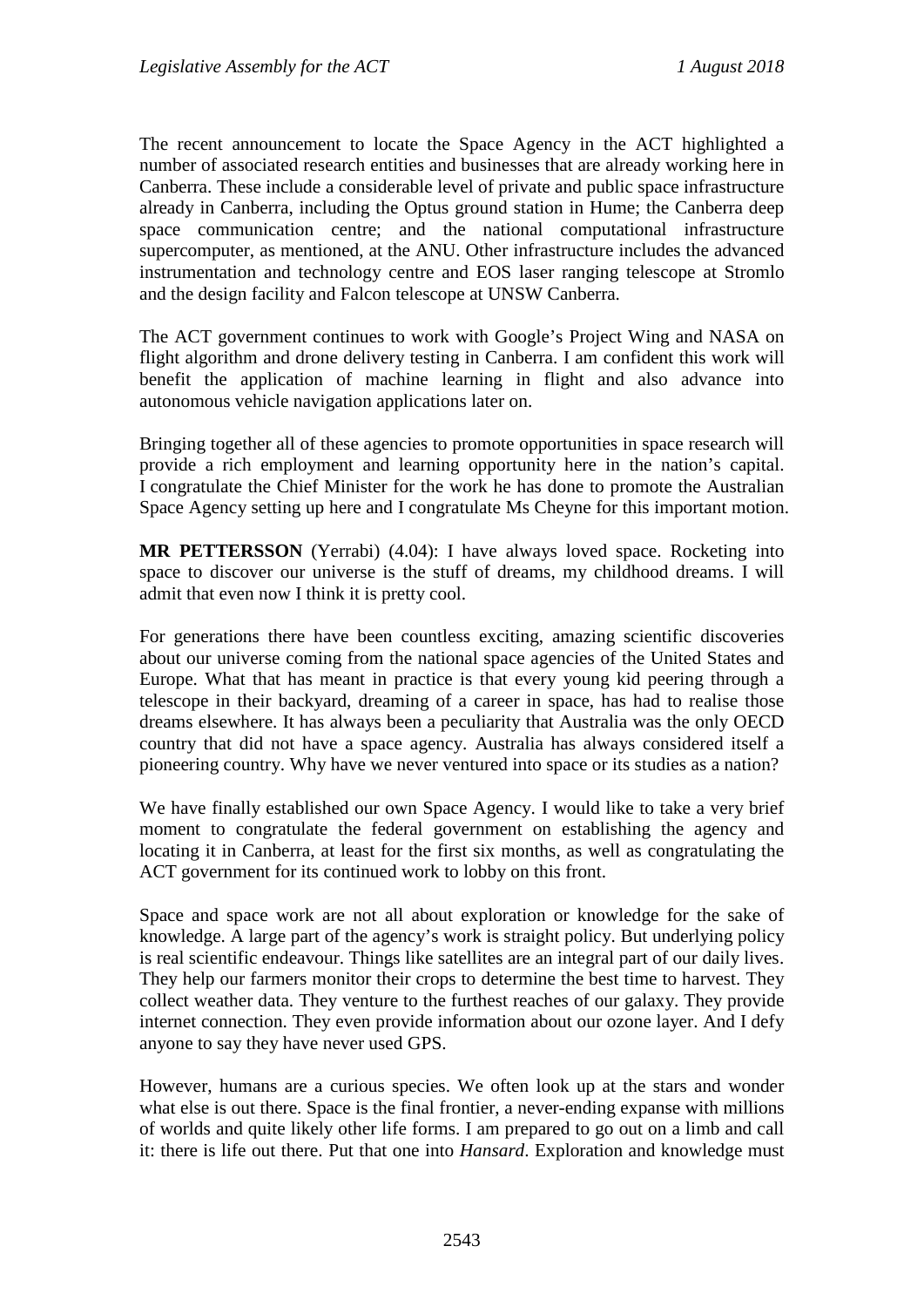be an integral aim of the Space Agency, alongside things like satellite monitoring and usage. The natural home for such an agency, focused on both technological advancement and the pursuit of knowledge, is of course Canberra.

We are the interim home of the agency, but it is clear to all involved that we should be the permanent home. First, we have the infrastructure already. Mount Stromlo Observatory is one of the finest in the world, with a globally respected community of researchers. Work conducted by Professor Brian Schmidt at the ANU national space testing facilities at Mount Stromlo led to him being awarded the Nobel Prize. Now Professor Schmidt is the vice-chancellor of the ANU and he strongly supports Canberra as the home of the Space Agency.

If the ANU facilities at Mount Stromlo and a Nobel Prize winning astrophysicist are not enough to convince the federal government that Canberra should be the home of the Space Agency, well, we have more. UNSW Canberra Space, which is Australia's largest leading space research and education team, calls the capital its home. Indeed, UNSW is expanding its footprint in Canberra, with a proposed new campus of 10,000 students with a focus on increased space research and an innovation precinct. It would make perfect sense to locate the national Space Agency near Australia's two leading universities for space research to allow collaboration and foster opportunity.

Canberra is also home to all the major commonwealth government agencies that will be important partners. Defence, foreign affairs, Attorney-General's, industry, innovation and science, CSIRO, Geoscience Australia and the NASA deep space tracking station are all located right here. We are also home to industry giants like Lockheed Martin and Northrop Grumman, as well as a host of commercial players like Geospatial Intelligence, Geoplex and Skykraft, just to name a few.

The ACT government is dedicated to ensuring that our space exploration facilities are cutting edge. After the Canberra bushfires devastated the Mount Stromlo Observatory, it was rebuilt. We have dedicated almost \$10 million over three years to support the growth of key sectors, including space. Just last week, we announced an extra \$250,000 to provide greater access for local space sector businesses to the observatory and the researchers there. We are fostering links between researchers and business to promote collaboration. Our research and our satellites can only get better by bringing these groups together.

We are, of course, prepared to work with other state and territory governments in the space sector. Canberra's leafy suburbs are not the best place to launch a rocket. Each state has its own strengths. Canberra has long acted as a fulcrum, bringing together the skills and assets from each state and using them to pursue a joint goal. We will do the same with the Space Agency, bringing robotics expertise from WA, the defence industry manufacturing of SA and the positioning and remoteness of the NT and Queensland under one agency in Canberra, harnessing their collective energy to travel into that final frontier.

The creation of the national Space Agency is a wonderful thing. We are deciding to pursue knowledge, providing jobs and scientific advancement. We should not sully this one with politicking. We are setting up an industry for Australia. We need to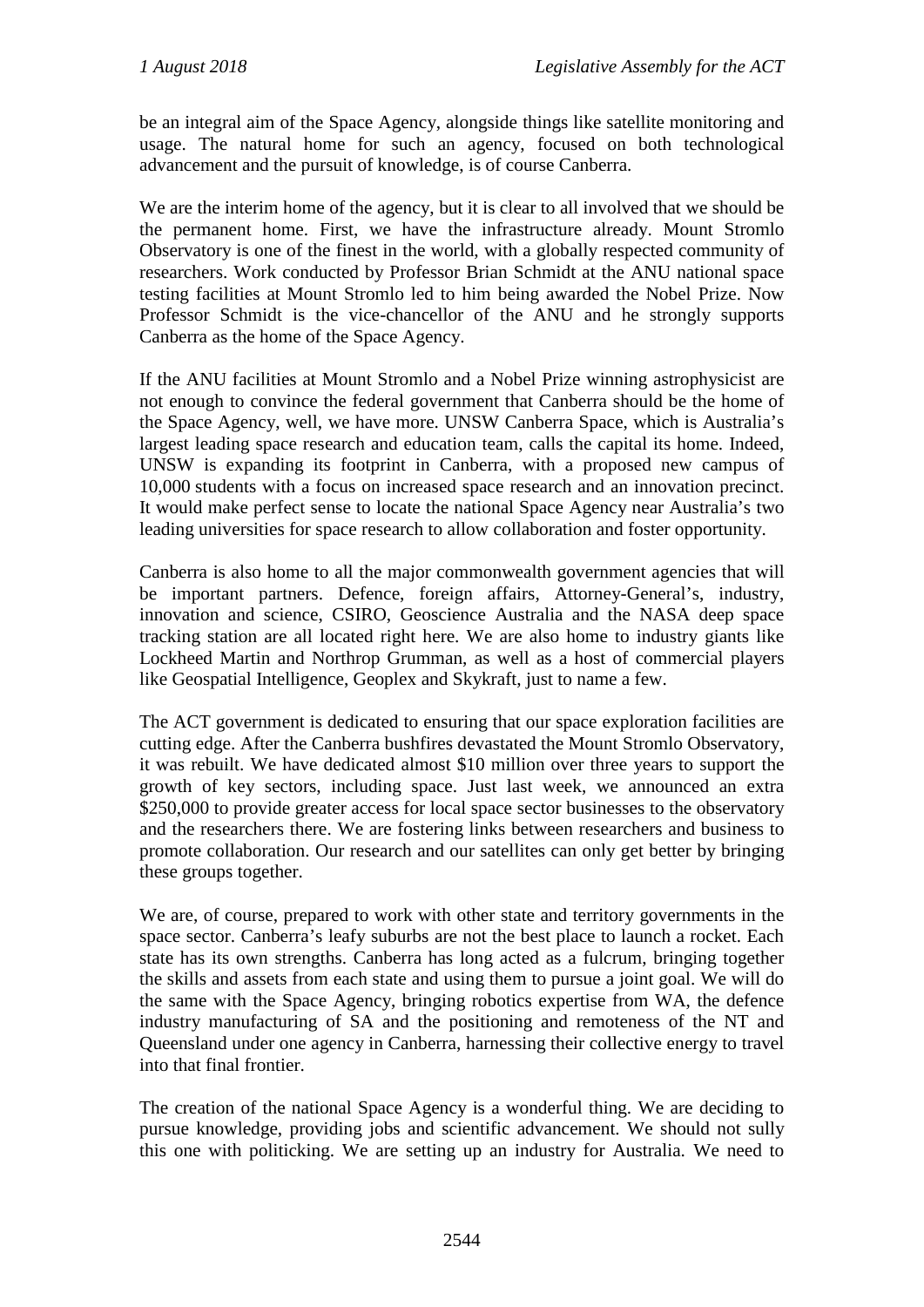make the right choice. Let us bring everyone together. Canberra is unequivocally the best location for the Space Agency. We will nurture and grow this industry, ensure it thrives in the competitive market, and provide answers for those kids staring up at the night sky and wondering what else is out there in that final frontier.

**MS CHEYNE** (Ginninderra) (4.10), in reply: The writing is on the wall. When it comes to the necessary elements to support Australia's premier space policy agency government partnerships, research partnerships, private investment, a skilled workforce and infrastructure—Canberra dominates. We have achieved critical mass in all of the key areas necessary to effectively conduct the Australian Space Agency. To now move the Space Agency out of Canberra would deal a significant blow to our national space industry, at a cost to its future capability right at a time when the global space industry is really taking off.

Mr Assistant Speaker, we have already demonstrated the vision and the foresight, in actively supporting our space industry in recent years, to lead us right to this point. I look forward to the future of the Australian Space Agency right here in Canberra. It simply makes sense.

Question resolved in the affirmative.

## **Multicultural framework**

**MRS KIKKERT** (Ginninderra) (4.12): I move:

That this Assembly:

(1) notes:

- (a) that the ACT is a richly multicultural territory where, according to the latest census:
	- (i) 32 percent of residents were born overseas;
	- (ii) another 14.7 percent of residents had at least one parent born overseas;
	- (iii) a non-English language is spoken in 23.8 percent of households; and
	- (iv) its residents report nearly 200 different nationalities;
- (b) that as many as one-third of the ACT's overseas-born residents are relatively recent arrivals;
- (c) that the ACT has declared itself a Refugee Welcome Zone, making a public commitment to enhance cultural and religious diversity in the community; and
- (d) that through the "ACT Multicultural Framework 2015–2020", the ACT Government has pledged to:
	- (i) "effectively deliver their services to people from culturally and linguistically diverse backgrounds";
	- (ii) provide "the tools and resources for all Canberrans to reach their full potential"; and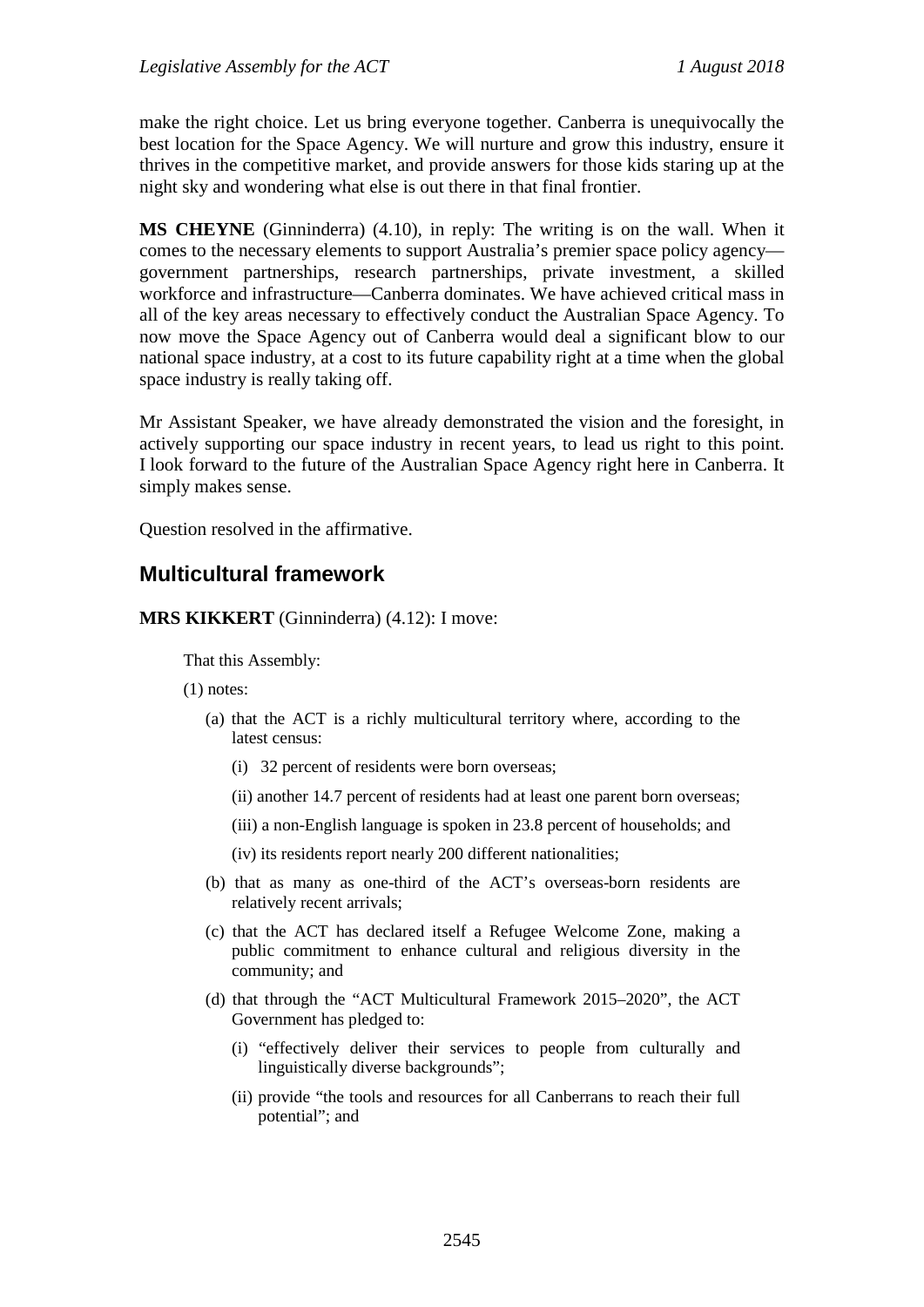(iii) ensure that all can benefit from our rich and vibrant cultural diversity;

(2) further notes:

- (a) that the Multicultural Framework's first Multicultural Action Plan includes actions and outcomes to be achieved during 2015–2018;
- (b) that the Multicultural Framework states that "progress on the first Multicultural Action Plan (2015–18) will be reviewed and a second ACT Multicultural Action Plan (2018–20) will be developed";
- (c) that the Minister for Multicultural Affairs annually tables a statement intended to "detail activities and efforts undertaken on practical efforts and outcomes in relation to the Framework"; and
- (d) that, as noted in previous ministerial statements, a number of actions and outcomes from the Framework's first action plan have not yet been fully achieved; and
- (3) calls on the Government to:
	- (a) ensure that the 2018 ministerial statement provides a candid and detailed reporting on each and every action and outcome from all three years of the first ACT Multicultural Action Plan as listed in the "ACT Multicultural Framework 2015–2020";
	- (b) to include in this reporting, amongst other things:
		- (i) which actions and outcomes have been fully achieved and when;
		- (ii) which actions and outcomes are in progress, what specific steps have been taken to achieve this progress and by whom, what steps still need to be completed, what obstacles and challenges have been encountered, and what the projected completion dates are; and
		- (iii) which actions and outcomes have not been progressed yet, reasons behind the delays (including what obstacles and challenges have been encountered), and projected completion dates;
	- (c) table this ministerial statement by the last sitting day of September 2018; and
	- (d) update the Assembly on what is happening with the development of the second ACT Multicultural Action Plan (2018–2020) and when this plan should be finalised.

I am pleased to move this motion today and to address this very important topic. In doing so, I speak on behalf of tens of thousands of culturally and linguistically diverse Canberrans. As I have pointed out a number of times in this place, Canberra is a wonderfully multicultural city. Thirty-two per cent of us were born overseas, according to the 2016 census, and more than half of us have at least one parent who was born overseas. And these numbers appear to be increasing.

According to the Australian Bureau of Statistics' latest migration report, the number of arrivals of overseas migrants to the ACT in the 2016-17 financial year was the highest ever recorded, 3,960 people. Nearly two-thirds of these were students on temporary visas. But many of them will have arrived with hopes of qualifying for permanent residency at some point, and others who never previously considered that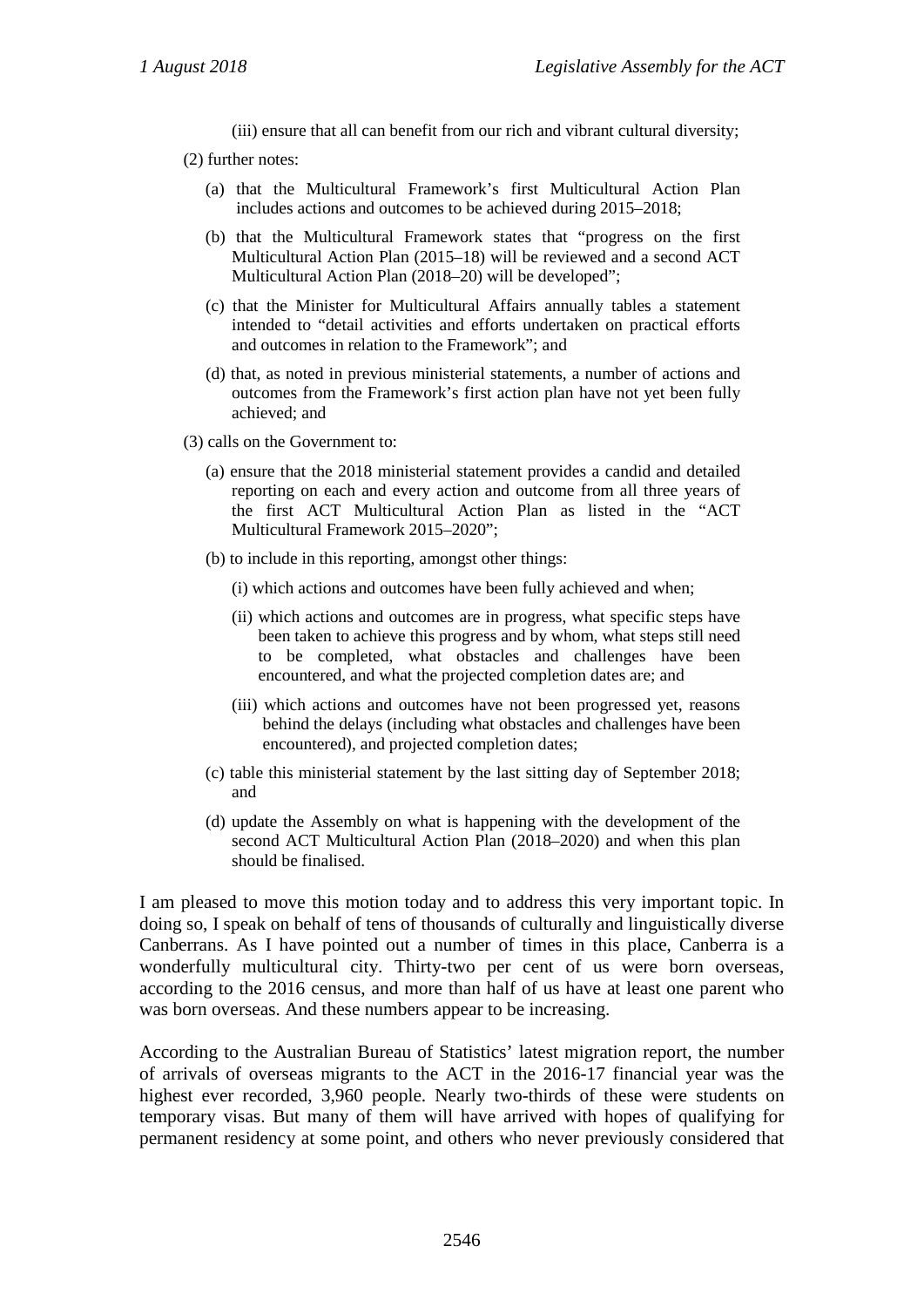possibility will fall in love with Canberra during their period of study and subsequent work experience and will move heaven and earth to make this place their permanent home.

Another clear indicator of how diverse Canberra's population is comes from the 2016 census. A non-English language is spoken in 23.8 per cent of the territory's households. This means that when we take walks along our residential streets, it is entirely possible that in every fourth house that we pass the people inside may not be speaking English to each other at that point in time. The range of languages that are being spoken is vast. Together, we Canberrans reported nearly 200 different nationalities in the last census. Residents with an assortment of cultures and different faiths, often speaking a multitude of languages, enrich our city.

Research has found strong positive links between culturally and linguistically diverse populations and things such as business performance, educational outcomes, technological and workplace innovation, improved decision-making, increased creativity, community resilience, economic sustainability and, of course, the simple enjoyment that comes from enjoying each other's contributions to the vibrancy of a place.

At the same time, culturally and linguistically diverse, or CALD, residents often face a unique set of difficulties. Language barriers are one of the more obvious examples. For instance, low English proficiency amongst migrant and refugee families can limit opportunities to fully engage with the broader community and interfere with access to a whole range of government, professional and community services.

Research has shown, moreover, that even CALD families that are proficient at English frequently face extra hurdles when accessing services from specialist providers or practitioners who rely on professional jargon. Residents from CALD backgrounds often struggle to know about or to understand the services that are available to them. This may be tied in with language barriers but can also reflect insufficient dissemination of information at the local level about the range of services available in their community.

Even when an awareness of essential services exists, it is likewise important that such services be tailored to the needs of different communities and provided in culturally appropriate ways. Social exclusion, inequality of opportunity and lack of social capital are just some of the other barriers often faced by our CALD residents. These barriers are widely acknowledged. It is therefore necessary to work together to address and to minimise them. Numerous multicultural community leaders and everyday Canberra residents from a number of backgrounds have shared their experiences and their desires with me over the past several years. Many of these hopes and aspirations are reflected in the ACT multicultural framework that was introduced three years ago.

Through the framework this government made a pledge to Canberrans, first, to effectively deliver services to people from culturally and linguistically diverse backgrounds; second, to provide the tools and resources for all Canberrans to reach their full potential; and, third, to ensure that all can benefit from our rich and vibrant cultural diversity. This five-year framework presents a first multicultural action plan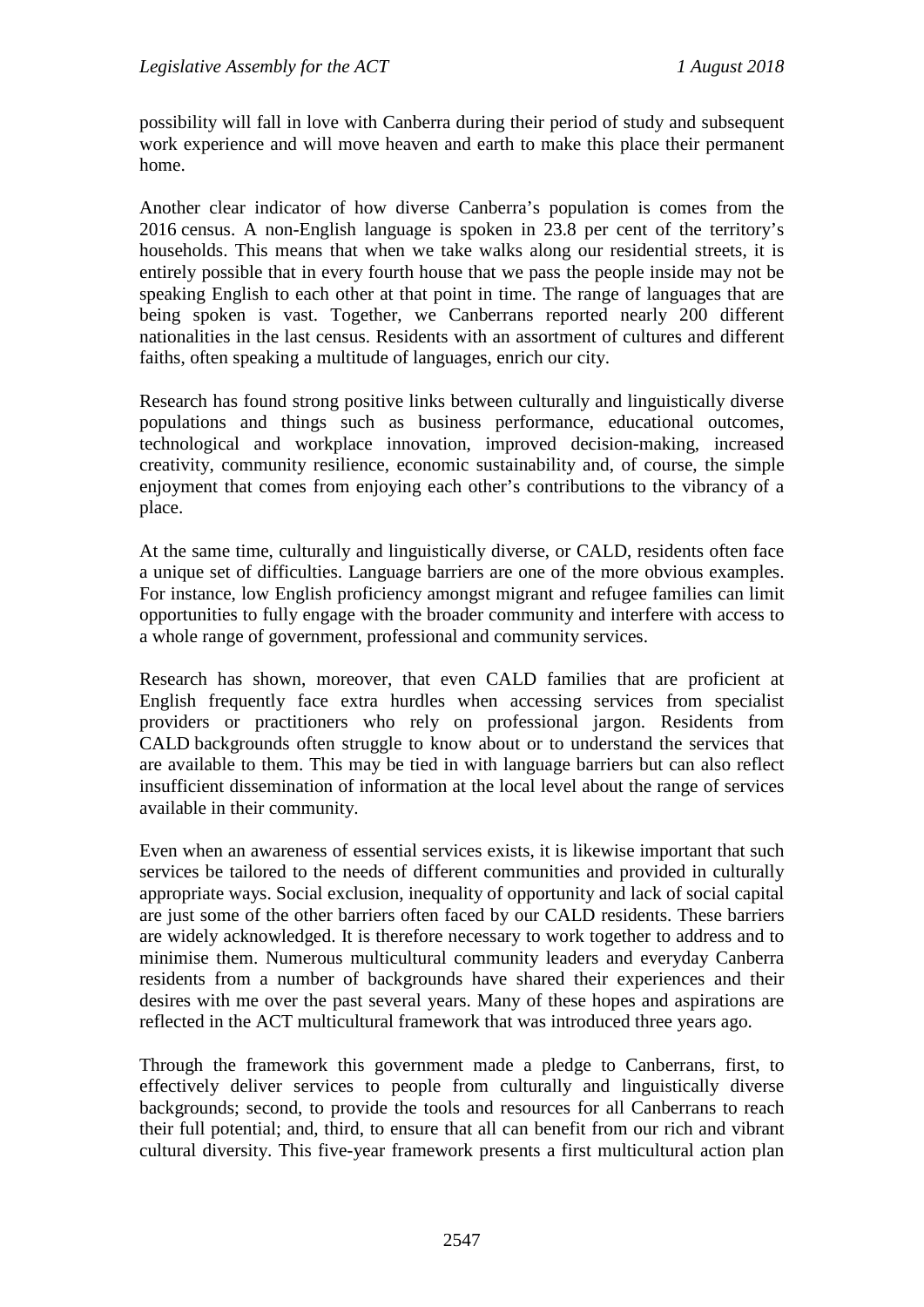that includes specific actions and outcomes to be achieved during 2015-18. It is now time for progress on this first action plan to be reviewed and for a second action plan, one that covers the next two years, to be developed. To state the obvious, the successful development of the second action plan will depend in large part upon a candid and detailed report on each and every commitment in the first action plan.

We need to know what has been fully achieved, what has been progressed and what remains to be accomplished. In regard to commitments not yet fully achieved, we also need to know what steps have been taken, what obstacles and challenges have been encountered and what the projected completion dates are. This will be important for those who will help to develop the next two-year action plan. But it is also important for us, as elected representatives, to have this information as well.

Most importantly, the culturally and linguistically diverse Canberrans who currently look to this government to keep its clear commitments to them deserve to be treated with respect by being updated in this way. These residents from CALD backgrounds desire to be able to participate fully in the life of our community, including having genuine access to essential services. They have shared with me their concerns about language barriers. I have heard from community leaders that we need more information about essential services translated into more languages, especially those of new and emerging multicultural communities.

Fortunately, this is action No 4 from the first action plan. It was to have been a government priority during 2016-17. Only yesterday, however, a community leader told me that we still do not have enough of these essential translations available. I heard specifically of a local mum, a migrant, who cannot figure out how to navigate our educational system because there seem to be no materials in her language. Mr Assistant Speaker, I understand that as Canberra's multicultural communities grow and diversify this task will be ongoing. But in the meantime, our CALD residents deserve to know what has been translated so far, into what languages and which translations they can expect in the near future.

I have also been told on many occasions that we need more local interpreters who are certified to assist residents from small language communities. Again, this is a need that was identified in the first action plan from the ACT multicultural framework. This government has committed to:

Identify and support suitable people who are willing to undertake accreditation as formal interpreters to build a large pool of local interpreters.

This is particularly necessary in those languages of new and emerging multicultural community groups. This action was to have been a government priority during the last financial year. Our CALD residents deserve to know what specific efforts have been taken to keep this commitment. Do we now have more readily available onsite interpreters? If so, for which languages? And for which languages is this government currently supporting suitable candidates to undertake accreditation?

The most recent ACT government languages policy was to cover the years 2012-16. Consequently, one of the priority actions for 2015-16 was a review and refreshing of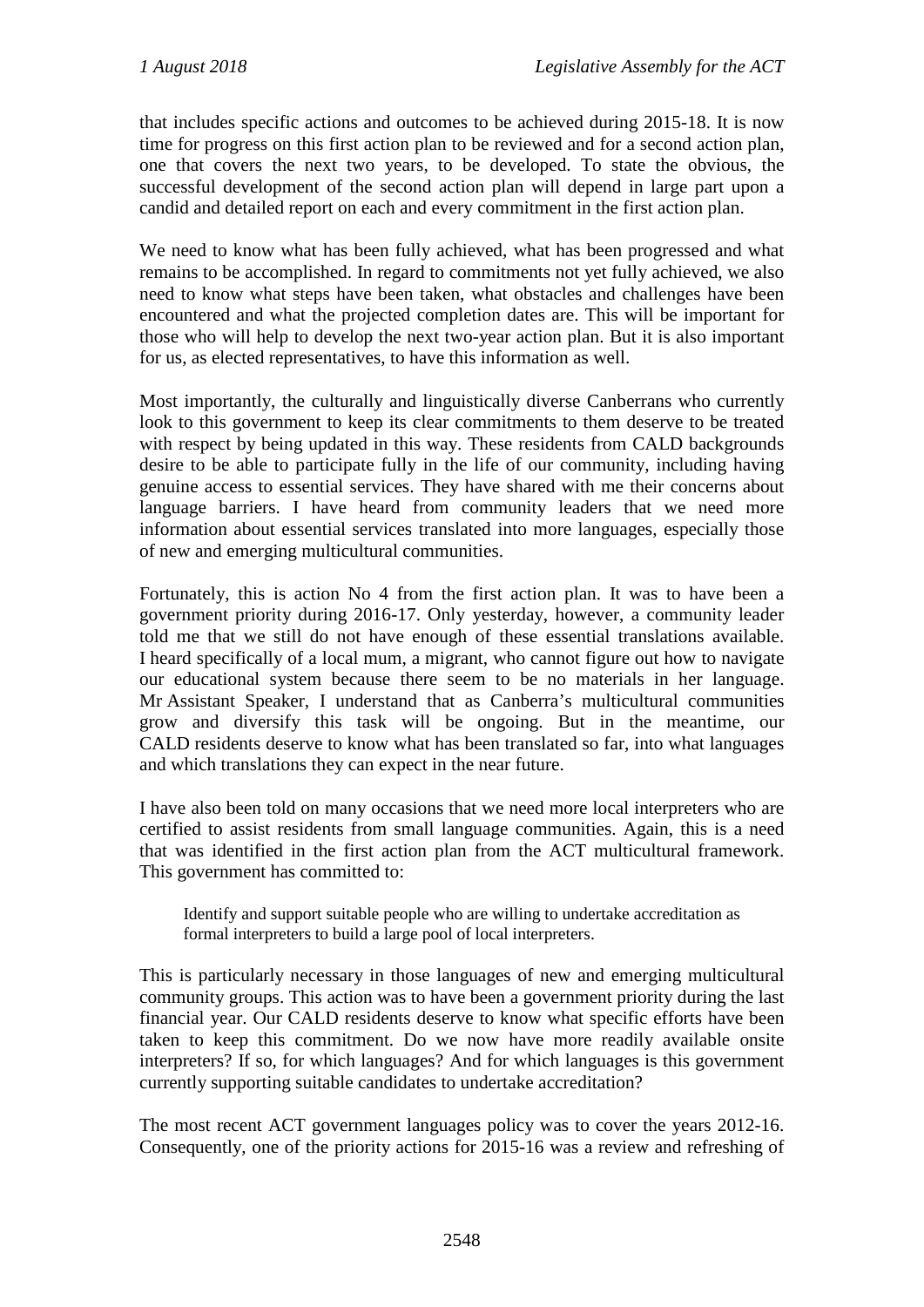this policy. We were told by Minister Stephen-Smith in her statement in September last year that this policy was then currently being revised. The updated policy was expected to be released by the end of 2017. As of this morning, this document still does not appear on the Community Services Directorate's website. Our CALD residents who daily face difficult language barriers deserve to be updated on the progress of this policy document.

Other concerns that have been shared with me personally involve commitments such as the promise of an online community coordinated venue booking system, which was supposed to be fully operational by 1 July 2016. As our multicultural communities grow and flourish, they are struggling to find the needed space to hold events and gatherings. This online booking system is intended to enable community groups to utilise existing government facilities across the ACT. This access is increasingly important for the continued viability of many community organisations.

Minister Stephen-Smith, in her statement last year, acknowledged that the launch of this booking system has taken longer than originally envisaged but assured the members of this Assembly, and, through us, our constituents, that the system would be completed in late 2017. It still has not come online. I think we all understand that delays sometimes occur. Our CALD residents certainly understand that delays sometimes occur. But in order for stakeholders to feel like they are valued, respected members of our community, it is essential that when delays occur candid, detailed information is forthcoming.

For example, I have heard frustration that the ACT diversity register, which was supposed to be up and running by 31 December 2015, was only launched on 1 June this year. Knowing the obstacles the creation of this register faced would go far to assuring our CALD residents that this government really does consider them and their needs as priorities.

Mr Assistant Speaker, I move this motion today on behalf of many of these residents. They have come to me with questions, good questions, and I have done my best to seek answers for them. I have done so through a number of past questions on notice, but in light of the fact that the first multicultural action plan has reached the end of its life span and that a new action plan is in the works, now is a good time to seek greater clarity from the minister.

I call upon this government not just to review the first action plan but also to provide that complete review to the members of this Assembly, and to our culturally and linguistically diverse Canberrans, who deserve to know the progress of a framework that means so very much to them. Mr Assistant Speaker, I commend this motion to the Assembly.

**MS STEPHEN-SMITH** (Kurrajong—Minister for Community Services and Social Inclusion, Minister for Disability, Children and Youth, Minister for Aboriginal and Torres Strait Islander Affairs, Minister for Multicultural Affairs and Minister for Workplace Safety and Industrial Relations) (4.25): I would like to thank Mrs Kikkert for bringing this motion to the Assembly today, and for her obvious and ongoing commitment to the multicultural community and interest in how, through the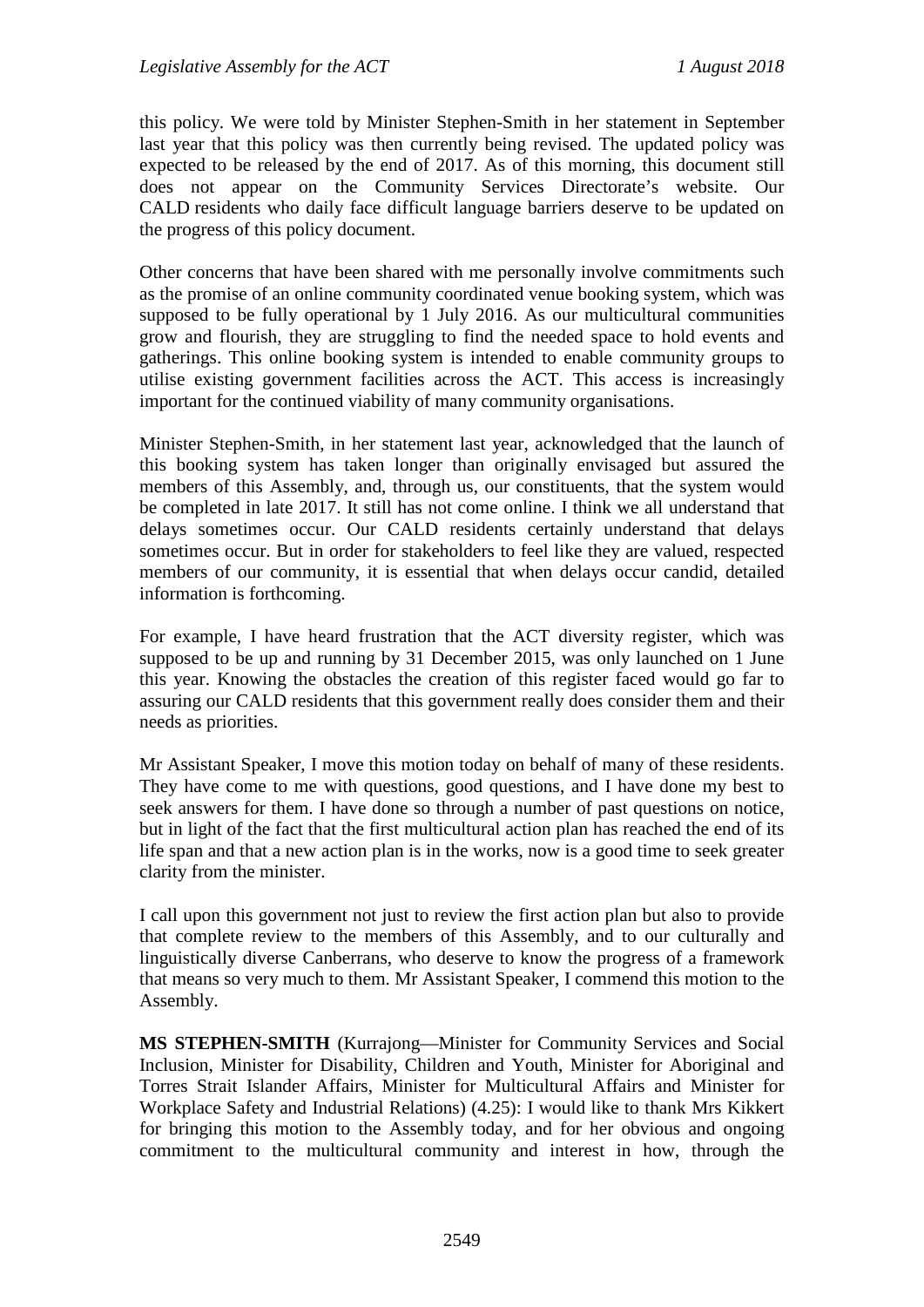ACT multicultural framework 2015-20, the ACT government continues to effectively support the delivery of services to people from culturally and linguistically diverse backgrounds, promote an inclusive and harmonious community, and provide genuine opportunities to assist all Canberrans to reach their full potential. I move the following amendment:

Omit paragraphs (3)(a) to (d), substitute:

- "(a) continue to update the Assembly on the progress of the implementation of the ACT Multicultural Framework through an annual ministerial statement;
- (b) include in this update:
	- (i) which actions and outcomes have been fully achieved and when;
	- (ii) which actions and outcomes are in progress; and
	- (iii) which actions and outcomes have not been progressed yet, reasons for any delay, and projected completion dates;
- (c) provide this update to the Assembly, in the form of a ministerial statement, no later than the last sitting day of 2018; and
- (d) include in this statement an update on what is happening with the development of the second ACT Multicultural Action Plan (2018–2020) and when this plan is expected to be finalised.".

The ACT, as members would be aware, is currently home to more than 400,000 people. As Mrs Kikkert has noted, more than half of us have at least one parent born overseas, and almost a quarter live in a household where a non-English language is spoken at home.

Here in Canberra we are a proudly inclusive community, and multiculturalism is an integral part of our vibrant city. A survey of more than 1,000 Canberrans undertaken earlier this year found that 63.2 per cent of those surveyed strongly agreed with this statement: "Canberra as a community accepts people from different cultures." Significantly, of those surveyed who identified as having a multicultural background, 94.1 per cent agreed or strongly agreed with that statement.

This acceptance and opening to multiculturalism strengthens and benefits our community greatly. People can share in, and learn from, different cultures, traditions and faiths. Food, music, dance, language and song are highlights of the National Multicultural Festival celebrated every year, and I know that members will be familiar with the many other cultural celebrations and events that happen regularly in all parts of our city.

For those Canberrans not from culturally and linguistically diverse backgrounds, there is much to learn. Bilingual education and a better understanding of cultural traditions and differences can open up opportunities for all involved. We are a stronger community for the ongoing participation of culturally and linguistically diverse Canberrans. Whether they open up businesses, engage in our schools and other educational settings, contribute to our community sector, as so many do, or contribute in a number of other ways, they offer so much to Canberra.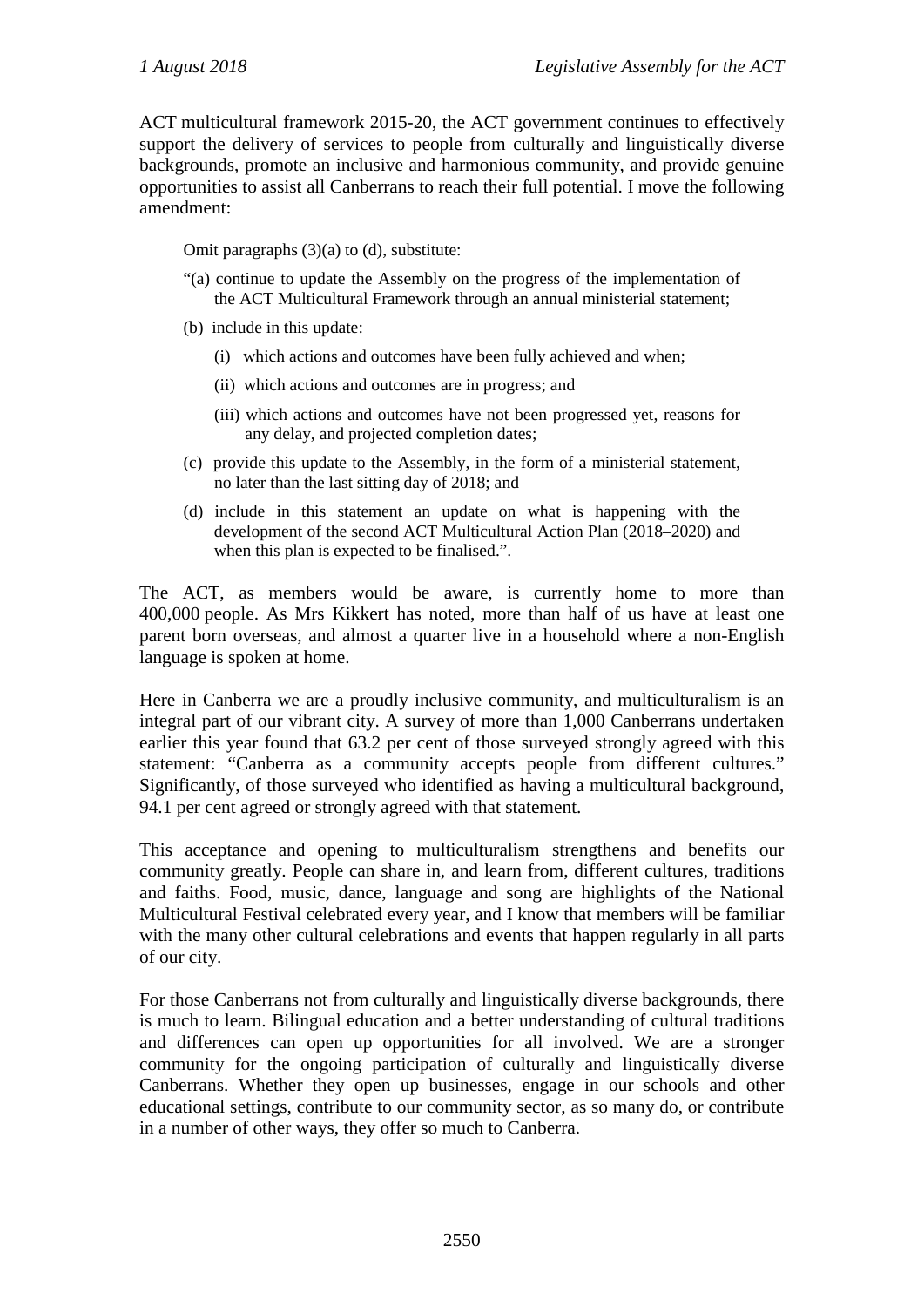The ACT government, to celebrate our diversity through the implementation of the ACT multicultural framework 2015-20, did indeed commit to a range of actions and outcomes. As I have mentioned, each year the Minister for Multicultural Affairs tables a statement that details the activities undertaken on actions and outcomes under the framework. I look forward to once again updating the Assembly later this year on the continued progress that the ACT makes to support and empower Canberrans from culturally and linguistically diverse backgrounds.

In my ministerial statement last September I advised members of the range of work being undertaken against the 19 actions listed in the first action plan, covering 2015-16 and 2016-17 particularly. Progress is being made against these actions; indeed, many of the actions are complete.

My last statement was clear and candid about what had been done, and what was not completed at that time. Mrs Kikkert is right that some of the advice I received at that time was somewhat optimistic about the time frames for completing the work that was not yet done at that time. Some of that, like the diversity register, has since been completed. However, we also need to recognise that things move on year by year, that completing actions listed in a framework does not necessarily mean that our work towards creating an inclusive and welcoming community is done, and that more actions arise as we continue to consult with the community.

The ACT government continues to provide ongoing support through regular funding rounds to community organisations that work with and represent the multicultural community. In April 2018 Multicultural Employment Service was granted funding to work with other ACT and regional settlement services to provide individual case-managed employment support, enhancing services provided by Job Active and ensuring that all clients understand their work rights and entitlements. This includes refugees living in the ACT who are unable to find employment, ACT services access card holders and asylum seekers residing in the ACT on bridging visas with work rights, and people residing in the ACT from non-English-speaking backgrounds with employment entitlements who have been unable to access meaningful employment. This is, of course, one of the election commitments that was made, in relation to job brokerage support for refugees and migrants from non-English-speaking backgrounds.

Similarly, in May 2018 Migrant and Refugee Settlement Services was contracted to deliver three English language programs for refugees, asylum seekers on bridging visas and ACT services access card holders living in the ACT, fulfilling another element of that ACT Labor election commitment.

The ACT government are taking every opportunity to build on the earlier work, and we are now looking to the future, including the development of a second action plan to cover 2019-20. Noting that I will provide an update to the Assembly later this year, as per the regular practice of ministers in this portfolio, I do not intend now to detail the progress made since my last statement. But I do wish to speak on the work currently underway that will lead towards the multicultural summit to be held later this year and the development of the second action plan under the broader framework.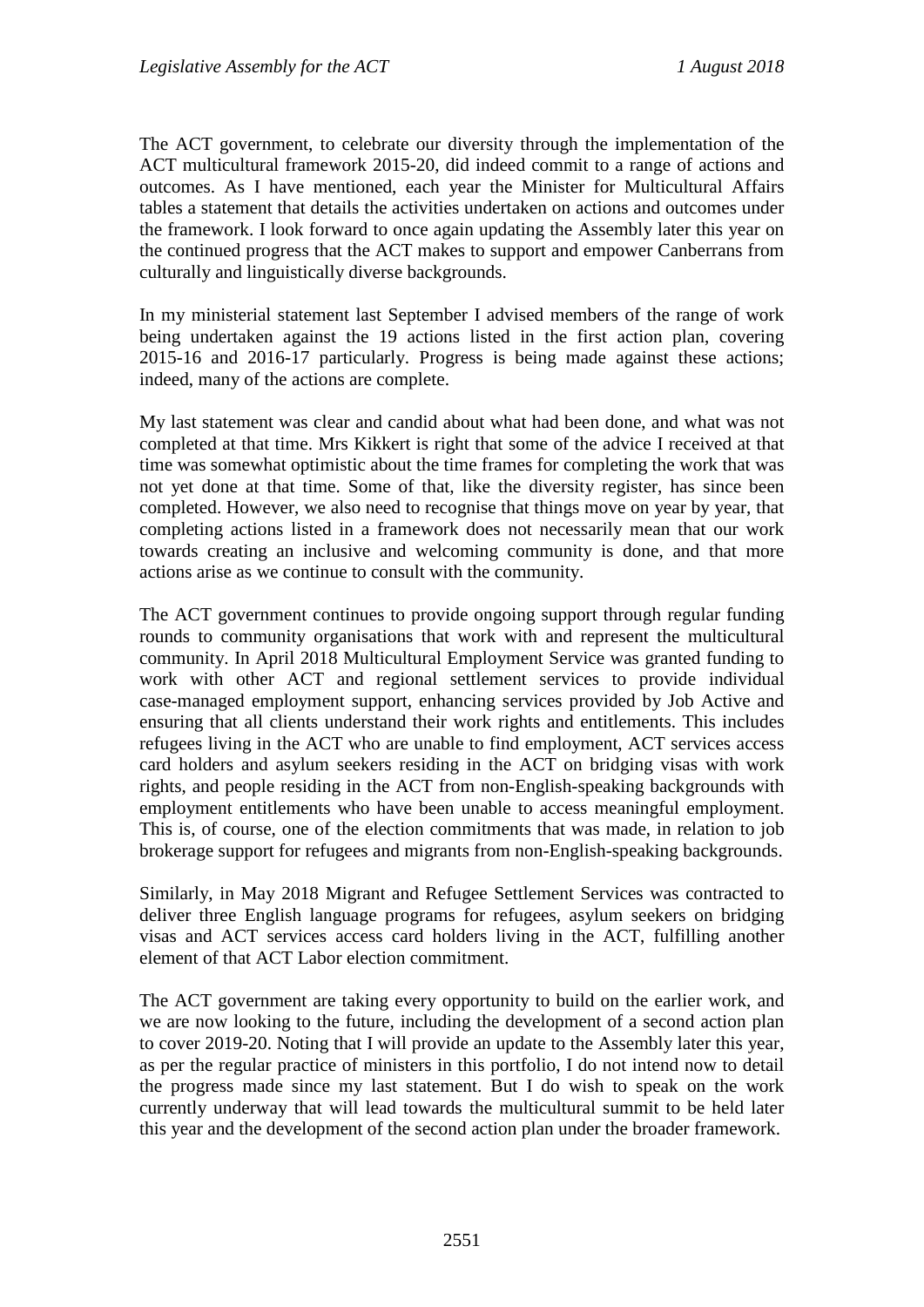A community consultation process about the summit themes will soon commence, with the expert guidance of the Multicultural Advisory Council, the appointment of which fulfilled another commitment under the parliamentary agreement. I established the council last year and they already provide a platform for Canberra's culturally and linguistically diverse communities to have their issues heard and to work closely with the ACT government. Their contributions are valued and welcome.

As members would be aware, the MAC, as it is known, has been working with the ACT government to develop and deliver the 2018 ACT multicultural summit. The summit, which, as I said, will be held later this year, will identify outcomes and actions to deliver on the ACT government's social inclusion efforts across health, youth, economic development and community cohesion. Identified outcomes will inform the second action plan and positively contribute to the ACT government's vision for Canberra as a growing city.

The four themes that will be discussed and considered by the multicultural community at the summit are, firstly, Canberra, a city where diversity is valued—supporting economic development, employment and entrepreneurial outcomes for all; secondly, Canberra, a city where everyone belongs—recognising, supporting and embracing diversity; thirdly, Canberra, a healthy and accessible city—ensuring the accessibility of all services for CALD Canberrans; and, fourthly, Canberra's future—embracing the youth of today to build the future of tomorrow.

The MAC have been crucial in developing these themes, and I thank them for the advice they have provided to me to date. Following the upcoming community consultation on the ACT multicultural summit discussion papers, my 2018 ministerial statement will provide a more detailed report on the ACT multicultural framework first action plan 2015-18 and update the Assembly on progress with the development of the ACT multicultural framework second action plan.

I am proud of the progress this government has made in supporting the remarkable and talented members of our multicultural community and in planning for the future of our socially inclusive and vibrant city. In addition to an update on the summit, this ministerial statement will also provide advice on a range of actions, including how the ACT is improving access to health services for newly arrived migrants in the Gungahlin area through the Gungahlin community health centre.

I will also be sharing with the Assembly how the ACT government is capitalising on the benefits of cultural diversity by supporting migrants to launch their own business enterprises through the ACT micro credit program run by Lighthouse Business Innovation Centre. I look forward to providing further detail when I provide my report to the Assembly against the ACT multicultural framework first action plan. I am confident that significant progress against the actions developed with and for our multicultural community will be demonstrated to members at that time.

I of course remain absolutely committed to ongoing consultation with the multicultural community. I encourage Mrs Kikkert and any other members of this place who are receiving representations from the multicultural community, where they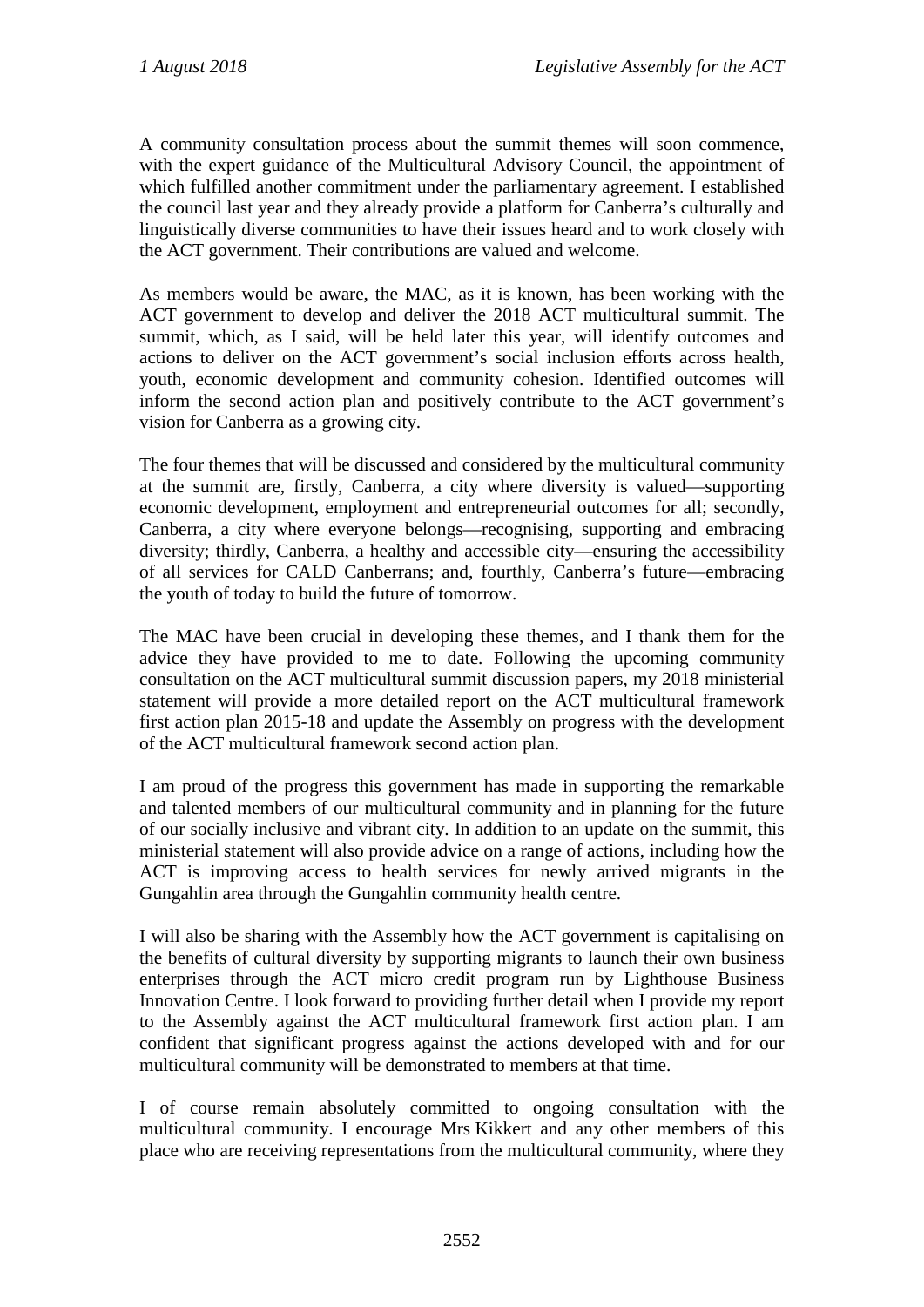have matters of concern that the government can address, to make us aware of those representations so that we can address those issues in a timely way.

**MR RATTENBURY** (Kurrajong) (4.36): I want to thank Mrs Kikkert for bringing this motion to the Assembly. It is always good to have an opportunity to discuss multiculturalism, because it is such a significant issue in our community, and to hear different stories and different perspectives that members bring to that and some of the issues that are out there. We all do see these things slightly differently, so I always find these debates and discussions very interesting.

I say up-front that we will be supporting Minister Stephen-Smith's amendment to the motion. We are certainly in favour of the provision of timely information about progress to the community, and the minister's amendment appropriately reflects this, in line with the reporting and evaluation requirements set out in the multicultural framework itself.

The framework is a key part of delivering meaningful actions to support multiculturalism. The high-level framework, and the multicultural action plan that sits under it, includes important community-building measures such as encouraging and facilitating the use of community facilities for cultural events as well as practical supports like better access to interpreter services, especially for those recent arrivals who have yet to build up community engagement pathways and supports.

I certainly heard the point that Mrs Kikkert made about the need for venues. This is something that I have discussed with a number of communities. Particularly as their communities get larger, finding adequate venues is increasingly challenging. This is something that we need to be aware of. I am very conscious of the fact that the wave of immigration that came to Canberra through the 60s built the clubs, which became their meeting spaces. Those opportunities perhaps are not around as much these days. I think there is a bit of creative thinking to be done regarding how we might replicate, in a modern version, what was done then. We have the Croatian Club, the Spanish Club and all of these other places. How do we enable some of our more recent communities—particularly the Indian communities, for example, but there would be others—to have similar opportunities?

The Greens have strongly advocated for the multicultural communities of Canberra to have a voice and a role in deciding on and advising the government on what is important to enable full participation in community life. That is why, as part of the parliamentary agreement, we sought to establish a community multicultural advisory board to assist with the implementation of the framework and also to convene a multicultural summit.

The Multicultural Advisory Council was established last year and has 15 members from a broad range of culturally and linguistically diverse communities in the territory, including 10 community members and representatives of five multicultural organisations. The council has already had a role in implementing the current action plan and in the planning for the summit to be held later this year. As noted in the motion, the current multicultural action plan runs out at the end of this year. I am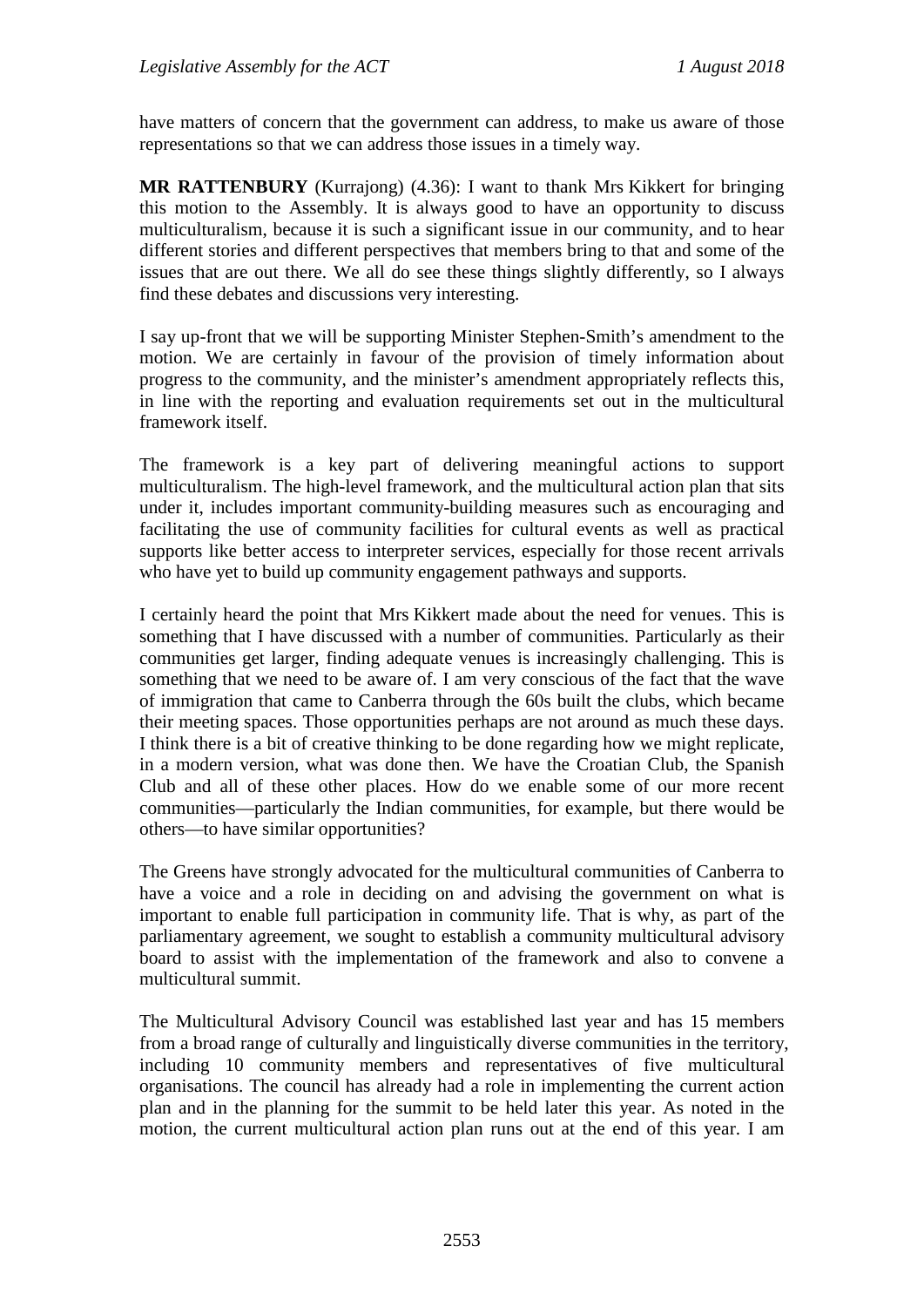pleased that both the Multicultural Advisory Council and the wider community input that we anticipate from the summit will inform the actions under the next action plan.

I am certainly looking forward to the summit. There are always conversations going on and meetings being held of advisory groups and the like, but having a summit like this brings a particular focus, presents new opportunities and perhaps allows for different people to be involved than those who are involved on a more ongoing basis. I am certainly looking forward to seeing how the summit goes and the outcomes that arise from it.

We certainly believe in the community having a say on the decisions that impact on them, and appropriate resourcing to ensure that this input is informed and meaningful. I am confident that the couple of items that we put into the parliamentary agreement will play a part in that. That is not to say they are the sole mechanisms; as I touched on, there are many other fora. I know that the minister goes to many events. We all attend many events, and we do get a lot of opportunities to chat to the community. I think these particular opportunities will enhance that.

Multiculturalism and social inclusion are not just about a range of standalone actions or outcomes. They are also about the interconnectedness of the whole community. The government is a part of that community, and I am proud to be part of this progressive territory that welcomes and protects people from all walks of life, no matter where in the world they come from and no matter how they happen to be in Australia, whether it be by plane, by boat, or by the luck of their birth.

As a progressive jurisdiction and as a compassionate community, and as a member of the Greens and of this Assembly, it is a great source of pride to me personally that, firstly, we are a refugee welcome zone—I know Mrs Kikkert touched on that in her motion—and, secondly, this Assembly has unanimously supported the two recent Greens motions calling on the federal government to end inhumane offshore processing and to support asylum seekers to come to Australia through a fair and equitable community sponsorship program.

It is a great shame that, at the federal level, both major parties have turned their back on asylum seekers and that compassion and indeed our international humanitarian obligations have been pushed aside in favour of political fearmongering. The Greens will always stand by the rights of refugees, human rights, and the right to seek asylum and protection from persecution and conflict. I am proud of the fact that here in the ACT this is an issue with tripartisan support, and I think this very much reflects our community sentiment. Hopefully, we can perhaps be an example to other jurisdictions of how you can put aside some of those more fear-driven arguments, embrace some of these opportunities and take a really mature perspective on it. It certainly is great that the Assembly has been able to do that.

As I said, I would like to thank Mrs Kikkert for bringing forward the motion and giving us the opportunity to acknowledge and reflect on the valuable contribution of culturally and linguistically diverse groups in our community, and the particular needs they have. I think that very much goes with it. We often talk about their contribution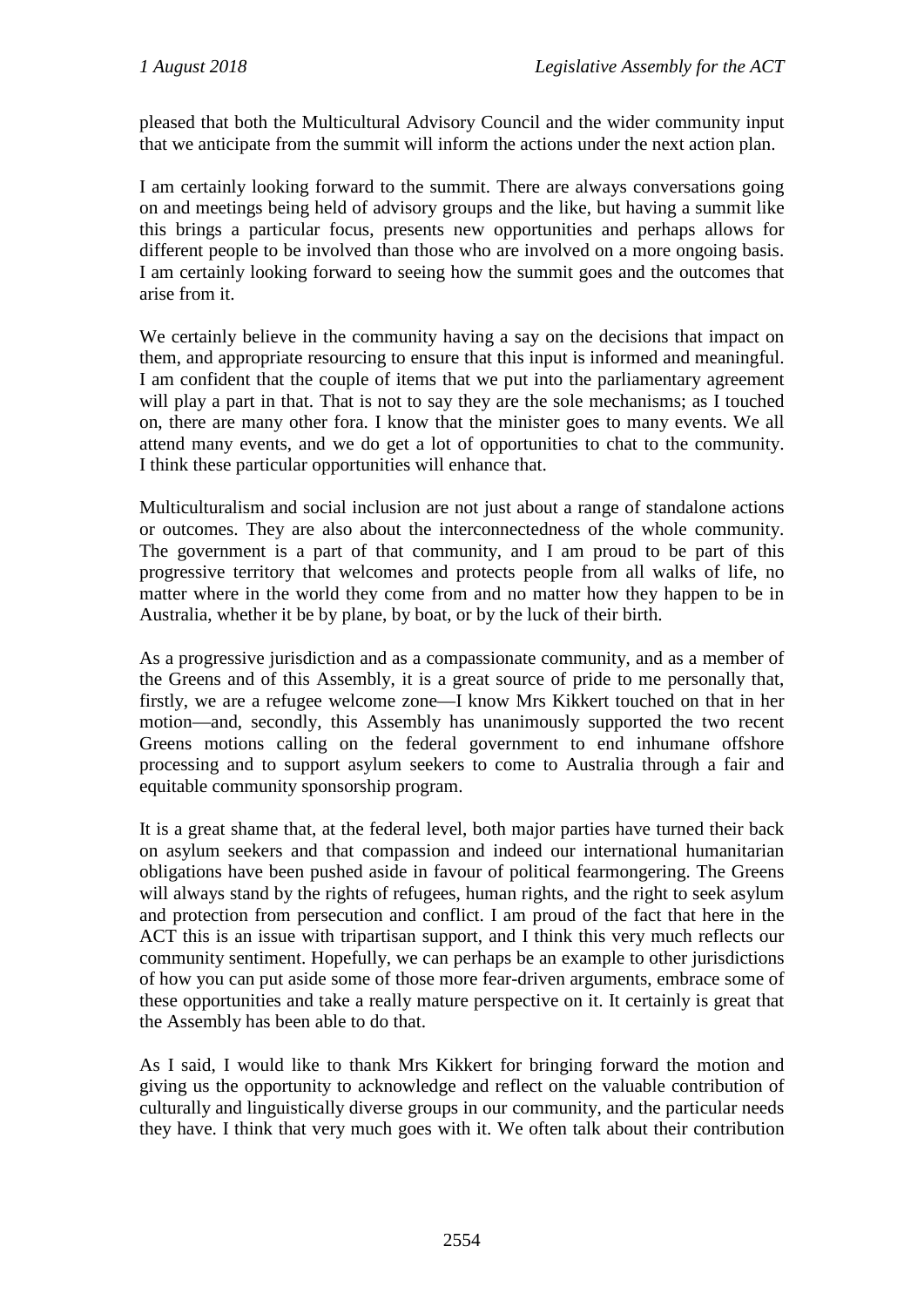but we also need to recognise their needs. I am pleased to support this discussion today, and the amendment moved by Minister Stephen-Smith.

**MRS KIKKERT** (Ginninderra) (4.42): I thank those who have spoken in support of this motion today. I am satisfied that Minister Stephen-Smith's amendment captures her intention, and I will look forward to her ministerial statement later this year. I understand that she may wish to postpone the statement referred to in my motion until after the multicultural summit that is scheduled for November. I will be very happy to receive an invitation to participate in that summit. Considering the tripartisan support that exists in this chamber, I am sure Mr Shane Rattenbury would also love to have an invitation to that summit. Once again, I commend this motion to this Assembly.

Amendment agreed to.

Original question, as amended, resolved in the affirmative.

## **ACT public service—public interest disclosure**

**MISS C BURCH** (Kurrajong) (4.43): I move:

That this Assembly:

- (1) note the importance of transparency and integrity in the ACT Public Service, to protect against inefficiency and poor performance, as well as against bullying, fraud and corruption, and to support the hardworking public servants who continue to diligently serve our community;
- (2) notes that:
	- (a) as per the 2016-17 State of the Service Report, the Public Service Standards Commissioner was notified of 17 public interest disclosures, of which four were reported from the Health Directorate, and five from the Justice and Community Safety Directorate;
	- (b) reviews into similar jurisdictions' legislative frameworks found that current frameworks discourage, rather than encourage a culture of "if in doubt, report" within the workplace; and
	- (c) current methods of restitution inadequately compensate those individuals whose lives and careers have been irrevocably damaged by detrimental action as a result of making a disclosure; and
- (3) calls on the relevant Ministers to:
	- (a) explain to the Assembly why these two directorates accounted for over half of the total number of public interest disclosures reported in the ACT Public Service overall; and
	- (b) produce an ACT Public Service-wide report on current public interest disclosure legislation which would:
		- (i) be produced alongside the 2018-19 State of the Service Report; and
		- (ii) report on the effectiveness of current legislation and workplace mechanisms, including, but not limited to, employees':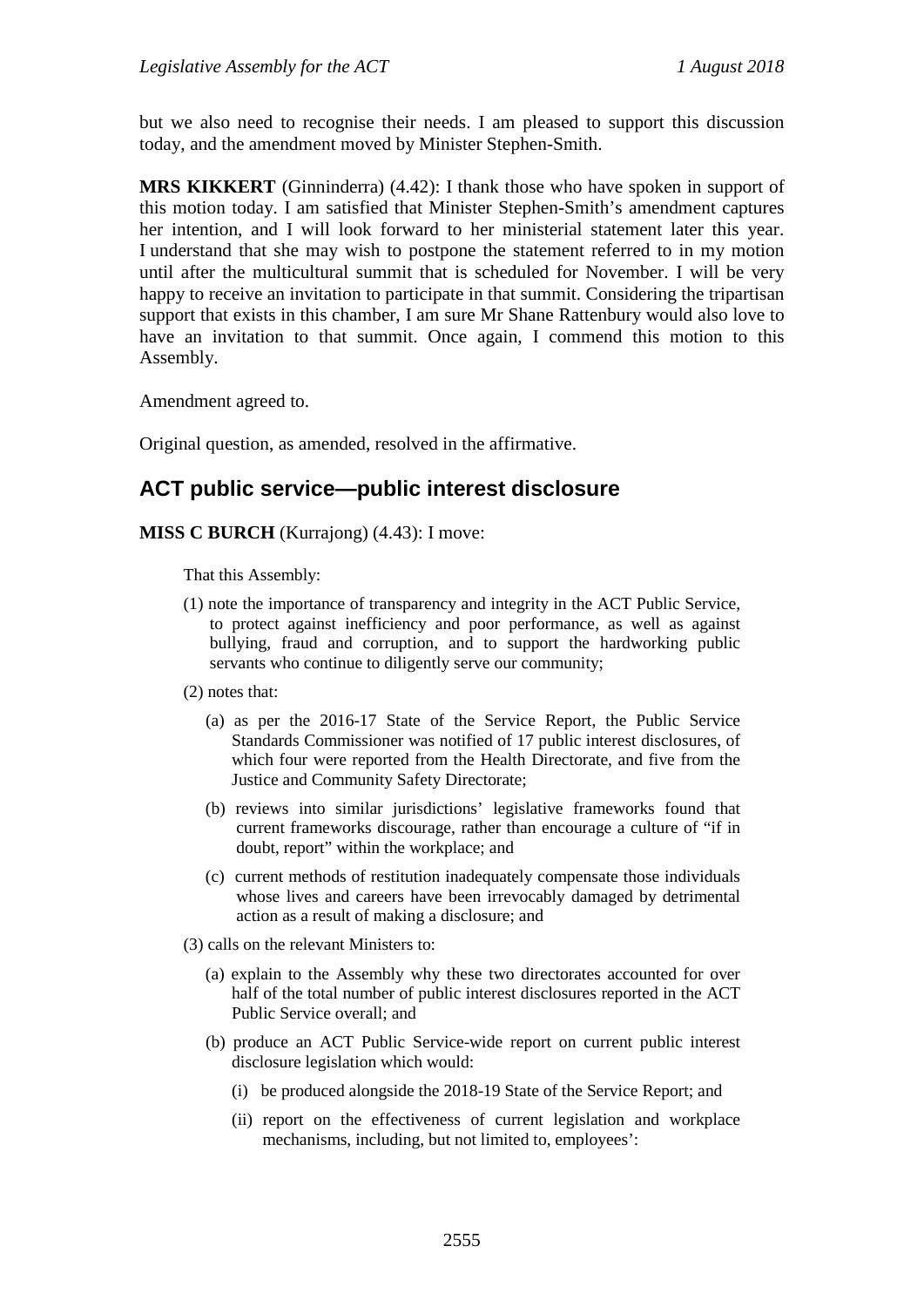- (A) knowledge of workplace reporting frameworks;
- (B) confidence in the framework in ensuring their reports be adequately heard, investigate, and an outcome ensured; and
- (C) perception of workplace "whistle-blowers" and their role in ensuring a more transparent ACT Public Service.".

I rise today to move this motion because the values at the core of the public service in Canberra are at risk. There are four values that have characterised our public service since its creation: integrity, honesty, transparency and workplace safety.

Having spent six years in the public service prior to entering the Assembly, I cannot overstate the importance of the work our public servants and agencies do to ensure that everyday Canberrans and Australians are afforded the best services and the best opportunities to live, work and succeed. The ACT public service plays a crucial role in serving the government of the day, free from partisan influence.

However, just as the public service has a duty to provide frank and fearless advice, so too does the government have a responsibility to enable our public servants to do their jobs. A strong, apolitical, frank and fearless public service is dependent upon the frameworks that we have in place to protect those who have the courage to speak out and report wrongdoing. It is essential that those who do have the courage to speak out are not only heard but also protected and compensated. From nurses to service desk operators, bus drivers and policy analysts, the integrity and legitimacy of the public service depends on internal and external mechanisms to ensure transparency and accountability.

The Public Interest Disclosure Act 2012 exists for the purpose of facilitating public interest disclosures, or whistleblowing as it is commonly known, and protecting the people who make those disclosures. The legislation provides a framework through which PIDs are able to be made and broadly covers anyone performing a function on behalf of the ACT government using public funds, including, for example, contractors. Disclosable conduct is broadly defined to include suspected fraud, corruption, maladministration, harassment, discrimination and practices that endanger the health or safety of the environment or community. Secrecy and confidentiality provisions also exist to protect whistleblowers, and whistleblowers are protected from civil, criminal or administrative liability and reprisal.

Under the current PID act, any person who suspects misconduct is able to make an internal disclosure to an officer or minister. If the whistleblower is a public official, disclosures may be made to a manager, a member of the board or nominated officials responsible for handling PIDs. External disclosures can also be made in circumstances in which no action has been taken in relation to the suspected misconduct or there is evidence to suggest a greater number of instances of misconduct may have occurred.

However, the current legislation and framework is not working. It is difficult to navigate. Protections and compensation are not clear. All too often those receiving disclosures do not know what to do with them or how to properly proceed. Too few people are making reports, and too few reports are being investigated. Instead of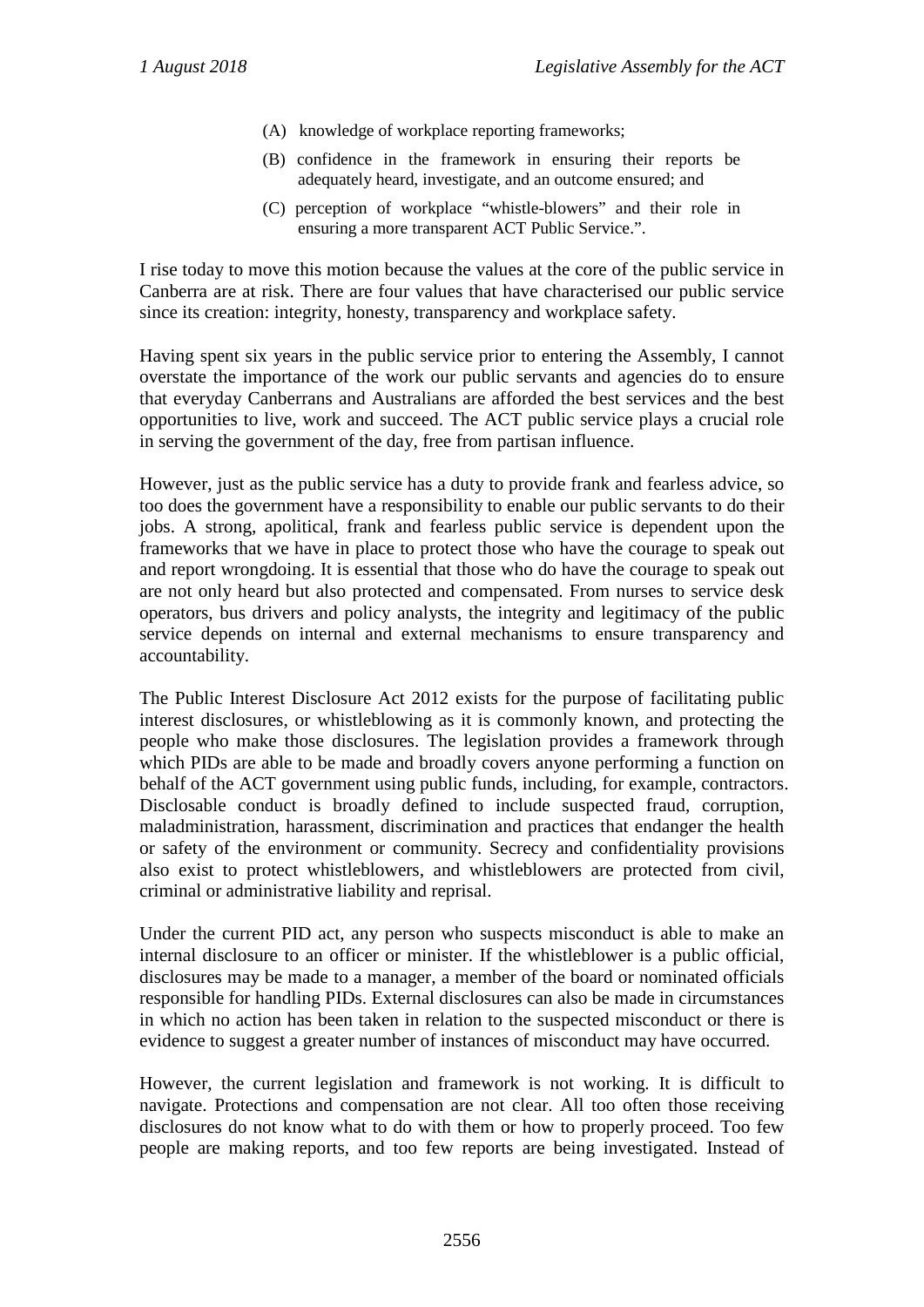external oversight, we have a framework in which agencies are expected to investigate themselves. Instead of creating a culture of "if in doubt, report", we have a culture and framework which seeks to minimise the number of formally recognised disclosures.

This is demonstrated in the 2016-17 ACT *State of the Service Report*, which shows that in the last year only 17 disclosures were made. Of those, only seven were referred for investigation. While there has never been an ACT-wide study into the PID procedures and outcomes, key findings from the independent review of federal disclosures as well as the numerous examples of bullying and abuse in the Health Directorate make these figures rather concerning.

Reviews of state and federal public interest disclosure legislation have shown that, of those who have made public interest disclosures, few felt that they had been supported through the process. Others felt that their disclosure had not been investigated or the relevant agency had inadequately addressed and reported the conduct.

The commonwealth review found that the experience of whistleblowers in dealing with existing legislative frameworks had not been positive: 72 per cent of respondents did not feel supported by their agency; 72 per cent did not feel as if their concerns were adequately investigated or dealt with; and 78 per cent did not feel adequately protected from potential adverse consequences.

Other reviews have also shown that a large number of whistleblowers have experienced emotional, social, physical and financial problems, and many have reported experiencing retaliation as a result of reporting their concerns.

Of the 17 reported PIDs in the past year, more than half have come from within two directorates: the Health Directorate and the Justice and Community Services Directorate. My colleague Mrs Dunne has spoken at length today about the endemic culture of workplace bullying and harassment in ACT Health and the incredibly damaging impact this is having on individuals—from the victims themselves and flowing right through the organisation to staff in her office—and the potential impacts on patient care.

A workplace culture underpinned by abuse and harassment undermines the ability of the public service to remain internally accountable. A workplace culture underpinned by consistent abuse and harassment also undermines the ability of victims to do their jobs. Every individual, every public servant who serves our government and our community, has the right to a safe and honest workplace where genuine concerns are not met with potential career-damaging threats or verbal abuse but are treated with the utmost seriousness and respect. Those individuals who have had the courage to report wrongdoing, those who keep the public service transparent and who suffer personal consequences as a result, should be adequately compensated for their courage. In all honesty, this should not be a partisan issue.

As I have said, the integrity of our public service and the ability of our public servants to do their jobs is dependent upon the openness and transparency of our public sector. Yet the Labor-Greens government have proven again, only this morning, that they do not care about protecting our public servants. They do not care about transparency,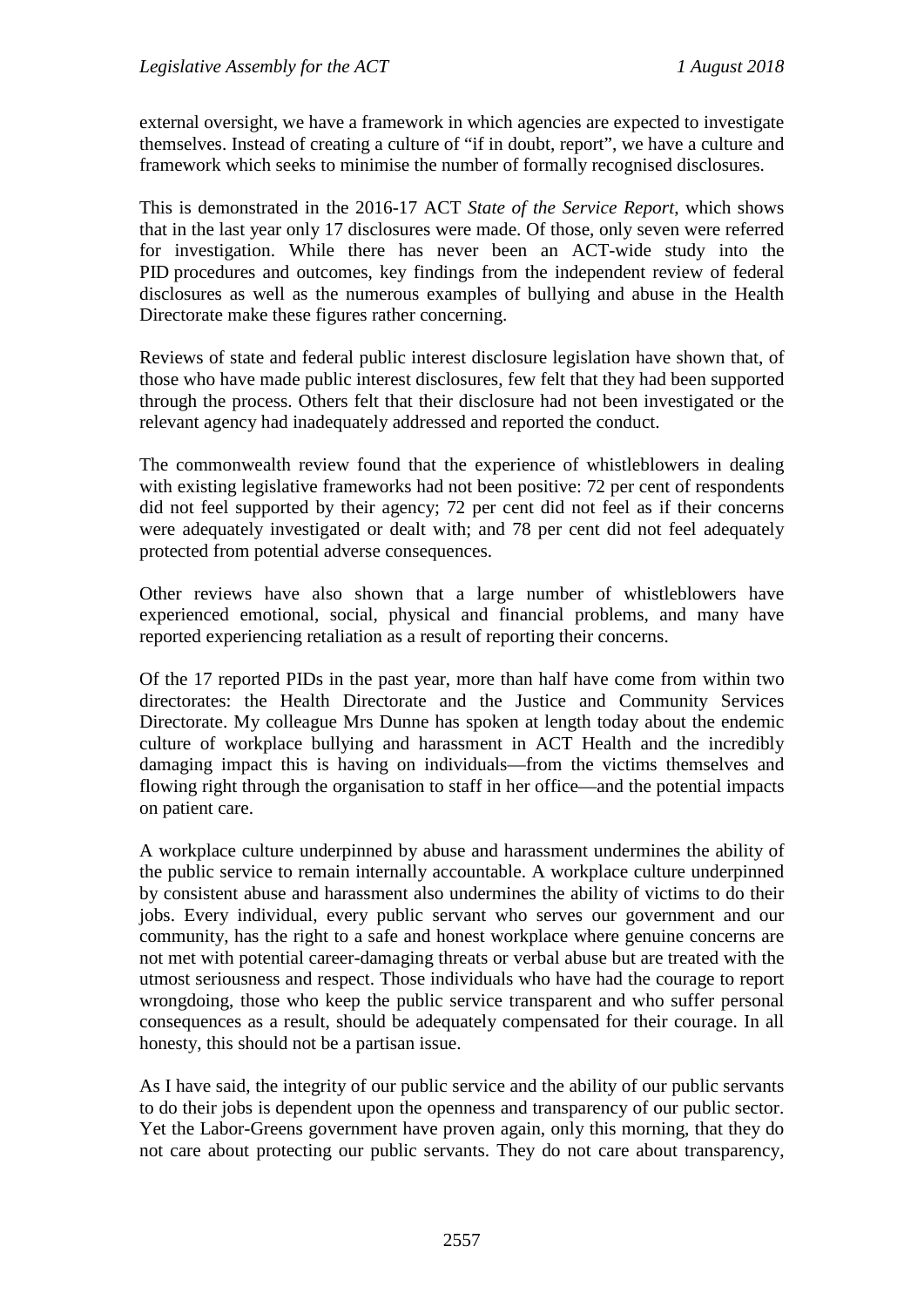accountability or integrity. They do not care about the lives of individuals who have been damaged as a result of making legitimate public interest disclosures.

Today I am calling on the government to produce an ACT-wide public service report on the state of public interest disclosure laws so that they can no longer ignore the facts. This report, I firmly believe, will illustrate not only the gross indifference of the government but just how dire the situation is. This report is the first step on the long road to reforming public interest disclosure laws in the territory. It is a necessary and vital step to ensure that those who have been fearful of speaking out against maladministration, corruption, bullying or harassment are not only able to have their voices heard but are also protected in doing so.

There is evidence from other jurisdictions showing that this can be an easy and simple fix. First and foremost, top to bottom cultural change is required regarding the perception of whistleblowing. We need to create a culture of "if in doubt, report" across all directorates to greatly increase not only the number of reports but also the confidence of individuals in reporting wrongdoing.

This is the culture the government must foster across our public service. Changes to whistleblowing laws federally resulted in an explosion in the number of cases being reported and regarded as public interest disclosures. It has been estimated that, following legislative changes in 2014, over 380 disclosures were made within the first six months, whilst an additional 288 reports were made that were not considered to be disclosures.

Contrast this with only 17 reports in 2017 across all of the ACT public service directorates, only seven of which were referred for investigation. The federal laws are not perfect, but we can learn from them and do better. Under the current territory legislation, disclosures are referred, investigated and handled internally by directorates. This must change. It is well documented that these internal investigatory mechanisms, having departments and directorates investigate themselves, not only create but also encourage a culture of bullying and harassment of those who have made disclosures.

An independent body able to receive, investigate and deliver outcomes would serve to reduce the likelihood of personal and professional backlash for whistleblowers. Furthermore, data from a review of federal legislation indicates that the current legislative frameworks are insufficiently focused on restitution, especially financial compensation, as a response to adverse outcomes, as opposed to criminal remedies, and are widely ineffective and inappropriate in the majority of cases.

Reforms to compensation would not only serve to reduce the instances of bullying, as a result of placing financial burdens on those accused of abuse to compensate; they would alleviate some of the stress and pain that victims experience during this difficult process. Therefore, it is vital that we start educating individuals and directorates, streamlining the reporting processes to an external agency with powers to investigate and determine outcomes, and simplifying the means by which compensation can be sought and achieved.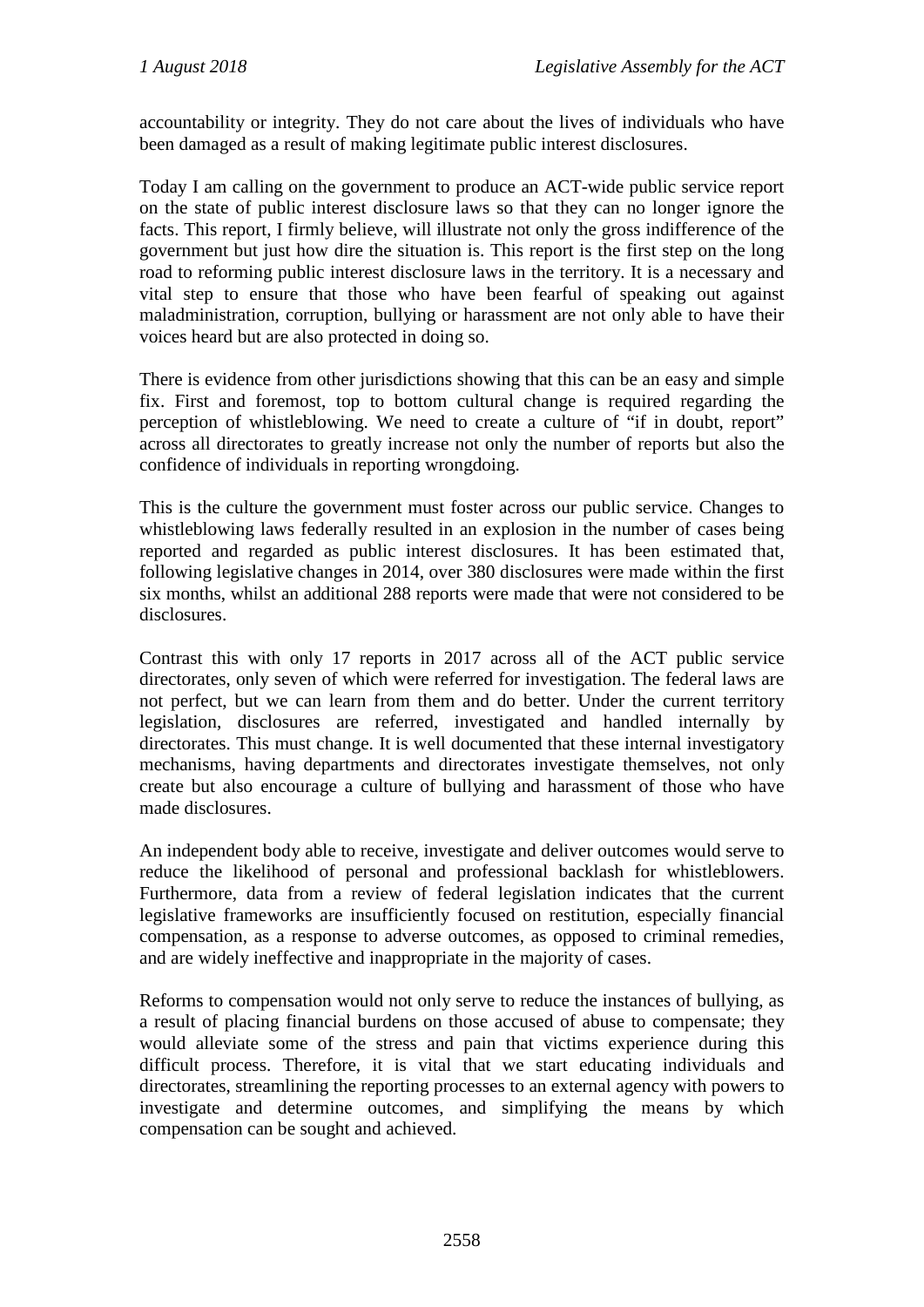The government's failure to support Mrs Dunne's motion this morning demonstrates once again the reluctance of this Labor-Greens government to promote transparency and suggests that they are unwilling to protect ACT public servants. While Minister Rattenbury claimed this morning that there are sufficient mechanisms in place to address bullying in ACT Health, it is clear that these mechanisms are not working. It is blatantly obvious that individuals in this territory are deterred from making reports, a culture which, if we are to maintain a transparent and honest public sector, must change. The Labor Party, who claim to be the party of the workers, have yet again demonstrated that they are not concerned with the workers of ACT Health.

If the government are at all interested in protecting ACT public servants, they will support this motion.

**MR BARR** (Kurrajong—Chief Minister, Treasurer, Minister for Economic Development and Minister for Tourism and Major Events) (4.55): I am sorry, Miss Burch, but the government will not be supporting your motion today, and I move the amendment circulated in my name:

Omit all text after "That this Assembly", substitute:

- (1) notes that:
	- (a) the *Public Interest Disclosure Act 2012* plays a major role in the ACT public sector integrity framework;
	- (b) the Act is a best practice model for managing disclosures and protecting genuine whistle-blowers; and
	- (c) its passage in the Assembly on 23 August 2012 received tri-partisan support;
- (2) further notes:
	- (a) the Public Sector Standards Commissioner provides effective oversight of public interest disclosure investigations and coordinates related education and training programs to ACT public servants;
	- (b) the Public Disclosure Act 2012 and the Public Interest Disclosure Guidelines 2017 provide effective mechanisms to foster a pro-reporting culture within the ACT Government when misconduct is suspected;
	- (c) the Public Disclosure Act 2012 and the Public Interest Disclosure Guidelines 2017 clearly articulate the protections received from reprisal that result from the disclosure; and
	- (d) the Public Sector Standards Commissioner reports on public interest disclosures through the annual State of the Service Report, which includes compliance of directorates and public sector bodies with provisions of the Public Interest Disclosure Act and the number of public interest disclosures notified by directorate or public sector body;
- (3) acknowledges that the Government agreed to Recommendation 78 of the Select Committee's Inquiry into an Independent Integrity Commission to appoint an independent person to conduct a statutory review of the Public Interest Disclosure Act; and
- (4) calls on the Government to: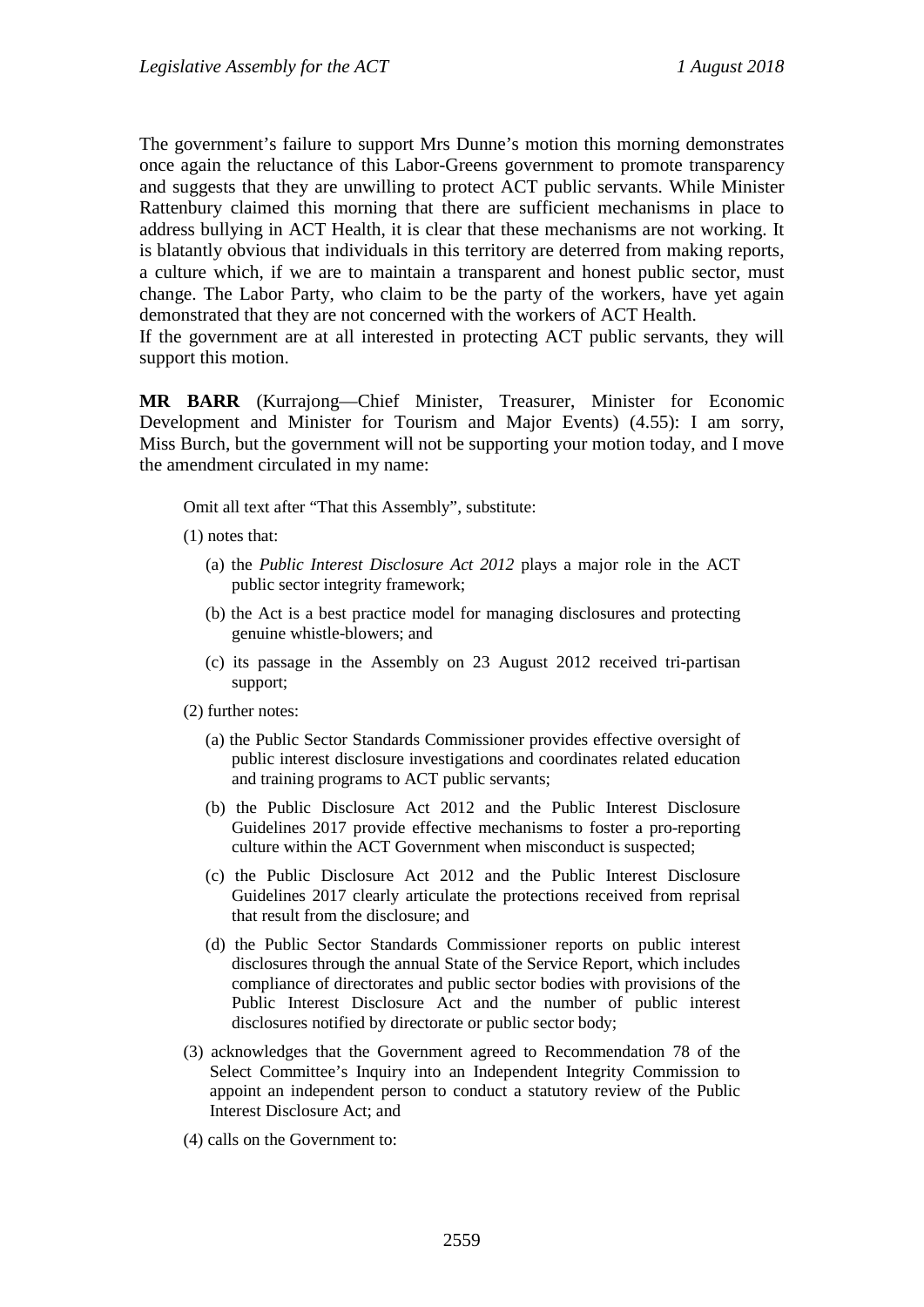- (a) continue to have in place a robust and accountable integrity framework across the ACT Government; and
- (b) reaffirm its commitment to a review of the Public Interest Disclosure Act.".

The ACT government has a strong and robust integrity framework with effective mechanisms to support not only transparency and accountability but the reporting of wrongdoing in the delivery of government services. The amendment to the motion I have moved outlines the Public Interest Disclosure Act 2012 as the key piece of legislation in the ACT public sector integrity framework, which is modelled on best practice. I note it received the support of all parties in this place for its passage through this Assembly, admittedly before Miss Burch was a member of this place, but all of her colleagues supported it unanimously prior to her arrival in this place.

The Public Sector Standards Commissioner has a pivotal oversight role to ensure compliance against the act, as well as coordinating education and training across the public service. The Public Interest Disclosure Guidelines 2017, in conjunction with the act, provide mechanisms that encourage a pro-reporting culture, and for those who do report serious or systemic wrongdoings there are significant protections in place.

Protection for people who make a disclosure is of utmost importance, and the Public Interest Disclosure Act provides that protection in two ways. Firstly, when a person makes a disclosure under the Public Interest Disclosure Act the disclosure is treated in the strictest of confidence. Information provided as a public interest disclosure is confidential, and it would be a breach of the act if any details or information were made available which could potentially identify the discloser. There are serious consequences for reprisals against a discloser. Under the act a person who takes detrimental action has committed an offence and can be pursued for damages in court.

The ACT government continues its commitment to an accountable and transparent government. This week I tabled the government's exposure draft of the integrity commission bill. The amended motion I move today notes the government has agreed with the establishment of the integrity commission. A review will be conducted into the Public Interest Disclosure Act to consider the interaction between the existing oversight bodies, including the sharing of information and the referral of complaints. This is to ensure there is an efficient and effective operation of the new entity together with the existing framework.

For those reasons I commend the amendment I have moved to Miss Burch's motion. I seek the Assembly's support, firstly, for the review of the Public Interest Disclosure Act, as part of the announcements I have made this week, and, secondly, to note and call on the government to continue to ensure we have a robust and accountable integrity framework across the ACT government. This week has clearly seen a number of steps in that direction to ensure that such practices are part of the ACT public sector.

**MR RATTENBURY** (Kurrajong) (4.58): I thank Miss Burch for raising the issues of public interest disclosures and how the government handles them. The Greens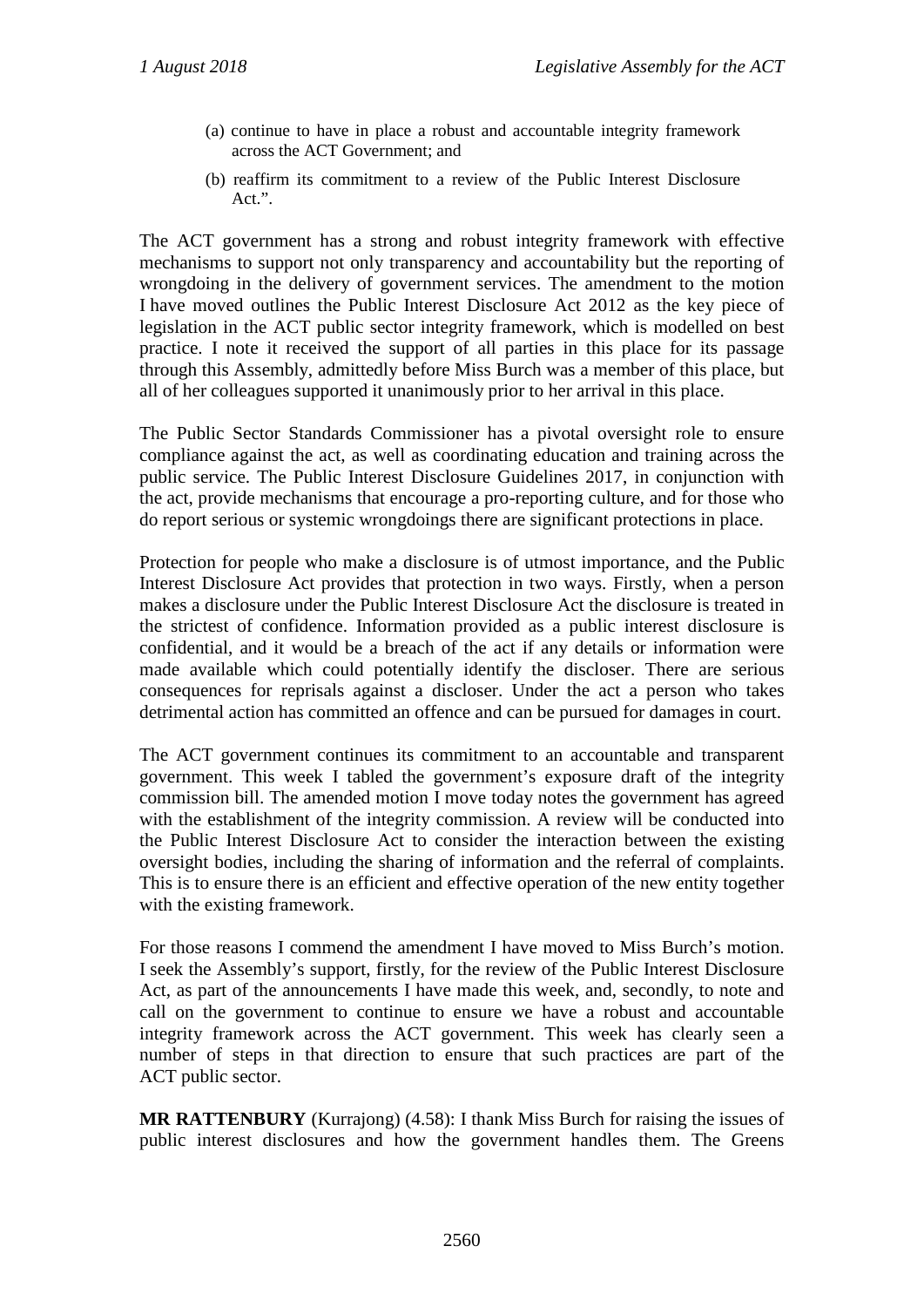wholeheartedly support the ACT's whistleblower protection mechanisms in the territory in the form of the Public Interest Disclosure Act. Whistleblower protection, or public interest disclosure, is an issue we have longed advocated for in the ACT, and that is why we included it in the 2008 parliamentary agreement, which resulted in the 2012 legislation.

PID laws are a very important mechanism for public accountability and operate in conjunction with other accountability mechanisms to ensure we have a robust accountability framework. As the ACT government grows and the role it fulfils increases in complexity, it is inevitable that, as is the case for any large institution, there will be times when things go wrong. At these times we need sometimes to rely on the integrity of public servants to speak up to prevent or correct the wrongdoing, and it is important to have a scheme in place to protect those who are prepared to stand up and speak out against the wrongdoing.

Our PID scheme in the ACT is similar to those in other jurisdictions but essentially picks up on all the best elements to ensure we have the best possible scheme in the territory. The Greens believe whistleblower protection should be properly embedded in Australian workplace relations law so that the bulk of whistleblowers, who are employees, can have more effective access to appropriate remedies, including compensation, for any detriment suffered as a result of speaking up. While there has been some improvement at the federal level in recent years, we believe it could go a lot further.

In terms of Miss Burch's motion more specifically, there is always a danger in using data from just one annual report to draw a conclusion, especially as in the ACT we are often talking about very small numbers. The short answer as to why Health and JACS have higher numbers of public interest disclosures than other directorates is that these are much bigger directorates and, therefore, to some extent this might be anticipated.

Let me put it in other and more specific terms: the nine public interest disclosures in health and JACS Miss Burch refers to in her motion, and which make up just over half of the 17 PIDs in the ACT in 2016-17, come from two agencies which account for about 42 per cent of the ACT government workforce. I think that points to some sort of pro rata impact. But it is also worth noting that in the year prior—if you look at the previous annual report—there were 12 public interest disclosures and JACS and Health only made up four out of the 12, or one-third of the PIDs, so below their proportion. This speaks to many factors in the ACT, where small numbers can mean percentages can move about wildly.

Miss Burch makes at least an insinuation of a conclusion in her motion, and I do not think that insinuation can be drawn just on the data alone. It perhaps warrants further and more detailed analysis of the data if any conclusions are to be drawn on that.

The other part of Miss Burch's motion calls on the government to produce a report on the effectiveness of current PID legislation and other workplace mechanisms. Miss Burch may not be aware, because I think it was before she came to this place, but the Select Committee on an Independent Integrity Commission also looked at the PID legislation, alongside other accountability and integrity measures. To ensure all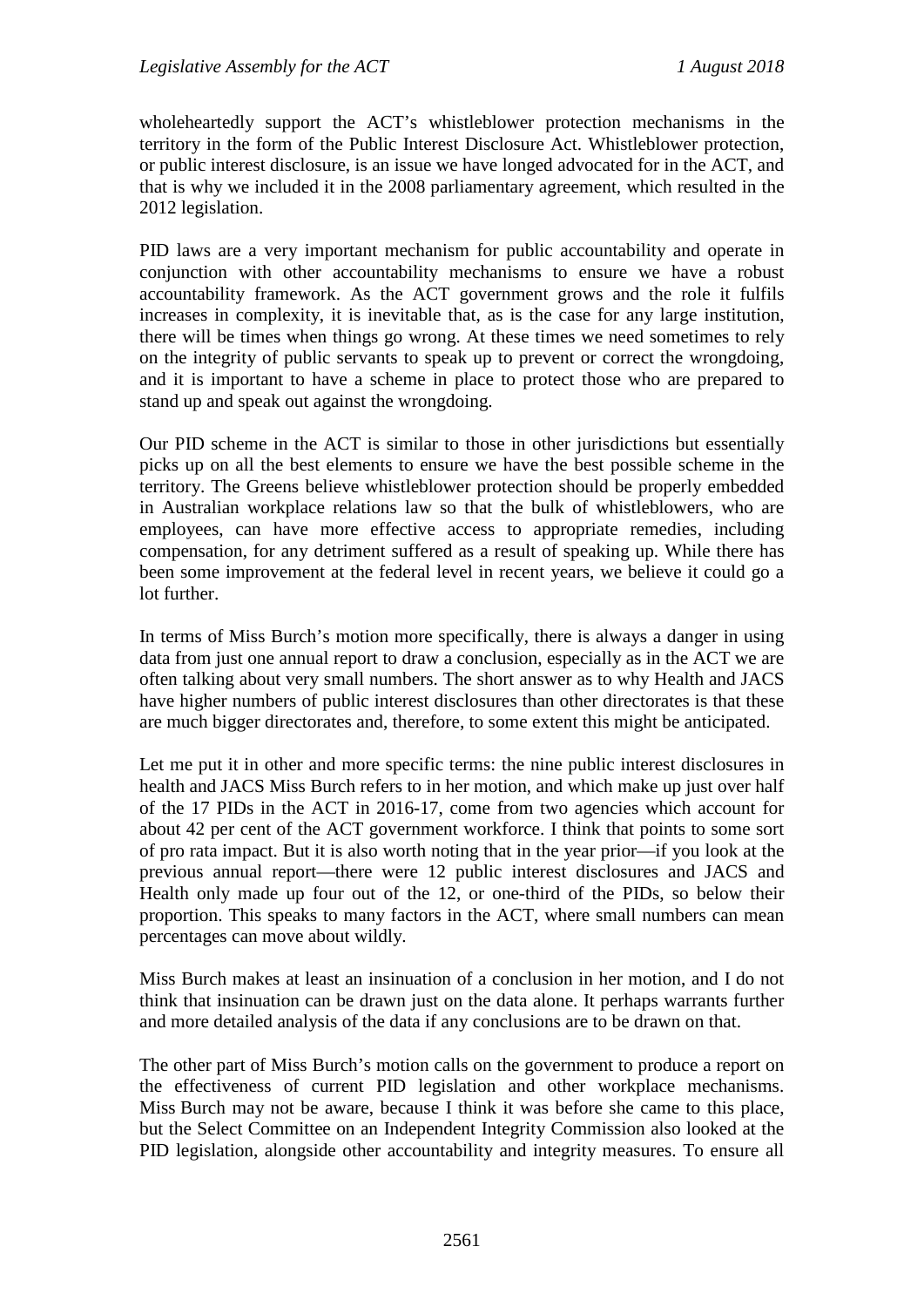the ACT's accountability mechanisms and offices work together to cover all areas without overlapping too much, thereby creating additional work for those offices, the committee recommended that the PID legislation be reviewed. I will read from the relevant section of the integrity commission committee report:

- 18.22 The Committee is of the view that the operations of the *Public Interest Disclosure Act 2012* (the PID Act) as it concerns any future ACT ACIC should be reviewed.
- 18.23 The Committee notes that there appeared to be no provision for a statutory review period in the PID Act which became effective 1 February 2013. Generally, statutory review periods are designed to ensure a timely evaluation of the implementation and performance against the legislation. Some statutes prescribe review periods that can range from between three to five years.
- 18.24 Accordingly, as the PID Act will have been operational for five years on 1 February 2018, the Committee considers that statutory review of its implementation will be timely.

The committee then went on to recommend that such a review take place. Given that introducing an integrity commission to the ACT will increase accountability and oversight mechanisms for the territory, it is important we look into these issues. The committee made a number of findings, and one was a statutory review of the act, which the government agreed to in its response to the committee. I believe this review will cover the issues Miss Burch has raised in her motion. On that basis, having reflected on the main points from her motion, I will be supporting Mr Barr's amendment, as I think that covers those points quite thoroughly.

**MRS KIKKERT** (Ginninderra) (5.04): I thank Miss Burch for bringing this motion before the Assembly today, and I wish to say a few words in support. On the matter of transparency and integrity I hope my record is clear. On many occasions I have stood in this chamber and called on this government to support transparency and integrity in many forms. I have spoken, as I did again yesterday, in favour of making important government decisions subject to external merits review. I have spoken in favour of real versus sham community consultation. I have called for accountability in decision-making. I have called on the Labor-Greens government, as I did earlier today, to provide the residents of this community with candid and detailed reporting on its public commitments to culturally and linguistically diverse Canberrans.

I suspect we all know intuitively that transparency and integrity are essential elements of good government. As Chris Field, the Ombudsman for Western Australia, has pointed out:

… there is a very strong correlation between prosperity, the rule of law, democratic institutions, respect for economic and personal freedoms and good governance hallmarked by accountability and transparency.

Unfortunately, as we saw with the Canberra resident who raised concerns about the territory's youth justice facility last year, things are often difficult for those who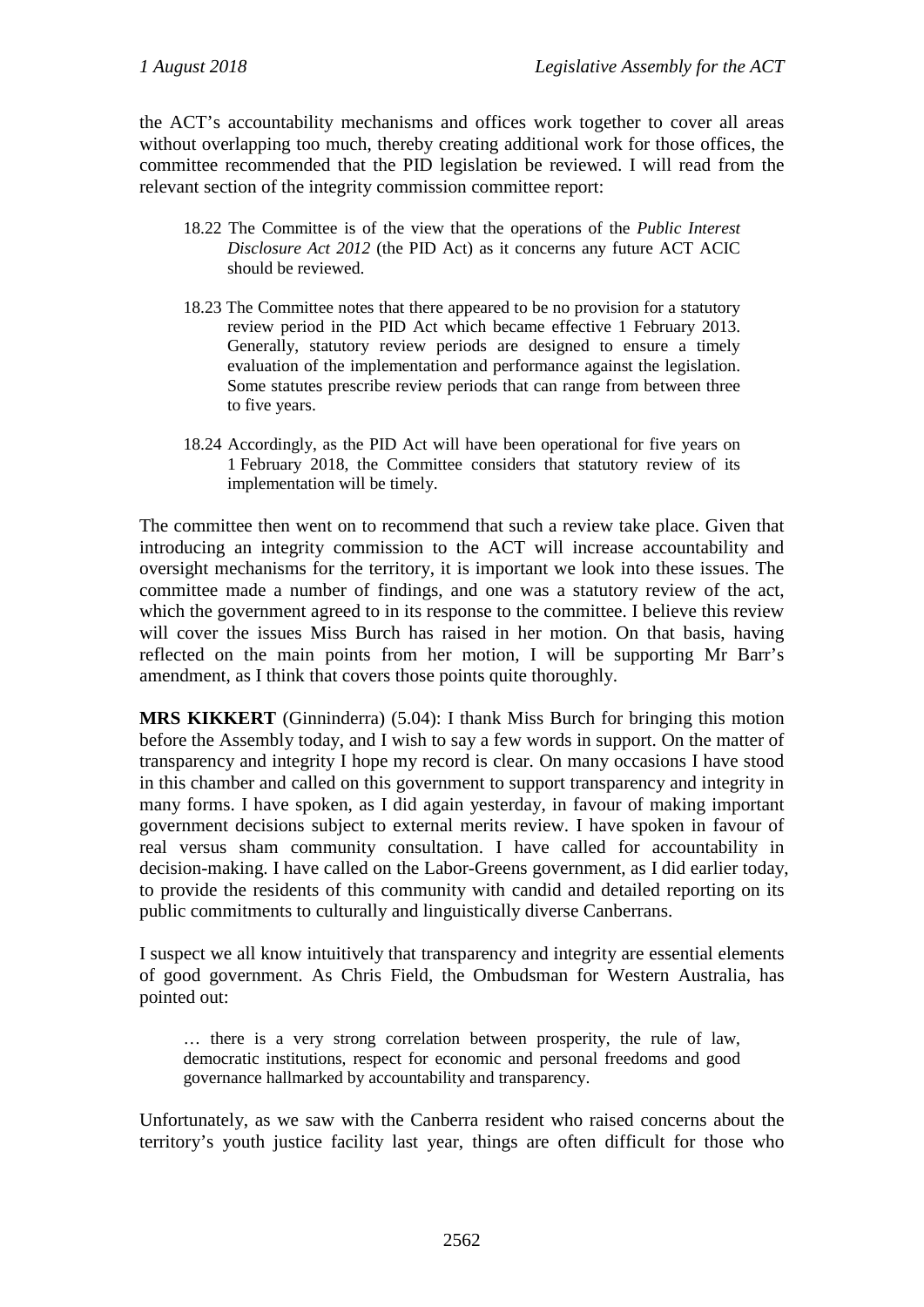reluctantly take on the role of whistleblower. Irrevocable damage to both life and career is a real threat. Our valued and hardworking public servants need to feel fully supported to raise concerns whenever they genuinely have them. We teach our schoolchildren to report anything they think might be wrong. If encouraging this kind of healthy conversation in our kids is important, why not set the example in our workplace? Public servants need to feel they labour in a safe and honest environment.

This motion makes two very reasonable requests: first, an explanation for why two ACT directorates account for a disproportionate number of public interest disclosures; and, second, for a detailed report on the effectiveness of current public interest disclosure legislation. I add my voice to Miss Burch's in calling on the relevant ministers to take these two steps. I commend this motion to the Assembly.

**MISS C BURCH** (Kurrajong) (5.07): I cannot say the government's inaction on this issue surprises me. The Chief Minister's justification that the legislation received tripartisan support six years ago is a cop-out. The commonwealth PID review recommended comprehensive reviews of the PID act every three years, and yet in the past six years we have not seen a single review. Minister Rattenbury said the data needs more analysis. Quite frankly, the lack of reviews has meant there is a lack of data to draw on here.

The mechanisms the government has claimed are already in place to protect public servants are clearly insufficient and not working. Every worker has a right to a safe and honest workplace, and public servants need safe and respectful pathways to report troubling incidents and suspected misconduct. Yet for some their choice to serve and their choice to be frank and fearless in reporting corruption, harassment and misconduct in the workplace has caused irrevocable personal damage and professional harm.

ACT Labor has lost all credibility in claiming to be the workers' party. Today we have seen their refusal to stand up for ACT Health workers and now their refusal to stand up for ACT public servants. Only last week we saw their buddies in the CFMEU labelling them as partners in crime for their inability to stand up for workers on the light rail project.

As I have said, the solution is reasonably simple: a framework that encourages a philosophy of "if in doubt, report", instead of attempting to minimise reports of suspected misconduct. That is a framework that is clear, easy to navigate and understand and that protects those that have the courage to speak out from future ramifications in the workplace. This is yet another example of how, when confronted with their own ineptitude and incompetence, the government prefer to sweep it under the rug. Why are they so unwilling to encourage people to report suspected wrongdoing, bullying and harassment in the public service? What is it they are so afraid will be uncovered?

It is time for the government to be held to account for those individuals who have been caused emotional and financial pain and turmoil as a result of the government's inaction and held to account for the dodgy deals which are yet to be exposed because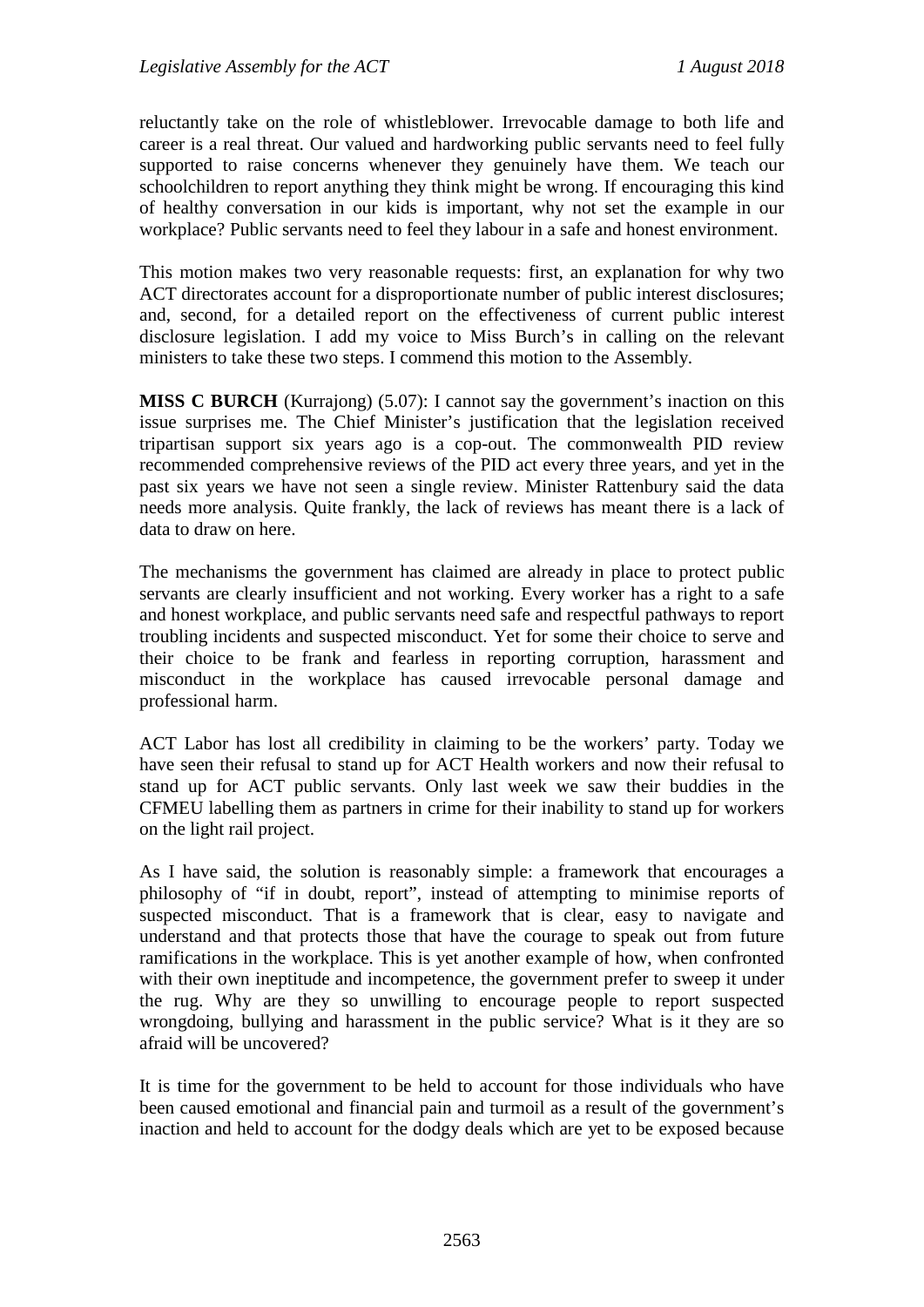of the culture this government has played no small part in creating. Our hardworking and dedicated public servants deserve better.

Amendment agreed to.

Original question, as amended, resolved in the affirmative.

## **Energy efficiency**

**MS ORR** (Yerrabi) (5.10): I move:

That this Assembly:

(1) notes that:

- (a) energy efficient homes provide significant health benefits to the residents of the household;
- (b) energy efficient homes lower the cost of living by reducing energy bills for households;
- (c) energy efficient homes can help reduce carbon emissions by lowering demand for energy;
- (d) the ACT remains the only jurisdiction with a compulsory home energy efficiency rating disclosure scheme, the Energy Efficiency Rating (EER) Scheme;
- (e) since the introduction of the ACT EER Scheme the tools used to measure energy efficiency have evolved; and
- (f) the ACT Government has committed to undertake a review of the effectiveness of the EER Scheme, and assess the feasibility of improving EER standards for rental properties as outlined in the Parliamentary Agreement; and
- (2) calls on the ACT Government to:
	- (a) finalise this review as a matter of priority;
	- (b) consider as part of this review:
		- (i) the range of tools that measure energy efficiency and which one would be most suitable to the ACT scheme;
		- (ii) any amendments, additions or subtractions of inputs that should be considered under the ACT Scheme, e.g. appliances;
		- (iii) appropriate compliance measures including consideration of verification post construction;
		- (iv) the application of the EER to houses compared to apartments. The interaction between the minimum energy efficiency rating mandated in the National Construction code and the rating required for the ACT disclosure scheme;
		- (v) the most helpful information that will allow renters compare the energy efficiency of properties;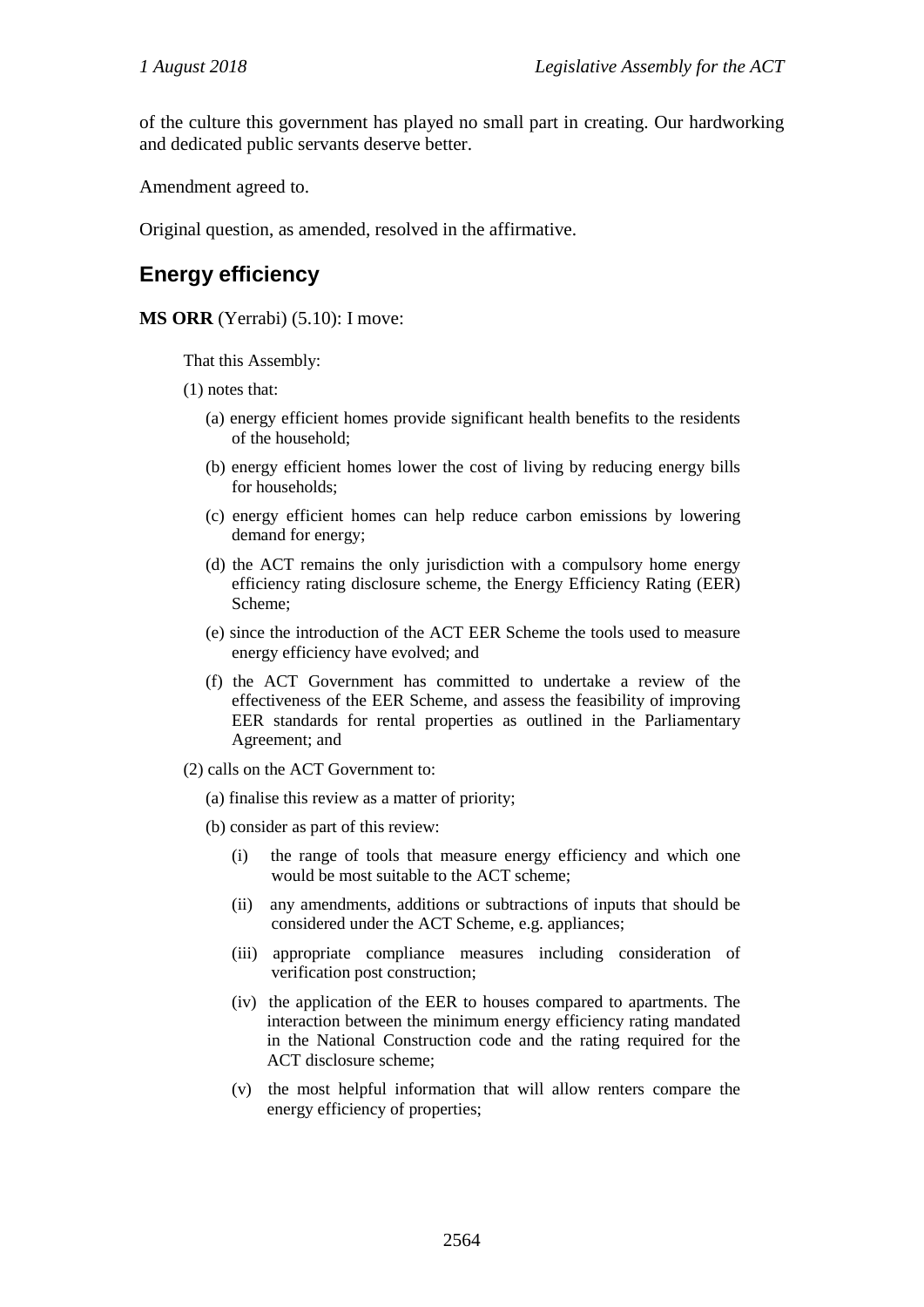- (vi) public education that would increase the understanding of the scheme, its intentions, benefits and constraints;
- (vii) options for how assessors are trained and monitored;
- (viii) whether the content of the point of sale report needs updating; and
- (ix) how best to engage and consult with industry and community in conducting the review; and
- (c) provide a report on the progress of this review to the Assembly by the last sitting day in 2018.

I move this motion today because I believe it is imperative that we continue to push ahead as a national leader of energy efficiency in homes. Far from being just buildings, our homes are a crucial contributor to our wellbeing. They are the place where we rest, relax and come together as families. We have known for a long time that the quality of our home influences the quality of our wellbeing. That is why, through planning law, we have throughout history regulated to make sure the buildings we build provide a certain living standard. For example, we have required our dwellings to have windows, minimum floor spaces, sound insulation and clean airflow.

Energy efficient dwellings continue this tradition of planning law to promote the wellbeing of people by providing people with a healthier place to live. Energy efficient homes tend to reduce moisture issues that lead to mould, leaks and condensation. That is because energy efficient homes will often provide a higher quality of internal air, a more hospitable temperature range and limit dampness. These things will all help our physical health.

International longitudinal studies of energy efficient housing developments have also indicated that residents' mental health is improved. You might wonder how an energy efficient home could impact people's mental health. But a set of researchers found that one elderly couple could now host their grandchildren more regularly as they had moved into a dry and warm low energy dwelling. There is also a sense of purpose an energy efficient house brings, with one woman in her mid-50s giving up smoking because she felt her behaviour should match that of her home. She also reduced the time she took to shower, lowered her food wastage and visited the supermarket less.

When we look at the savings, some households were able to afford bigger holidays more often and other households reported being tighter family units that were more engaged with their communities. As well as health benefits, there are significant economic benefits to energy efficiency homes. Energy efficient homes reduce energy use, creating dwellings that can be more efficiently heated and cooled and reduce the reliance of households on appliances. This offers a real return to households and lowers the cost of living. The average Australian family has an annual electricity and gas bill of around \$2,115. Modelling by Sustainability Victoria estimates that an energy efficient home can cut these costs by up to 40 per cent, an annual saving of \$850.

Annually, Australian households spend \$20 billion on energy bills. A report by the Australian Sustainable Built Environment Council found that households could save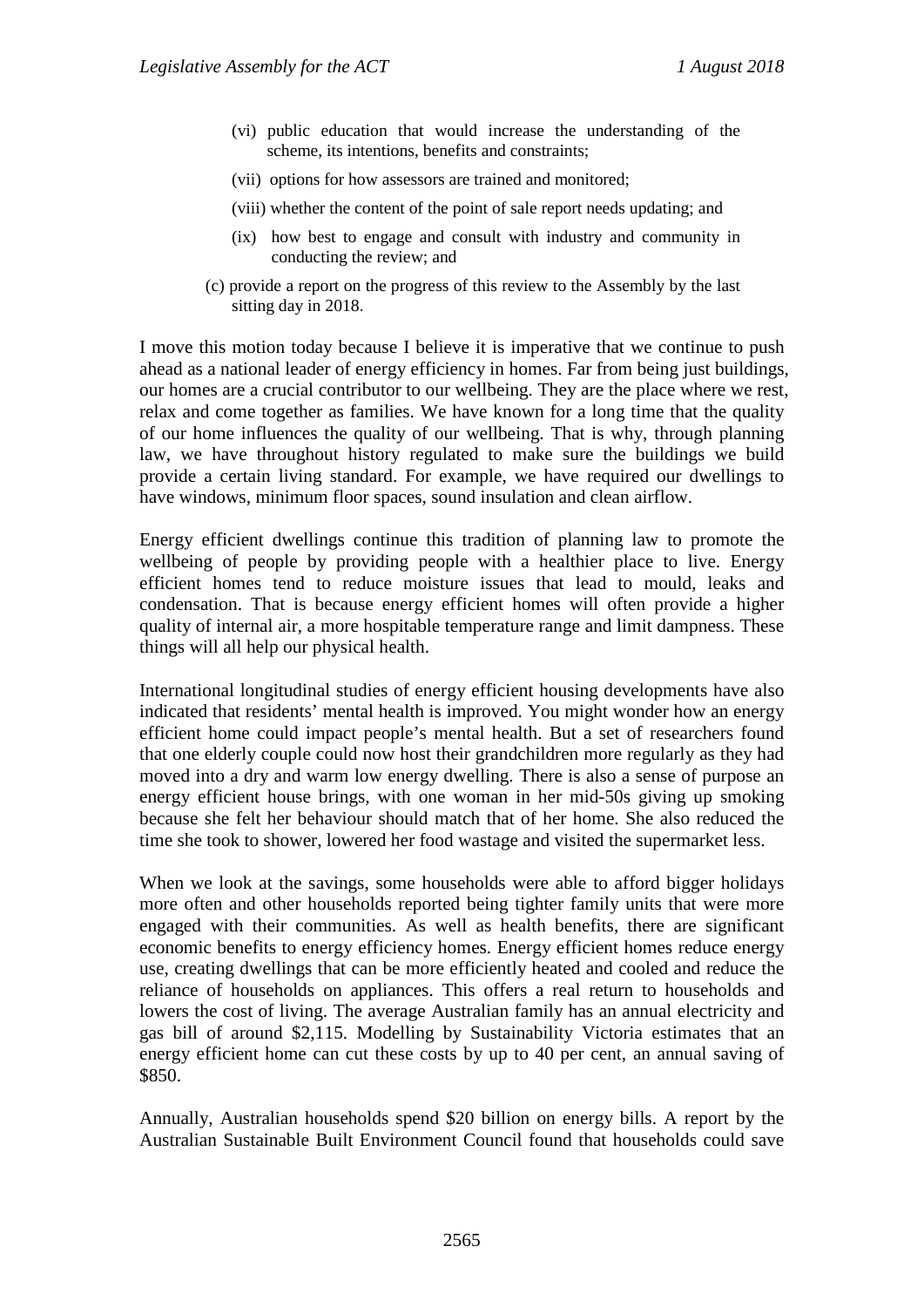over \$16 billion by 2030 by improving the performance of residential buildings. At a time when households are feeling the pinch of utility bills, designing houses to require less electricity has a real impact on the lives of Canberrans. The reduced need for electricity also leads to lower harmful emissions. These emissions are responsible for a range of environmental challenges locally and globally, the greatest risk being climate change. The most effective way to reduce environmental damage is to prevent it from happening in the first place. Energy efficient houses enable each of us to oblige this principle more readily.

With health benefits, financial benefits and less environmental damage, energy efficient homes offer significant improvement to our standard of living. When it comes to energy efficiency of residential buildings, the ACT stands unique among Australian states and territories as the only jurisdiction that requires dwellings to meet energy efficiency standards.

Since the ACT introduced its energy efficiency rating scheme, the tools that measure energy efficiency have proliferated, where once they were very limited. We are now in a position where there are a number of options for us to consider in respect of how we best measure the energy efficiency of a building. As part of the review that I am calling on to be finalised into the energy efficiency rating scheme, it is important that we consider the options available and consider which option is best for use in the ACT system.

The energy efficiency rating at point of sale measures the thermal efficiency of a building envelope. The scheme is based on the potential of the design to reduce energy use. This is modelled using extensive computer simulations of housing performance in the ACT climate, focusing on insulation, orientation of living areas and windows, air leakage and other design features to provide a comprehensive picture of a house's potential for reduced energy consumption.

It is certainly the case that the simplest way to reduce energy consumption is to prevent it through better design, and each of these factors remains integral to the efficient design of housing. However, it is time we ask whether this is still our preferred method of assessment. There have been many improvements to knowledge and technology in this space since the scheme's introduction and there are computer models available that better capture the design elements or the materials we are using today in energy efficient design.

Should we consider these tools that can assess appliances and behaviour and include this in the rating? Will our rating system be strengthened by revisiting the assumptions that underpin our current model? In undertaking a review into the energy efficiency rating scheme, we need to ensure that we are not missing opportunities that might improve our current system to make it more accurate and more reliable.

Canberra is unique among Australian climates as it experiences a hot summer and a cool winter. The design we require needs to work in these attributes, as does the system we use to assess the EER. Achieving energy efficiency can be determined through design, insulation, heating, cooling and appliances, and our rating system must be adaptable to each of these factors. Improving the energy efficiency of our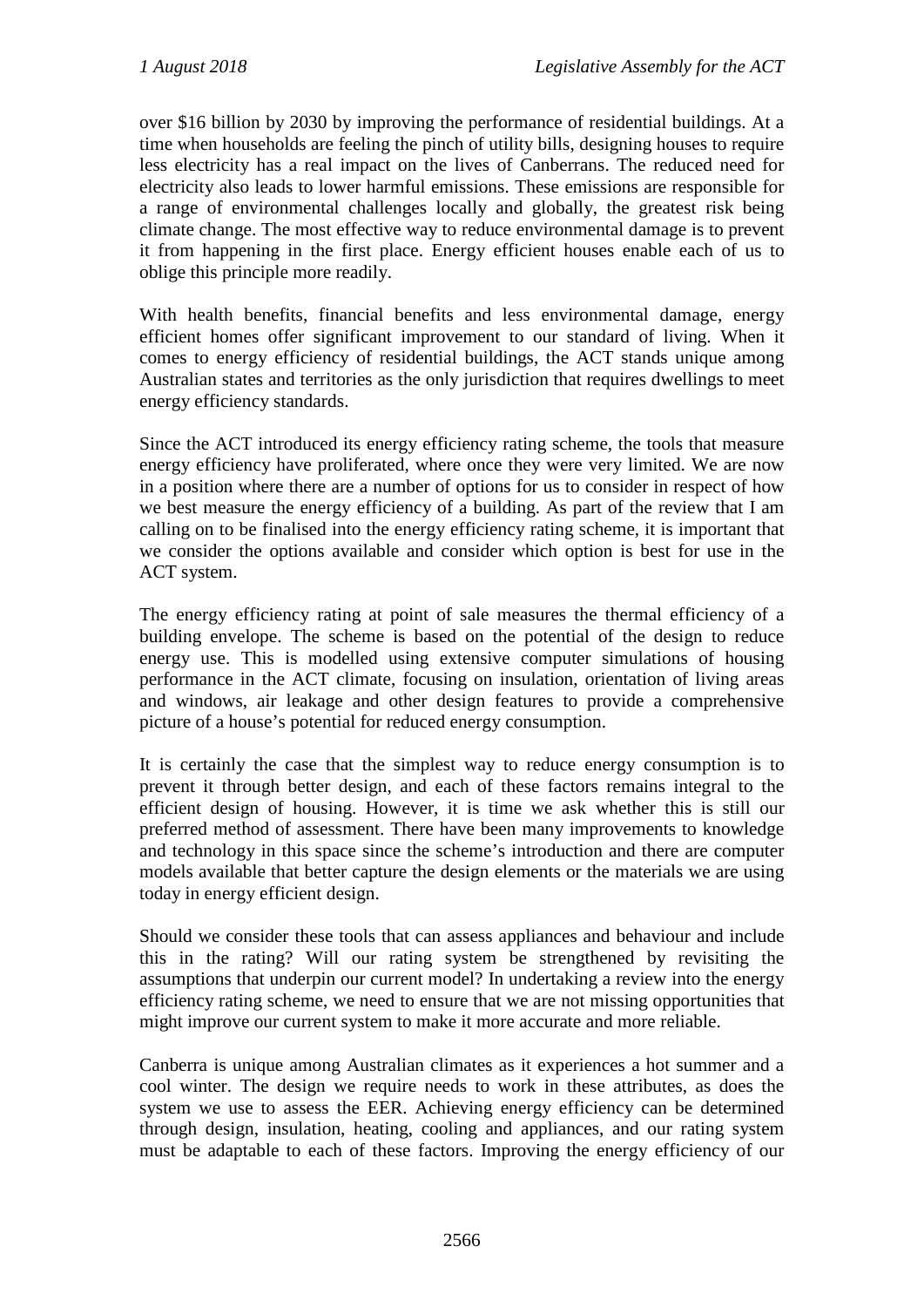homes can be as simple as taking the way we do things now and ensuring that they are done correctly. We often design a home on paper without considering the way it faces on the block or what other elements might interact with it.

For example, when designing a home, energy efficiency can be optimised by ensuring that most of the windows are facing north, with one or none facing east and west, and with only a few to the south. This layout makes the most of the northerly sun in winter, which can help warm the home, while limiting the hot westerly sun penetrating in summer and allowing for cross-ventilation. Likewise, building a home where the northern sun is blocked by another structure will also limit the energy efficiency of the dwelling.

In moving ahead with our energy efficiency scheme in the ACT, it is important also to ensure that compliance measures are in place to maintain an energy efficiency rating can be reliably estimated after construction. Measures such as requiring paperwork from builders working on the site, ensuring that materials are correctly installed and that buildings are built to plan can help ensure the reliability of an EER assessment. Taking steps in this direction offers peace of mind that when you are building or buying a home you are getting the energy efficiency you are paying for.

There is also a need to consider the role of government and regulators in educating the public on the scheme. As I have outlined here today, there are myriad factors influencing the energy efficiency rating of a dwelling and many more that will not necessarily impact a rating but that will impact the energy usage in a home. For this reason, the motion calls on the review to consider how public education can improve the understanding of the scheme. As I have explained, there are a great many reasons why people benefit from the experience of living in energy efficient housing, and better education can help share those benefits more widely.

In line with the need for public education is considering how we train and monitor our energy efficiency rating assessors. Improving the oversight and skill development of assessors will also help the community's understanding of the scheme. Should the review decide it appropriate to adopt different tools or models for assessing energy efficiency, there will be further need to consider how the training and monitoring of assessors is impacted. The energy efficiency rating scheme is essentially a mandated system of information sharing.

As part of the review, there is a need to consider the information currently being provided under the scheme. Whether or not there are changes made to the assessment method, there is reason to review the point-of-sale report and to assess whether we require the most helpful information available to be provided to potential renters and buyers. The fact that research indicates there is a market forming around energy efficiency ratings would suggest there is a growing importance that the disclosure requirements are as informative as possible.

Taken together—that is, growing public education, strengthening compliance measures, adapting the assessment method to better capture the current settings and improving the information available to renters and buyers—this review has the potential to drive significant improvements to the wellbeing of all Canberrans. Given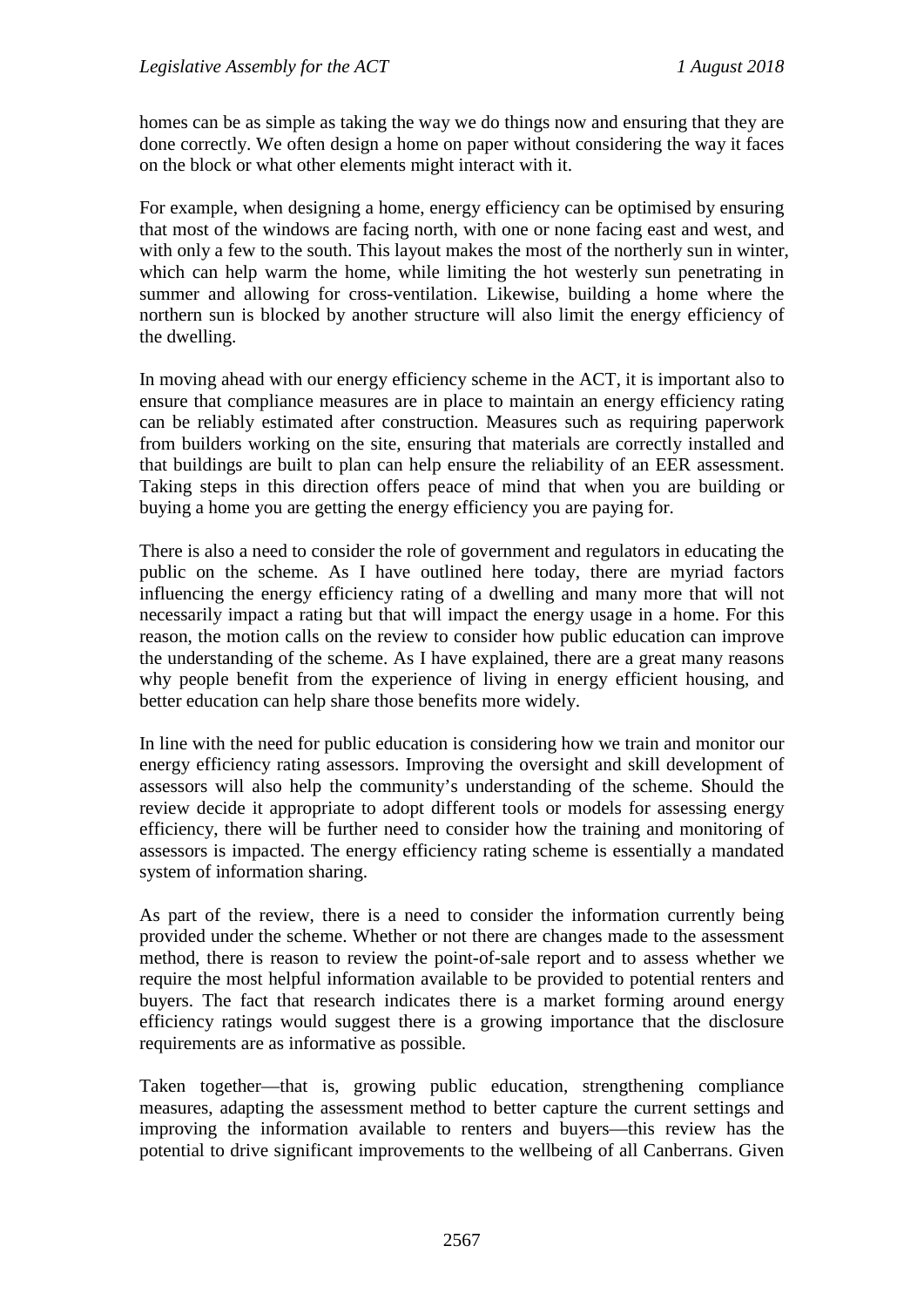the benefits to health—both mental and physical—communities, families and the hip pocket, a serious review of the energy efficiency rating scheme in the ACT offers the opportunity to consider reforms that would provide a genuine improvement in the standard of living for our citizens. I strongly encourage everyone to support this motion and I look forward to the ACT government progressing and finalising this review in the coming months.

**MS LE COUTEUR** (Murrumbidgee) (5.20): The energy efficiency rating scheme is a topic I am really happy to be talking about. Energy efficiency has been a focus of the Greens for decades. The EER scheme itself has been core business for the ACT Greens for a very long time. I am going to talk a bit about the work done by Kerrie Tucker in 1997 later in my speech.

I have been a member of the Australian and New Zealand Solar Energy Society, which is now called the Smart Energy Council, for around 40 years. Passive solar design and EER are something I am passionate about. The first people who lobbied me when I was elected in 2008 were local architects, and they were talking about the EER disclosure scheme. Those problems still exist. I tried to fix them in the previous Assembly, but I was advised by the planning minister at the time that this attempt would probably backfire and I could find that they were no longer in the sale of premises act. So I am very happy to hear a government MLA moving a supportive motion on an EER scheme, and I am very happy to support the motion on behalf of the ACT Greens.

While we tend to refer to a single EER scheme, there are in fact two basically separate schemes. The first is the little EER number that people see in real estate ads. That is also called the disclosure scheme. The second is the minimum EER standards that all new dwellings have to meet to get building approval.

This means there are lots of differences behind the scheme, which is part of the reason for the problems. For example, the two schemes are quite separate in a technical sense. They use different rating tools. Importantly, X number of stars in one scheme is not the same as X number of stars in the other scheme. That is because the legislation for the mandatory disclosure scheme has not been updated to the latest technologies for energy ratings, as Ms Orr alluded to. The rating score used for disclosure is a cheaper, quicker, simplified process that can be done along with the pest and building inspections in the run-up to a property being listed for sale. The rating process for new builds can be based on detailed plans of the building, which often do not exist at the point of sale for an older house.

I will now talk about the two arms of the scheme. I will start with the disclosure part of the scheme. This is where I would like to take members back to the past, to December 1997, which is when Greens MLA Kerrie Tucker presented two bills on disclosure: the Energy Efficiency Ratings (Sale of Premises) Bill 1997 and the Residential Tenancies (Amendment) Bill 1997. These two bills together would have made the disclosure of energy ratings mandatory in all advertisements for sales of residential real estate and also for all rentals.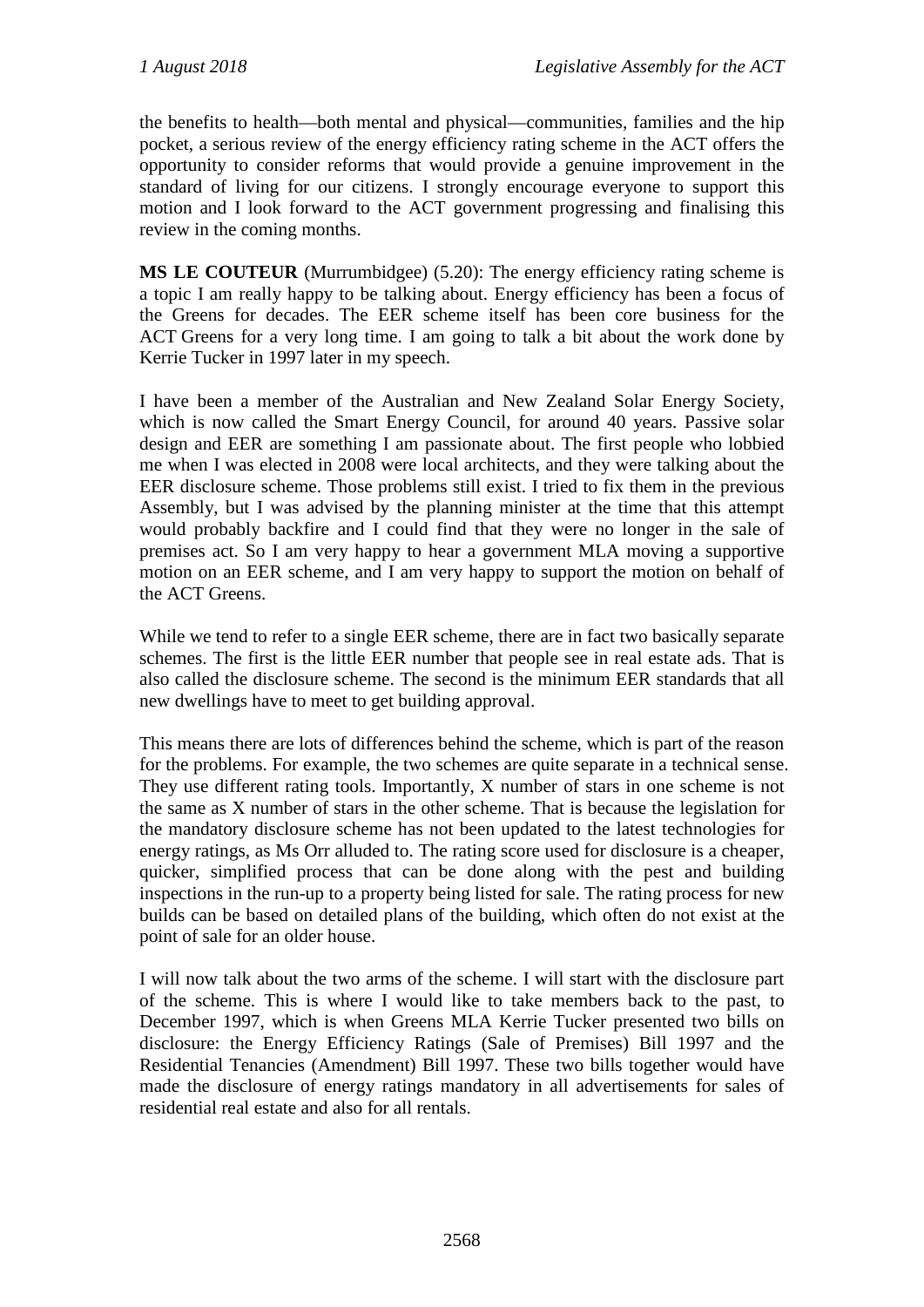There are many parts of Ms Tucker's speech which have proved to be spot on nearly 21 years later. She talked about the impact of climate change, which of course we are now seeing. She talked about how clean energy could be an important industry for the ACT, and that is now starting to happen. She talked about how ratings would prove to be actually quite cheap to conduct and a big benefit to people looking for a place to live, and that has come to pass, at least partly.

Sadly, one part of Kerrie Tucker's legislation did not get passed: full mandatory disclosure for rental properties. Even now, 20 years later, rentals still miss out unless there has been a rating done recently for the sale of the property. And unfortunately there is the little issue of enforcement of the disclosure provisions. Certainly from the rental point of view it is simply not enforced, as far as we can tell, although it is usually done for sale of premises.

Moving on to the new bills and the minimum standard for EERs, these only, at present, apply to newly constructed houses or houses with very significant renovations. It is partly implemented through the Building Code of Australia, which is a national document and applies to construction of all new dwellings. This produces some limitations on the actions we can take in the ACT. The Greens have been trying to improve the minimum standards for many years. Because the minimum standards only apply to new homes, Canberra's older homes have not been covered. While many owner-occupiers have upgraded their own homes over the years, often with ACT and federal government financial support, there has been a big gap for rental homes.

My Greens colleague, Mr Rattenbury, tried to address this, amongst other problems for renters, in legislation in 2011. I will quote from his tabling speech:

It is not uncommon to see an energy efficiency rating of between zero and 1½ stars for older houses in the ACT …

… while many have had cosmetic upgrades that presumably make them easier to rent out, they still have very low EERs. Yet information supplied by the home energy audit team in 2005 indicates that lifting an EER from zero to three can halve a home's energy bill.

Sadly, the Greens were defeated on this bill. It was voted down by both the ALP and the Liberals. They got together to vote down lifting the energy efficiency of rental homes. That is one of the many reasons I am very pleased to see and hear Ms Orr moving a motion in support of the EER scheme. This is really good.

I will now move on to the current review. It is based on two parliamentary items which are agreements the Greens secured from the Labor Party in terms of our support for the Chief Minister in supply. These items are (1) a review of the effectiveness of the energy efficiency rating scheme, and (2) a regulatory impact statement into setting minimum EER standards for rental properties. There are a number of reasons why this work is necessary. I am only going to cover two of them now. I have already talked about rental properties, so I will wrap up by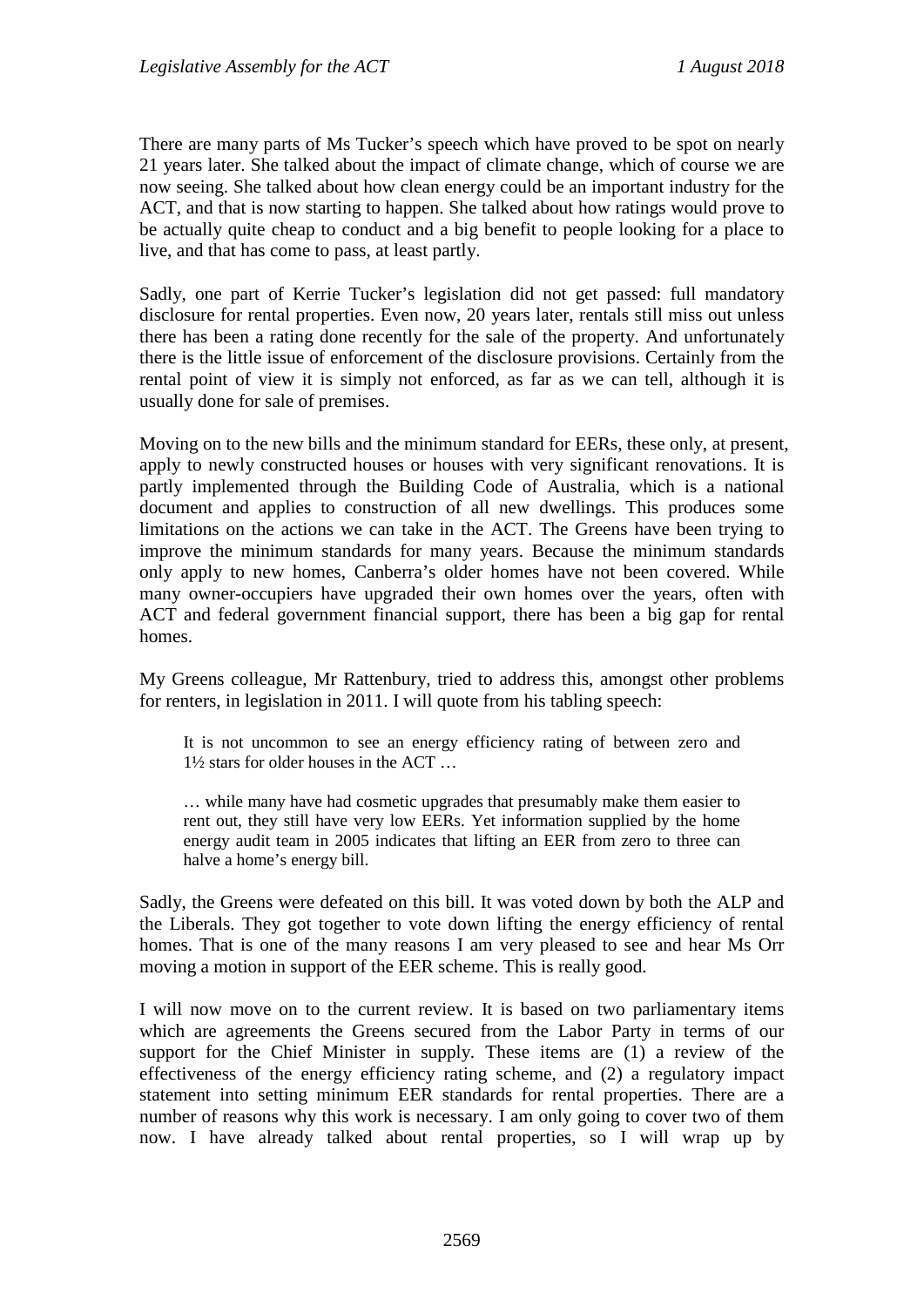acknowledging one of the challenges. This is something I have thought about at some length. If requirements are too onerous, landlords may withdraw some rental properties from the market, which would be counterproductive.

Depending on the design of the home, it can be hard to put in the kinds of improvements that are built into new homes to get them to a high star rating. It may not be possible to insulate walls in existing units which are common walls with neighbouring units. If you are in a body corporate, you may well be in the situation where is impossible to change window orientation, and the cost of doing double glazing and possibly curtains to ameliorate the situation of a unit with a lot of poorly orientated windows is quite possibly not in any way financially feasible.

One option for this is to look at the minimum standard for rental properties possibly not ending up being a numeric rating like the other two EER elements. Possibly instead it could be a quick checklist of things that landlords must do, such as providing some sort of efficient space heating, coupled with draught proofing, and a minimum level of insulation which is appropriate to the building construction that you already have.

These are issues that will be looked at, I trust, with the regulatory impact statement into setting minimum EER standards for rental properties. It is something that really needs to be done. We talked this morning about affordable rentals. One of the issues of making an affordable rental is to have a rental property that is affordable to heat and cool. This is something that the Greens have been banging on about for a long time. Hopefully when the parliamentary agreement items are finalised we will be able to stop banging on about them and actually have some action.

I am expecting that, whatever proposal comes out of the regulatory impact statement, there will be extensive consultation so that the right balance is struck between what is achievable, quality of life for renters in older homes and ensuring that there are still affordable, rent-wise, houses in the ACT. Maybe I should not say that, because there are very few of them. Members know what I am trying to say.

The second point I want to make is about the minimum standards for new builds. These are based on a cost-benefit analysis. The other way of looking at it is a payback period. For example, if the extra cost of lifting standards by one star is, say, \$5,000 per new home, how many years would it take for the new owner to make that back in lower energy bills? A lot has happened since we last looked at upgrading to six-star energy ratings. That was part of our agreement with the Labor Party in the Seventh Assembly. That is why I remember it. The ACT was ahead of other jurisdictions in going to six stars, but we are still on six stars. Since we moved to six stars, at least two things have happened.

Firstly, energy costs have gone up a lot because of the problems with the national gas and electricity markets. We can talk at length as to why those are, but that is slightly not relevant to this. Unfortunately, energy costs have gone up significantly. Secondly, interest rates are a lot lower, which means that both of these changes are likely to support a positive cost-benefit for a higher standard of construction.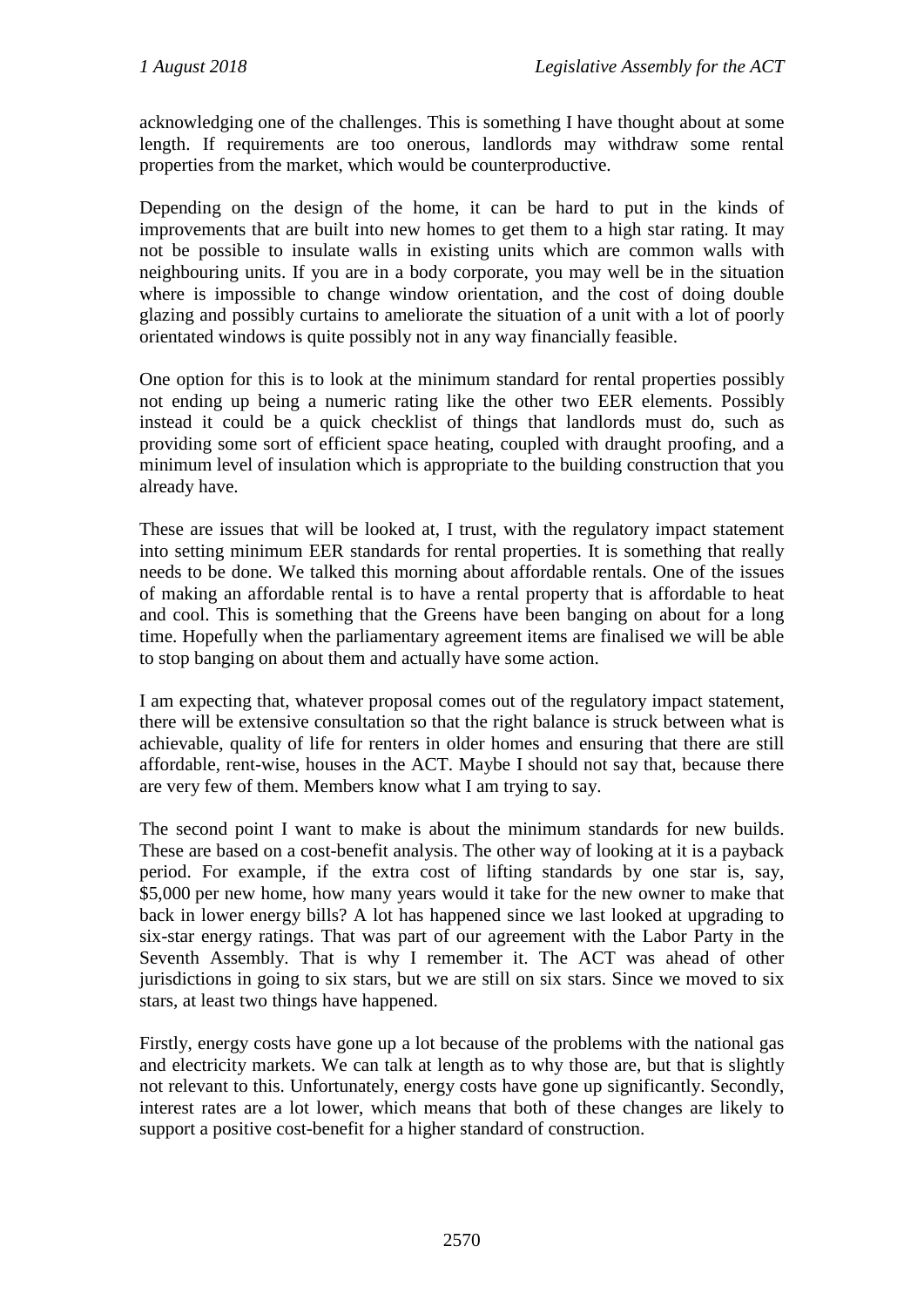The other thing I should mention is that a lot of the relevant technology has come down in price. Ten years ago there were very few double-glazed windows for sale in Australia, even including Canberra. Now, while I cannot say it is a standard part of a new house, it is no longer totally extraordinary. There are quite a few units which are being advertised with double glazing—

**Mr Wall**: They are not properly double-glazed. They are not gas-filled argon panels. They are not highly efficient.

**MS LE COUTEUR**: I appreciate, Mr Wall, that they are at the bottom of the double-glazed, not the top, but 10 years ago we did not even have poor quality double glazing readily available. It was very much a niche market. All I am saying is that the technology for better houses has improved over the last 10 years. So there probably is a very real case for a movement from six stars up to seven stars for our minimum energy efficiency, because of all these changes.

In conclusion, I very much thank Ms Orr for bringing forward this motion, because it is really great to have support from the ALP, and hopefully soon to be support from the Liberal Party, for something that the Greens have been fighting for for ages.

**MR WALL** (Brindabella) (5.33): I will do my best to speak to this topic, given that it is not my portfolio area. It is Mr Parton's but, as many members know, he has a commitment on a Wednesday evening that he has to attend. I do share a number of the concerns that Ms Le Couteur and Ms Orr briefly touched on. But I will probably struggle to match the enthusiasm of Ms Le Couteur on the energy efficiency rating scheme. I will give it my best shot.

There are a number of issues that have long existed with the scheme, some of which have been touched on by the members who have already spoken, and that have been widely reported in the media. A *Canberra Times* article from 25 March this year sorry, that is the wrong article. On 17 June this year an article highlighted the—I have my paperwork around the wrong way today. This is what happens when you do something at the last minute.

**Ms Orr**: Don't worry; I read the wrong speech.

**MR WALL:** It is that end of the day. The issues that exist with the energy efficiency rating scheme are not new. There have long been a number of concerns around the efficiency rating tool used for new homes, the efficiency standard that has been rightly put as part of the Building Code of Australia—in the nationally compliant code—and that that is used to rate rental properties, established properties and properties that have previously been occupied, even if they are just a couple of months old.

A rating for a new home of perhaps five, six or seven stars does not necessarily translate when the owner then goes to resell it. There is a significant concern. Often at that point in time it is the vendor who is concerned that they have spent a lot of money and invested in a highly energy efficient home only to see the number of stars, when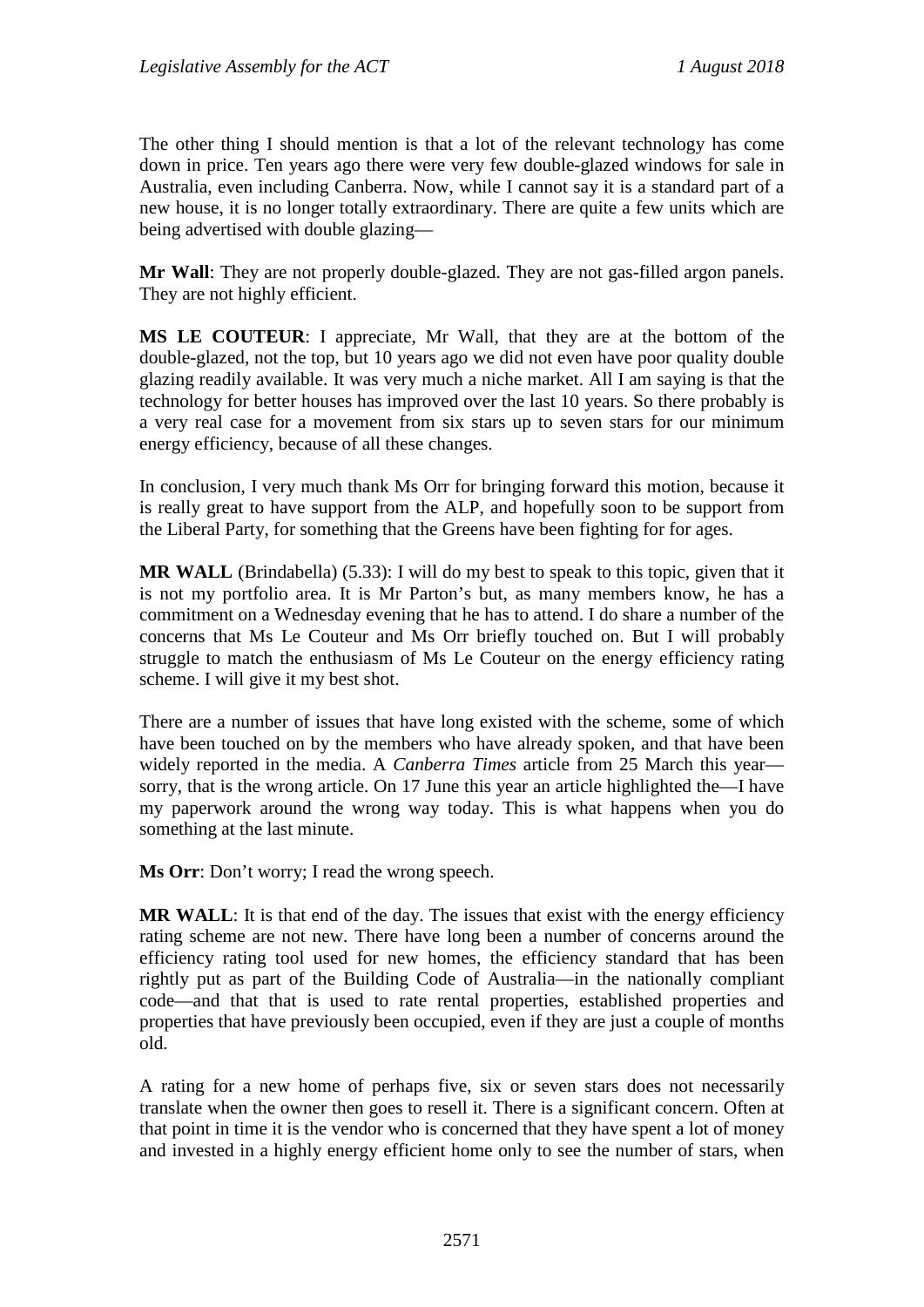they go to later resell the property, disappear with no explanation. Often that equates to a loss in value.

That was well covered in an article on 17 June this year in which a University of Melbourne study examined 100,000 property sales between 2011 and 2016 in the ACT and found that in some instances buyers were willing to pay up to 10 per cent more if a property had a higher energy efficiency rating. The analysis found that homes with a five-star rating, out of a possible 10 came with a two per cent premium, while those with six stars often attracted a premium of 2.4 per cent. However, there was a much higher price paid for homes, which would be new homes, that had a seven-star rating. They had a 9.4 per cent premium. I suggest that members read into that with a bit of caution. There have been rapid increases in property values in the ACT during that period of time as well.

The issue here, though, is that when purchasers are making this decision based on purely an energy efficiency rating or a number, they should have a confidence in the scheme that that equates to something tangible. A desktop audit or a desktop measurement, which is done on new homes, does not always relate to the audit or the calculation that is done on an established property. Likewise, on established properties the assessments are not as rigorous as they are on a new home. It is very difficult for an assessor to look in a wall, see that there is insulation in there and know whether it is an R-rating of one, two, three or four for the insulation in the wall. So typically the calculation is a tick-box exercise. Does it have installation—yes or no? It does not really take into great consideration the quality of that insulation.

There has been other commentary around the lack of action by the government to address a number of these issues that have long existed in the scheme. As Ms Le Couteur has rightly said, she was raising them back in 2008. I would suggest, from a brief stint working in the real estate sector, that the issues existed back to almost as early as the turn of this century.

There also remain issues around the skill level and the qualifications that exist in the territory to conduct these reports. Often a lot of reliance is placed on the calculators. But a lack of training sometimes exists. A recent desktop audit that the government conducted between July 2016 and June 2017 randomly ordered 616 separate energy efficiency ratings and discovered a combined total of 1,264 non-compliance instances. That is an average of more than two issues per rating. It is worth also noting that that rating was a desktop rating; they did not go out and re-measure or reassess the properties. Most of those areas were in administrative decisions and not actually in the ratings scheme itself. But the underlying issue here is that there are a multitude of calculators that can be used. There are a number of issues with the way that those calculators are being applied. It is hard for a consumer to draw a correlation between the rating on one property when it is new and the rating when that property is later sold, perhaps two years later.

There is also a significant concern that Ms Le Couteur touched on which, as someone who comes from the building industry, is something that I have a lot of concern around. That is things like double glazing. Not all doubled-glazed windows are created equally. Some are very expensive while some are quite economical, but they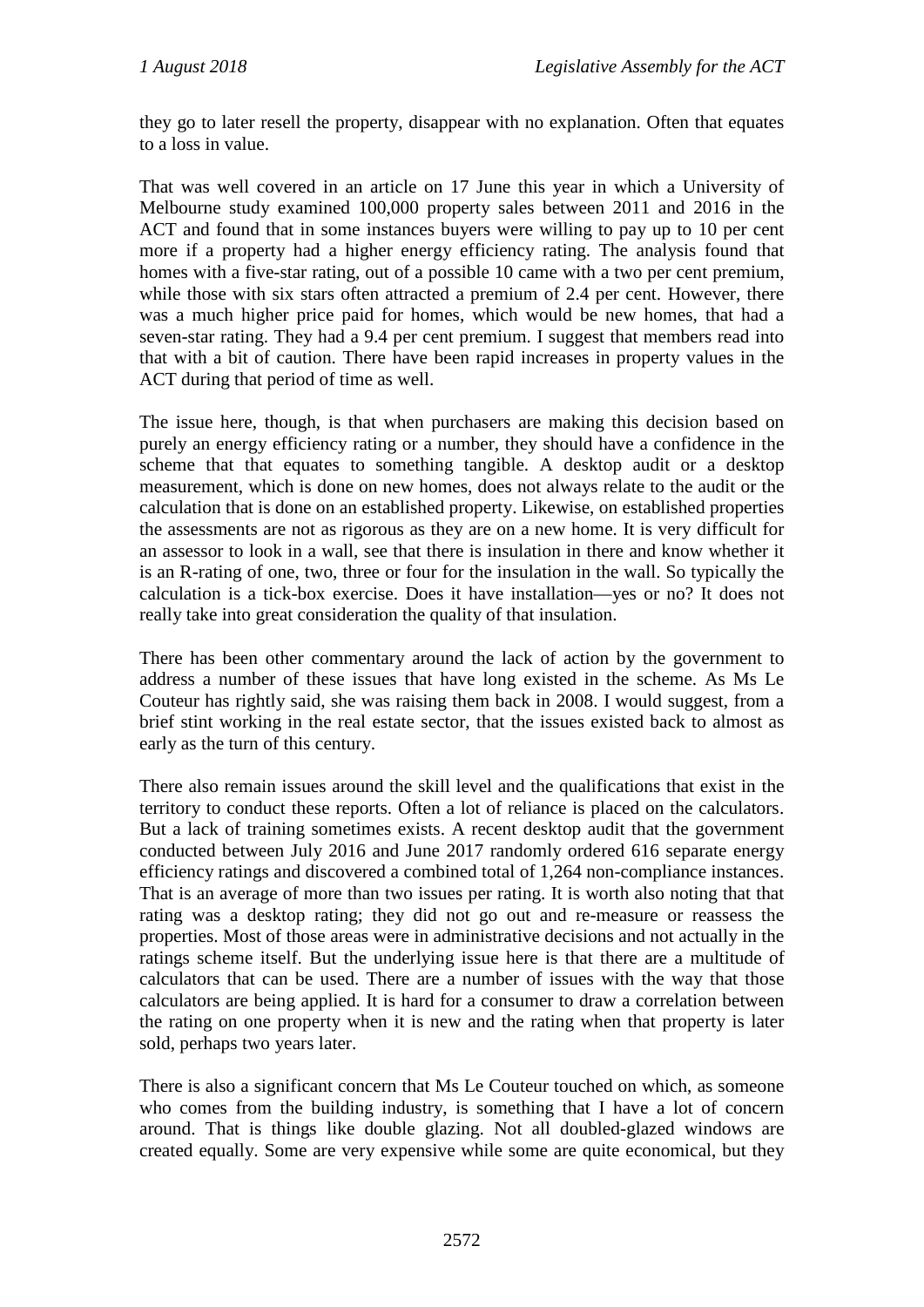do not serve the same purpose. A premium double-glazed unit has thermally broken window frames; there are gas-filled glass panels that are done in a vacuum. They are obviously your premium model and so will have a really high level of energy efficiency compared to, say, two panes of glass that are just wrapped together and put in a window frame, which do not serve as good a purpose. It is a very difficult area for a consumer, particularly, to navigate.

Ms Orr's motion makes a number of statements which are hard to disagree with, as they are largely based on fact, around the benefits an energy-efficient home provides. It does touch on some of the issues but it also makes mention of, at 1(f), the government's commitment to undertake a review of the energy efficiency scheme and assess the feasibility of improving energy efficiency standards for rental properties.

It is worth noting that the regulatory impact statement that was committed to in the parliamentary agreement was due to have been completed by the end of 2017. While there has been mention of that in this debate, it leaves many members of the opposition to conclude that that is not being delivered on time. It is another broken promise by the Labor government. I am amazed that the Greens are not slightly more outraged by it, but they are, after all, partners in crime. It would be of significant concern to the opposition to see a minimum energy efficiency standard applied to rental properties and to try to dramatically increase the bar of the energy efficiency rating for new homes.

The biggest issue that we discuss in this place is housing affordability and ensuring that people can afford quality housing to live in. We have a growing homeless population in this town. Moves to mandate a minimum energy rating on rental properties will, I fear, dramatically decrease the pool of properties available for rent, reducing supply and increasing the price that people are forced to pay. So any move in this space must be made extremely cautiously—likewise for new homes. Land is the biggest underlying cost of a new home and the biggest contributor to cost growth in new homes over the last decade in this jurisdiction, adding a further pressure. By seeking to irrationally increase energy efficiency standards we would seek to price even more Canberrans or prospective Canberrans out of our local housing market. It should not be entertained if that is to be the case.

**MR STEEL** (Murrumbidgee) (5.42): I am pleased to stand in support of Ms Orr's motion today. The ACT government is proudly progressive, and we continue to look at ways that we can take responsible steps to manage climate change and to reduce greenhouse emissions throughout the territory. As Ms Orr's motion notes, we are leading the charge as the only jurisdiction with a compulsory home energy efficiency rating disclosure scheme. We have set a world-leading reduction target to reduce our greenhouse gas emissions to zero by 2050 at the latest, and we need to continue to look towards how we can best support all Canberrans to move towards smarter and more energy efficient housing solutions.

Many Murrumbidgee residents recognise the importance of protecting our environment and making our homes as energy efficient as possible. Murrumbidgee is indeed home to many of these very efficient homes. I recently spoke at Weston Creek Community Council with residents who have been building very energy efficient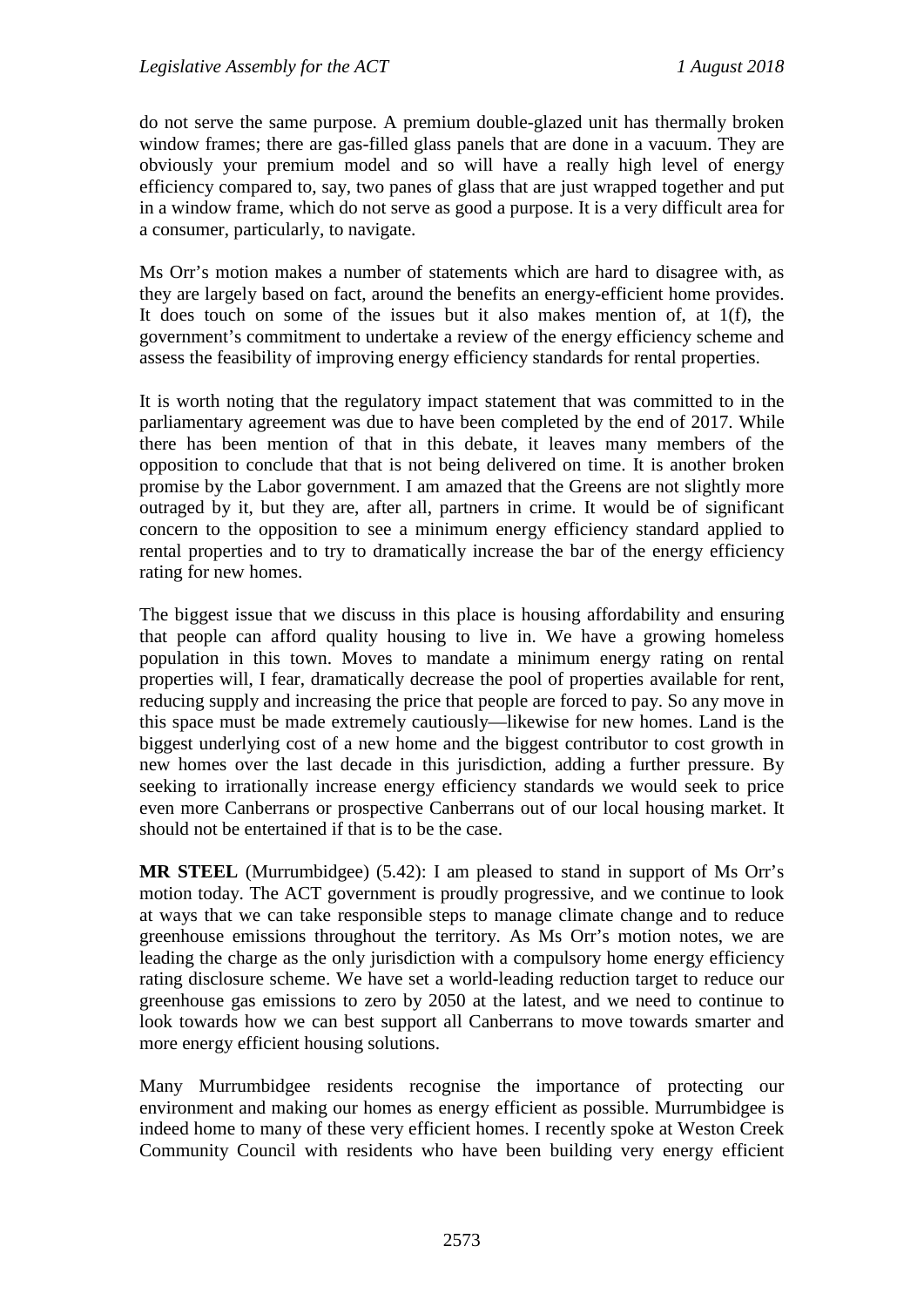homes that require very little energy to heat and cool. Some of those have been built in the wake of the Mr Fluffy demolition process, and they should be applauded for taking their innovative approach to a new build.

Recently, highly efficient homes have been showcased in the Australian government's comprehensive YourHome guide to environmentally sustainable and energy efficient homes. The guide features a residence in Curtin which is commended as best practice sustainable design and is listed as a case study for the ACT. The Curtin home takes the best opportunities of our sometimes unlucky weather conditions through installing an energy efficient hydronic heating system and use of building materials with low embodied energy and low environmental impact. These changes, and more, saw the Curtin home transform from an energy efficiency rating of 2.5 to a highly commendable 7.5 stars on the nationwide house energy rating scheme.

While some of these examples are well documented, they are not necessarily well understood by the broader community and potential purchasers and tenants. While I am certain that most people would ideally like to make cutting-edge energy efficiency improvements to their own home, these large-scale improvements are often out of reach. There are an increasing range of more cost-effective measures that can be done to provide energy bill relief. Our government has implemented the energy efficiency improvement scheme, which has seen the installation of over one million energy efficient items in households and businesses. These improvements usually consist of much smaller changes than what we are talking about today.

We also need to continue to support and strengthen the government's energy efficiency rating scheme to keep Canberra's ambitious energy policy ahead of the curve. Ms Orr's motion draws attention to the importance of continuing to improve our energy efficiency rating scheme and notes the significance of refining the scheme to better meet the needs of all Canberrans. Our rating scheme has the potential to reach out even further through the evaluation of the current scheme. There is an opportunity to re-centre and purposefully target more of our environmentally conscious population.

Our government is continually looking at ways to reduce cost of living pressures on those who are struggling. A further strengthened rating scheme would certainly take some of the financial pressures off renters by providing clear information regarding the energy efficiency of the home they intend to rent or are renting. Currently, when advertising to rent a dwelling, owners or investors must disclose the energy efficiency rating or risk a potential financial penalty of \$1,250.

While this is really important, there is more that can be done to ensure that renters are making the best possible energy-informed decisions. Educating renters, especially young Canberrans and those entering the housing market, on what these ratings mean, both financially and environmentally, is important. When entering Canberra's competitive rental market, energy efficiency ratings can be easily overlooked by both tenants and landlords in amongst the complex wave of information that must be learned and understood. As Ms Orr has suggested, the ACT government should consider actively reaching out to educate and better inform all renters on the importance of energy ratings for dwellings.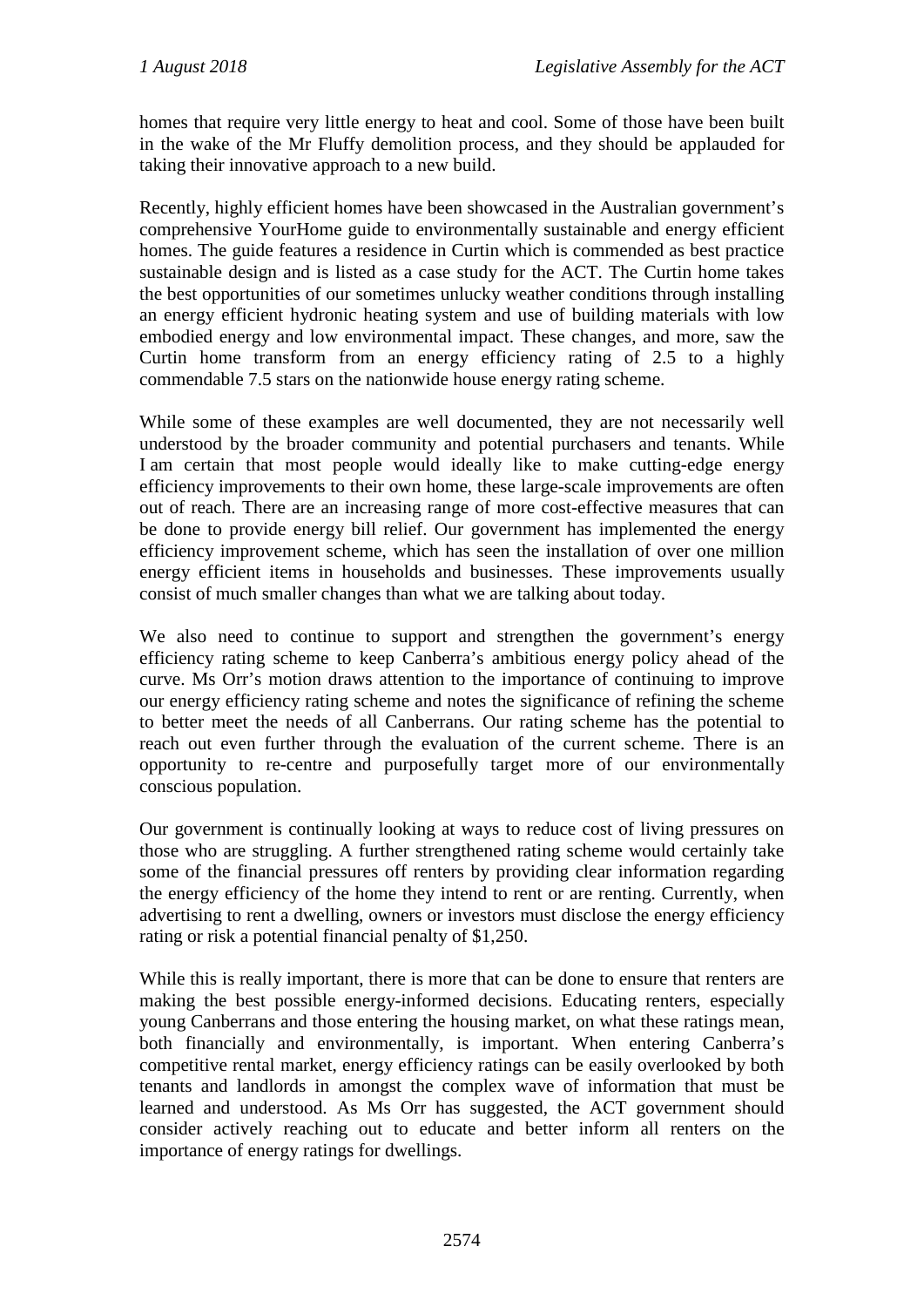In order to strengthen the purpose of the scheme, to improve Canberrans' energy choices and continue to foster a more environmentally friendly city, we need to make it clear that these ratings are so much more than just a number at the bottom of a rental listing. As Ms Orr notes, in much the same way as we all compare energy prices, it would be fantastic to see a similar concept applied to our energy efficiency rating scheme.

It is equally important that the government looks to work with the real estate industry to ensure that disclosure measures are being consistently respected and that energy efficiency ratings are rightly advertised on all rental listings. It is disappointing that there have been some instances where landlords have not advertised their property's energy efficiency rating on all rental listings. As has been clearly outlined, energy efficient homes provide significant environmental advantages, and, of course, financial advantages as well, not just for tenants but also for landlords.

Mr Wall made reference to the Melbourne university study which has provided recent evidence that higher energy efficient homes provide improved returns. For this reason there should be incentive enough for the housing industry to embrace this scheme and energy efficient housing. Despite this knowledge, there needs to be further engagement undertaken with the real estate industry to reach an understanding on the importance of this scheme and continuing to progress the objectives of the ratings.

Lastly, as energy efficiency technology continues to evolve with innovation, so must government policy in this area. I note that Ms Orr's motion speaks to this fact. I believe that this scheme should be able to more closely align with the new technologies that are being produced in this area. We do need to continually look at our energy efficiency rating scheme.

The benefits of a solid scheme to our city are clear. As Australia's most environmentally friendly city, we should continue to re-examine the scheme so that it can continue to reach its objectives. The current scheme is a leading model, but we need to continue to seek new solutions and ways that we can strengthen the rating scheme. I believe the issues raised in this motion are important to consider, and I thank Ms Orr for bringing it forward.

**MR GENTLEMAN** (Brindabella—Minister for Police and Emergency Services, Minister for the Environment and Heritage, Minister for Planning and Land Management and Minister for Urban Renewal) (5.49): I thank Ms Orr for her motion and for the opportunity to talk about this important project. The ACT has a history of pioneering energy efficiency initiatives. It was one of the first jurisdictions to introduce energy efficiency standards for houses and apartments, in 1992. This was 11 years before standards for houses were introduced into the national building code and 13 years before national standards for apartments.

The ACT scheme to advertise energy efficiency ratings and provide energy efficiency information about a property to potential purchasers and renters came into effect in 1999. It is one of the first in the world and remains the only scheme like it in Australia. There have been national projects over the years to roll out schemes similar to the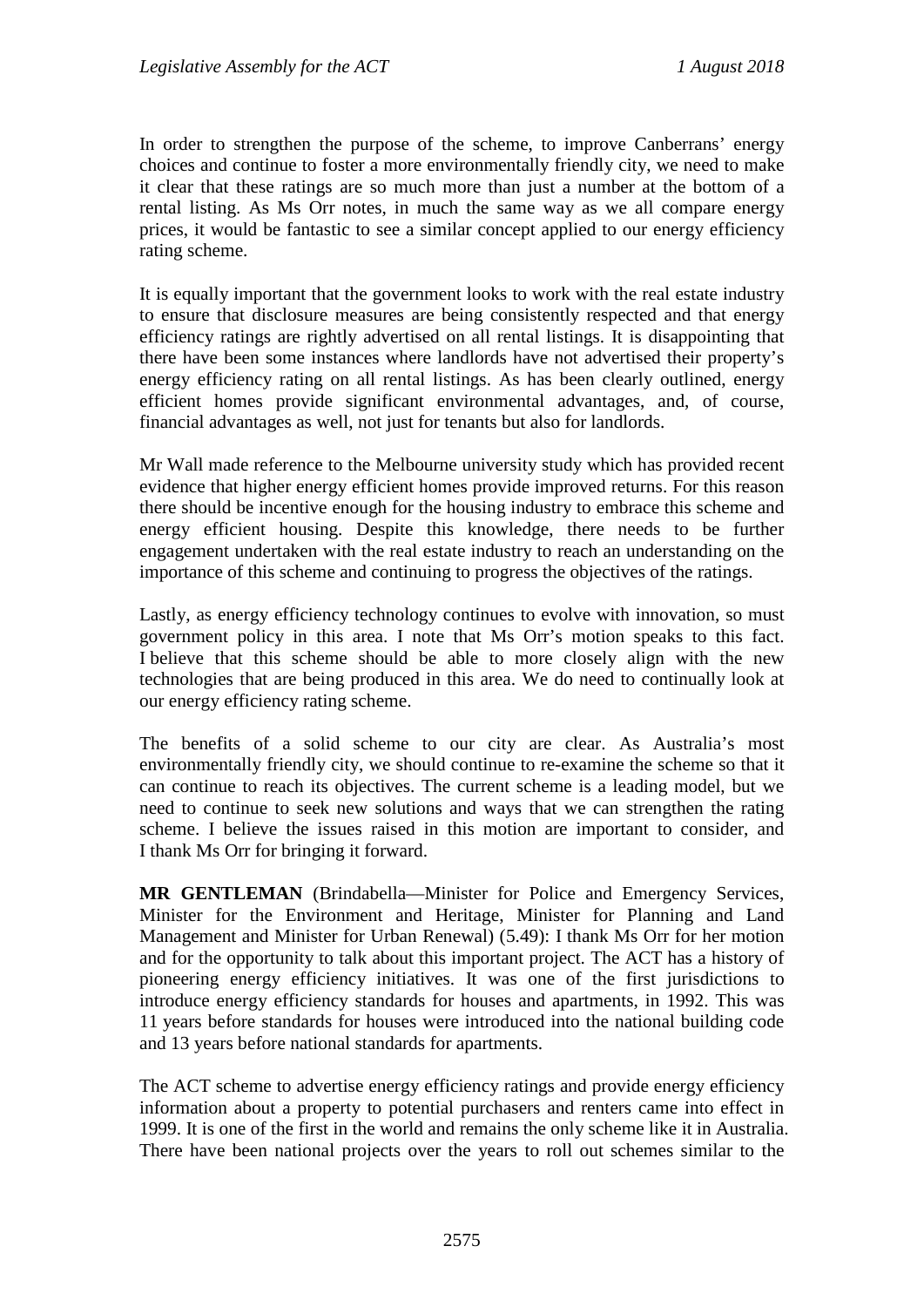ACT's. The first one was in 2004. Although the scheme had been running for five years at that time, the ACT's legislation was referred to as a pilot, a test scheme, before introducing it elsewhere. Apparently, even now, some people still call it a pilot.

The ACT's energy efficiency disclosure scheme is not a pilot; it is a legislated scheme for the benefit of people looking to live in the territory. The main objective of the scheme is to provide information to help people make informed decisions, and it does achieve this. Independent studies from the Australian Bureau of Statistics and the University of Melbourne show that the energy rating can influence decisions at sale and lease. The studies show that if two properties otherwise have the same features, the one with the higher energy rating is likely to get a higher price.

That does not mean that all properties with higher ratings will have higher prices or will be more attractive to buyers and renters than all properties with lower ratings. There are other factors that renters and purchasers take into account when making their decisions. But studies show that for many people the energy rating is a consideration in what they purchase or rent and how much they pay for it. So it is important that we make sure people get the best information to make their decisions and that the scheme remains useful into the future.

The reason the studies I mentioned were possible is because of the length of time the scheme has been running, with minimal change. It has allowed the territory to be a unique case study for research. However, the government is reviewing the scheme so that it will continue to provide the best information possible to support prospective buyers and renters.

Some things in the scheme will need to change. The software we have used since the beginning of the scheme is not going to be technically viable into the future. It has limitations that we cannot reasonably overcome. I know some people listening will be astounded that anyone could be using technology from about a decade ago, but the simple fact is that it has been effective and very useful. But we do need to evolve the system to meet new community expectations. We are taking the opportunity to look at the scheme afresh and make some changes where we need to.

The review is one of the priority policy projects for building system projects that we are undertaking, along with building regulatory reforms. Ms Orr's motion lists a number of areas that the review should investigate. In addition to these, the review will include assessing the scheme against its original objectives and in the current policy landscape. It will also cover the legislative, administrative and technical components of the scheme.

There are a few things I would like to clarify about the current scheme and the review. The first is how the scheme applies to rental properties. I know there are concerns that people are not disclosing ratings for rental properties when they should. While it is true that a lot of homes have been rated at one point or another, it is not the case that just because a property had a rating five years ago it must be disclosed. The rating must also be current, valid and complete. This is to prevent misleading ratings from being disclosed. Because things in and around the building do change over time, ratings have to be up to date for the scheme to provide useful comparisons.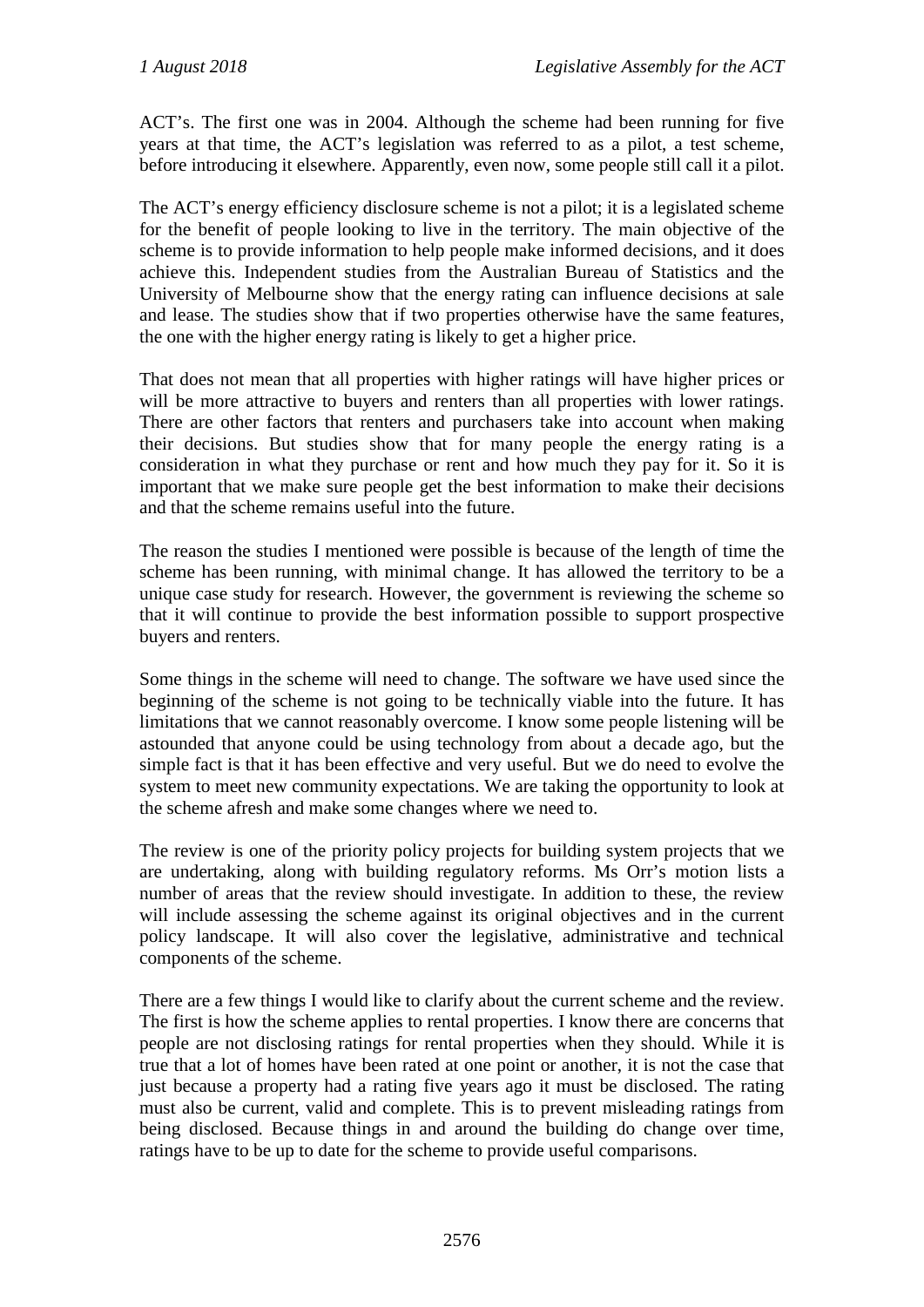We know that people renting their homes have just as much interest in energy efficiency information as people buying their homes. We previously undertook regulatory impact analysis on expanding the scheme to require all rental properties to disclose the current rating. It identified that the current rating provides limited useful information for tenants. It recommended that the scheme was not expanded in its current form.

The review is looking at options for applying the scheme to all rental properties in the territory and the type of information of most relevance to tenants. The review is also looking at compliance with disclosure requirements. When the current scheme was established there were not the same levels of community expectation or priority placed on these objectives. The current review is considering these.

The interaction with building standards can also be confusing. When the scheme first started there were no national building energy standards. The same rating tool was used for compliance with standards for new homes and for assessing existing homes for disclosure. Energy ratings for new homes were mandatory. The older standards and the energy ratings for sale and lease were all communicated under the banner of the ACT house energy rating scheme, or ACTHERS. ACTHERS was also the name of the first rating tool used in the ACT.

Since 2003 new building standards have been set under the national building code. While the current standard for houses is often referred to as "six star", building standards have not mandated an energy rating for a long time. The code sets an overall standard and allows multiple methods of showing compliance. The energy rating pathway is only one way. Having a six-star-rated house also does not mean you comply with the code's energy efficiency standards. The code also includes separate efficiency standards for air conditioners, lighting, water heaters and other equipment, and these are not included in the rating.

Since 2009 the building code has used different energy rating software. There are three nationally accredited software tools, not a single tool. The tools are configured for accessing new homes and they require a lot of detailed information to produce the rating. They include assumptions that do not apply to older homes. This means they are not necessarily suitable for assessing and comparing existing homes. There may be other changes in the future to these tools that make them different to what we want for existing homes. For example, one type of rating may include lighting energy use while the other does not. Some standards may not align with the rating system, and there may be good reasons for this.

Although we are looking at the interactions between the two systems, we have to remember the ACT's rating disclosure system is unique. National tools for building standards will not necessarily be developed with this in mind. The review is considering how information from an assessment of a new building can be more easily used for future assessments of the building and communicating any differences between rating methods and systems. The review is not looking at the effectiveness of building energy efficiency standards and rating software used in the building code; they are not part of the energy rating scheme in the same way they once were. There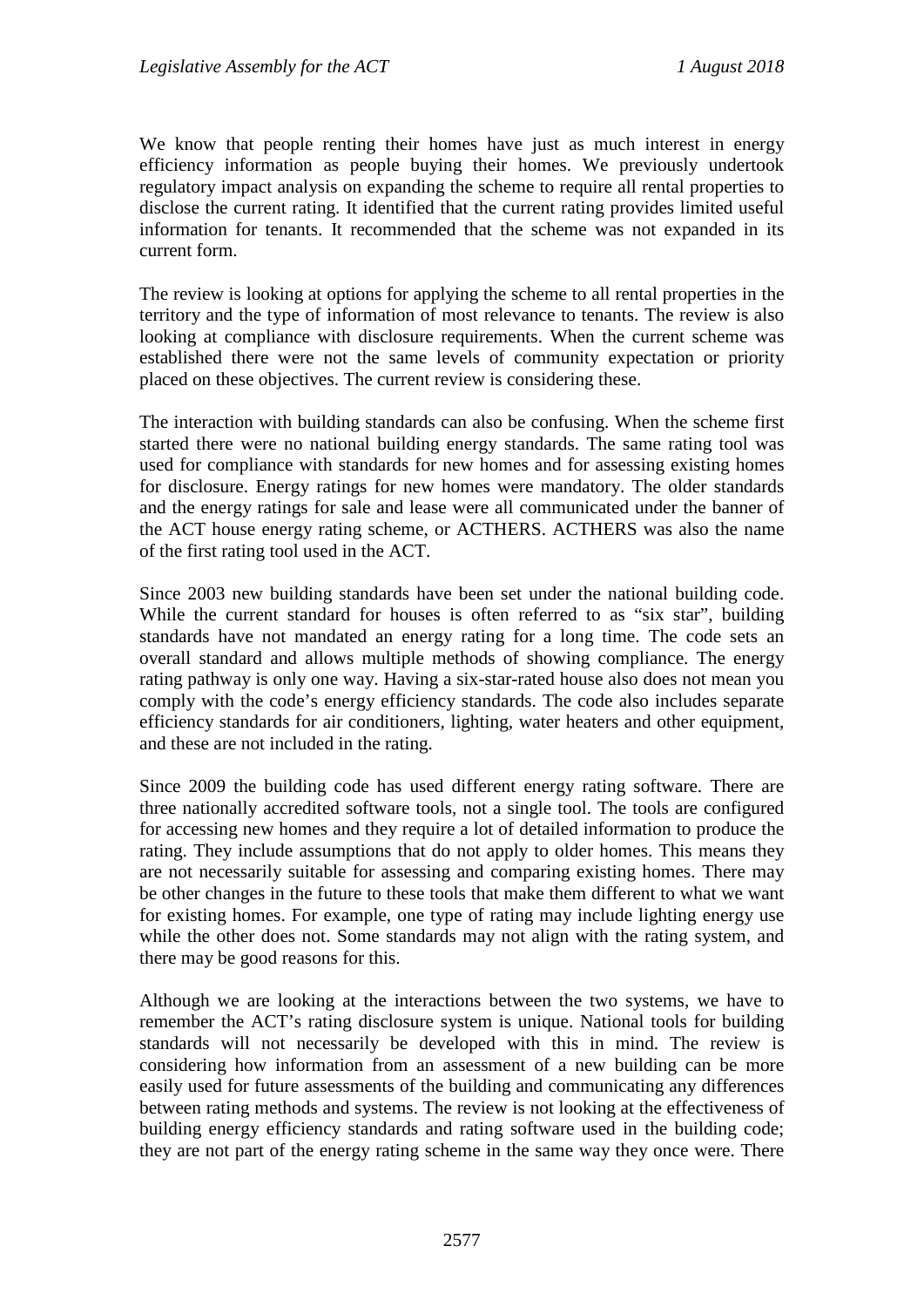is other work that the ACT is undertaking, and work we are participating in under the national energy productivity plan to review them.

The final thing is the tool itself. There is often a lot of discussion about tools and ratings. They are definitely a critical component of the scheme, but they are not the first consideration. The first thing is to decide what we want to assess and communicate. We can then decide the most appropriate way of doing that. When the scheme first started there was only one real option. The scope of that was included in the rating and how the ratings were calculated was limited by the available tool—so the scheme had to fit the tool. We are not so constrained now and we can consider including and communicating other things so that the tool fits the scheme. Whatever tool we choose, we will be developing a transition plan.

The review is well underway. It is a very detailed piece of work, but I am confident we are working through all of these issues to determine the best scheme for the ACT into the future. I am looking forward to hearing the community's views on the scheme and how we can improve it when we undertake the public consultation later this year.

**MS ORR** (Yerrabi) (5.58), in reply: Briefly, as it is two minutes to six, I note that it seems we have tripartisan support for a review in this area, which is great. I almost think we could start a tripartisan "Appreciation of Glazing Club", from the debate we have just had. I think everything has pretty much been canvassed in the debate—the different systems we use to measure energy efficiency, and the fact that we need education so that people know what they are getting.

I would like to make the point, though, that passive house design is different from energy efficiency. Maybe that is one area where we can do a bit better in making people more aware. Also, the energy efficiency of a dwelling will change over time, particularly based on its upkeep. We had quite a bit of discussion, too, about affordable rentals. We need to make sure that we balance not just the rental cost but also the operational cost of that building, and energy efficiency will continue to be a part of that discussion. In summary, I am glad to hear that we have so many people appreciating the energy efficiency of our buildings.

Question resolved in the affirmative.

## **Government Agencies (Land Acquisition Reporting) Bill 2018—in-principle debate Statement by Speaker**

**MADAM SPEAKER**: Mrs Dunne asked me to come back with a ruling on Mr Gentleman. I should have done this earlier in the day. You will still have a half hour in the adjournment debate. This morning, after the introduction of the Government Agencies (Land Acquisition Reporting) Bill 2018, Mr Gentleman rose to seek the call to speak and indicated that, before moving a motion to adjourn, he wished to make a few remarks. Standing order 171 states:

When a bill has been presented, the Member shall move, "That this bill be agreed to in principle" and the debate on the question shall then be adjourned to a future day on the motion of another Member.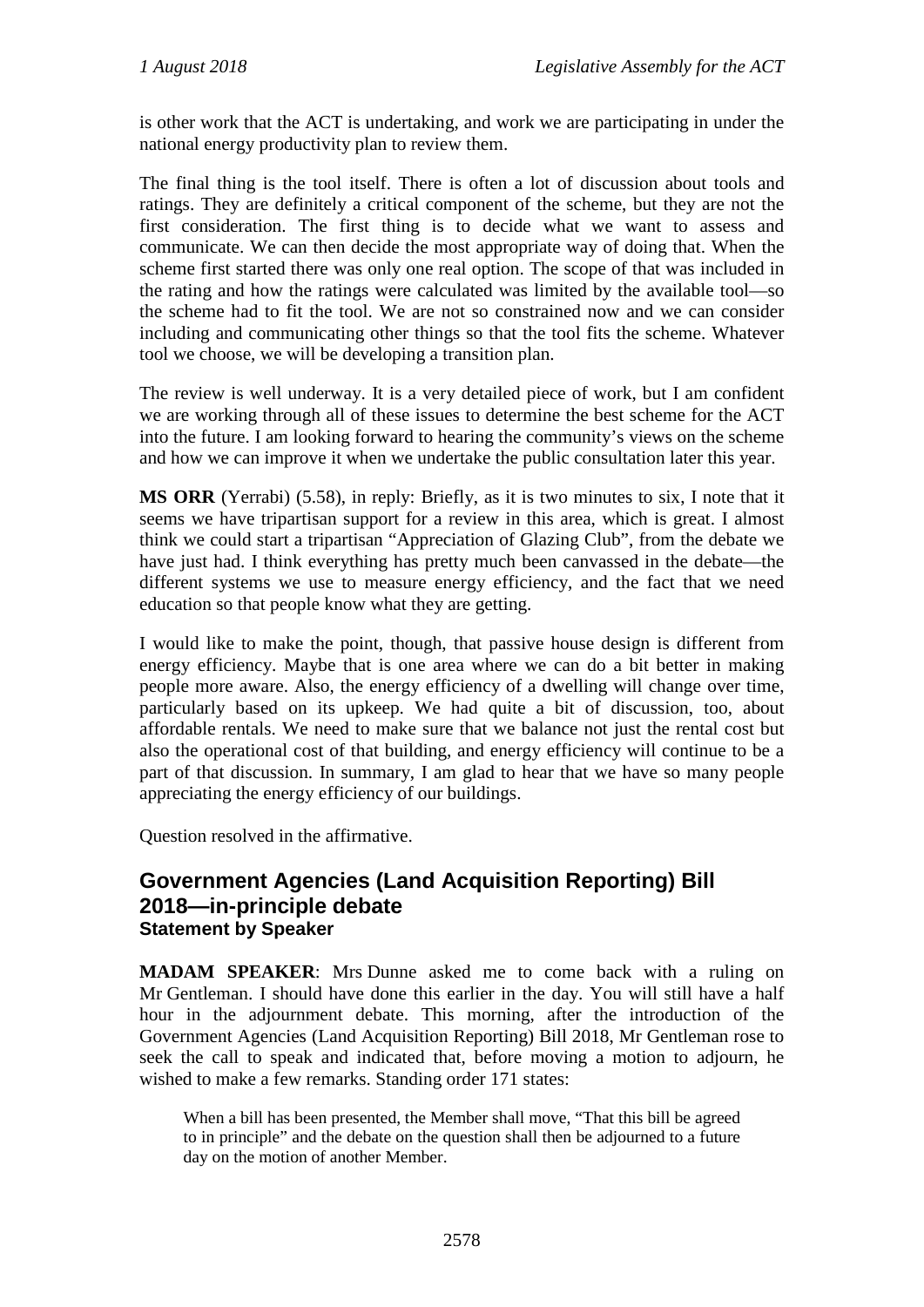There is no scope for any debate to proceed on the bill until a later sitting of the Assembly, Mr Gentleman. In his remarks, Mr Gentleman noted comments in Mr Coe's speech. He stated, "Contrary to comments made in the speech," before being asked to resume his seat. If there were remarks made during Mr Coe's speech that Mr Gentleman thought were not correct, there were other avenues through standing orders 46 or 47 that could have been utilised, or a member may seek leave to make a separate statement to the Assembly.

Mrs Dunne then asked me whether Mr Gentleman had been speaking to the bill and whether this meant that he would need to seek leave to speak to the bill when it came back to the Assembly. As there is no scope for the bill to be debated after it has been introduced, Mr Gentleman cannot have been speaking to it. He will have the normal time allocated to him, should he seek the call, when the debate resumes on the bill at a future date. But it is good practice to follow the rules of engagement.

# **Adjournment**

Motion (by **Mr Gentleman**) proposed:

That the Assembly do now adjourn.

### **Australia Colombia Friendship Association**

**MRS KIKKERT** (Ginninderra) (6.01): July 21 is the winter solstice, the shortest, darkest day of the year and often one of the coldest. This year it was also the date on which the Australia Colombia Friendship Association, in collaboration with the Embassy of Colombia in Australia, hosted a celebration in honour of Colombia's Independence Day, which actually occurred one day earlier.

Let us just say it was decidedly not dark or cold inside the church hall that served as the venue for this colourful event. Colombia is rightfully known as one of the most visually vibrant countries in the world. A simple Google image search for Colombia brings up thousands of images of houses with brightly painted buildings and multicoloured doors. These photos come from a number of Colombian cities and towns, though one *Lonely Planet* writer has suggested that the small town of Guatape may be the most colourful town in the entire world.

Though not reflected in the actual architecture, these beautiful colours of Colombia were on full display at the Independence Day celebration that it was my privilege to attend. Amazing traditional dances, for example, were performed by members of the Momposina Colombian dance group, arrayed in stunning multicoloured clothing, accompanied by enchanting music performed by Mi Hermano y Yo.

Lending a different kind of colour to the night was the fact that the entire event was emceed in Spanish. I did not understand much of what was said, but my guest and I certainly enjoyed ourselves immensely. Topping off the evening was tasty and again colourful food and drink, including Colombian chorizos, bunuelos and almojabanas. My favourite refreshment was a beverage made from a native South American fruit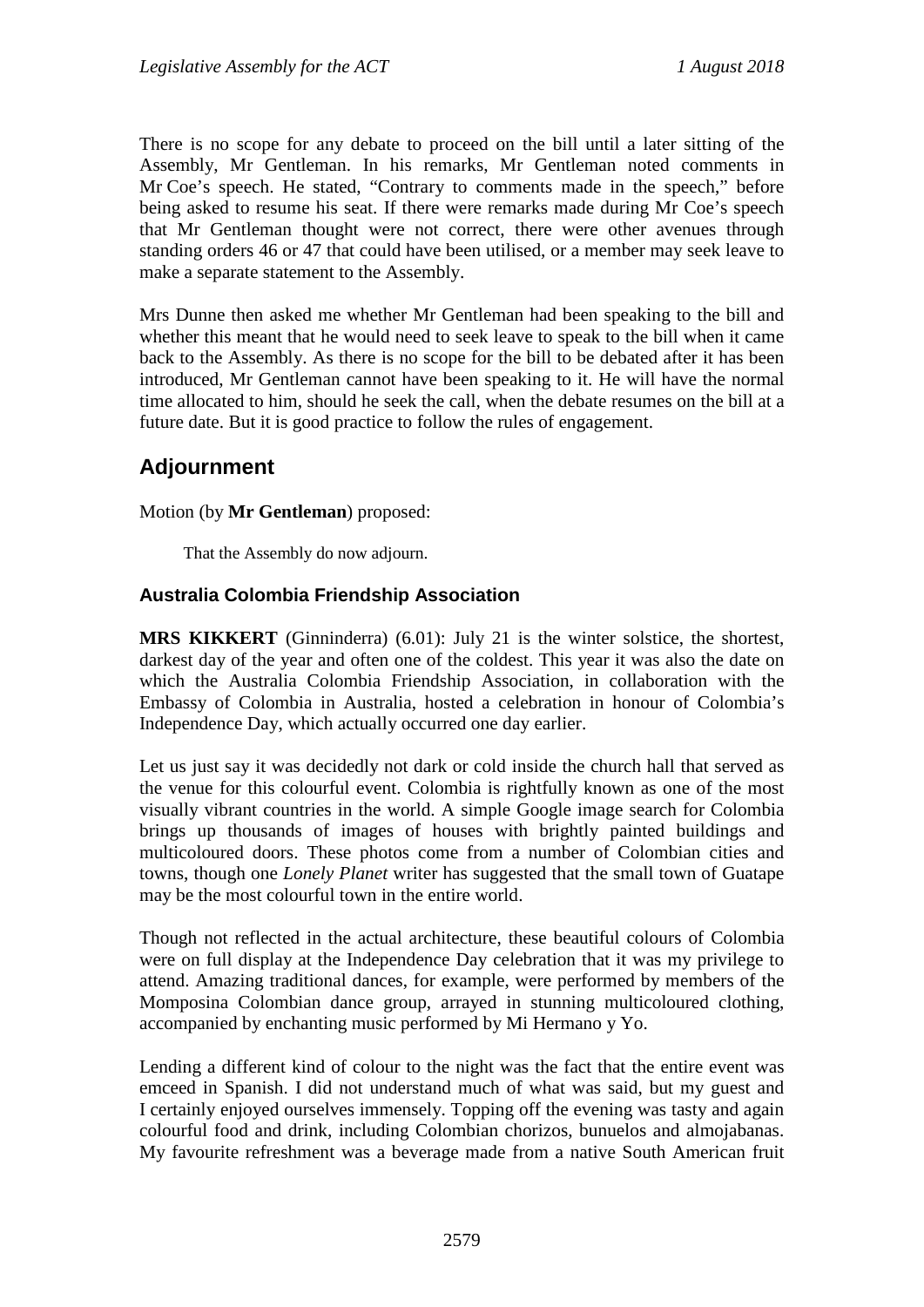called guanabana in Spanish, soursop in English. I could not get enough of this delicious drink. Other guests clearly felt the same way too, as it was the first one to sell out.

I wish to publicly express my thanks to the Australia Colombia Friendship Association and the entire ACT Colombian community for working so hard to share with us what is intimately personal and important to them. I would also like to thank Giovani Cano, president of the association, for kindly inviting me to participate at this fantastic event. Many thanks as well to Mexico Lindo Canberra; to Kokoloco and its director, Becky Fleming; the photographer Maria Koulouris; to Raul, Mary, Rocio, Sandra and Adrian for the wonderful food and drink; to Maria and Claire Ocana, the "wonder twins"; to Yasmin, Vidal, James, Sylvain and Priscilla; and to all the volunteers who helped with both set-up and clean-up. I can say with all sincerity that I love Colombian heritage and culture. Gracias, my Colombian amigos. That means thank you, my Colombian friends.

## **Trashmob**

**MS ORR** (Yerrabi) (6.05): I rise this evening to highlight the great work being done by one of our local community groups, Trashmob Canberra. Trashmob is a volunteer-run initiative that hosts clean-up events across the ACT, with the goal of keeping litter out of our suburbs. Not only does their work make our suburbs look cleaner but it also makes our environment healthier and safer for families and our local wildlife. We are lucky in the ACT to have such a beautiful natural landscape and clean environment. However, as our city grows, dealing with the waste and litter created by an increasing population is a challenge we continue to face.

Trashmob's approach of hands-on environmentalism has given the Canberra community a fun and easy way to help us address this challenge. Their growing base of supporters and volunteers have already made a significant difference to our local environment. They have increased the Canberra community's awareness of the impact of waste and littering and opened up the conversation to help educate people on waste reduction.

Trashmob started as an individual effort by founder Maddie Diamond to clean up her local environment. As an individual, cleaning up the litter of a whole city is an insurmountable task. Instead, Maddie decided to gather a group of people who shared her concern for the environment. Trashmob now has a base of around 100 supporters and they are able to run successful events every couple of weeks. Together they are making a visible difference to our local environment and having fun in the process.

I recently got to see the power of the Trashmob collective when I invited them to co-host a clean-up with me in Moncrieff. Moncrieff is a new suburb in my electorate, but due to the mismanagement of waste from some private construction sites, it is not as clean as one might hope. While I was in the process of pushing for a long-term and permanent solution to the rubbish from the building sites, there was cleaning up to be done. Even with the cold and windy weather, volunteers from both Trashmob and the Moncrieff community turned out to help clean up the suburb.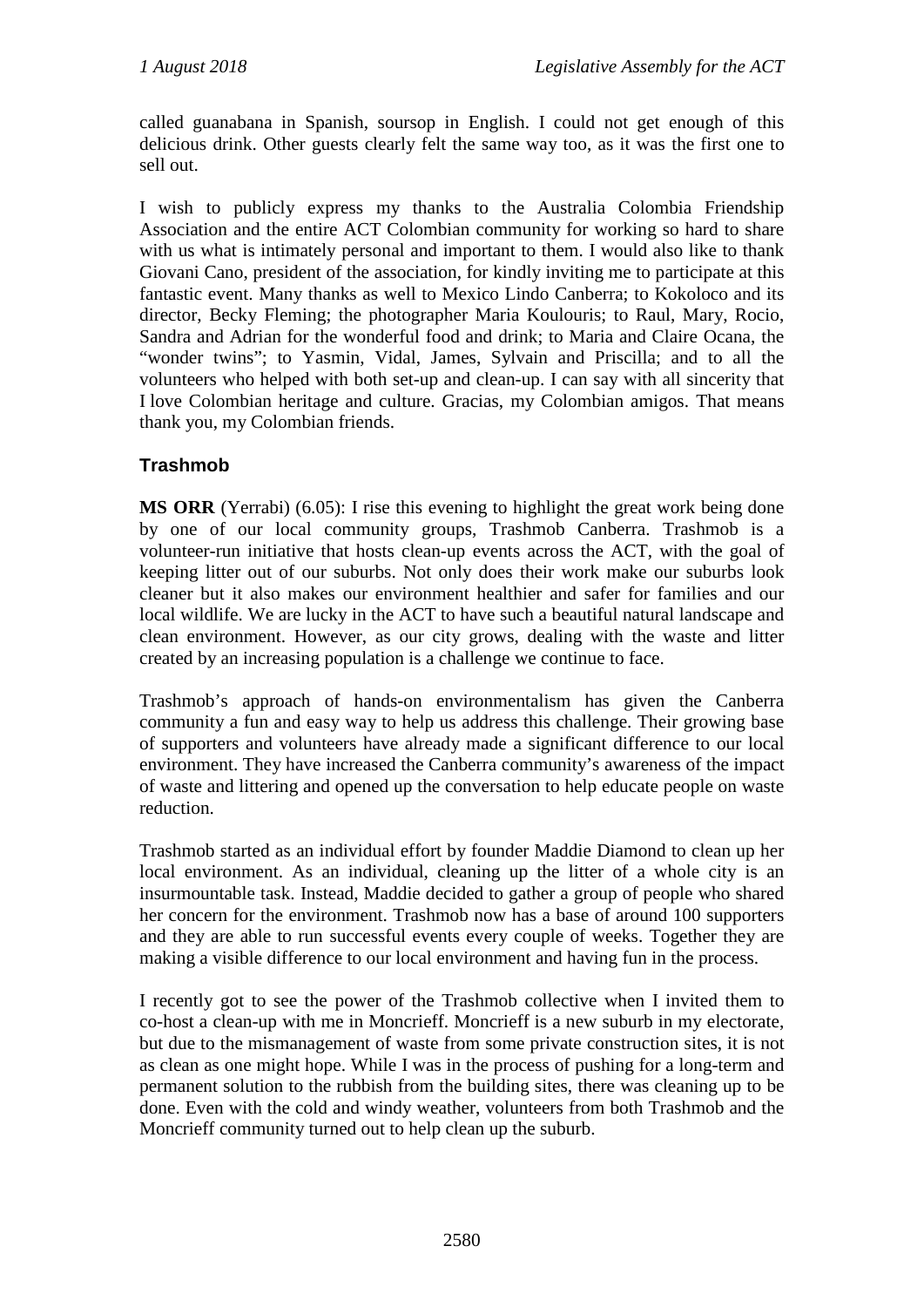I would like to thank everyone who was able to come along on the day. We managed to clear several bags of rubbish from Dawson Park and its surrounding land. We picked up plenty of polystyrene and plastic that had blown into the park from the construction sites throughout the suburbs, as well as glass bottles and cans discarded by passers-by. Much of the litter we gathered was non-biodegradable, with the risk that it might have been part of the local environment for centuries to come. The group was able to create a cleaner and safer park for the people of Moncrieff. It was amazing to see the scale of the impact that the collective could make on the local environment. We were also encouraged to receive the support of the Moncrieff community.

While Trashmob has shown its commitment to fixing Canberra's litter problem, its founder, Maddie, has also spoken out about the importance of the prevention of littering. Along with clean-ups, the collective strives to educate people on the effects of single-use plastic on the environment. I took part in Plastic Free July last month. I learned just how difficult it is to buy things, especially food, without it being wrapped in single-use plastic.

Trashmob urges their community to advocate for the reduction of single-use plastic in the manufacturing process. Their hope is that this will ultimately stop the litter from reaching our streets and waterways and polluting our local environment. With their sights set on large-scale change, it is a hopeful goal that groups like Trashmob will not have to do the dirty work of cleaning up our suburbs forever. In the meantime, Maddie and Trashmob Canberra continue to make a significant difference to the cleanliness and environmental health of our city. I would like to thank Trashmob for their substantial contribution to our community. I look forward to joining them once again in my electorate of Yerrabi.

#### **Trashmob Women's reproductive rights**

**MS CHEYNE** (Ginninderra) (6.08): I take a brief moment to echo Ms Orr's comments about Trashmob. Trashmob has done a few clean-ups in Belconnen. I first became aware of them when they stumbled across a few of my corflutes almost two years after they had been ripped out of the ground and stashed somewhere in Jamison. They are now safely back in my possession. I joined them a few weeks ago, down off Macdermott Place, near Lake Ginninderra. I must say they are doing a fantastic job.

Something equally serious but more with regret is that today I bring to the Assembly's attention an anniversary. Tomorrow marks one year since the opposition revealed it has no policy platform on women's reproductive rights. Mr Coe said at the time that "the Canberra Liberals treat women's reproductive rights as a conscience issue". Through you, Madam Speaker, I think I need to remind Mr Coe that women's rights are human rights. It is appalling, and it remains appalling, that a so-called alternative government does not have a policy view on issues that affect 50 per cent of the population. For a party that was all about "for all Canberrans", this is very hypocritical.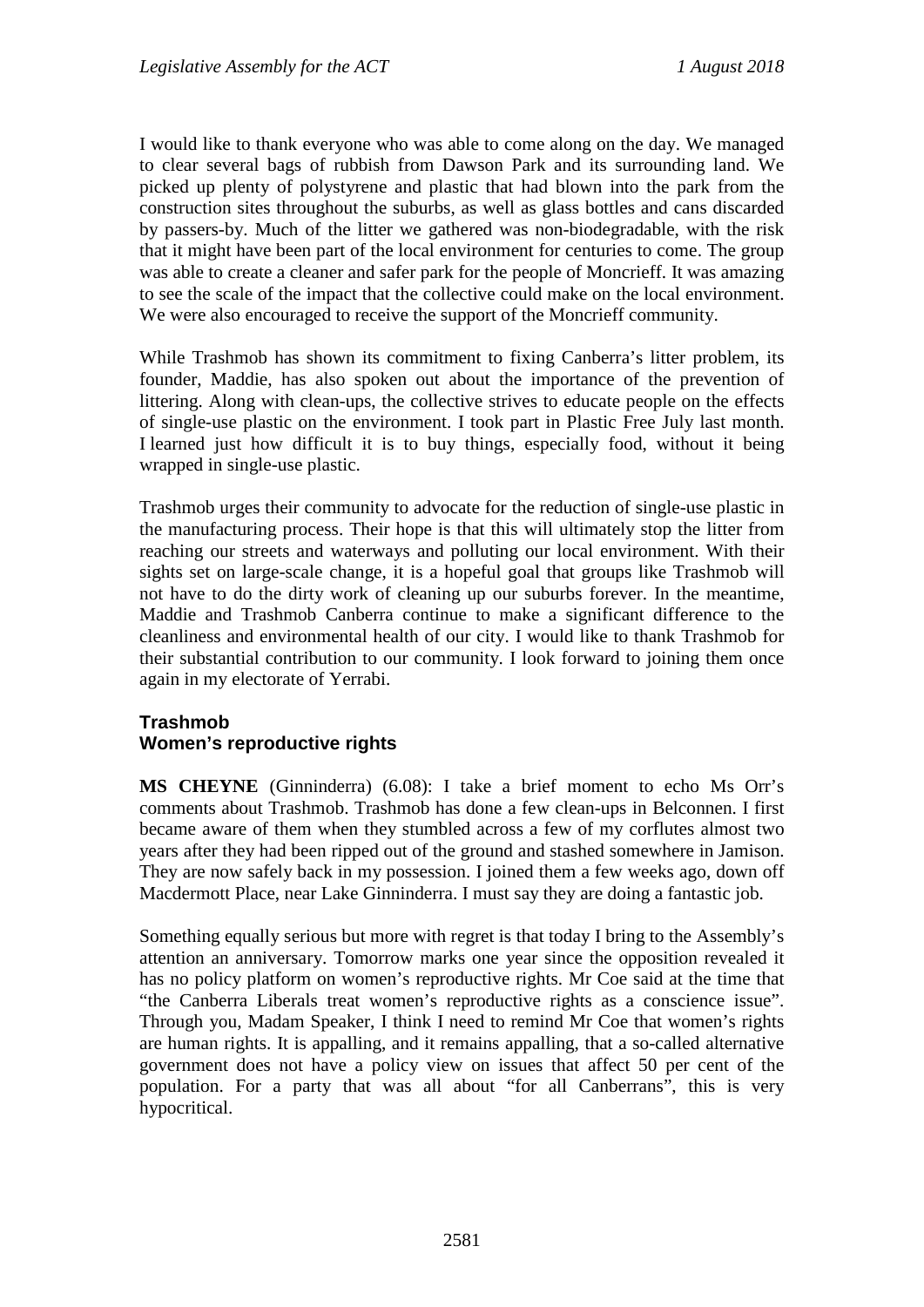If a Liberal government were ever elected, would it be up to the individual health minister—his personal point of view, heaven forbid—whether or not to re-criminalise abortion? A year ago we asked Mr Coe to reassure the Canberra community that this would not be the case. A year later we are still waiting.

Madam Speaker, you and I know that the Liberal Party prides itself on supporting individual freedoms and responsibilities. It follows, then, that they should absolutely be supporting a woman's right to choose as a policy platform, leaving a decision up to each individual woman in the ACT community rather than up to whoever they might choose to be their health minister. I encourage them to reflect carefully on their continued hypocrisy.

It has been a year and that is long enough. The opposition leader needs to reassure women of Canberra that this entire Assembly—not just Labor, not just the Greens, not just the government—respects them as autonomous individuals who are capable of making their own decisions about their own bodies, supports those women who make the difficult decision to terminate a pregnancy and recognises that a woman deserves to be treated with dignity and respect when she accesses abortion services, because her decision is no-one else's business. These principles are not conscience-based; they are principles. Their applicability in our community should not be left to the personal views of individuals opposite.

Back in 2002, when legislation decriminalising abortion was passed, Wayne Berry said that we had to be vigilant about protecting well into the future any gains that were made at the time. Given that it has now been a year since the opposition revealed that it has no policy platform on women's reproductive rights, it is more important than ever that members in this place continue to be vigilant.

## **Professor Patrick Troy—tribute**

**MR GENTLEMAN** (Brindabella—Minister for Police and Emergency Services, Minister for the Environment and Heritage, Minister for Planning and Land Management and Minister for Urban Renewal) (6.12): The ACT government pass on our condolences to the family and friends of Professor Patrick Troy, who passed away suddenly at the end of July. Professor Troy was an active voice in the professional planning sector and community, with an extensive background as an engineer, town planner and public servant.

Professor Troy carried a passionate voice and challenged ideas about the vision for Canberra. He was a true advocate for the future of our city. With his background in planning, as well as housing, infrastructure, transport, urban planning and development, he was always willing to challenge governments of all persuasions on how to balance urban growth and sustainability even before it became a mainstream consideration. He was also a passionate advocate for social justice.

The vision set out in the Walter Burley Griffin and Charles Weston eras was an important element and long-term vision that Professor Troy championed for the territory to maintain. More closely related to the public sector, Professor Troy was a